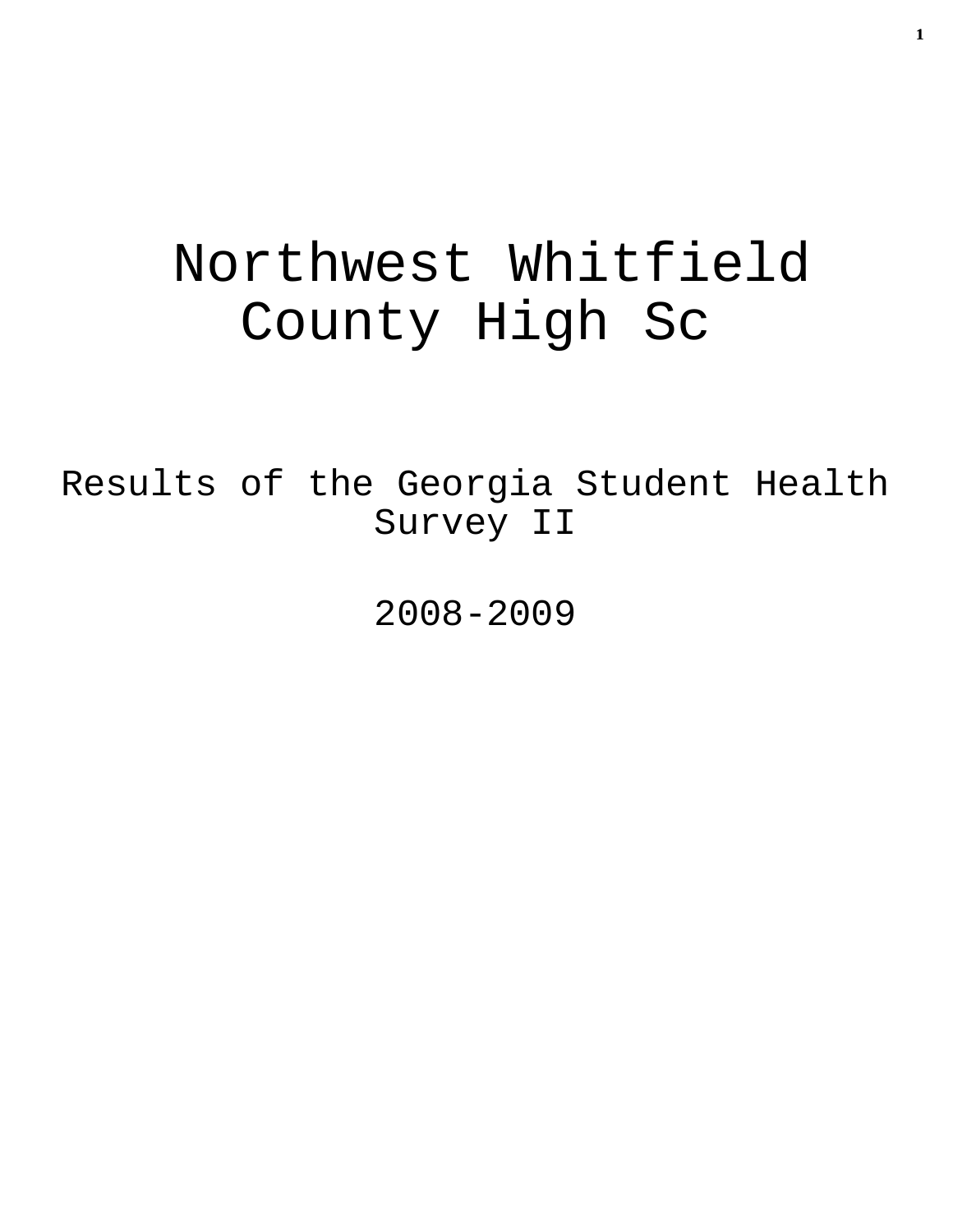# *Demographics* **2**

| Grade                    |     |  |  |  |
|--------------------------|-----|--|--|--|
| <b>Grade   Frequency</b> |     |  |  |  |
| 10                       | 242 |  |  |  |
| 12                       | 261 |  |  |  |

| <b>Frequency</b> | <b>Table of Gender by Grade</b> |              |              |              |
|------------------|---------------------------------|--------------|--------------|--------------|
| <b>Col Pct</b>   |                                 | Grade(Grade) |              |              |
|                  | Gender(Gender)                  | <b>10</b>    | 12           | <b>Total</b> |
|                  | <b>Female</b>                   | 124<br>51.24 | 125<br>47.89 | 249          |
|                  | <b>Male</b>                     | 118<br>48.76 | 136<br>52.11 | 254          |
|                  | <b>Total</b>                    | 242          | 261          | 503          |

| <b>Frequency</b><br>Col Pct |
|-----------------------------|

| <b>Table of Ethnicity by Grade</b> |              |              |              |  |  |  |
|------------------------------------|--------------|--------------|--------------|--|--|--|
|                                    | Grade(Grade) |              |              |  |  |  |
| <b>Ethnicity</b> (Ethnicity)       | 10           | 12           | <b>Total</b> |  |  |  |
| <b>Black</b>                       | 19<br>7.85   | 6<br>2.30    | 25           |  |  |  |
| <b>Hispanic</b>                    | 44<br>18.18  | 42<br>16.09  | 86           |  |  |  |
| White                              | 160<br>66.12 | 198<br>75.86 | 358          |  |  |  |
| <b>Asian</b>                       | 6<br>2.48    | 6<br>2.30    | 12           |  |  |  |
| <b>Other</b>                       | 13<br>5.37   | 9<br>3.45    | 22           |  |  |  |
| <b>Total</b>                       | 242          | 261          | 503          |  |  |  |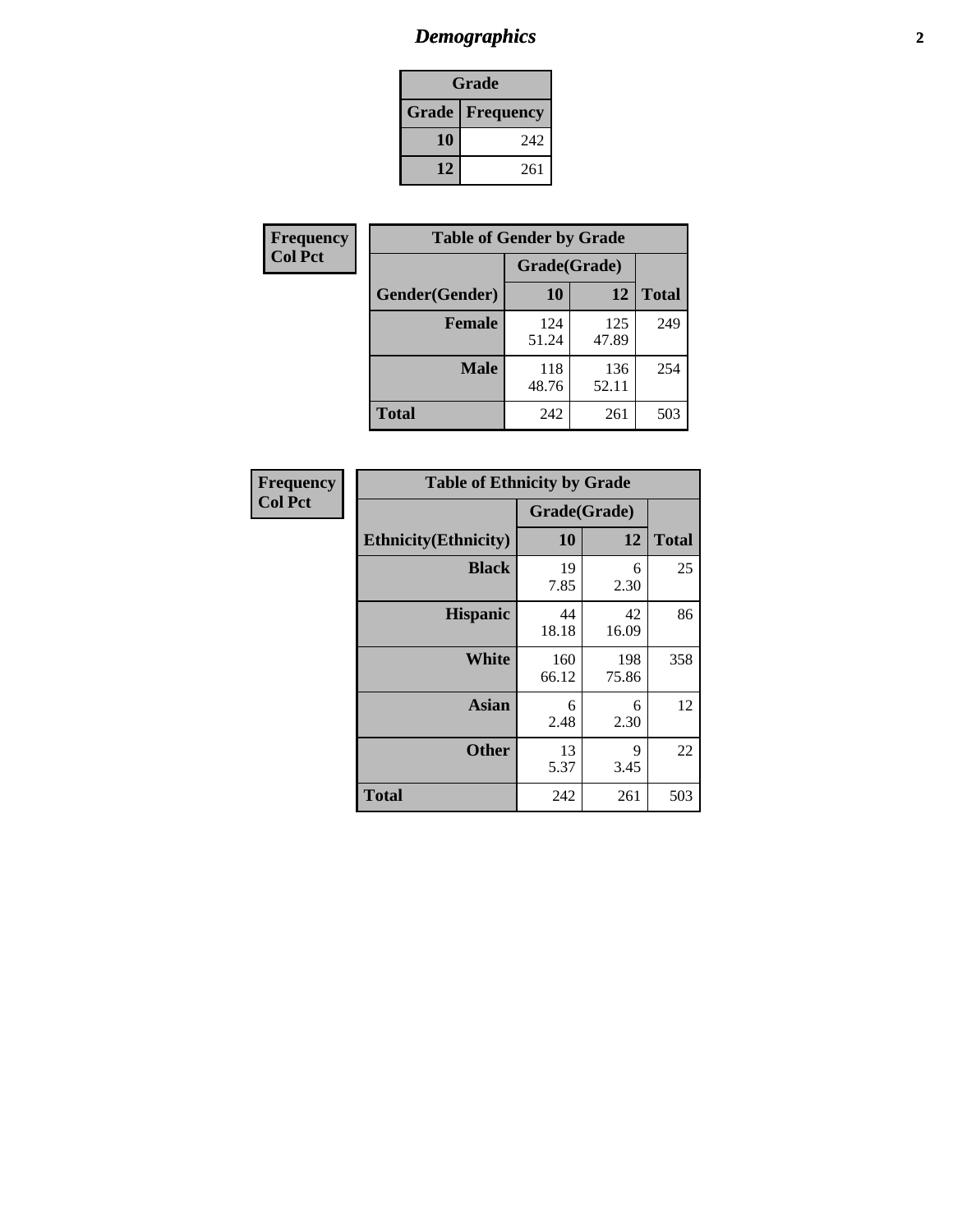### *Title IV, Part A, Schedule A* **3** *Goal 1: Ensure that all schools are drug-free Baseline Data: Year 2008-2009 Prevalence of Drug Use*

| Frequency<br><b>Col Pct</b> | <b>Table of AlcoholAlt by Grade</b> |              |              |              |  |
|-----------------------------|-------------------------------------|--------------|--------------|--------------|--|
|                             | AlcoholAlt(Alcohol                  | Grade(Grade) |              |              |  |
|                             | use, past 30 days)                  | <b>10</b>    | 12           | <b>Total</b> |  |
|                             | Yes                                 | 67<br>27.69  | 70<br>26.82  | 137          |  |
|                             | N <sub>0</sub>                      | 175<br>72.31 | 191<br>73.18 | 366          |  |
|                             | Total                               | 242          | 261          | 503          |  |

| <b>Frequency</b> | <b>Table of TobaccoAny by Grade</b> |              |              |              |  |
|------------------|-------------------------------------|--------------|--------------|--------------|--|
| <b>Col Pct</b>   | TobaccoAny(Tobacco                  | Grade(Grade) |              |              |  |
|                  | use, past 30 days)                  | 10           | 12           | <b>Total</b> |  |
|                  | Yes                                 | 60<br>24.79  | 63<br>24.14  | 123          |  |
|                  | N <sub>0</sub>                      | 182<br>75.21 | 198<br>75.86 | 380          |  |
|                  | Total                               | 242          | 261          | 503          |  |

| Frequency      | <b>Table of MarijuanaAlt by Grade</b> |              |              |              |  |
|----------------|---------------------------------------|--------------|--------------|--------------|--|
| <b>Col Pct</b> | MarijuanaAlt(Marijuana                | Grade(Grade) |              |              |  |
|                | use, past 30 days)                    | 10           | 12           | <b>Total</b> |  |
|                | <b>Yes</b>                            | 31<br>12.81  | 31<br>11.88  | 62           |  |
|                | N <sub>0</sub>                        | 211<br>87.19 | 230<br>88.12 | 441          |  |
|                | <b>Total</b>                          | 242          | 261          | 503          |  |

| Frequency      | <b>Table of OtherDrugAny by Grade</b>  |              |              |              |  |
|----------------|----------------------------------------|--------------|--------------|--------------|--|
| <b>Col Pct</b> | <b>OtherDrugAny(Other</b><br>drug use, | Grade(Grade) |              |              |  |
|                | past 30 days)                          | <b>10</b>    | <b>12</b>    | <b>Total</b> |  |
|                | Yes                                    | 23<br>9.50   | 22<br>8.43   | 45           |  |
|                | N <sub>0</sub>                         | 219<br>90.50 | 239<br>91.57 | 458          |  |
|                | <b>Total</b>                           | 242          | 261          | 503          |  |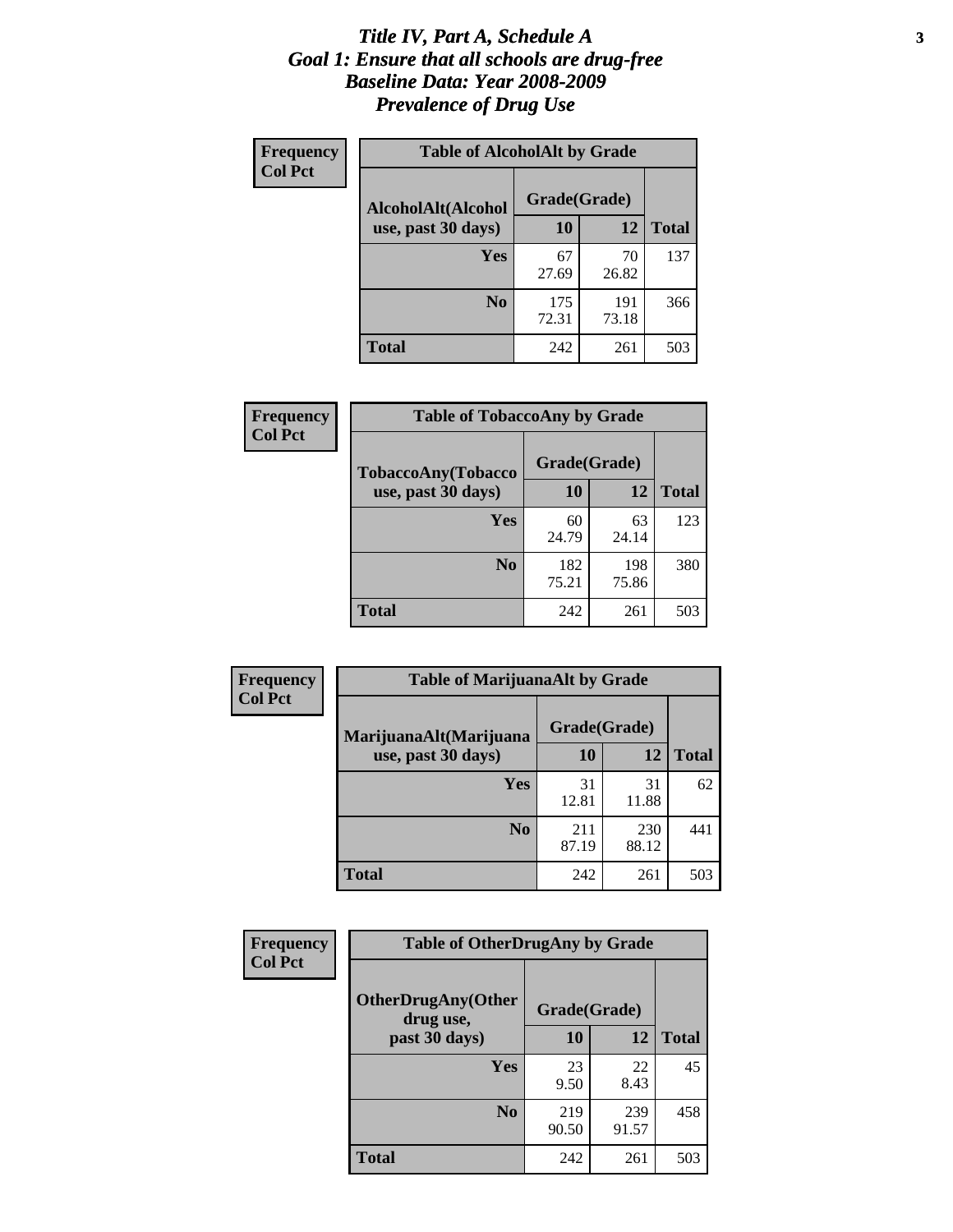### *Average Age of Onset of Use* **4** *Results for "Average Age of Onset of Use" questions exclude students who said they did not use that substance*

| <b>Variable</b>    | Label                                                              | <b>Mean</b> |
|--------------------|--------------------------------------------------------------------|-------------|
| Alcoholinit2       | I started using alcohol when I was                                 | 14.11       |
| Cigarettesinit2    | I started smoking tobacco when I was                               | 13.98       |
| Smokelessinit2     | I started chewing tobacco when I was                               | 14.00       |
| Marijuanainit2     | I started using marijuana when I was                               | 14.27       |
| Cocaineinit2       | I started using cocaine when I was                                 | 13.41       |
| Inhalantsinit2     | I started using inhalants when I was                               | 14.21       |
| Steroidsinit2      | I started using steroids when I was                                | 14.38       |
| Ecstasyinit2       | I started using ecstasy when I was                                 | 14.50       |
| Methinit2          | I started using methamphetamines when I was                        | 14.64       |
| Hallucinogensinit2 | I started using hallucinogens when I was                           | 13.63       |
| Prescriptioninit2  | I started using prescription drugs not prescribed to me when I was | 14.27       |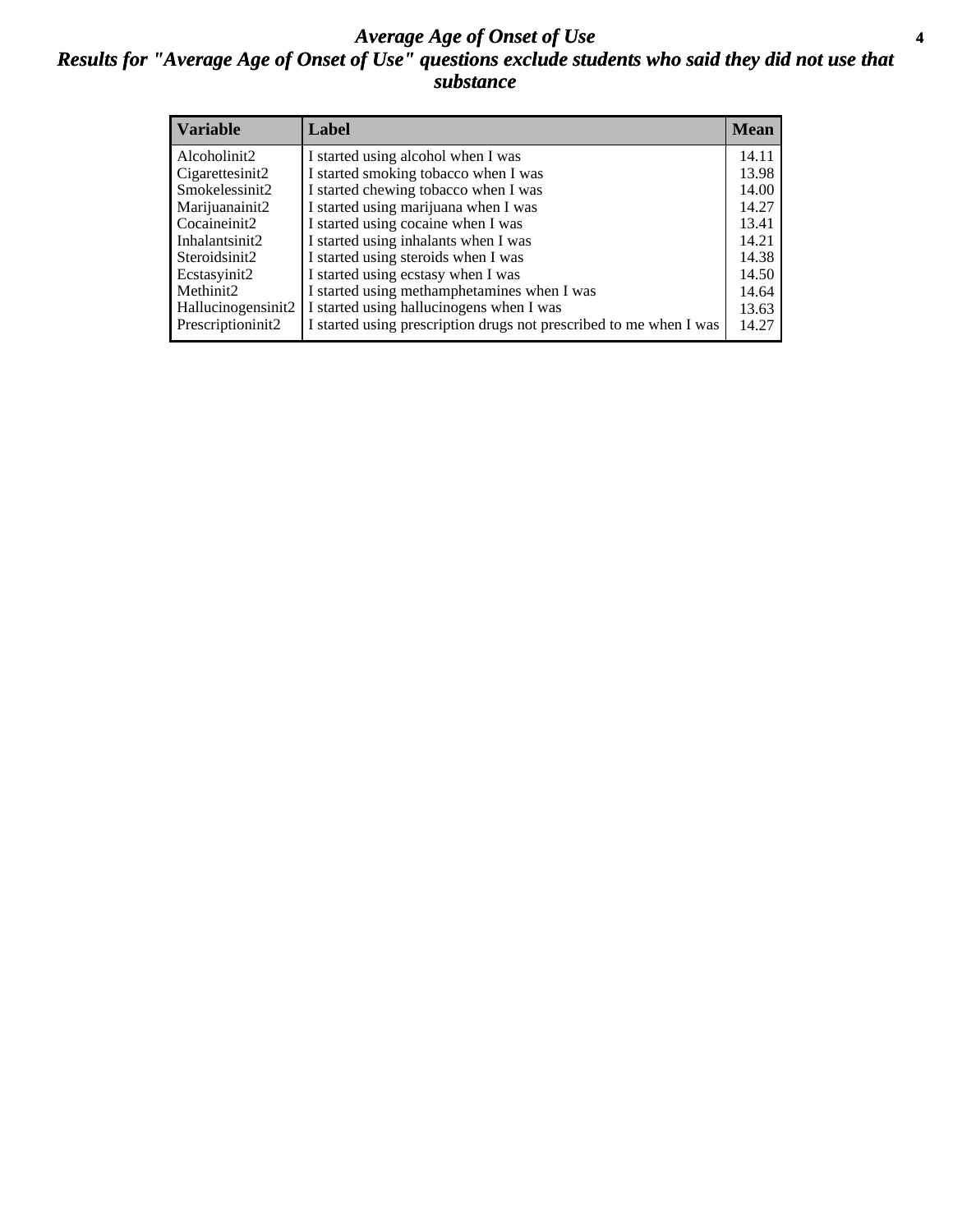# *Perception of Health Risk* **5**

| Frequency      | <b>Table of Alcoholharmdich by Grade</b> |              |              |              |
|----------------|------------------------------------------|--------------|--------------|--------------|
| <b>Col Pct</b> | Alcoholharmdich(I<br>think alcohol is    | Grade(Grade) |              |              |
|                | harmful)                                 | 10           | 12           | <b>Total</b> |
|                | <b>Yes</b>                               | 177<br>73.14 | 207<br>79.31 | 384          |
|                | N <sub>0</sub>                           | 65<br>26.86  | 54<br>20.69  | 119          |
|                | <b>Total</b>                             | 242          | 261          | 503          |

| Frequency      | <b>Table of Tobaccoharmdich by Grade</b> |              |              |              |  |
|----------------|------------------------------------------|--------------|--------------|--------------|--|
| <b>Col Pct</b> | Tobaccoharmdich(I<br>think tobacco is    | Grade(Grade) |              |              |  |
|                | harmful)                                 | 10           | 12           | <b>Total</b> |  |
|                | Yes                                      | 219<br>90.50 | 250<br>95.79 | 469          |  |
|                | N <sub>0</sub>                           | 23<br>9.50   | 11<br>4.21   | 34           |  |
|                | Total                                    | 242          | 261          | 503          |  |

| Frequency      | <b>Table of Marijuanaharmdich by Grade</b> |              |              |              |  |  |
|----------------|--------------------------------------------|--------------|--------------|--------------|--|--|
| <b>Col Pct</b> | Marijuanaharmdich(I<br>think marijuana is  | Grade(Grade) |              |              |  |  |
|                | harmful)                                   | 10           | 12           | <b>Total</b> |  |  |
|                | Yes                                        | 177<br>73.14 | 188<br>72.03 | 365          |  |  |
|                | N <sub>0</sub>                             | 65<br>26.86  | 73<br>27.97  | 138          |  |  |
|                | <b>Total</b>                               | 242          | 261          | 503          |  |  |

| <b>Frequency</b> | <b>Table of Otherdrugharmdich by Grade</b>   |              |              |              |  |  |  |  |
|------------------|----------------------------------------------|--------------|--------------|--------------|--|--|--|--|
| <b>Col Pct</b>   | Otherdrugharmdich(I<br>think other drugs are | Grade(Grade) |              |              |  |  |  |  |
|                  | harmful)                                     | 10           | 12           | <b>Total</b> |  |  |  |  |
|                  | <b>Yes</b>                                   | 232<br>95.87 | 255<br>97.70 | 487          |  |  |  |  |
|                  | N <sub>0</sub>                               | 10<br>4.13   | 6<br>2.30    | 16           |  |  |  |  |
|                  | <b>Total</b>                                 | 242          | 261          | 503          |  |  |  |  |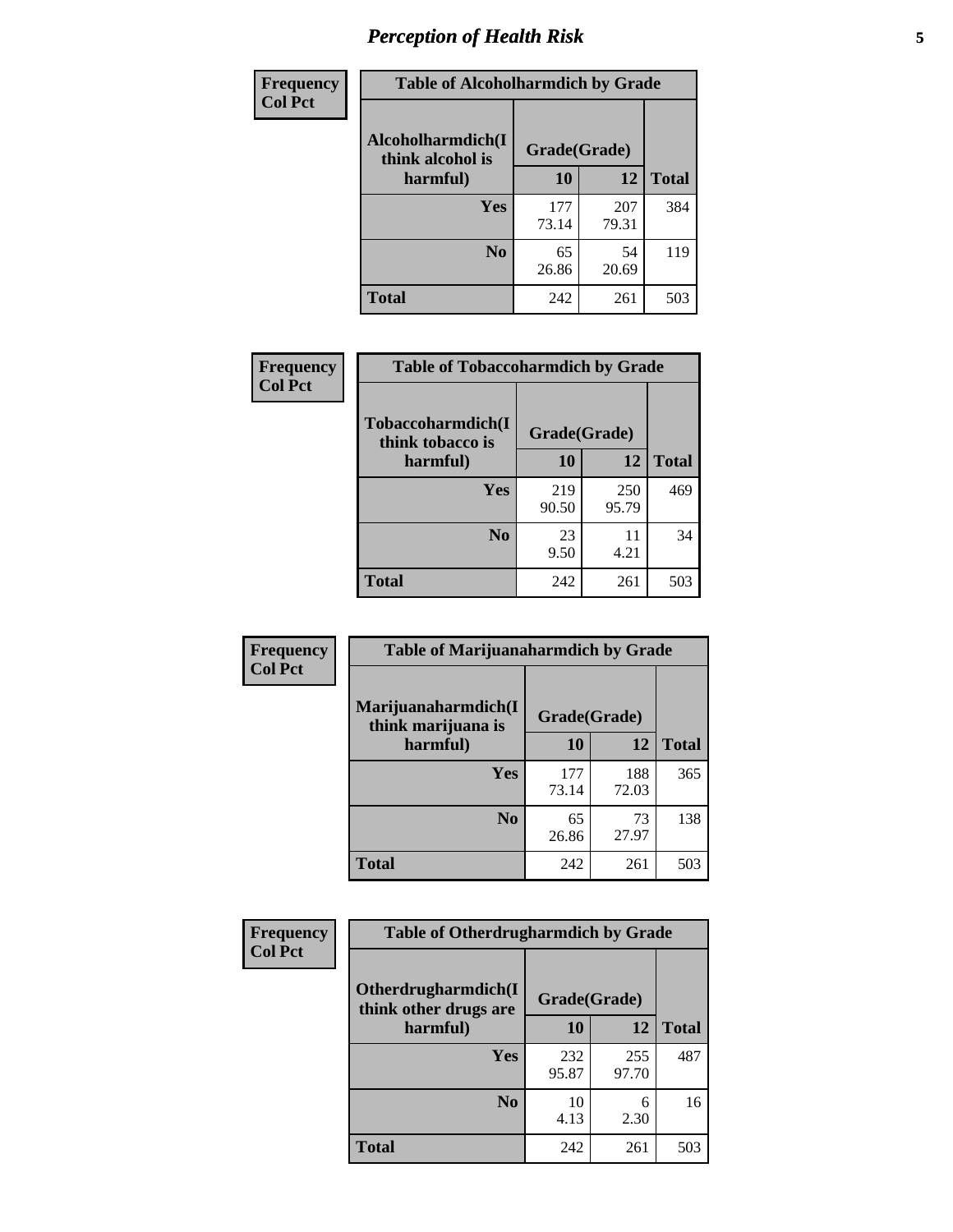# *Social Disapproval* **6**

| Frequency      | <b>Table of Alcoholpeerdich by Grade</b>                    |              |              |     |  |  |  |
|----------------|-------------------------------------------------------------|--------------|--------------|-----|--|--|--|
| <b>Col Pct</b> | Alcoholpeerdich(My<br>friends would<br>disapprove if I used | Grade(Grade) |              |     |  |  |  |
|                | alcohol)                                                    | 10           | <b>Total</b> |     |  |  |  |
|                | <b>Yes</b>                                                  | 113<br>46.69 | 116<br>44.44 | 229 |  |  |  |
|                | N <sub>0</sub>                                              | 129<br>53.31 | 145<br>55.56 | 274 |  |  |  |
|                | <b>Total</b>                                                | 242          | 261          | 503 |  |  |  |

| <b>Frequency</b> |
|------------------|
| <b>Col Pct</b>   |

| <b>Table of Tobaccopeerdich by Grade</b>                            |              |              |              |  |  |  |  |
|---------------------------------------------------------------------|--------------|--------------|--------------|--|--|--|--|
| <b>Tobaccopeerdich</b> (My<br>friends would<br>disapprove if I used | Grade(Grade) |              |              |  |  |  |  |
| tobacco)                                                            | 10           | 12           | <b>Total</b> |  |  |  |  |
| Yes                                                                 | 141<br>58.26 | 144<br>55.17 | 285          |  |  |  |  |
| N <sub>0</sub>                                                      | 101<br>41.74 | 117<br>44.83 | 218          |  |  |  |  |
| <b>Total</b>                                                        | 242          | 261          | 503          |  |  |  |  |

| Frequency      | <b>Table of Marijuanapeerdich by Grade</b>                    |              |              |              |  |  |  |  |
|----------------|---------------------------------------------------------------|--------------|--------------|--------------|--|--|--|--|
| <b>Col Pct</b> | Marijuanapeerdich(My<br>friends would<br>disapprove if I used | Grade(Grade) |              |              |  |  |  |  |
|                | marijuana)                                                    | 10           | 12           | <b>Total</b> |  |  |  |  |
|                | <b>Yes</b>                                                    | 141<br>58.26 | 151<br>57.85 | 292          |  |  |  |  |
|                | N <sub>0</sub>                                                | 101<br>41.74 | 110<br>42.15 | 211          |  |  |  |  |
|                | <b>Total</b>                                                  | 242          | 261          | 503          |  |  |  |  |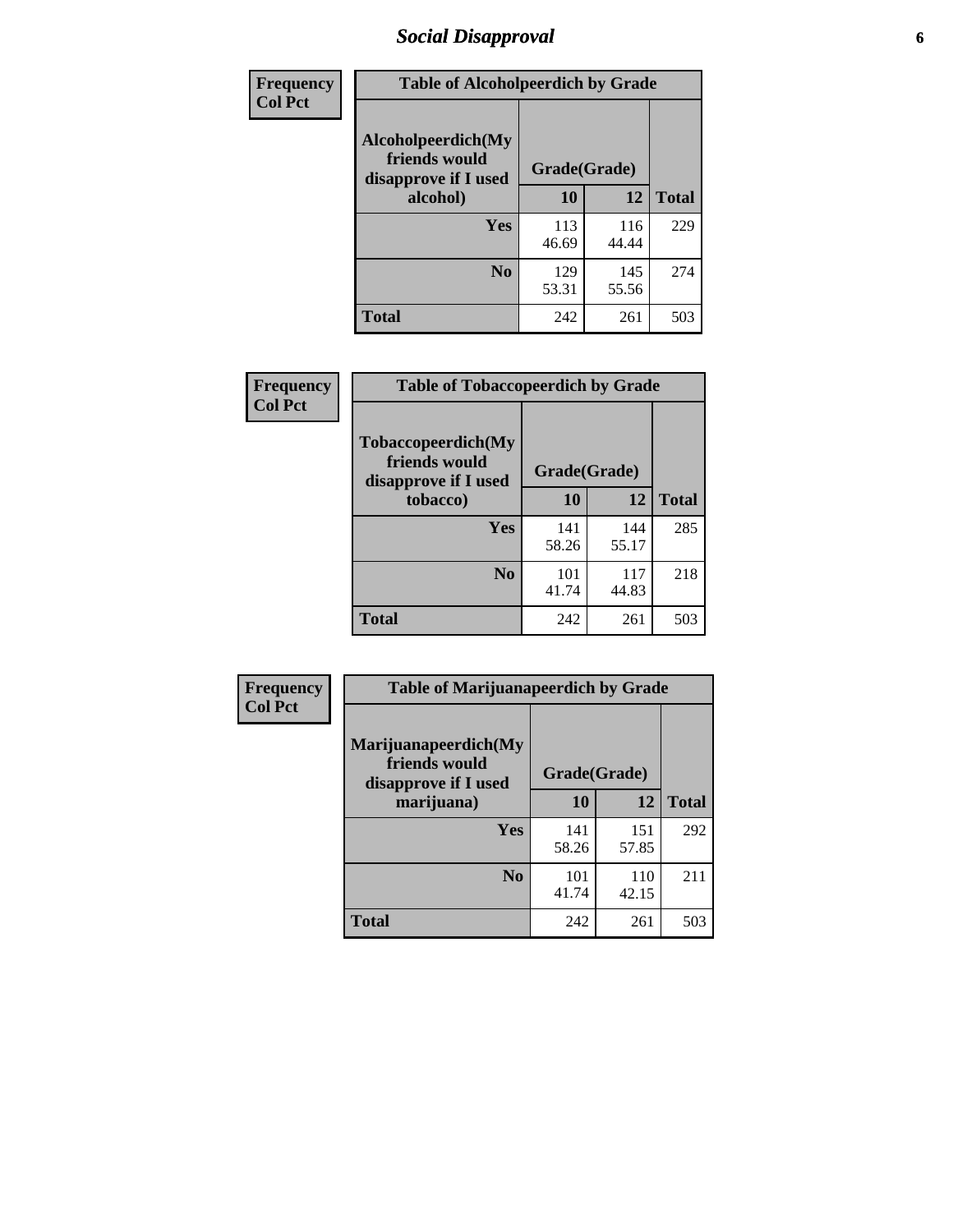# *Social Disapproval* **7**

| Frequency      | <b>Table of Otherdrugpeerdich by Grade</b>                    |              |              |              |  |  |  |  |
|----------------|---------------------------------------------------------------|--------------|--------------|--------------|--|--|--|--|
| <b>Col Pct</b> | Otherdrugpeerdich(My<br>friends would<br>disapprove if I used | Grade(Grade) |              |              |  |  |  |  |
|                | other drugs)                                                  | 10           | 12           | <b>Total</b> |  |  |  |  |
|                | Yes                                                           | 178<br>73.55 | 195<br>74.71 | 373          |  |  |  |  |
|                | N <sub>0</sub>                                                | 64<br>26.45  | 66<br>25.29  | 130          |  |  |  |  |
|                | <b>Total</b>                                                  | 242          | 261          | 503          |  |  |  |  |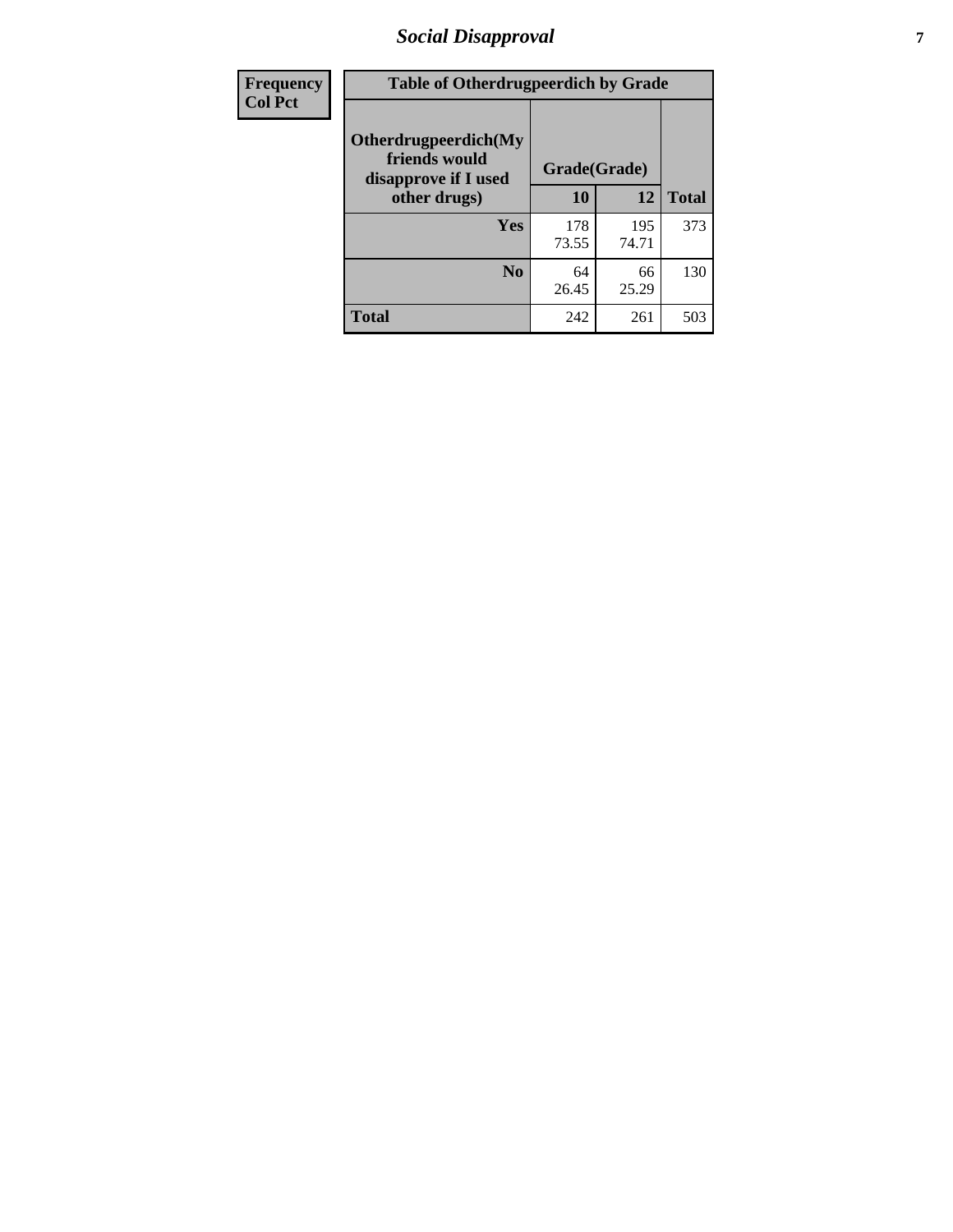### Title IV, Part A, Schedule A **8** *Goal 2: To help ensure that all schools are safe and disciplined Baseline Data: Year 2008-2009 Student Involvement in Gang Activity*

| Frequency      | <b>Table of Gangself by Grade</b>                                                                 |                    |              |              |
|----------------|---------------------------------------------------------------------------------------------------|--------------------|--------------|--------------|
| <b>Col Pct</b> | Gangself(I<br>have<br>participated<br>in illegal<br>gang<br>activities in<br>the past 30<br>days) | Grade(Grade)<br>10 | 12           | <b>Total</b> |
|                | Yes                                                                                               | 10<br>4.13         | 6<br>2.30    | 16           |
|                | N <sub>0</sub>                                                                                    | 232<br>95.87       | 255<br>97.70 | 487          |
|                | <b>Total</b>                                                                                      | 242                | 261          | 503          |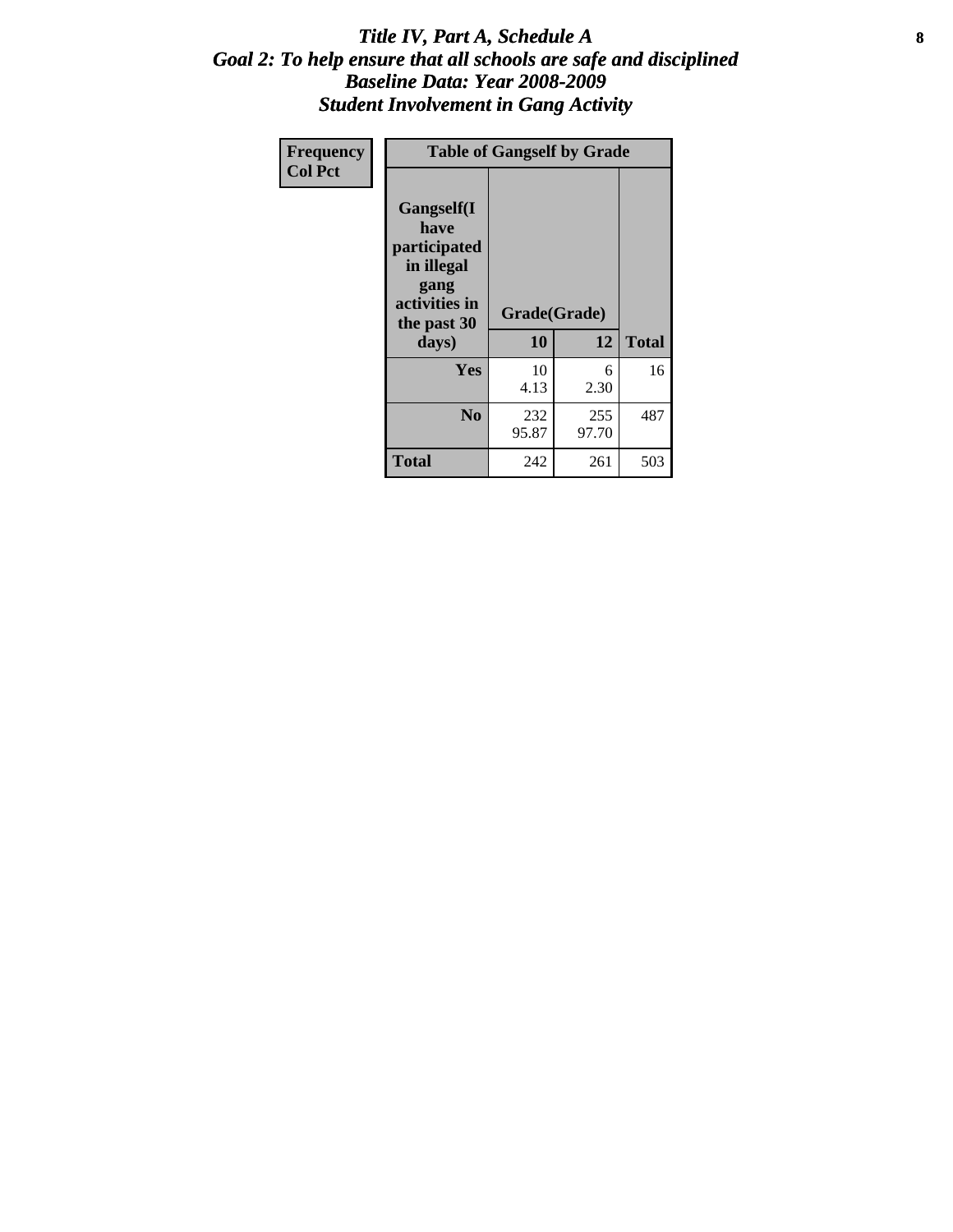# *Student Perception of School Safety* **9**

| <b>Frequency</b><br>Row Pct |
|-----------------------------|
|                             |

| <b>Table of Grade by Safeschool</b> |                                                                                                                                                  |                                                        |             |             |     |  |  |
|-------------------------------------|--------------------------------------------------------------------------------------------------------------------------------------------------|--------------------------------------------------------|-------------|-------------|-----|--|--|
|                                     |                                                                                                                                                  | Safeschool (School is a place at which I feel<br>safe) |             |             |     |  |  |
| Grade(Grade)                        | <b>Somewhat</b><br><b>Somewhat</b><br><b>Strongly</b><br><b>Strongly</b><br><b>Disagree</b><br>Agree<br><b>Disagree</b><br><b>Total</b><br>Agree |                                                        |             |             |     |  |  |
| <b>10</b>                           | 44<br>18.18                                                                                                                                      | 133<br>54.96                                           | 37<br>15.29 | 28<br>11.57 | 242 |  |  |
| 12                                  | 54<br>20.69                                                                                                                                      | 141<br>54.02                                           | 45<br>17.24 | 21<br>8.05  | 261 |  |  |
| <b>Total</b>                        | 98                                                                                                                                               | 274                                                    | 82          | 49          | 503 |  |  |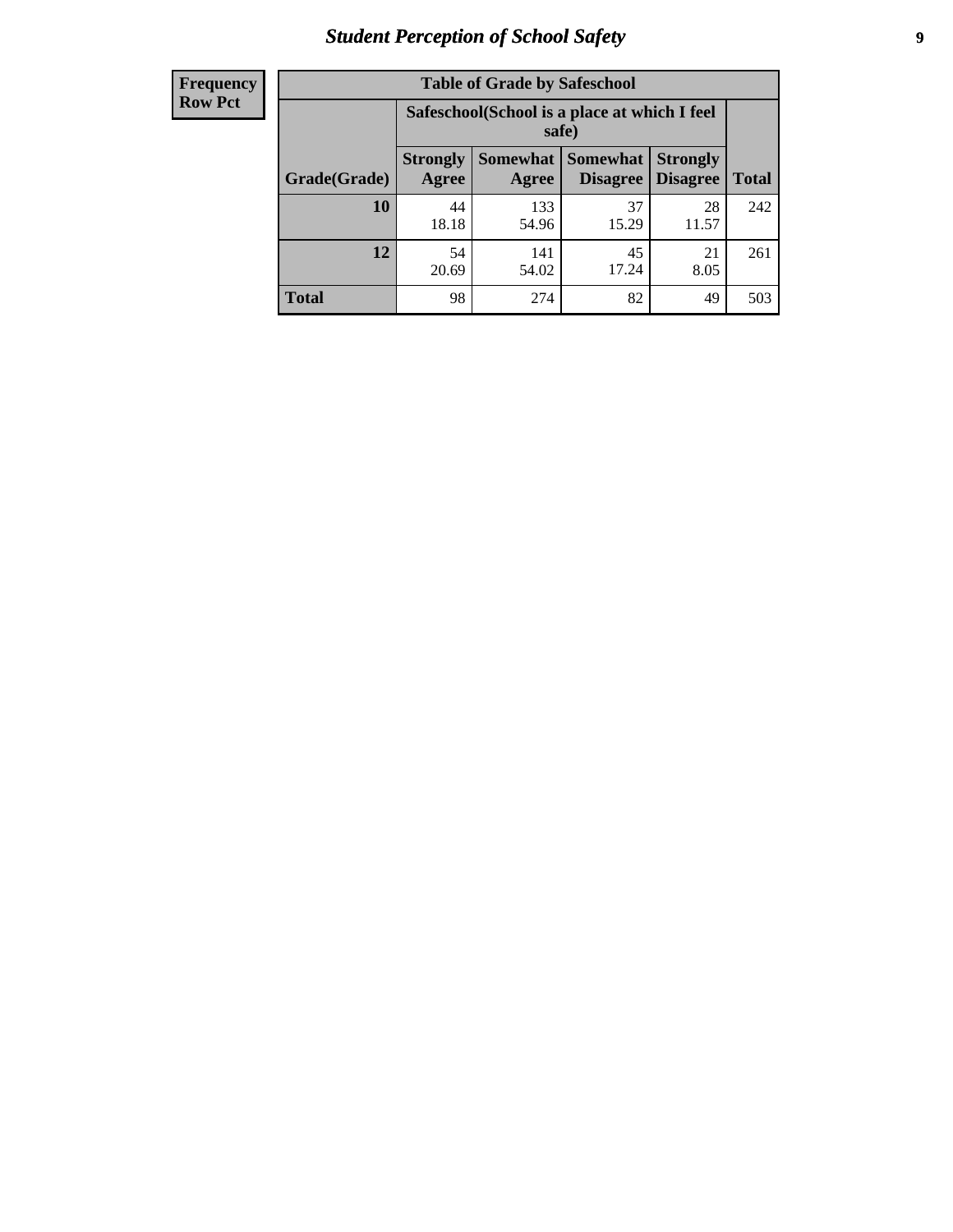### *Students Who Have Been Bullied* **10**

| <b>Frequency</b> |
|------------------|
| Row Pct          |

| <b>Table of Grade by Bullied</b> |                             |                                                                               |                              |                   |                        |                        |                          |              |
|----------------------------------|-----------------------------|-------------------------------------------------------------------------------|------------------------------|-------------------|------------------------|------------------------|--------------------------|--------------|
|                                  |                             | <b>Bullied</b> (I have been bullied by other<br>students in the past 30 days) |                              |                   |                        |                        |                          |              |
| Grade(Grade)                     | $\mathbf{0}$<br><b>Days</b> | 1 or<br>2<br>days                                                             | 3 <sub>to</sub><br>5<br>days | 6 to<br>9<br>days | 10<br>to<br>19<br>days | 20<br>to<br>29<br>days | <b>All</b><br>30<br>days | <b>Total</b> |
| 10                               | 222<br>91.74                | 12<br>4.96                                                                    | $\overline{2}$<br>0.83       | $\theta$<br>0.00  | 4<br>1.65              | 0.41                   | 0.41                     | 242          |
| 12                               | 245<br>93.87                | 5<br>1.92                                                                     | 3<br>1.15                    | 0.38              | 2<br>0.77              | 2<br>0.77              | 3<br>1.15                | 261          |
| <b>Total</b>                     | 467                         | 17                                                                            | 5                            |                   | 6                      | 3                      | 4                        | 503          |

 $\blacksquare$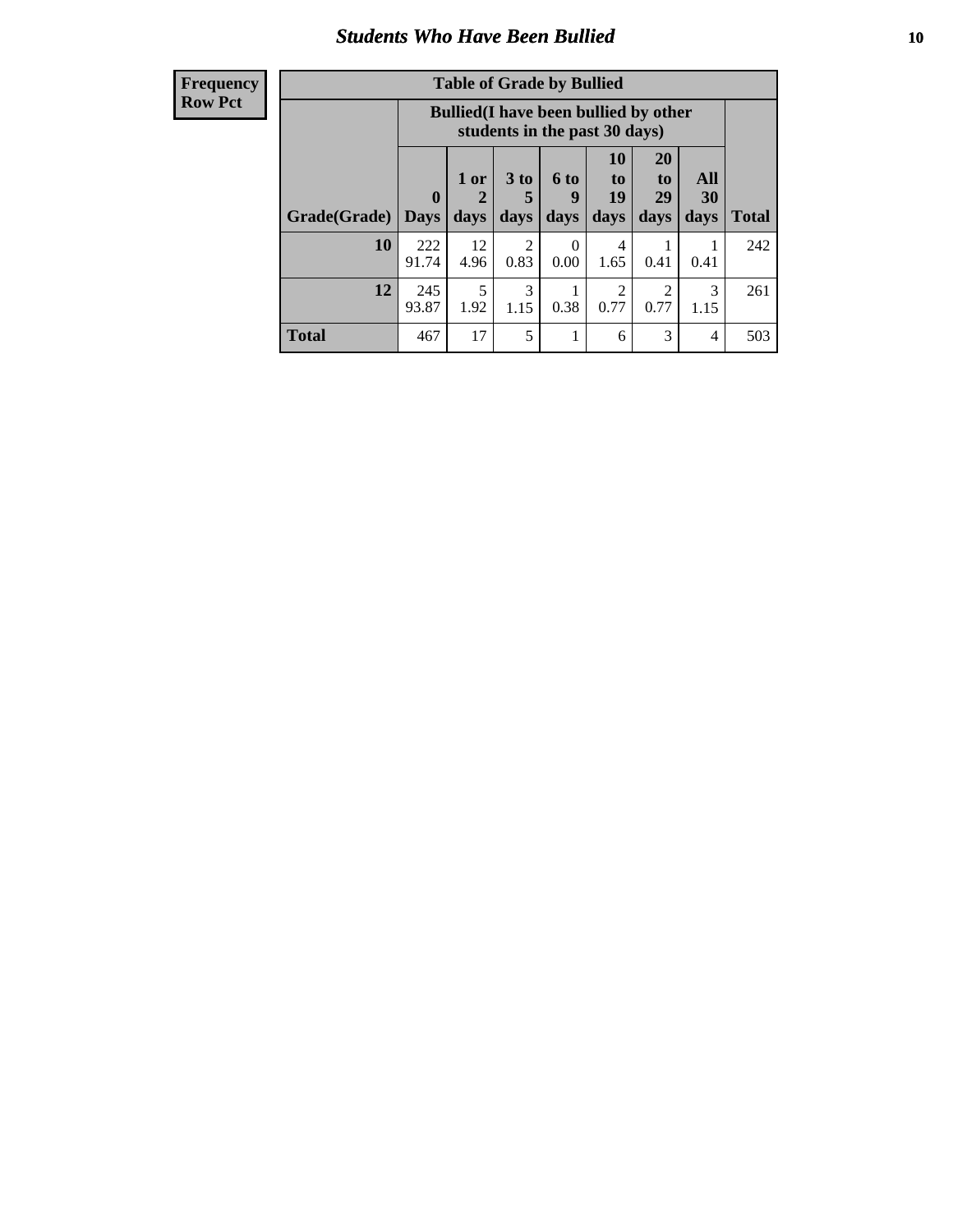### *School Climate* **11**

| <b>Frequency</b> | <b>Table of SchoolClimate1 by Grade</b> |                    |              |              |  |  |  |
|------------------|-----------------------------------------|--------------------|--------------|--------------|--|--|--|
| <b>Col Pct</b>   | SchoolClimate1(I<br>like school)        | Grade(Grade)<br>10 | 12           | <b>Total</b> |  |  |  |
|                  | <b>Strongly Agree</b>                   | 37<br>15.29        | 62<br>23.75  | 99           |  |  |  |
|                  | <b>Somewhat Agree</b>                   | 160<br>66.12       | 155<br>59.39 | 315          |  |  |  |
|                  | <b>Somewhat Disagree</b>                | 29<br>11.98        | 32<br>12.26  | 61           |  |  |  |
|                  | <b>Strongly Disagree</b>                | 16<br>6.61         | 12<br>4.60   | 28           |  |  |  |
|                  | <b>Total</b>                            | 242                | 261          | 503          |  |  |  |

| Frequency      | <b>Table of SchoolClimate2 by Grade</b>           |                           |              |              |
|----------------|---------------------------------------------------|---------------------------|--------------|--------------|
| <b>Col Pct</b> | SchoolClimate2(I<br>feel successful at<br>school) | Grade(Grade)<br><b>10</b> | 12           | <b>Total</b> |
|                | <b>Strongly Agree</b>                             | 68<br>28.10               | 82<br>31.42  | 150          |
|                | <b>Somewhat Agree</b>                             | 142<br>58.68              | 150<br>57.47 | 292          |
|                | <b>Somewhat Disagree</b>                          | 24<br>9.92                | 20<br>7.66   | 44           |
|                | <b>Strongly Disagree</b>                          | 8<br>3.31                 | 9<br>3.45    | 17           |
|                | <b>Total</b>                                      | 242                       | 261          | 503          |

| Frequency      | <b>Table of SchoolClimate3 by Grade</b>                                      |                           |              |              |  |
|----------------|------------------------------------------------------------------------------|---------------------------|--------------|--------------|--|
| <b>Col Pct</b> | <b>SchoolClimate3(My</b><br>school has high<br>standards for<br>achievement) | Grade(Grade)<br><b>10</b> | 12           | <b>Total</b> |  |
|                |                                                                              |                           |              |              |  |
|                | <b>Strongly Agree</b>                                                        | 84<br>34.71               | 80<br>30.65  | 164          |  |
|                | <b>Somewhat Agree</b>                                                        | 115<br>47.52              | 140<br>53.64 | 255          |  |
|                | <b>Somewhat Disagree</b>                                                     | 27<br>11.16               | 27<br>10.34  | 54           |  |
|                | <b>Strongly Disagree</b>                                                     | 16<br>6.61                | 14<br>5.36   | 30           |  |
|                | Total                                                                        | 242                       | 261          | 503          |  |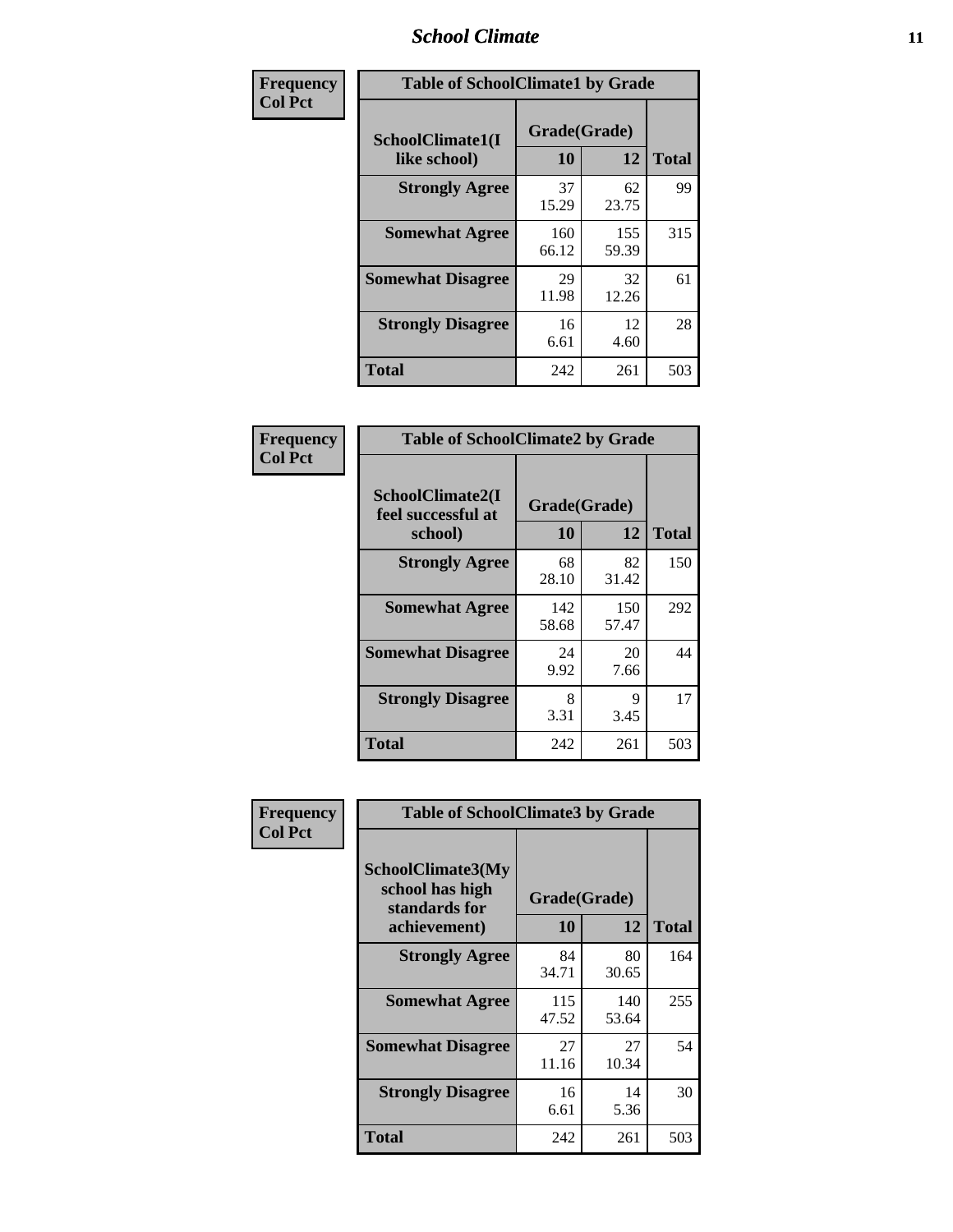### *School Climate* **12**

| Frequency      |                                                                      | <b>Table of SchoolClimate4 by Grade</b> |              |              |  |
|----------------|----------------------------------------------------------------------|-----------------------------------------|--------------|--------------|--|
| <b>Col Pct</b> | <b>SchoolClimate4(My</b><br>school sets clear<br>rules for behavior) | Grade(Grade)<br>10                      | 12           | <b>Total</b> |  |
|                | <b>Strongly Agree</b>                                                | 110<br>45.45                            | 121<br>46.36 | 231          |  |
|                | <b>Somewhat Agree</b>                                                | 92<br>38.02                             | 117<br>44.83 | 209          |  |
|                | <b>Somewhat Disagree</b>                                             | 29<br>11.98                             | 13<br>4.98   | 42           |  |
|                | <b>Strongly Disagree</b>                                             | 11<br>4.55                              | 10<br>3.83   | 21           |  |
|                | <b>Total</b>                                                         | 242                                     | 261          | 503          |  |

| <b>Table of SchoolClimate5 by Grade</b>                   |              |              |              |  |  |
|-----------------------------------------------------------|--------------|--------------|--------------|--|--|
| SchoolClimate5(I<br>know what to do in<br>an emergency at | Grade(Grade) |              |              |  |  |
| school)                                                   | 10           | 12           | <b>Total</b> |  |  |
| <b>Strongly Agree</b>                                     | 119<br>49.17 | 123<br>47.13 | 242          |  |  |
| <b>Somewhat Agree</b>                                     | 98<br>40.50  | 101<br>38.70 | 199          |  |  |
| <b>Somewhat Disagree</b>                                  | 13<br>5.37   | 27<br>10.34  | 40           |  |  |
| <b>Strongly Disagree</b>                                  | 12<br>4.96   | 10<br>3.83   | 22           |  |  |
| Total                                                     | 242          | 261          | 503          |  |  |

| Frequency      | <b>Table of SchoolClimate6 by Grade</b>                  |                    |              |              |
|----------------|----------------------------------------------------------|--------------------|--------------|--------------|
| <b>Col Pct</b> | <b>SchoolClimate6(Teachers</b><br>treat me with respect) | Grade(Grade)<br>10 | 12           | <b>Total</b> |
|                | <b>Strongly Agree</b>                                    | 69<br>28.51        | 99<br>37.93  | 168          |
|                | <b>Somewhat Agree</b>                                    | 121<br>50.00       | 121<br>46.36 | 242          |
|                | <b>Somewhat Disagree</b>                                 | 39<br>16.12        | 34<br>13.03  | 73           |
|                | <b>Strongly Disagree</b>                                 | 13<br>5.37         | 2.68         | 20           |
|                | <b>Total</b>                                             | 242                | 261          | 503          |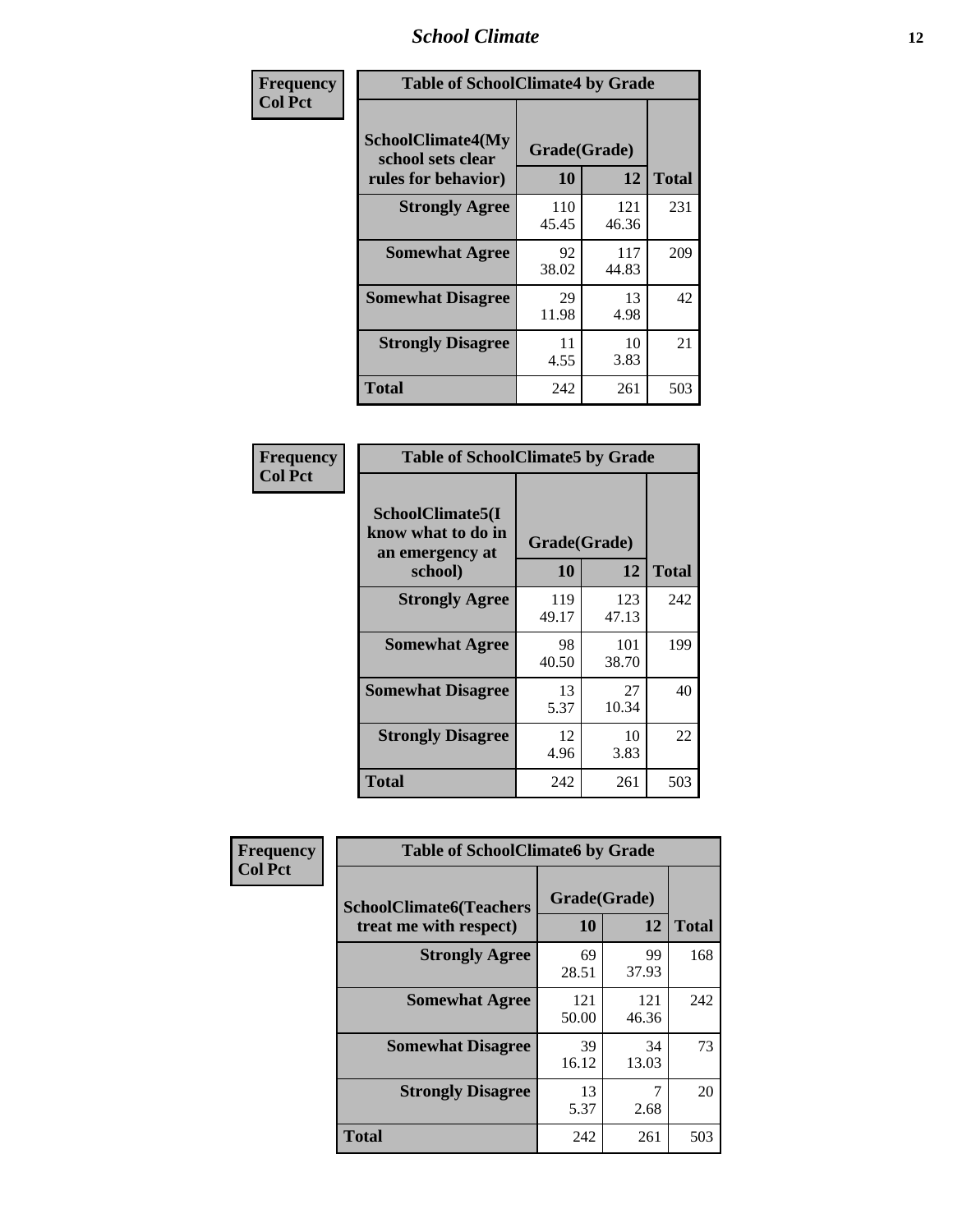### *School Climate* **13**

| Frequency      | <b>Table of SchoolClimate7 by Grade</b>                                       |                           |              |              |
|----------------|-------------------------------------------------------------------------------|---------------------------|--------------|--------------|
| <b>Col Pct</b> | <b>SchoolClimate7(Behaviors</b><br>in my class allow the<br>teacher to teach) | Grade(Grade)<br><b>10</b> | 12           | <b>Total</b> |
|                | <b>Strongly Agree</b>                                                         | 60<br>24.79               | 72<br>27.59  | 132          |
|                | <b>Somewhat Agree</b>                                                         | 137<br>56.61              | 142<br>54.41 | 279          |
|                | <b>Somewhat Disagree</b>                                                      | 32<br>13.22               | 34<br>13.03  | 66           |
|                | <b>Strongly Disagree</b>                                                      | 13<br>5.37                | 13<br>4.98   | 26           |
|                | <b>Total</b>                                                                  | 242                       | 261          | 503          |

| Frequency      | <b>Table of SchoolClimate8 by Grade</b>                                              |                    |              |              |
|----------------|--------------------------------------------------------------------------------------|--------------------|--------------|--------------|
| <b>Col Pct</b> | <b>SchoolClimate8(Students</b><br>are frequently<br>recognized for good<br>behavior) | Grade(Grade)<br>10 | 12           | <b>Total</b> |
|                | <b>Strongly Agree</b>                                                                | 42<br>17.36        | 39<br>14.94  | 81           |
|                | <b>Somewhat Agree</b>                                                                | 96<br>39.67        | 120<br>45.98 | 216          |
|                | <b>Somewhat Disagree</b>                                                             | 71<br>29.34        | 65<br>24.90  | 136          |
|                | <b>Strongly Disagree</b>                                                             | 33<br>13.64        | 37<br>14.18  | 70           |
|                | <b>Total</b>                                                                         | 242                | 261          | 503          |

| Frequency      | <b>Table of SchoolClimate9 by Grade</b>                                           |                    |              |              |
|----------------|-----------------------------------------------------------------------------------|--------------------|--------------|--------------|
| <b>Col Pct</b> | SchoolClimate9(School<br>counselor would be<br>helpful if I needed<br>assistance) | Grade(Grade)<br>10 | 12           | <b>Total</b> |
|                | <b>Strongly Agree</b>                                                             | 98<br>40.50        | 122<br>46.74 | 220          |
|                | <b>Somewhat Agree</b>                                                             | 88<br>36.36        | 97<br>37.16  | 185          |
|                | <b>Somewhat Disagree</b>                                                          | 34<br>14.05        | 26<br>9.96   | 60           |
|                | <b>Strongly Disagree</b>                                                          | 22<br>9.09         | 16<br>6.13   | 38           |
|                | Total                                                                             | 242                | 261          | 503          |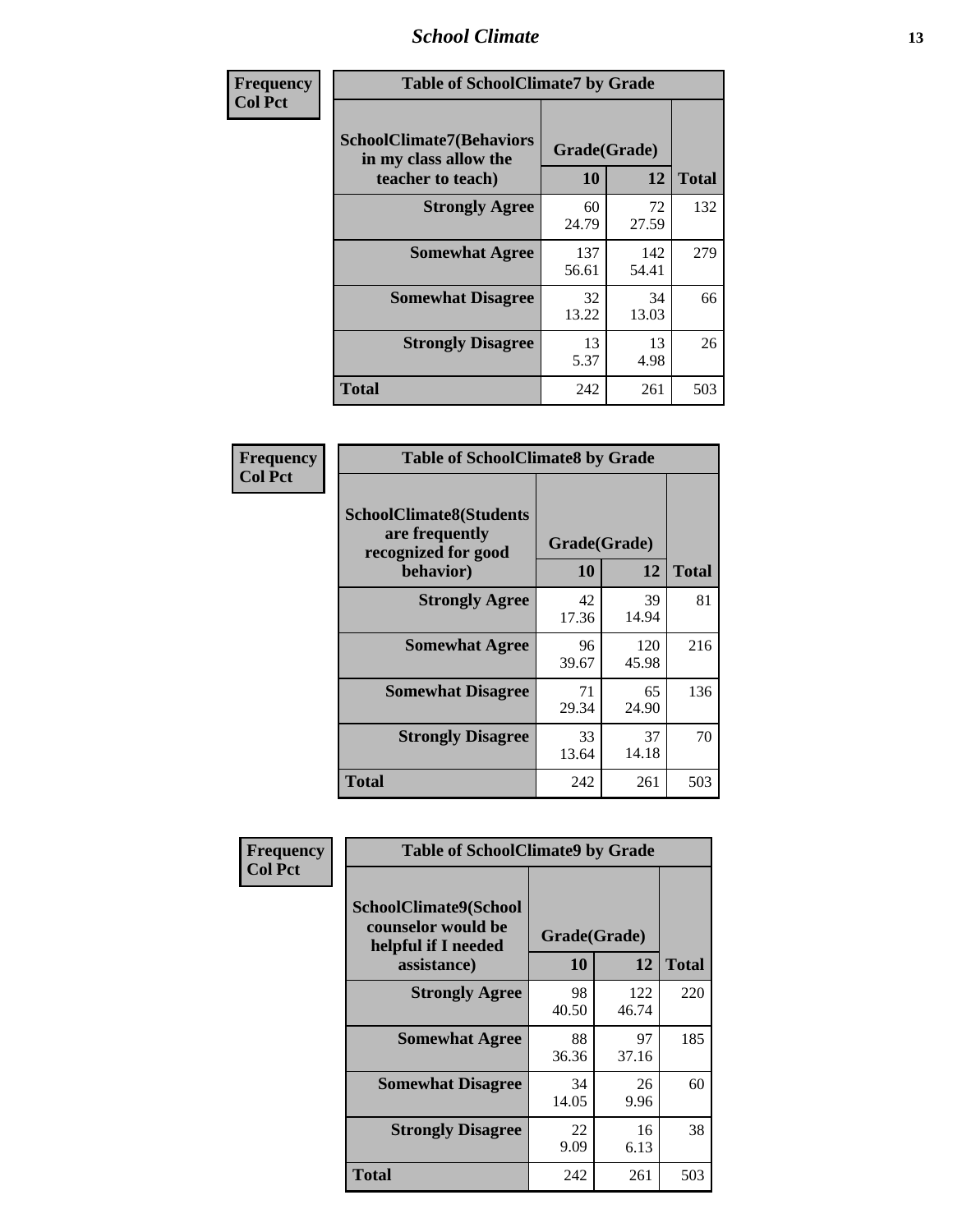### *Reasons for Dropping Out* **14**

| Frequency      | <b>Table of Dropoutreason by Grade</b>                                   |                    |              |              |
|----------------|--------------------------------------------------------------------------|--------------------|--------------|--------------|
| <b>Col Pct</b> | Dropoutreason(If<br>I dropped out the<br>reason would<br>most likely be) | Grade(Grade)<br>10 | 12           | <b>Total</b> |
|                | <b>Won't Drop out</b>                                                    | 141<br>58.26       | 168<br>64.37 | 309          |
|                | <b>Bored</b>                                                             | 34<br>14.05        | 31<br>11.88  | 65           |
|                | <b>Family Reasons</b>                                                    | 22<br>9.09         | 18<br>6.90   | 40           |
|                | <b>Being Bullied</b>                                                     | 3<br>1.24          | 4<br>1.53    | 7            |
|                | <b>Other</b>                                                             | 42<br>17.36        | 40<br>15.33  | 82           |
|                | <b>Total</b>                                                             | 242                | 261          | 503          |

| Frequency<br><b>Col Pct</b> | <b>Table of Dropout by Grade</b>                                       |                    |              |     |  |
|-----------------------------|------------------------------------------------------------------------|--------------------|--------------|-----|--|
|                             | Dropout(I<br>have<br>thought<br>about<br>dropping<br>out of<br>school) | Grade(Grade)<br>10 | <b>Total</b> |     |  |
|                             |                                                                        |                    | 12           |     |  |
|                             | Yes                                                                    | 69<br>28.51        | 69<br>26.44  | 138 |  |
|                             | N <sub>0</sub>                                                         | 173<br>71.49       | 192<br>73.56 | 365 |  |
|                             | <b>Total</b>                                                           | 242                | 261          | 503 |  |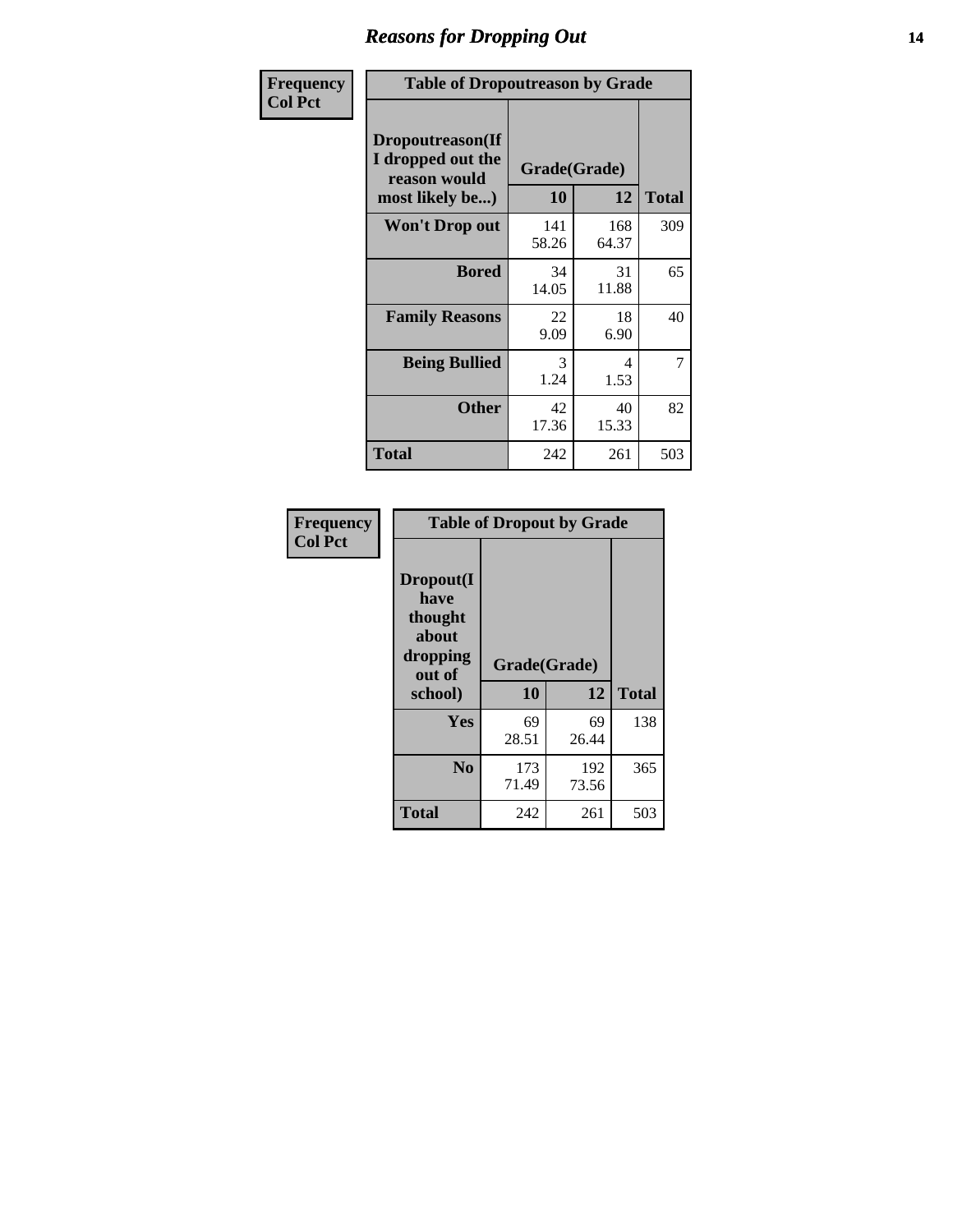*School Safety* **15**

| Frequency      |                                                                                                   | <b>Table of Gangself by Grade</b> |              |              |  |
|----------------|---------------------------------------------------------------------------------------------------|-----------------------------------|--------------|--------------|--|
| <b>Col Pct</b> | Gangself(I<br>have<br>participated<br>in illegal<br>gang<br>activities in<br>the past 30<br>days) | Grade(Grade)<br>10                | 12           | <b>Total</b> |  |
|                | Yes                                                                                               | 10<br>4.13                        | 6<br>2.30    | 16           |  |
|                | N <sub>0</sub>                                                                                    | 232<br>95.87                      | 255<br>97.70 | 487          |  |
|                | <b>Total</b>                                                                                      | 242                               | 261          | 503          |  |

| Frequency<br><b>Col Pct</b> | <b>Table of Gangpeers by Grade</b>                                                                                             |                    |              |              |
|-----------------------------|--------------------------------------------------------------------------------------------------------------------------------|--------------------|--------------|--------------|
|                             | <b>Gangpeers</b> (I<br>have friends<br>who have<br>participated<br>in illegal<br>gang<br>activities in<br>the past 30<br>days) | Grade(Grade)<br>10 | 12           | <b>Total</b> |
|                             | <b>Yes</b>                                                                                                                     | 55<br>22.73        | 34<br>13.03  | 89           |
|                             | N <sub>0</sub>                                                                                                                 | 187<br>77.27       | 227<br>86.97 | 414          |
|                             | <b>Total</b>                                                                                                                   | 242                | 261          | 503          |

| Frequency      | <b>Table of Pickedon by Grade</b>                                  |              |             |              |
|----------------|--------------------------------------------------------------------|--------------|-------------|--------------|
| <b>Col Pct</b> | <b>Pickedon(I have</b><br>been picked on or<br>teased at school in | Grade(Grade) |             |              |
|                | the past 30 days)                                                  | 10           | 12          | <b>Total</b> |
|                | <b>Strongly Agree</b>                                              | 22<br>9.09   | 19<br>7.28  | 41           |
|                | <b>Somewhat Agree</b>                                              | 31<br>12.81  | 36<br>13.79 | 67           |
|                | <b>Somewhat Disagree</b>                                           | 43<br>17.77  | 38<br>14.56 | 81           |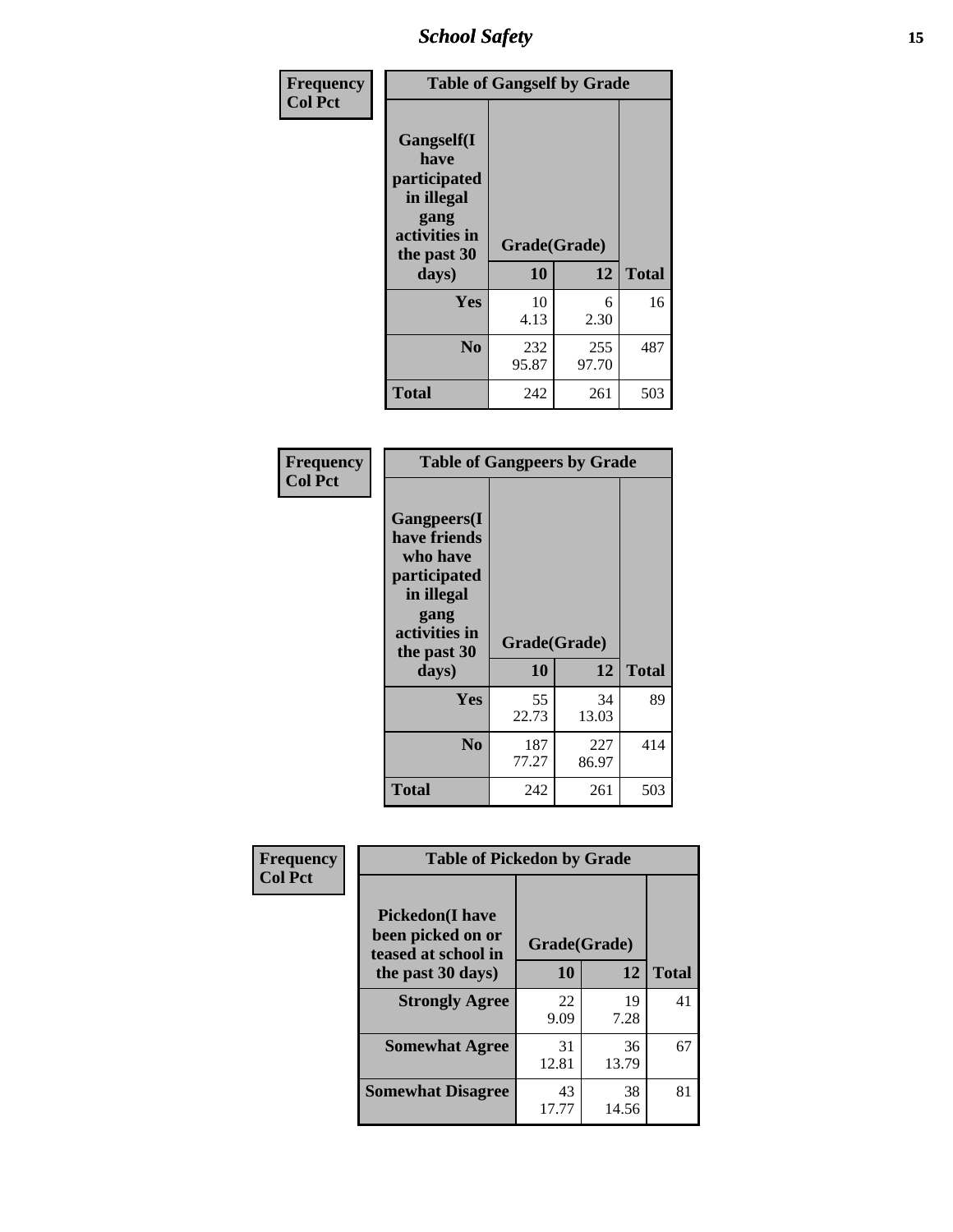# *School Safety* **16**

| <b>Frequency</b> | <b>Table of Pickedon by Grade</b>                                                        |                    |              |              |
|------------------|------------------------------------------------------------------------------------------|--------------------|--------------|--------------|
| <b>Col Pct</b>   | <b>Pickedon</b> (I have<br>been picked on or<br>teased at school in<br>the past 30 days) | Grade(Grade)<br>10 | 12           | <b>Total</b> |
|                  | <b>Strongly Disagree</b>                                                                 | 146<br>60.33       | 168<br>64.37 | 314          |
|                  | Total                                                                                    | 242                | 261          | 503          |

| Frequency      | <b>Table of Safeschool by Grade</b>                      |                    |              |              |
|----------------|----------------------------------------------------------|--------------------|--------------|--------------|
| <b>Col Pct</b> | Safeschool(School<br>is a place at which I<br>feel safe) | Grade(Grade)<br>10 | 12           | <b>Total</b> |
|                | <b>Strongly Agree</b>                                    | 44<br>18.18        | 54<br>20.69  | 98           |
|                | <b>Somewhat Agree</b>                                    | 133<br>54.96       | 141<br>54.02 | 274          |
|                | <b>Somewhat Disagree</b>                                 | 37<br>15.29        | 45<br>17.24  | 82           |
|                | <b>Strongly Disagree</b>                                 | 28<br>11.57        | 21<br>8.05   | 49           |
|                | <b>Total</b>                                             | 242                | 261          | 503          |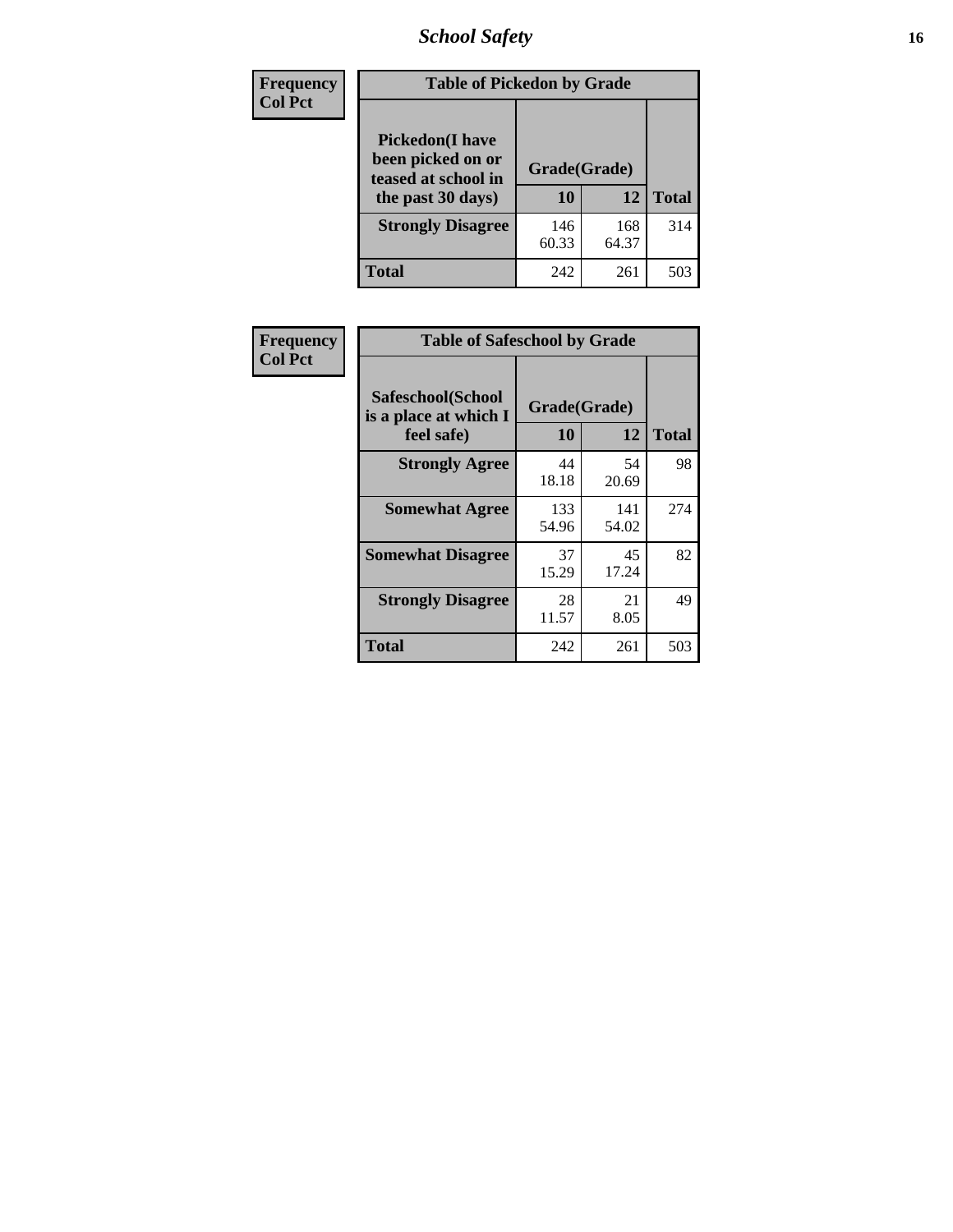*School Safety* **17**

| <b>Table of Grade by Bullied</b> |              |                                                                               |                              |                   |                        |                               |                          |              |  |  |  |  |
|----------------------------------|--------------|-------------------------------------------------------------------------------|------------------------------|-------------------|------------------------|-------------------------------|--------------------------|--------------|--|--|--|--|
|                                  |              | <b>Bullied</b> (I have been bullied by other<br>students in the past 30 days) |                              |                   |                        |                               |                          |              |  |  |  |  |
| <b>Grade</b> (Grade)   Days      | $\mathbf 0$  | 1 or<br>2<br>days                                                             | 3 <sub>to</sub><br>5<br>days | 6 to<br>9<br>days | 10<br>to<br>19<br>days | <b>20</b><br>to<br>29<br>days | All<br><b>30</b><br>days | <b>Total</b> |  |  |  |  |
| 10                               | 222<br>91.74 | 12<br>4.96                                                                    | $\overline{2}$<br>0.83       | $\Omega$<br>0.00  | 4<br>1.65              | 0.41                          | 0.41                     | 242          |  |  |  |  |
| 12                               | 245<br>93.87 | 5<br>1.92                                                                     | 3<br>1.15                    | 0.38              | 2<br>0.77              | 2<br>0.77                     | 3<br>1.15                | 261          |  |  |  |  |
| <b>Total</b>                     | 467          | 17                                                                            | 5                            |                   | 6                      | 3                             | $\overline{4}$           | 503          |  |  |  |  |

| <b>Frequency</b> |
|------------------|
| <b>Row Pct</b>   |

| <b>Table of Grade by Bulliedothers</b> |              |                                                                |                              |                   |                        |                               |                   |              |  |  |  |  |
|----------------------------------------|--------------|----------------------------------------------------------------|------------------------------|-------------------|------------------------|-------------------------------|-------------------|--------------|--|--|--|--|
|                                        |              | <b>Bulliedothers</b> (I bullied others in the past<br>30 days) |                              |                   |                        |                               |                   |              |  |  |  |  |
| <b>Grade</b> (Grade) Days              | $\mathbf{0}$ | 1 or<br>2<br>days                                              | 3 <sub>to</sub><br>5<br>days | 6 to<br>9<br>days | 10<br>to<br>19<br>days | <b>20</b><br>to<br>29<br>days | All<br>30<br>days | <b>Total</b> |  |  |  |  |
| 10                                     | 226<br>93.39 | 7<br>2.89                                                      | 2<br>0.83                    | 2<br>0.83         | 5<br>2.07              | $\Omega$<br>0.00              | 0<br>0.00         | 242          |  |  |  |  |
| 12                                     | 244<br>93.49 | 6<br>2.30                                                      | 2<br>0.77                    | 4<br>1.53         | 0.38                   | 0.38                          | 3<br>1.15         | 261          |  |  |  |  |
| <b>Total</b>                           | 470          | 13                                                             | $\overline{4}$               | 6                 | 6                      |                               | 3                 | 503          |  |  |  |  |

| Frequency      |                     | <b>Table of Grade by Weaponschool</b>                            |                   |                              |                        |                        |              |
|----------------|---------------------|------------------------------------------------------------------|-------------------|------------------------------|------------------------|------------------------|--------------|
| <b>Row Pct</b> |                     | <b>Weaponschool</b> (I brought a<br>weapon to school in the past |                   |                              |                        |                        |              |
|                | <b>Grade(Grade)</b> | $\bf{0}$<br><b>Days</b>                                          | 1 or<br>2<br>days | 3 <sub>to</sub><br>5<br>days | 10<br>to<br>19<br>days | 20<br>to<br>29<br>days | <b>Total</b> |
|                | 10                  | 236<br>97.52                                                     | 4<br>1.65         | 0.41                         | 0<br>0.00              | 0.41                   | 242          |
|                | 12                  | 258<br>98.85                                                     | 0.38              | $\Omega$<br>0.00             | 2<br>0.77              | 0<br>0.00              | 261          |
|                | <b>Total</b>        | 494                                                              | 5                 | 1                            | $\mathfrak{D}$         |                        | 503          |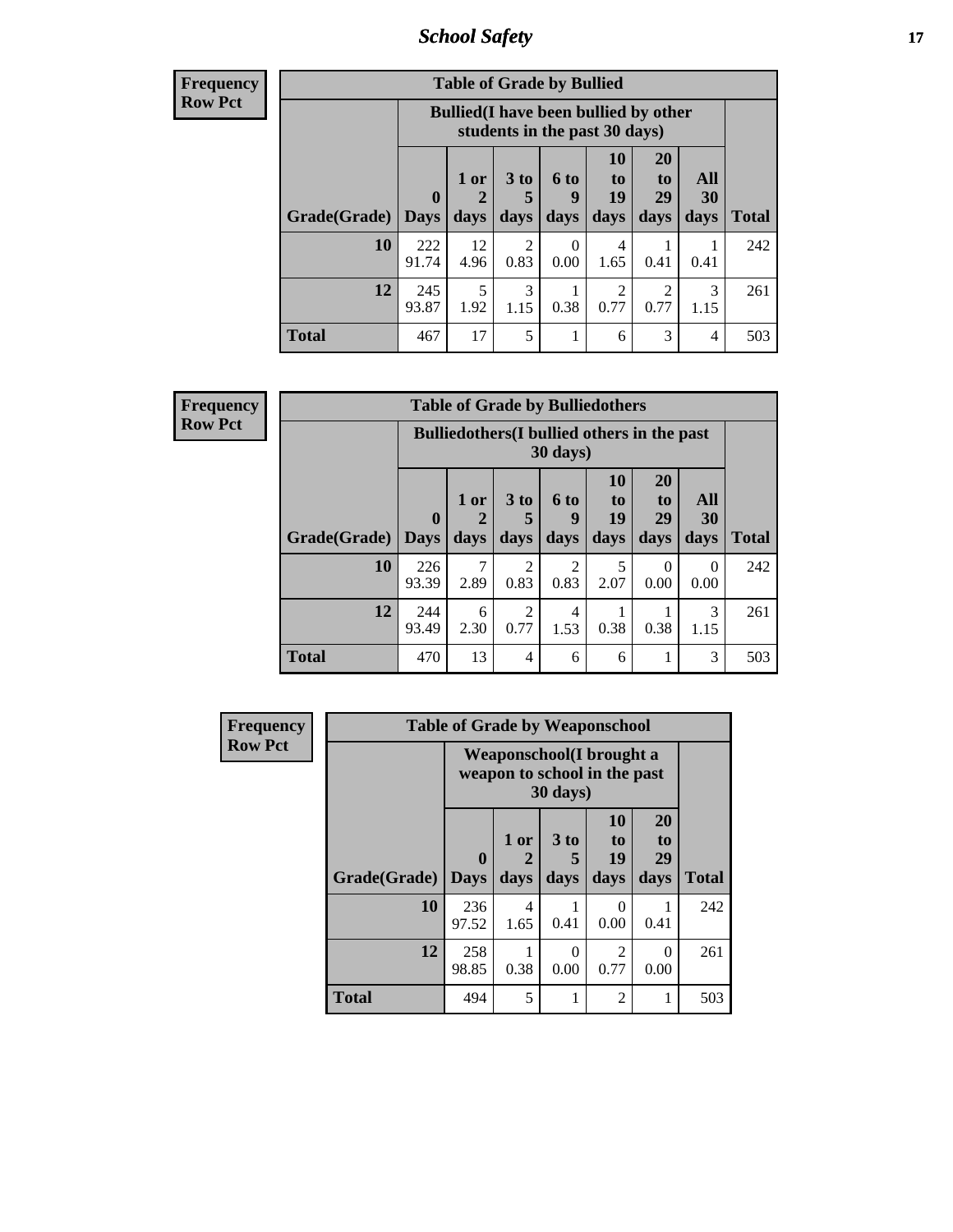*School Safety* **18**

| <b>Frequency</b> | <b>Table of Grade by Absentunsafe</b> |                            |                                                                                    |                              |                     |                               |                   |              |  |
|------------------|---------------------------------------|----------------------------|------------------------------------------------------------------------------------|------------------------------|---------------------|-------------------------------|-------------------|--------------|--|
| <b>Row Pct</b>   |                                       |                            | Absentunsafe(I have missed school<br>because I felt unsafe in the past 30<br>days) |                              |                     |                               |                   |              |  |
|                  | Grade(Grade)                          | $\mathbf 0$<br><b>Days</b> | 1 or<br>2<br>days                                                                  | 3 <sub>to</sub><br>5<br>days | $6$ to<br>9<br>days | <b>20</b><br>to<br>29<br>days | All<br>30<br>days | <b>Total</b> |  |
|                  | 10                                    | 231<br>95.45               | 5<br>2.07                                                                          | 3<br>1.24                    | 0.41                | 0.41                          | 0.41              | 242          |  |
|                  | 12                                    | 248<br>95.02               | 10<br>3.83                                                                         | $\mathfrak{D}$<br>0.77       | 0<br>0.00           | 0.38                          | $\Omega$<br>0.00  | 261          |  |
|                  | <b>Total</b>                          | 479                        | 15                                                                                 | 5                            |                     | 2                             | 1                 | 503          |  |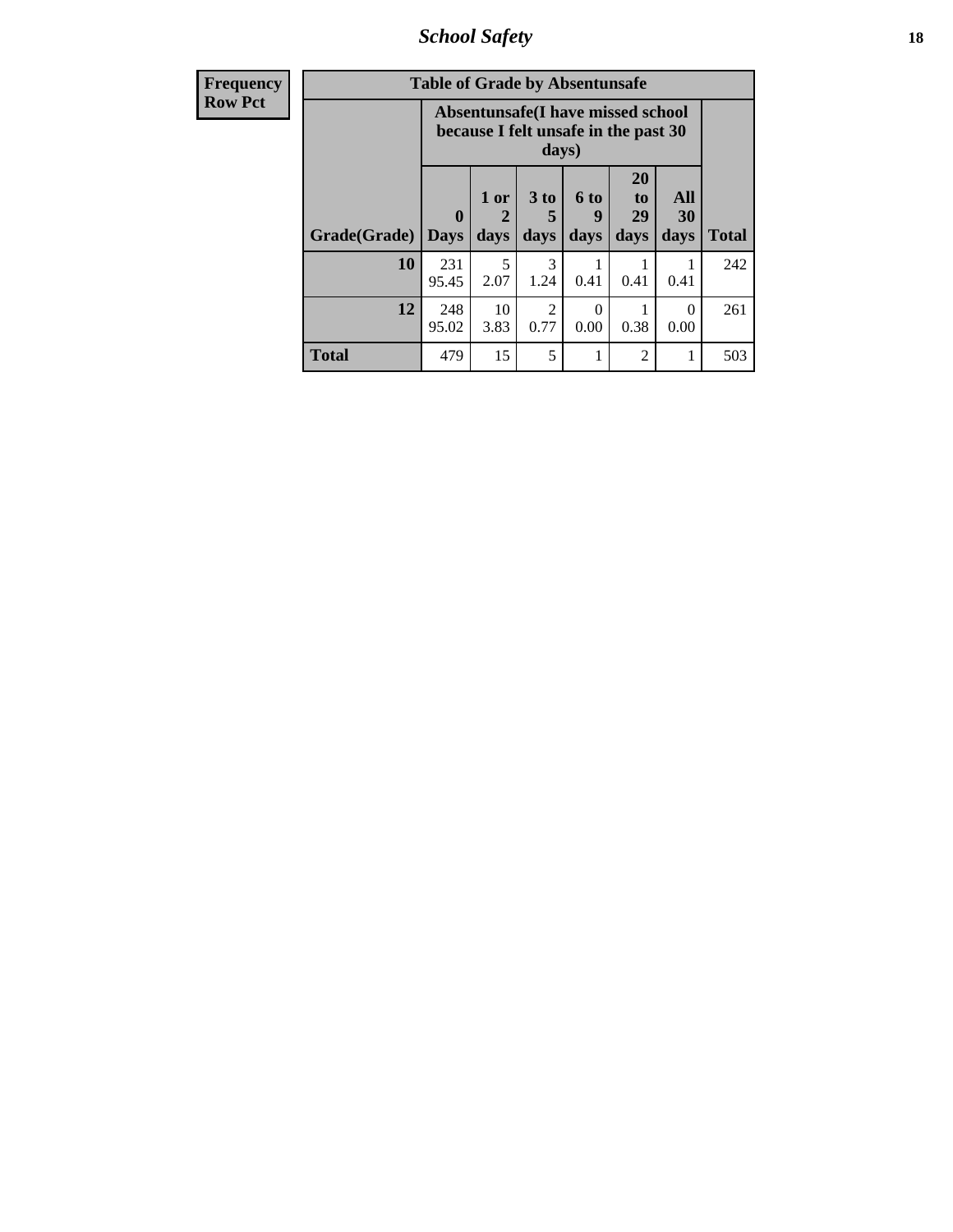# *Drug Use During Last 30 Days* **19**

#### **Frequency Row Pct**

| <b>Table of Grade by Alcohol</b> |                                 |                 |                 |                 |                                    |               |              |       |  |  |  |  |
|----------------------------------|---------------------------------|-----------------|-----------------|-----------------|------------------------------------|---------------|--------------|-------|--|--|--|--|
|                                  |                                 |                 |                 |                 | Alcohol(Alcohol use, past 30 days) |               |              |       |  |  |  |  |
| Grade(Grade)                     | <b>Did</b><br>not<br><b>use</b> | $1 - 2$<br>days | $3 - 5$<br>days | $6 - 9$<br>days | $10-19$<br>days                    | 20-29<br>days | Every<br>day | Total |  |  |  |  |
| 10                               | 175<br>72.31                    | 19<br>7.85      | 21<br>8.68      | 8<br>3.31       | 8<br>3.31                          | 5<br>2.07     | 6<br>2.48    | 242   |  |  |  |  |
| 12                               | 191<br>73.18                    | 18<br>6.90      | 20<br>7.66      | 13<br>4.98      | 3<br>1.15                          | 8<br>3.07     | 8<br>3.07    | 261   |  |  |  |  |
| <b>Total</b>                     | 366                             | 37              | 41              | 21              | 11                                 | 13            | 14           | 503   |  |  |  |  |

#### **Frequency Row Pct**

| <b>Table of Grade by Cigarettes</b> |                                 |                                                   |                 |                        |                 |                   |                     |       |  |  |  |
|-------------------------------------|---------------------------------|---------------------------------------------------|-----------------|------------------------|-----------------|-------------------|---------------------|-------|--|--|--|
|                                     |                                 | Cigarettes (Smoking tobacco use,<br>past 30 days) |                 |                        |                 |                   |                     |       |  |  |  |
| Grade(Grade)                        | <b>Did</b><br>not<br><b>use</b> | $1 - 2$<br>days                                   | $3 - 5$<br>days | $6-9$<br>days          | $10-19$<br>days | $20 - 29$<br>days | <b>Every</b><br>day | Total |  |  |  |
| 10                                  | 199<br>82.23                    | 17<br>7.02                                        | 8<br>3.31       | 3<br>1.24              | 6<br>2.48       | 0.41              | 8<br>3.31           | 242   |  |  |  |
| 12                                  | 204<br>78.16                    | 23<br>8.81                                        | 3<br>1.15       | $\overline{c}$<br>0.77 | 7<br>2.68       | 10<br>3.83        | 12<br>4.60          | 261   |  |  |  |
| <b>Total</b>                        | 403                             | 40                                                | 11              | 5                      | 13              | 11                | 20                  | 503   |  |  |  |

| <b>Table of Grade by Smokeless</b> |                                 |                                                         |                 |                 |                 |                        |                     |              |  |  |  |
|------------------------------------|---------------------------------|---------------------------------------------------------|-----------------|-----------------|-----------------|------------------------|---------------------|--------------|--|--|--|
|                                    |                                 | <b>Smokeless</b> (Chewing tobacco use,<br>past 30 days) |                 |                 |                 |                        |                     |              |  |  |  |
| Grade(Grade)                       | <b>Did</b><br>not<br><b>use</b> | $1 - 2$<br>days                                         | $3 - 5$<br>days | $6 - 9$<br>days | $10-19$<br>days | $20 - 29$<br>days      | <b>Every</b><br>day | <b>Total</b> |  |  |  |
| 10                                 | 214<br>88.43                    | 10<br>4.13                                              | 4<br>1.65       | 0.41            | 2<br>0.83       | 4<br>1.65              | 2.89                | 242          |  |  |  |
| 12                                 | 226<br>86.59                    | 15<br>5.75                                              | 3<br>1.15       | 0.38            | 3<br>1.15       | $\mathfrak{D}$<br>0.77 | 11<br>4.21          | 261          |  |  |  |
| <b>Total</b>                       | 440                             | 25                                                      | 7               | $\overline{2}$  | 5               | 6                      | 18                  | 503          |  |  |  |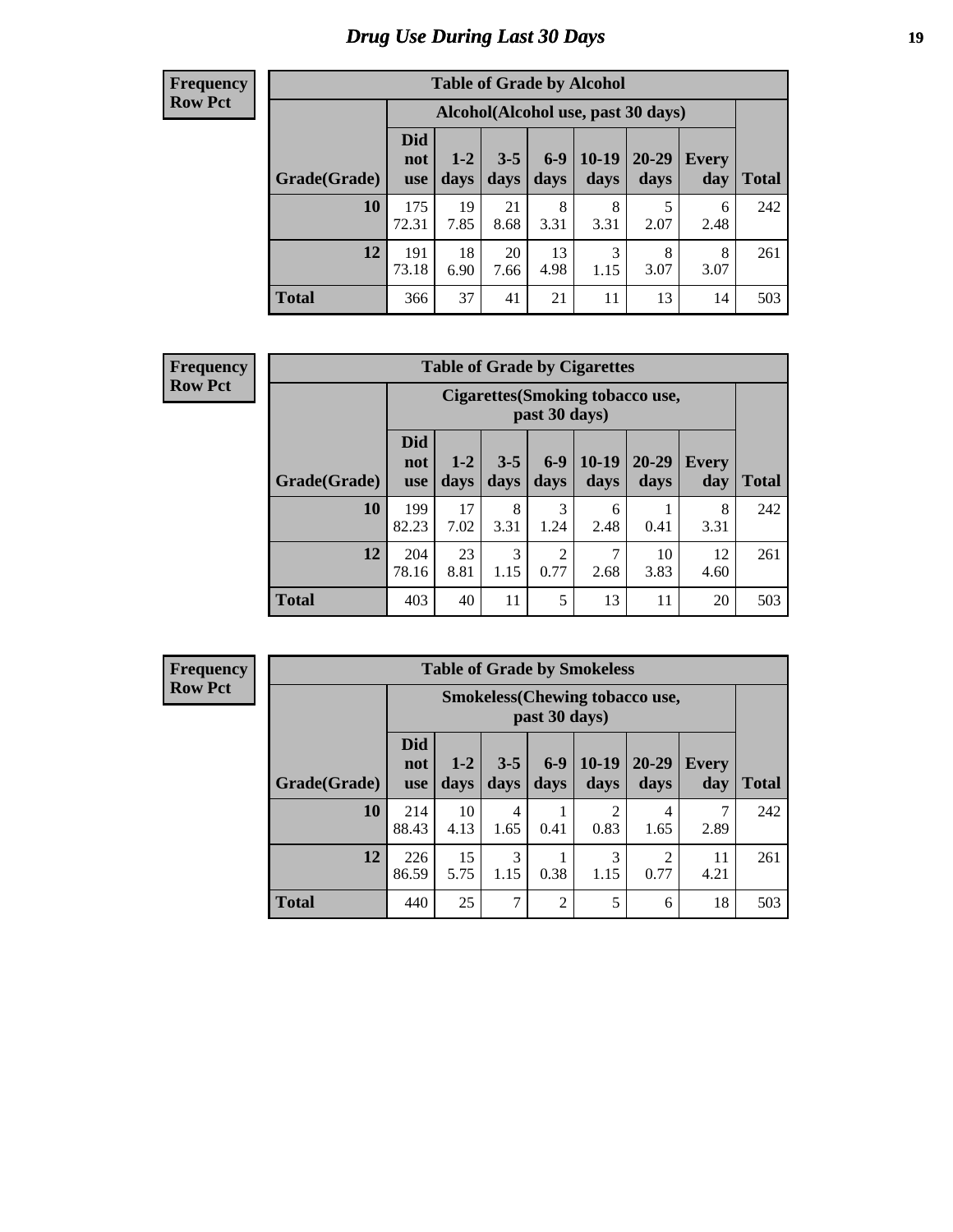| <b>Table of Grade by Marijuana</b> |                          |                                         |                 |                        |                       |               |              |              |  |  |  |  |
|------------------------------------|--------------------------|-----------------------------------------|-----------------|------------------------|-----------------------|---------------|--------------|--------------|--|--|--|--|
|                                    |                          | Marijuana (Marijuana use, past 30 days) |                 |                        |                       |               |              |              |  |  |  |  |
| Grade(Grade)                       | Did<br>not<br><b>use</b> | $1 - 2$<br>days                         | $3 - 5$<br>days | $6-9$<br>days          | $10-19$<br>days       | 20-29<br>days | Every<br>day | <b>Total</b> |  |  |  |  |
| 10                                 | 211<br>87.19             | 11<br>4.55                              | 6<br>2.48       | 0.41                   | 4<br>1.65             | 6<br>2.48     | 3<br>1.24    | 242          |  |  |  |  |
| 12                                 | 230<br>88.12             | 4<br>1.53                               | 7<br>2.68       | $\overline{4}$<br>1.53 | $\mathcal{I}$<br>2.68 | 3<br>1.15     | 6<br>2.30    | 261          |  |  |  |  |
| <b>Total</b>                       | 441                      | 15                                      | 13              | 5                      | 11                    | 9             | 9            | 503          |  |  |  |  |

| <b>Frequency</b> | <b>Table of Grade by Cocaine</b>       |                                 |                 |                  |                   |                     |              |  |  |
|------------------|----------------------------------------|---------------------------------|-----------------|------------------|-------------------|---------------------|--------------|--|--|
| <b>Row Pct</b>   | Cocaine (Cocaine use,<br>past 30 days) |                                 |                 |                  |                   |                     |              |  |  |
|                  | Grade(Grade)                           | <b>Did</b><br>not<br><b>use</b> | $1 - 2$<br>days | $10-19$<br>days  | $20 - 29$<br>days | <b>Every</b><br>day | <b>Total</b> |  |  |
|                  | 10                                     | 233<br>96.28                    | 2.89            | 0.41             | 0.41              | $\Omega$<br>0.00    | 242          |  |  |
|                  | 12                                     | 257<br>98.47                    | 3<br>1.15       | $\Omega$<br>0.00 | 0<br>0.00         | 0.38                | 261          |  |  |
|                  | <b>Total</b>                           | 490                             | 10              |                  | 1                 | 1                   | 503          |  |  |

| <b>Frequency</b> |
|------------------|
| <b>Row Pct</b>   |

| <b>Table of Grade by Inhalants</b> |                                 |                                        |                        |                |                 |               |                  |       |  |  |
|------------------------------------|---------------------------------|----------------------------------------|------------------------|----------------|-----------------|---------------|------------------|-------|--|--|
|                                    |                                 | Inhalants (Inhalant use, past 30 days) |                        |                |                 |               |                  |       |  |  |
| Grade(Grade)                       | <b>Did</b><br>not<br><b>use</b> | $1 - 2$<br>days                        | $3 - 5$<br>days        | $6-9$<br>days  | $10-19$<br>days | 20-29<br>days | Every<br>day     | Total |  |  |
| 10                                 | 233<br>96.28                    | 4<br>1.65                              | $\overline{c}$<br>0.83 | 0.41           | 0.41            | 0.41          | $\Omega$<br>0.00 | 242   |  |  |
| 12                                 | 255<br>97.70                    | 3<br>1.15                              | 0<br>0.00              | 0.38           | 0.38            | 0.00          | 0.38             | 261   |  |  |
| <b>Total</b>                       | 488                             | $\mathcal{I}$                          | $\overline{2}$         | $\overline{2}$ | $\overline{c}$  |               |                  | 503   |  |  |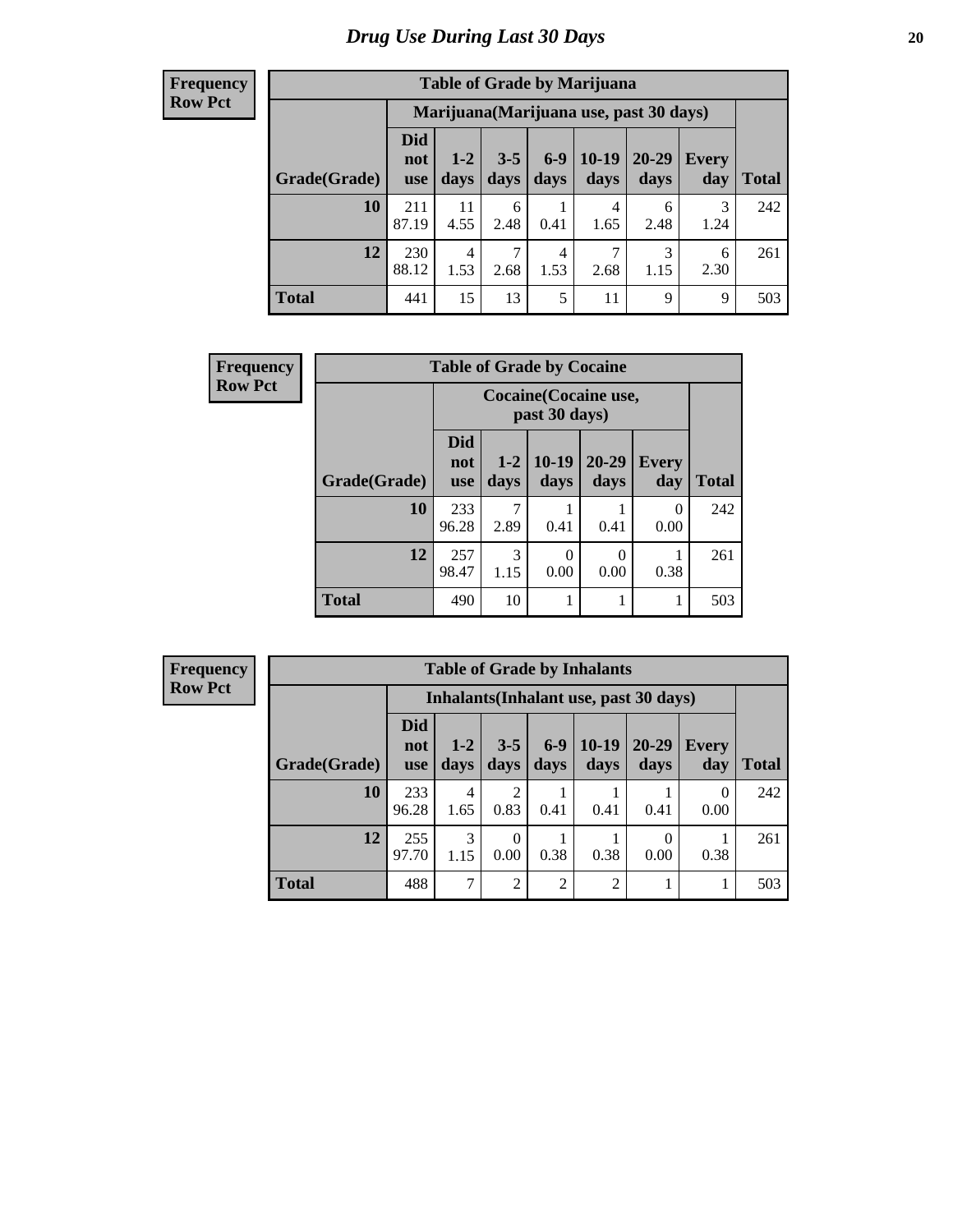| <b>Frequency</b> | <b>Table of Grade by Steroids</b> |                                 |                 |                 |                                  |                     |              |  |  |
|------------------|-----------------------------------|---------------------------------|-----------------|-----------------|----------------------------------|---------------------|--------------|--|--|
| <b>Row Pct</b>   |                                   |                                 |                 |                 |                                  |                     |              |  |  |
|                  | Grade(Grade)                      | <b>Did</b><br>not<br><b>use</b> | $1 - 2$<br>days | $10-19$<br>days | $20 - 29$<br>days                | <b>Every</b><br>day | <b>Total</b> |  |  |
|                  | 10                                | 235<br>97.11                    | 4<br>1.65       | 0.41            | $\overline{\mathcal{L}}$<br>0.83 | 0<br>0.00           | 242          |  |  |
|                  | 12                                | 254<br>97.32                    | 4<br>1.53       | 0.38            | 0.38                             | 0.38                | 261          |  |  |
|                  | <b>Total</b>                      | 489                             | 8               | $\overline{2}$  | 3                                |                     | 503          |  |  |

| <b>Frequency</b> | <b>Table of Grade by Ecstasy</b> |                                 |                                        |                 |                   |                  |              |  |  |
|------------------|----------------------------------|---------------------------------|----------------------------------------|-----------------|-------------------|------------------|--------------|--|--|
| <b>Row Pct</b>   |                                  |                                 | Ecstasy (Ecstasy use,<br>past 30 days) |                 |                   |                  |              |  |  |
|                  | Grade(Grade)                     | <b>Did</b><br>not<br><b>use</b> | $1-2$<br>days                          | $3 - 5$<br>days | $20 - 29$<br>days | Every<br>day     | <b>Total</b> |  |  |
|                  | <b>10</b>                        | 237<br>97.93                    | 3<br>1.24                              | 0.41            | 0.41              | $\Omega$<br>0.00 | 242          |  |  |
|                  | 12                               | 257<br>98.47                    | 3<br>1.15                              | 0<br>0.00       | 0<br>0.00         | 0.38             | 261          |  |  |
|                  | <b>Total</b>                     | 494                             | 6                                      | 1               |                   |                  | 503          |  |  |

| <b>Frequency</b> |
|------------------|
| <b>Row Pct</b>   |

| <b>Table of Grade by Meth</b> |                                 |                                             |                 |                 |               |                     |              |  |  |
|-------------------------------|---------------------------------|---------------------------------------------|-----------------|-----------------|---------------|---------------------|--------------|--|--|
|                               |                                 | Meth (Methamphetamine use,<br>past 30 days) |                 |                 |               |                     |              |  |  |
| Grade(Grade)                  | <b>Did</b><br>not<br><b>use</b> | $1 - 2$<br>days                             | $3 - 5$<br>days | $6 - 9$<br>days | 20-29<br>days | <b>Every</b><br>day | <b>Total</b> |  |  |
| 10                            | 235<br>97.11                    | 4<br>1.65                                   | 0.41            | 0.41            | 0.41          | 0<br>0.00           | 242          |  |  |
| 12                            | 255<br>97.70                    | 4<br>1.53                                   | 0.38            | 0<br>0.00       | 0<br>0.00     | 0.38                | 261          |  |  |
| <b>Total</b>                  | 490                             | 8                                           | $\overline{2}$  |                 |               |                     | 503          |  |  |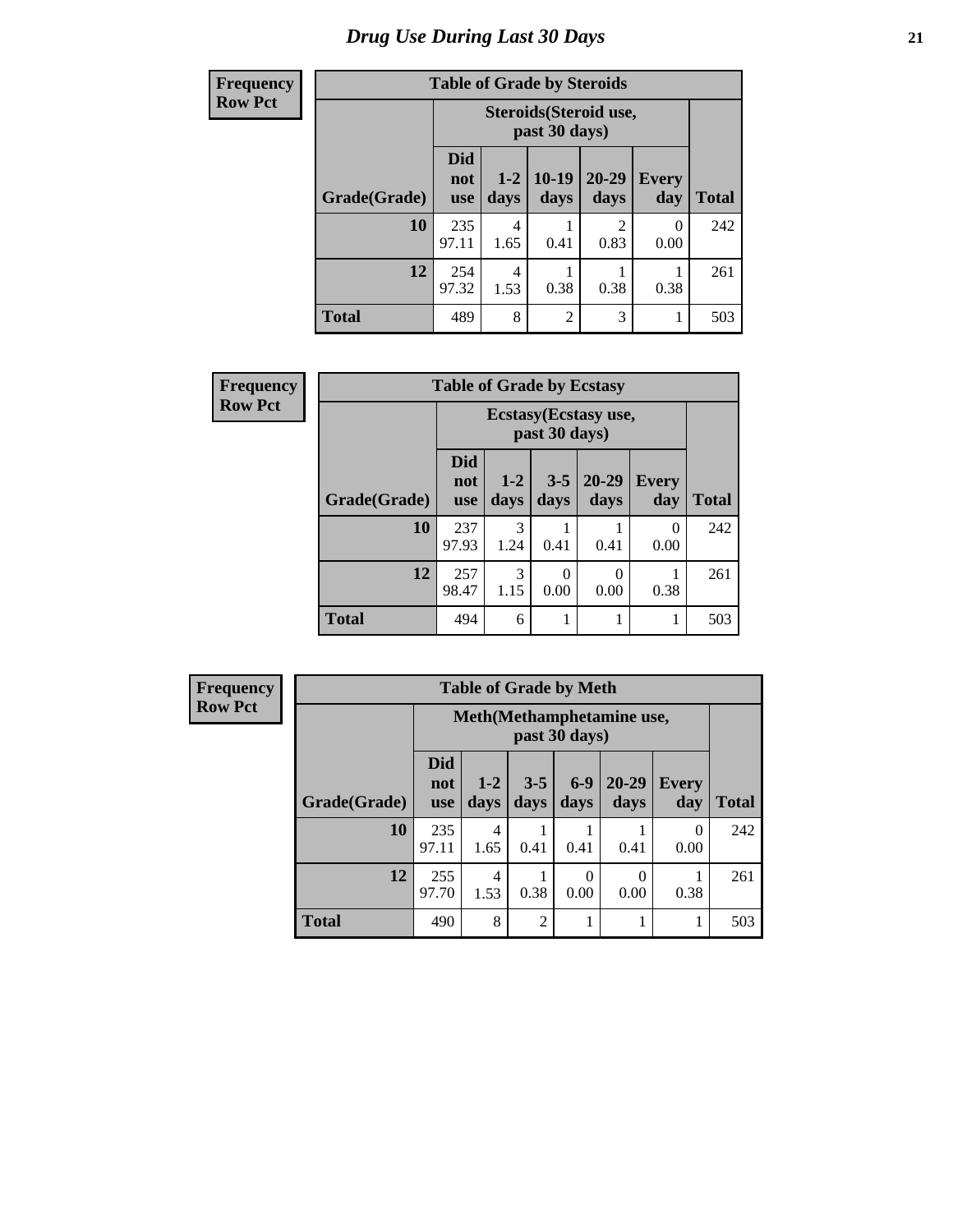# *Drug Use During Last 30 Days* **22**

| <b>Frequency</b> | <b>Table of Grade by Hallucinogens</b> |                                  |                 |                       |                   |                     |              |
|------------------|----------------------------------------|----------------------------------|-----------------|-----------------------|-------------------|---------------------|--------------|
| <b>Row Pct</b>   |                                        | Hallucinogens (Hallucinogen use, |                 |                       |                   |                     |              |
|                  | Grade(Grade)                           | <b>Did</b><br>not<br><b>use</b>  | $1 - 2$<br>days | $10-19$<br>days       | $20 - 29$<br>days | <b>Every</b><br>day | <b>Total</b> |
|                  | 10                                     | 237<br>97.93                     | っ<br>0.83       | $\mathcal{D}$<br>0.83 | 0.41              | 0<br>0.00           | 242          |
|                  | 12                                     | 257<br>98.47                     | ↑<br>0.77       | 0.38                  | 0<br>0.00         | 0.38                | 261          |
|                  | <b>Total</b>                           | 494                              | $\overline{4}$  | 3                     | 1                 |                     | 503          |

| <b>Frequency</b> |
|------------------|
| <b>Row Pct</b>   |

| <b>Table of Grade by Prescription</b> |                                 |                                                                                |                        |               |                 |                   |                        |       |  |
|---------------------------------------|---------------------------------|--------------------------------------------------------------------------------|------------------------|---------------|-----------------|-------------------|------------------------|-------|--|
|                                       |                                 | <b>Prescription</b> (Prescription drugs not<br>prescribed to me, past 30 days) |                        |               |                 |                   |                        |       |  |
| Grade(Grade)                          | <b>Did</b><br>not<br><b>use</b> | $1 - 2$<br>days                                                                | $3 - 5$<br>days        | $6-9$<br>days | $10-19$<br>days | $20 - 29$<br>days | Every<br>day           | Total |  |
| 10                                    | 230<br>95.04                    | 4<br>1.65                                                                      | 2<br>0.83              | 0<br>0.00     | 0.41            | 3<br>1.24         | $\overline{2}$<br>0.83 | 242   |  |
| 12                                    | 245<br>93.87                    | 8<br>3.07                                                                      | $\mathfrak{D}$<br>0.77 | 0.38          | 4<br>1.53       | $\Omega$<br>0.00  | 0.38                   | 261   |  |
| <b>Total</b>                          | 475                             | 12                                                                             | 4                      |               | 5               | 3                 | 3                      | 503   |  |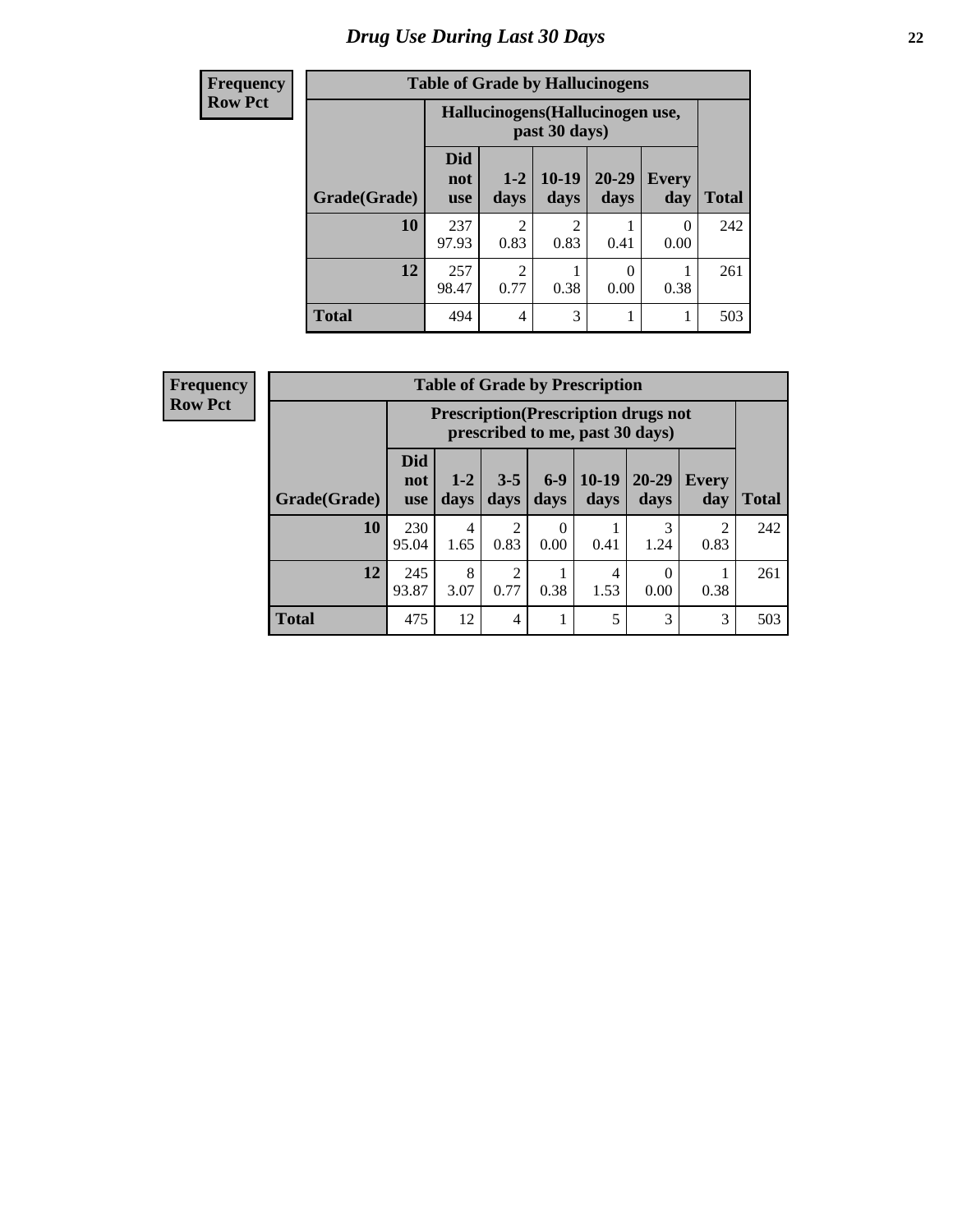| Frequency      | <b>Table of Alcoholease by Grade</b>              |                    |              |     |  |  |  |  |
|----------------|---------------------------------------------------|--------------------|--------------|-----|--|--|--|--|
| <b>Col Pct</b> | <b>Alcoholease</b> (It is<br>easy to get alcohol) | Grade(Grade)<br>10 | <b>Total</b> |     |  |  |  |  |
|                | <b>Strongly Agree</b>                             | 82<br>33.88        | 97<br>37.16  | 179 |  |  |  |  |
|                | <b>Somewhat Agree</b>                             | 72<br>29.75        | 90<br>34.48  | 162 |  |  |  |  |
|                | <b>Somewhat Disagree</b>                          | 35<br>14.46        | 38<br>14.56  | 73  |  |  |  |  |
|                | <b>Strongly Disagree</b>                          | 53<br>21.90        | 36<br>13.79  | 89  |  |  |  |  |
|                | <b>Total</b>                                      | 242                | 261          | 503 |  |  |  |  |

| Frequency      | <b>Table of Cigarettesease by Grade</b>                  |                    |              |              |  |  |  |
|----------------|----------------------------------------------------------|--------------------|--------------|--------------|--|--|--|
| <b>Col Pct</b> | Cigarettesease (It is<br>easy to get smoking<br>tobacco) | Grade(Grade)<br>10 | 12           | <b>Total</b> |  |  |  |
|                | <b>Strongly Agree</b>                                    | 103<br>42.56       | 158<br>60.54 | 261          |  |  |  |
|                | <b>Somewhat Agree</b>                                    | 56<br>23.14        | 56<br>21.46  | 112          |  |  |  |
|                | <b>Somewhat Disagree</b>                                 | 26<br>10.74        | 18<br>6.90   | 44           |  |  |  |
|                | <b>Strongly Disagree</b>                                 | 57<br>23.55        | 29<br>11.11  | 86           |  |  |  |
|                | <b>Total</b>                                             | 242                | 261          | 503          |  |  |  |

| Frequency      | <b>Table of Smokelessease by Grade</b>             |              |              |              |  |  |  |  |  |  |
|----------------|----------------------------------------------------|--------------|--------------|--------------|--|--|--|--|--|--|
| <b>Col Pct</b> | <b>Smokelessease</b> (It is<br>easy to get chewing | Grade(Grade) |              |              |  |  |  |  |  |  |
|                | tobacco)                                           | 10           | 12           | <b>Total</b> |  |  |  |  |  |  |
|                | <b>Strongly Agree</b>                              | 109<br>45.04 | 156<br>59.77 | 265          |  |  |  |  |  |  |
|                | <b>Somewhat Agree</b>                              | 53<br>21.90  | 62<br>23.75  | 115          |  |  |  |  |  |  |
|                | <b>Somewhat Disagree</b>                           | 16<br>6.61   | 14<br>5.36   | 30           |  |  |  |  |  |  |
|                | <b>Strongly Disagree</b>                           | 64<br>26.45  | 29<br>11.11  | 93           |  |  |  |  |  |  |
|                | <b>Total</b>                                       | 242          | 261          | 503          |  |  |  |  |  |  |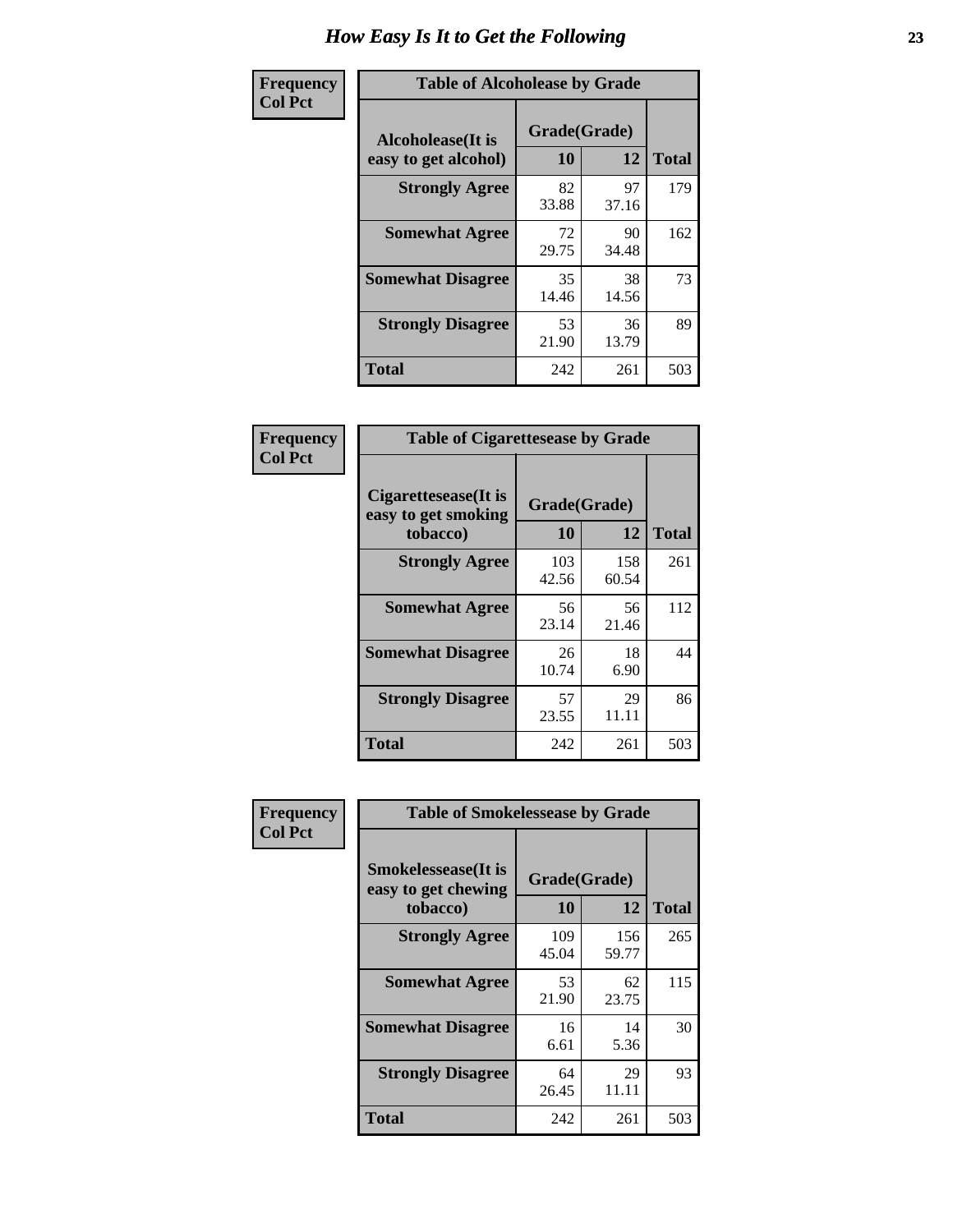| Frequency      | <b>Table of Marijuanaease by Grade</b>           |                           |              |              |  |  |  |  |  |
|----------------|--------------------------------------------------|---------------------------|--------------|--------------|--|--|--|--|--|
| <b>Col Pct</b> | Marijuanaease(It is<br>easy to get<br>marijuana) | Grade(Grade)<br><b>10</b> | 12           | <b>Total</b> |  |  |  |  |  |
|                | <b>Strongly Agree</b>                            | 84<br>34.71               | 66<br>25.29  | 150          |  |  |  |  |  |
|                | <b>Somewhat Agree</b>                            | 45<br>18.60               | 100<br>38.31 | 145          |  |  |  |  |  |
|                | <b>Somewhat Disagree</b>                         | 41<br>16.94               | 37<br>14.18  | 78           |  |  |  |  |  |
|                | <b>Strongly Disagree</b>                         | 72<br>29.75               | 58<br>22.22  | 130          |  |  |  |  |  |
|                | <b>Total</b>                                     | 242                       | 261          | 503          |  |  |  |  |  |

| <b>Table of Cocaineease by Grade</b>      |              |                    |     |  |  |  |  |  |  |  |
|-------------------------------------------|--------------|--------------------|-----|--|--|--|--|--|--|--|
| Cocaineease(It is<br>easy to get cocaine) | 10           | Grade(Grade)<br>12 |     |  |  |  |  |  |  |  |
| <b>Strongly Agree</b>                     | 32<br>13.22  | 25<br>9.58         | 57  |  |  |  |  |  |  |  |
| <b>Somewhat Agree</b>                     | 36<br>14.88  | 60<br>22.99        | 96  |  |  |  |  |  |  |  |
| <b>Somewhat Disagree</b>                  | 61<br>25.21  | 72<br>27.59        | 133 |  |  |  |  |  |  |  |
| <b>Strongly Disagree</b>                  | 113<br>46.69 | 104<br>39.85       | 217 |  |  |  |  |  |  |  |
| <b>Total</b>                              | 242          | 261                | 503 |  |  |  |  |  |  |  |

| Frequency      | <b>Table of Inhalantsease by Grade</b>           |                    |              |     |  |  |  |  |
|----------------|--------------------------------------------------|--------------------|--------------|-----|--|--|--|--|
| <b>Col Pct</b> | Inhalantsease(It is<br>easy to get<br>inhalants) | Grade(Grade)<br>10 | <b>Total</b> |     |  |  |  |  |
|                | <b>Strongly Agree</b>                            | 101<br>41.74       | 95<br>36.40  | 196 |  |  |  |  |
|                | <b>Somewhat Agree</b>                            | 40<br>16.53        | 64<br>24.52  | 104 |  |  |  |  |
|                | <b>Somewhat Disagree</b>                         | 26<br>10.74        | 34<br>13.03  | 60  |  |  |  |  |
|                | <b>Strongly Disagree</b>                         | 75<br>30.99        | 68<br>26.05  | 143 |  |  |  |  |
|                | <b>Total</b>                                     | 242                | 261          | 503 |  |  |  |  |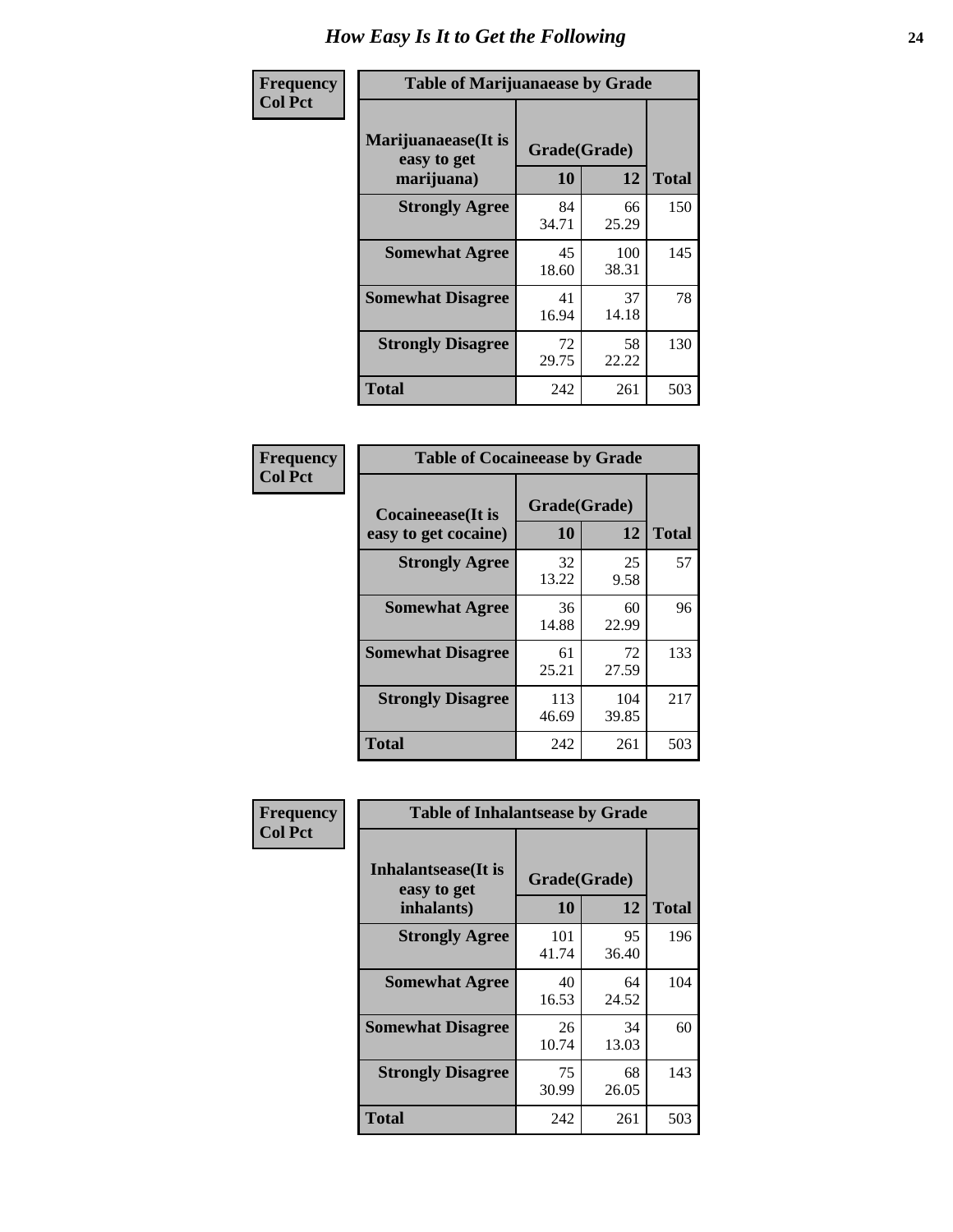| Frequency      | <b>Table of Steroidsease by Grade</b>       |                    |             |              |  |  |  |  |  |
|----------------|---------------------------------------------|--------------------|-------------|--------------|--|--|--|--|--|
| <b>Col Pct</b> | Steroidsease(It is<br>easy to get steroids) | Grade(Grade)<br>10 | 12          | <b>Total</b> |  |  |  |  |  |
|                | <b>Strongly Agree</b>                       | 22<br>9.09         | 25<br>9.58  | 47           |  |  |  |  |  |
|                | <b>Somewhat Agree</b>                       | 46<br>19.01        | 56<br>21.46 | 102          |  |  |  |  |  |
|                | <b>Somewhat Disagree</b>                    | 57<br>23.55        | 83<br>31.80 | 140          |  |  |  |  |  |
|                | <b>Strongly Disagree</b>                    | 117<br>48.35       | 97<br>37.16 | 214          |  |  |  |  |  |
|                | <b>Total</b>                                | 242                | 261         | 503          |  |  |  |  |  |

| Frequency      | <b>Table of Ecstasyease by Grade</b>              |                    |              |              |  |  |  |  |  |  |
|----------------|---------------------------------------------------|--------------------|--------------|--------------|--|--|--|--|--|--|
| <b>Col Pct</b> | <b>Ecstasyease</b> (It is<br>easy to get ecstasy) | Grade(Grade)<br>10 | 12           | <b>Total</b> |  |  |  |  |  |  |
|                | <b>Strongly Agree</b>                             | 27<br>11.16        | 19<br>7.28   | 46           |  |  |  |  |  |  |
|                | <b>Somewhat Agree</b>                             | 25<br>10.33        | 58<br>22.22  | 83           |  |  |  |  |  |  |
|                | <b>Somewhat Disagree</b>                          | 70<br>28.93        | 71<br>27.20  | 141          |  |  |  |  |  |  |
|                | <b>Strongly Disagree</b>                          | 120<br>49.59       | 113<br>43.30 | 233          |  |  |  |  |  |  |
|                | <b>Total</b>                                      | 242                | 261          | 503          |  |  |  |  |  |  |

| Frequency      | <b>Table of Methease by Grade</b>                          |                    |              |              |  |  |  |  |  |
|----------------|------------------------------------------------------------|--------------------|--------------|--------------|--|--|--|--|--|
| <b>Col Pct</b> | <b>Methease</b> (It is easy<br>to get<br>methamphetamines) | Grade(Grade)<br>10 | 12           | <b>Total</b> |  |  |  |  |  |
|                | <b>Strongly Agree</b>                                      | 29<br>11.98        | 37<br>14.18  | 66           |  |  |  |  |  |
|                | <b>Somewhat Agree</b>                                      | 41<br>16.94        | 63<br>24.14  | 104          |  |  |  |  |  |
|                | <b>Somewhat Disagree</b>                                   | 46<br>19.01        | 52<br>19.92  | 98           |  |  |  |  |  |
|                | <b>Strongly Disagree</b>                                   | 126<br>52.07       | 109<br>41.76 | 235          |  |  |  |  |  |
|                | <b>Total</b>                                               | 242                | 261          | 503          |  |  |  |  |  |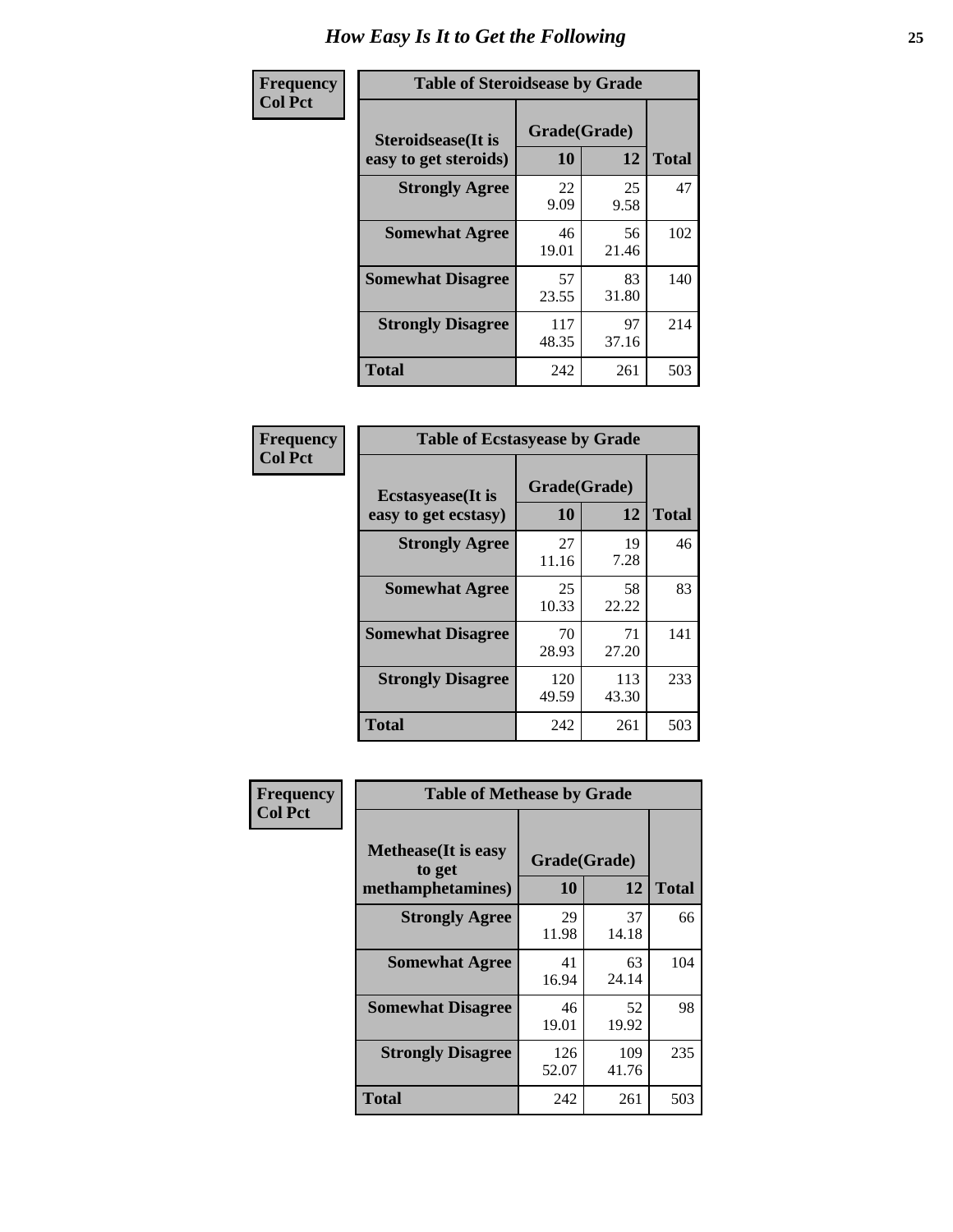| <b>Frequency</b> | <b>Table of Hallucinogensease by Grade</b>               |                    |              |              |  |  |  |  |  |
|------------------|----------------------------------------------------------|--------------------|--------------|--------------|--|--|--|--|--|
| <b>Col Pct</b>   | Hallucinogensease(It<br>is easy to get<br>hallucinogens) | Grade(Grade)<br>10 | 12           | <b>Total</b> |  |  |  |  |  |
|                  | <b>Strongly Agree</b>                                    | 24<br>9.92         | 28<br>10.73  | 52           |  |  |  |  |  |
|                  | <b>Somewhat Agree</b>                                    | 42<br>17.36        | 53<br>20.31  | 95           |  |  |  |  |  |
|                  | <b>Somewhat Disagree</b>                                 | 54<br>22.31        | 64<br>24.52  | 118          |  |  |  |  |  |
|                  | <b>Strongly Disagree</b>                                 | 122<br>50.41       | 116<br>44.44 | 238          |  |  |  |  |  |
|                  | <b>Total</b>                                             | 242                | 261          | 503          |  |  |  |  |  |

| Frequency<br>Col Pct |
|----------------------|
|                      |

| <b>Table of Prescriptionease by Grade</b>                                                |              |              |              |  |  |  |  |  |  |  |
|------------------------------------------------------------------------------------------|--------------|--------------|--------------|--|--|--|--|--|--|--|
| <b>Prescriptionease</b> (It<br>is easy to get<br>prescription drugs<br>not prescribed to |              | Grade(Grade) |              |  |  |  |  |  |  |  |
| me)                                                                                      | 10           | 12           | <b>Total</b> |  |  |  |  |  |  |  |
| <b>Strongly Agree</b>                                                                    | 101<br>41.74 | 99<br>37.93  | 200          |  |  |  |  |  |  |  |
| <b>Somewhat Agree</b>                                                                    | 39<br>16.12  | 70<br>26.82  | 109          |  |  |  |  |  |  |  |
| <b>Somewhat Disagree</b>                                                                 | 34<br>14.05  | 30<br>11.49  | 64           |  |  |  |  |  |  |  |
| <b>Strongly Disagree</b>                                                                 | 68<br>28.10  | 62<br>23.75  | 130          |  |  |  |  |  |  |  |
| Total                                                                                    | 242          | 261          | 503          |  |  |  |  |  |  |  |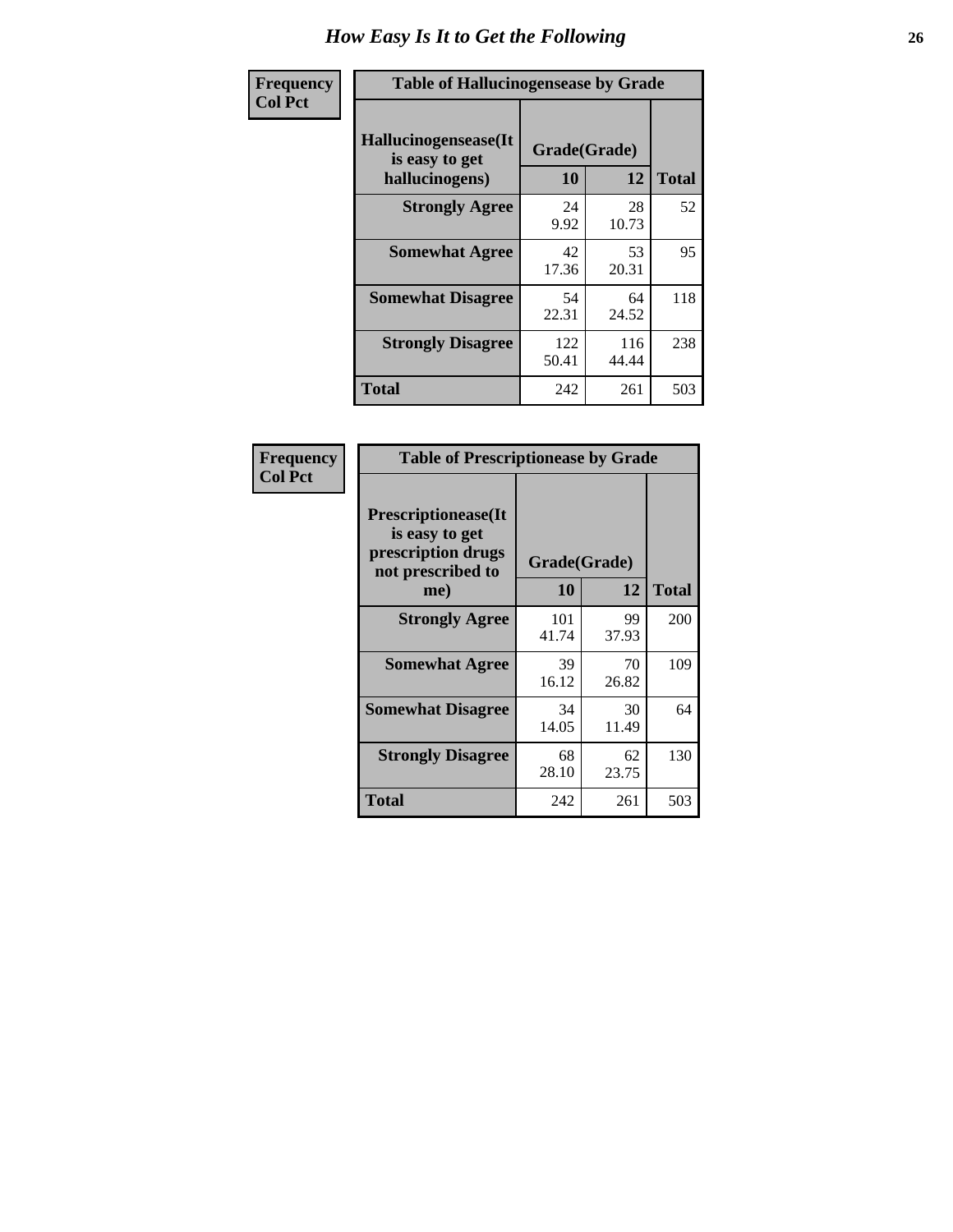*Age at Onset of Use* **27** *Results for "Age at Onset of Use" questions exclude students who said they did not use that substance*

| Frequency      |              | <b>Table of Grade by Alcoholinit</b> |                                                  |                  |               |             |                           |             |             |             |             |                       |              |
|----------------|--------------|--------------------------------------|--------------------------------------------------|------------------|---------------|-------------|---------------------------|-------------|-------------|-------------|-------------|-----------------------|--------------|
| <b>Row Pct</b> |              |                                      | Alcoholinit (I started using alcohol when I was) |                  |               |             |                           |             |             |             |             |                       |              |
|                | Grade(Grade) | <b>8 or</b><br>younger               | 9                                                | <b>10</b>        | 11            | 12          | 13                        | 14          | 15          | <b>16</b>   | 17          | <b>18 or</b><br>older | <b>Total</b> |
|                | 10           | 5.15                                 | 1.03                                             | 1.03             | 4<br>4.12     | 11<br>11.34 | 13<br>13.40               | 17<br>17.53 | 33<br>34.02 | 8<br>8.25   | 3<br>3.09   | 1.03                  | 97           |
|                | 12           | 5.<br>4.35                           | 0.87                                             | $\gamma$<br>1.74 | 3<br>2.61     | 9<br>7.83   | 16<br>13.91               | 14<br>12.17 | 20<br>17.39 | 26<br>22.61 | 15<br>13.04 | 4<br>3.48             | 115          |
|                | <b>Total</b> | 10                                   | 2                                                | 3                | $\mathcal{L}$ | 20          | 29                        | 31          | 53          | 34          | 18          | 5                     | 212          |
|                |              |                                      |                                                  |                  |               |             | Frequency Missing $= 291$ |             |             |             |             |                       |              |

#### **Frequency Row Pct**

| <b>Table of Grade by Cigarettesinit</b> |                 |                                                      |           |                  |                           |            |             |             |             |             |                       |              |
|-----------------------------------------|-----------------|------------------------------------------------------|-----------|------------------|---------------------------|------------|-------------|-------------|-------------|-------------|-----------------------|--------------|
|                                         |                 | Cigarettesinit(I started smoking tobacco when I was) |           |                  |                           |            |             |             |             |             |                       |              |
| Grade(Grade)                            | 8 or<br>younger | 9                                                    | 10        | 11               | 12                        | 13         | 14          | 15          | 16          | 17          | <b>18 or</b><br>older | <b>Total</b> |
| 10                                      | 4<br>7.27       | 3.64                                                 | 4<br>7.27 | $\theta$<br>0.00 | 7<br>12.73                | 6<br>10.91 | 14<br>25.45 | 15<br>27.27 | 1.82        | ി<br>3.64   | $\Omega$<br>0.00      | 55           |
| 12                                      | 1.43            | 4<br>5.71                                            | 2<br>2.86 | 2<br>2.86        | 3<br>4.29                 | 3<br>4.29  | 14<br>20.00 | 13<br>18.57 | 10<br>14.29 | 11<br>15.71 | 7<br>10.00            | 70           |
| <b>Total</b>                            |                 | 6                                                    | 6         | 2                | 10                        | 9          | 28          | 28          | 11          | 13          | 7                     | 125          |
|                                         |                 |                                                      |           |                  | Frequency Missing $=$ 378 |            |             |             |             |             |                       |              |

|                           | <b>Table of Grade by Smokelessinit</b>                                                                               |                                                     |           |                        |           |            |             |            |             |           |           |    |
|---------------------------|----------------------------------------------------------------------------------------------------------------------|-----------------------------------------------------|-----------|------------------------|-----------|------------|-------------|------------|-------------|-----------|-----------|----|
|                           |                                                                                                                      | Smokelessinit(I started chewing tobacco when I was) |           |                        |           |            |             |            |             |           |           |    |
| Grade(Grade)              | <b>18 or</b><br>8 or<br>15<br>older<br>12<br>13<br>14<br>9<br>10<br>11<br><b>16</b><br>17<br><b>Total</b><br>vounger |                                                     |           |                        |           |            |             |            |             |           |           |    |
| 10                        | 4.88                                                                                                                 | 2.44                                                | 2<br>4.88 | $\overline{0}$<br>0.00 | 2.44      | 5<br>12.20 | 17<br>41.46 | 9<br>21.95 | 2.44        | 2<br>4.88 | 2.44      | 41 |
| 12                        | 3<br>6.98                                                                                                            | $\theta$<br>0.00                                    | 2.33      | 3<br>6.98              | 2<br>4.65 | 4<br>9.30  | 6<br>13.95  | 16.28      | 12<br>27.91 | 2.33      | 4<br>9.30 | 43 |
| <b>Total</b>              | 5                                                                                                                    |                                                     | 3         | 3                      | 3         | 9          | 23          | 16         | 13          | 3         | 5         | 84 |
| Frequency Missing $= 419$ |                                                                                                                      |                                                     |           |                        |           |            |             |            |             |           |           |    |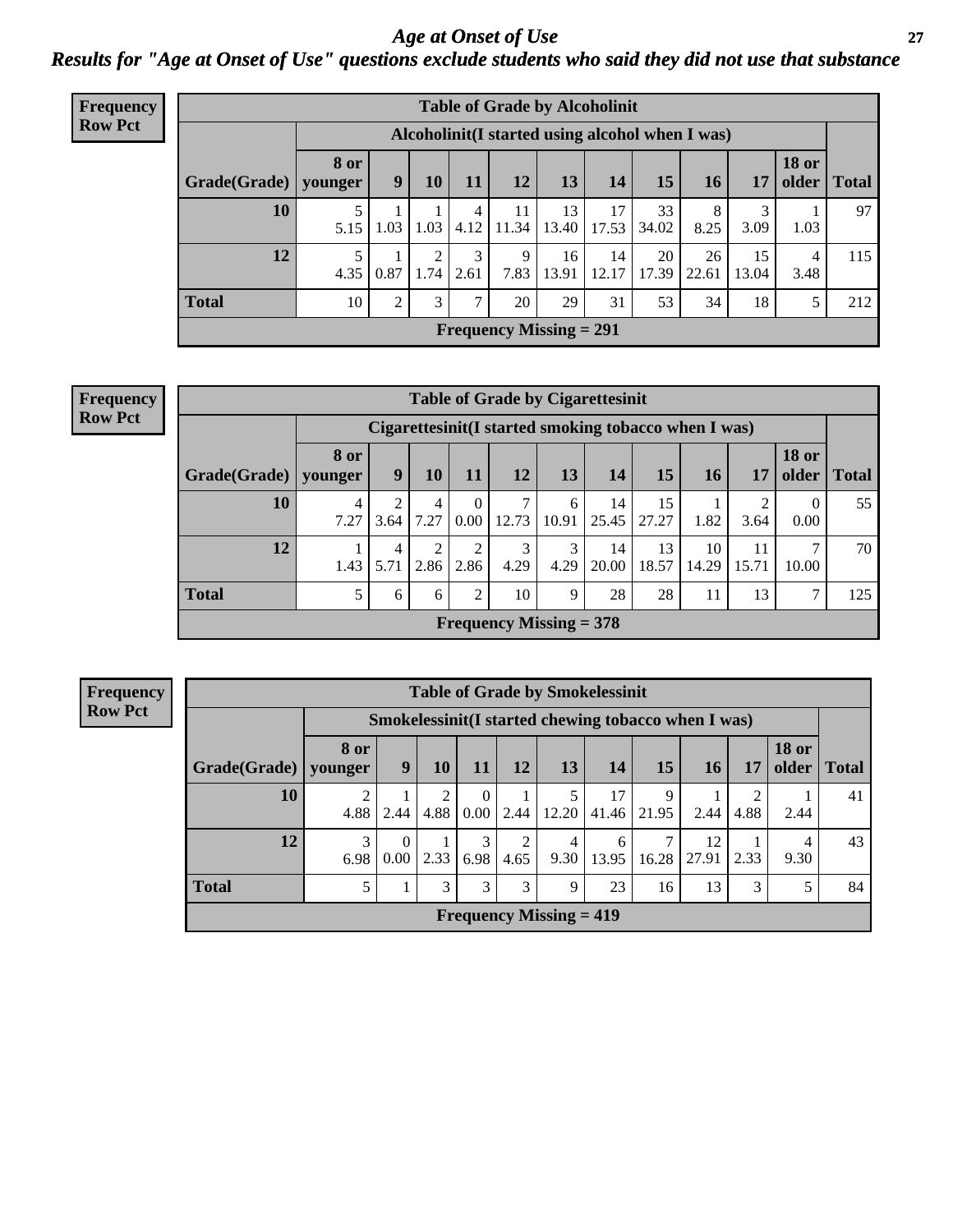#### *Age at Onset of Use* **28**

*Results for "Age at Onset of Use" questions exclude students who said they did not use that substance*

| <b>Frequency</b> | <b>Table of Grade by Marijuanainit</b> |                        |      |      |                      |            |                           |                                                     |             |            |             |                       |              |
|------------------|----------------------------------------|------------------------|------|------|----------------------|------------|---------------------------|-----------------------------------------------------|-------------|------------|-------------|-----------------------|--------------|
| <b>Row Pct</b>   |                                        |                        |      |      |                      |            |                           | Marijuanainit(I started using marijuana when I was) |             |            |             |                       |              |
|                  | Grade(Grade)                           | <b>8 or</b><br>younger | 9    | 10   | 11                   | 12         | 13                        | 14                                                  | 15          | 16         | 17          | <b>18 or</b><br>older | <b>Total</b> |
|                  | 10                                     | $\overline{2}$<br>3.51 | 1.75 | 3.51 | $\Omega$<br>$0.00\,$ | 8<br>14.04 | 6<br>10.53                | 10<br>17.54                                         | 20<br>35.09 | 4<br>7.02  | 1.75        | 5.26                  | 57           |
|                  | 12                                     | 3<br>4.69              | 1.56 | 1.56 | 3<br>4.69            | 10.94      | 3<br>4.69                 | 8<br>12.50                                          | 10<br>15.63 | 9<br>14.06 | 14<br>21.88 | 7.81                  | 64           |
|                  | <b>Total</b>                           | 5                      | 2    | 3    | 3                    | 15         | 9                         | 18                                                  | 30          | 13         | 15          | 8                     | 121          |
|                  |                                        |                        |      |      |                      |            | Frequency Missing $= 382$ |                                                     |             |            |             |                       |              |

| Frequency      |              |                  |                  |                  |                | <b>Table of Grade by Cocaineinit</b> |                        |                                                 |       |              |
|----------------|--------------|------------------|------------------|------------------|----------------|--------------------------------------|------------------------|-------------------------------------------------|-------|--------------|
| <b>Row Pct</b> |              |                  |                  |                  |                |                                      |                        | Cocaineinit(I started using cocaine when I was) |       |              |
|                | Grade(Grade) | 8 or<br>younger  | 9                | 11               | 12             | 13                                   | 14                     | 15                                              | 17    | <b>Total</b> |
|                | 10           | 9.09             | $\theta$<br>0.00 | 9.09             | 9.09           | 0.00                                 | $\mathcal{E}$<br>27.27 | 45.45                                           | 0.00  | 11           |
|                | 12           | $\Omega$<br>0.00 | 16.67            | $\Omega$<br>0.00 | 16.67          | 16.67                                | 16.67                  | 16.67                                           | 16.67 | 6            |
|                | <b>Total</b> |                  |                  |                  | $\mathfrak{D}$ |                                      | 4                      | 6                                               |       | 17           |
|                |              |                  |                  |                  |                | Frequency Missing $= 486$            |                        |                                                 |       |              |

| <b>Frequency</b><br><b>Row Pct</b> |  |
|------------------------------------|--|
|                                    |  |
|                                    |  |

| <b>Table of Grade by Inhalantsinit</b> |                  |                                                                                  |           |                         |            |               |       |           |    |  |  |  |
|----------------------------------------|------------------|----------------------------------------------------------------------------------|-----------|-------------------------|------------|---------------|-------|-----------|----|--|--|--|
|                                        |                  | Inhalantsinit(I started using inhalants when I was)                              |           |                         |            |               |       |           |    |  |  |  |
| Grade(Grade)                           | 8 or<br>younger  | <b>18 or</b><br>older<br><b>10</b><br>12<br>13<br>15<br>14<br><b>Total</b><br>16 |           |                         |            |               |       |           |    |  |  |  |
| 10                                     | 5.88             | 5.88                                                                             | 5.88      | 2<br>11.76              | 3<br>17.65 | 6<br>35.29    | 17.65 | 0<br>0.00 | 17 |  |  |  |
| 12                                     | $\theta$<br>0.00 | 0.00                                                                             | 0<br>0.00 | $\overline{2}$<br>28.57 | 14.29      | 14.29         | 28.57 | 14.29     | 7  |  |  |  |
| <b>Total</b>                           |                  |                                                                                  |           | 4                       | 4          | $\mathcal{I}$ | 5     |           | 24 |  |  |  |
| Frequency Missing $=$ 479              |                  |                                                                                  |           |                         |            |               |       |           |    |  |  |  |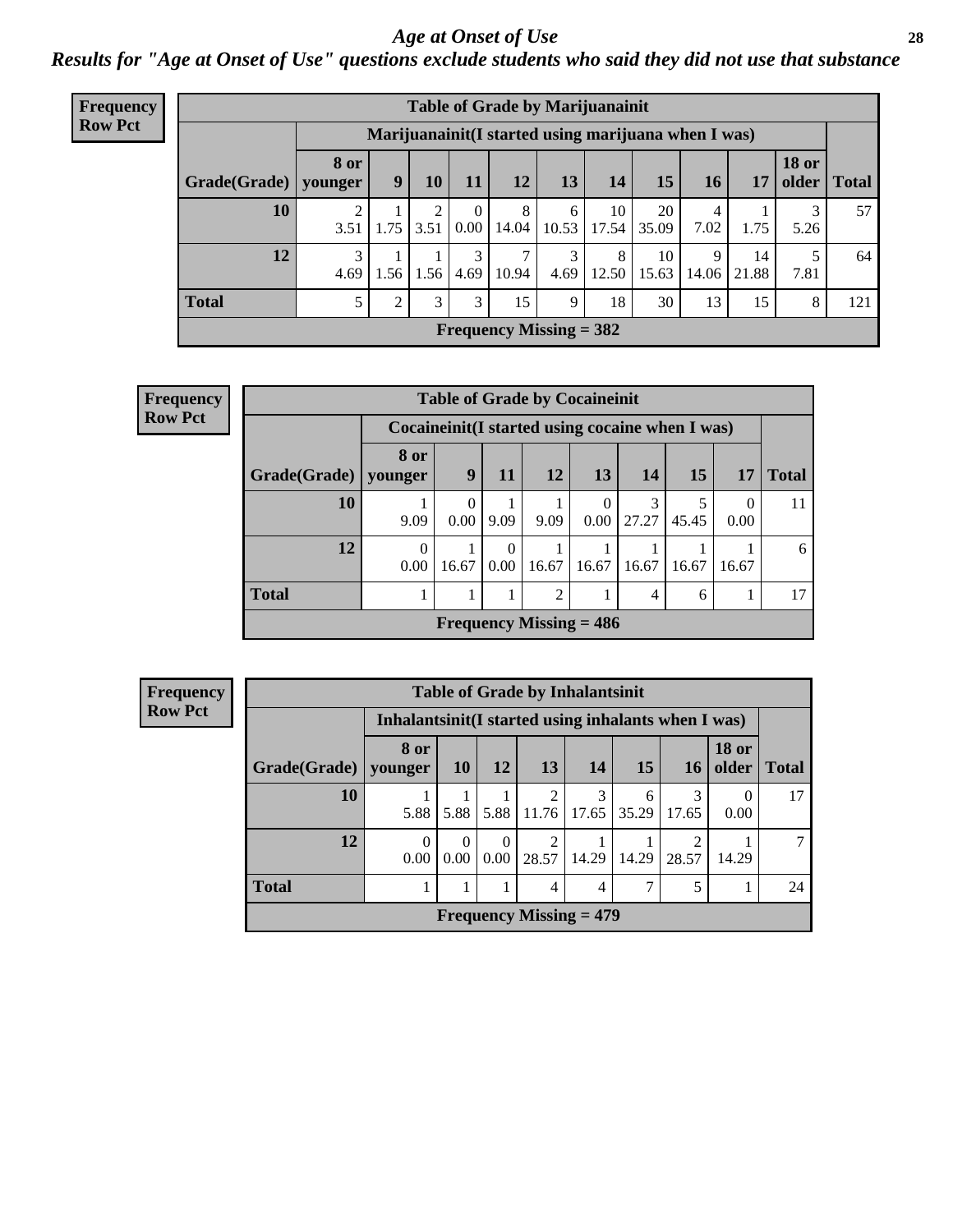#### *Age at Onset of Use* **29**

### *Results for "Age at Onset of Use" questions exclude students who said they did not use that substance*

| Frequency      |              | <b>Table of Grade by Steroidsinit</b> |                        |                                                             |           |                       |               |
|----------------|--------------|---------------------------------------|------------------------|-------------------------------------------------------------|-----------|-----------------------|---------------|
| <b>Row Pct</b> |              |                                       |                        | <b>Steroidsinit(I started using</b><br>steroids when I was) |           |                       |               |
|                | Grade(Grade) | 8 or<br>younger                       | <b>14</b>              | 16                                                          | 17        | <b>18 or</b><br>older | <b>Total</b>  |
|                | 10           | 33.33                                 | 33.33                  | 0<br>0.00                                                   | 33.33     | 0<br>0.00             | $\mathcal{R}$ |
|                | 12           | $\Omega$<br>0.00                      | $\mathcal{R}$<br>60.00 | 20.00                                                       | ∩<br>0.00 | 20.00                 | 5             |
|                | <b>Total</b> |                                       | 4                      |                                                             |           |                       | 8             |
|                |              | Frequency Missing $= 495$             |                        |                                                             |           |                       |               |

| Frequency      |                           |                                                  | <b>Table of Grade by Ecstasyinit</b> |                  |                 |                  |       |                       |                |  |
|----------------|---------------------------|--------------------------------------------------|--------------------------------------|------------------|-----------------|------------------|-------|-----------------------|----------------|--|
| <b>Row Pct</b> |                           | Ecstasyinit (I started using ecstasy when I was) |                                      |                  |                 |                  |       |                       |                |  |
|                | Grade(Grade)   younger    | 8 or                                             | 13                                   | 14               | 15 <sup>1</sup> | 16               | 17    | <b>18 or</b><br>older | <b>Total</b>   |  |
|                | 10                        | 16.67                                            | 16.67                                | 16.67            | 16.67           | 16.67            | 0.00  | 16.67                 | 6              |  |
|                | 12                        | $\Omega$<br>0.00                                 | $\Omega$<br>0.00                     | $\Omega$<br>0.00 | 50.00           | $\Omega$<br>0.00 | 50.00 | 0.00                  | $\mathfrak{D}$ |  |
|                | <b>Total</b>              |                                                  |                                      |                  | 2               |                  |       |                       | 8              |  |
|                | Frequency Missing $= 495$ |                                                  |                                      |                  |                 |                  |       |                       |                |  |

| Frequency      |              | <b>Table of Grade by Methinit</b> |                                                                  |                         |                           |                         |           |              |  |  |  |  |
|----------------|--------------|-----------------------------------|------------------------------------------------------------------|-------------------------|---------------------------|-------------------------|-----------|--------------|--|--|--|--|
| <b>Row Pct</b> |              |                                   | <b>Methinit</b> (I started using<br>methamphetamines when I was) |                         |                           |                         |           |              |  |  |  |  |
|                | Grade(Grade) | 8 or<br>vounger                   | 13                                                               | 14                      | 15                        | <b>16</b>               | <b>17</b> | <b>Total</b> |  |  |  |  |
|                | 10           | 12.50                             | 12.50                                                            | $\mathfrak{D}$<br>25.00 | 2<br>25.00                | $\overline{2}$<br>25.00 | 0<br>0.00 | 8            |  |  |  |  |
|                | 12           | 0.00                              | 0<br>0.00                                                        | 16.67                   | 16.67                     | 3<br>50.00              | 16.67     | 6            |  |  |  |  |
|                | <b>Total</b> |                                   |                                                                  | 3                       | 3                         | 5                       |           | 14           |  |  |  |  |
|                |              |                                   |                                                                  |                         | Frequency Missing $=$ 489 |                         |           |              |  |  |  |  |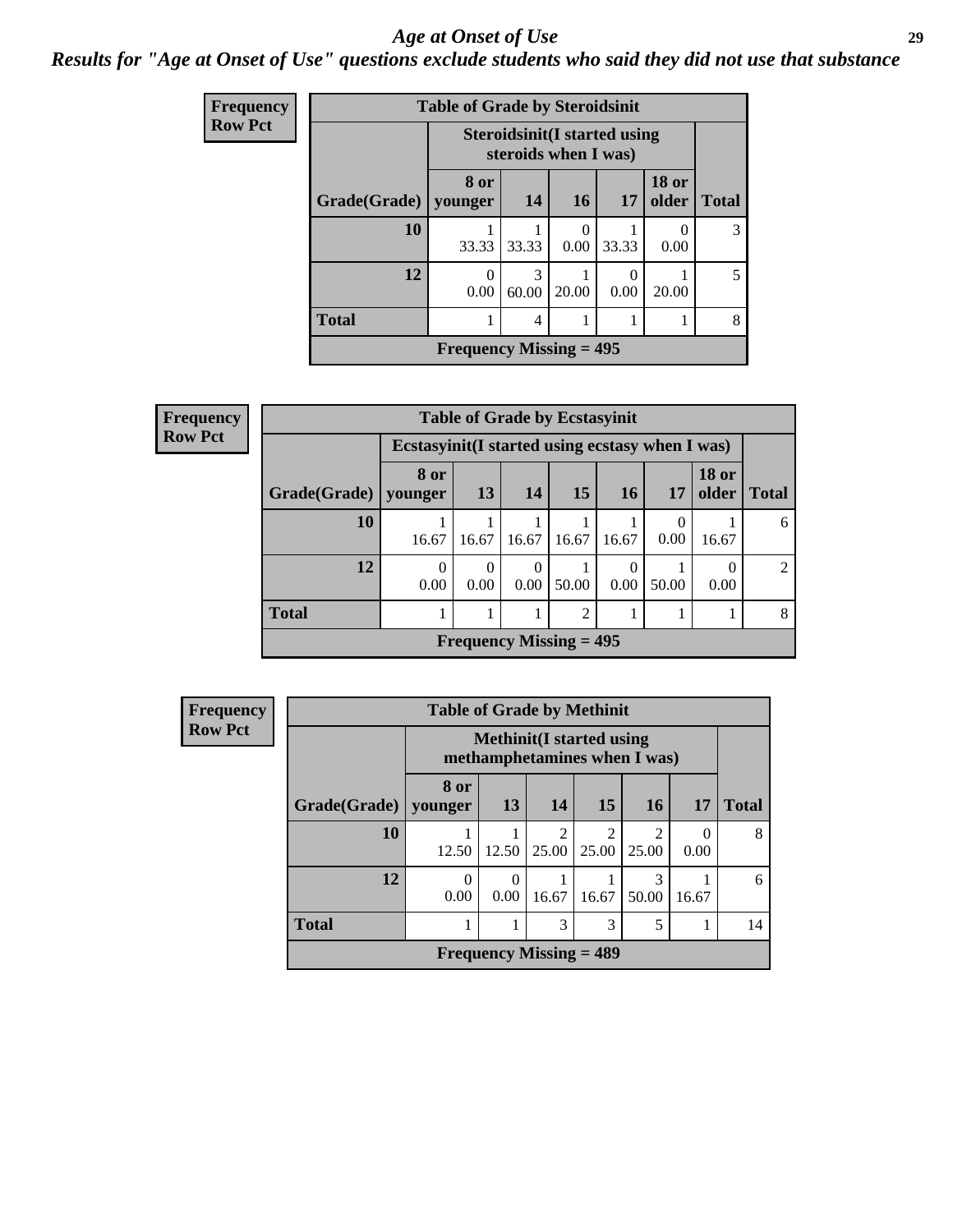#### Age at Onset of Use **30**

### *Results for "Age at Onset of Use" questions exclude students who said they did not use that substance*

| <b>Frequency</b> |                                | <b>Table of Grade by Hallucinogensinit</b> |                                                                 |                  |                |                  |                  |                |  |  |  |  |
|------------------|--------------------------------|--------------------------------------------|-----------------------------------------------------------------|------------------|----------------|------------------|------------------|----------------|--|--|--|--|
| <b>Row Pct</b>   |                                |                                            | Hallucinogensinit (I started using<br>hallucinogens when I was) |                  |                |                  |                  |                |  |  |  |  |
|                  | Grade(Grade)                   | 8 or<br>younger                            | <b>12</b>                                                       | 14               | 15             | 16               | 17               | <b>Total</b>   |  |  |  |  |
|                  | 10                             | 25.00 l                                    | 25.00                                                           | 25.00            | 25.00          | $\Omega$<br>0.00 | $\theta$<br>0.00 | 4              |  |  |  |  |
|                  | 12                             | $\theta$<br>0.00                           | 25.00                                                           | $\theta$<br>0.00 | 25.00          | 25.00            | 25.00            | $\overline{4}$ |  |  |  |  |
|                  | <b>Total</b>                   |                                            | $\overline{2}$                                                  |                  | $\overline{2}$ |                  |                  | 8              |  |  |  |  |
|                  | <b>Frequency Missing = 495</b> |                                            |                                                                 |                  |                |                  |                  |                |  |  |  |  |

| <b>Frequency</b> |              |                                                            |           |                         |                  | <b>Table of Grade by Prescriptioninit</b> |            |            |                  |                        |              |
|------------------|--------------|------------------------------------------------------------|-----------|-------------------------|------------------|-------------------------------------------|------------|------------|------------------|------------------------|--------------|
| <b>Row Pct</b>   |              | Prescription in it (I started using prescription drugs not |           |                         |                  | prescribed to me when I was)              |            |            |                  |                        |              |
|                  | Grade(Grade) | <b>8 or</b><br>younger                                     | <b>11</b> | 12                      | 13               | 14                                        | <b>15</b>  | <b>16</b>  | 17               | <b>18 or</b><br>older  | <b>Total</b> |
|                  | 10           | 3<br>12.00                                                 | 4.00      | $\overline{4}$<br>16.00 | $\theta$<br>0.00 | 11<br>44.00                               | 3<br>12.00 | 3<br>12.00 | $\Omega$<br>0.00 | $\Omega$<br>0.00       | 25           |
|                  | 12           | 0.00                                                       | 4.35      | 4.35                    | 4.35             | 8.70                                      | 21.74      | 30.43      | 4<br>17.39       | $\overline{c}$<br>8.70 | 23           |
|                  | <b>Total</b> | 3                                                          | 2         | 5                       |                  | 13                                        | 8          | 10         | 4                | 2                      | 48           |
|                  |              |                                                            |           |                         |                  | Frequency Missing $= 455$                 |            |            |                  |                        |              |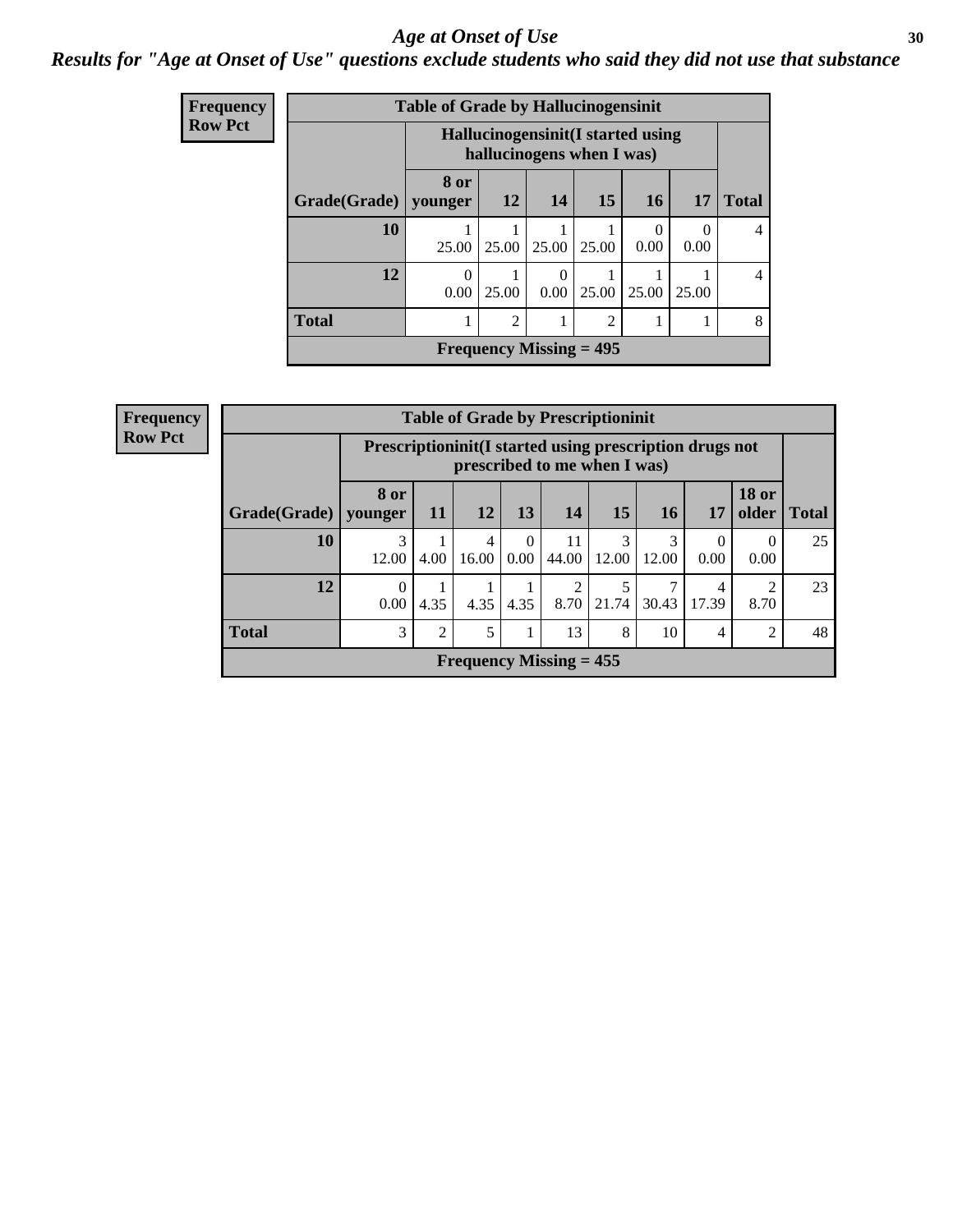| Frequency      | <b>Table of Alcoholharm by Grade</b>          |                    |              |              |
|----------------|-----------------------------------------------|--------------------|--------------|--------------|
| <b>Col Pct</b> | Alcoholharm(I<br>think alcohol is<br>harmful) | Grade(Grade)<br>10 | 12           | <b>Total</b> |
|                | <b>Strongly Agree</b>                         | 114<br>47.11       | 139<br>53.26 | 253          |
|                | <b>Somewhat Agree</b>                         | 63<br>26.03        | 68<br>26.05  | 131          |
|                | <b>Somewhat Disagree</b>                      | 41<br>16.94        | 39<br>14.94  | 80           |
|                | <b>Strongly Disagree</b>                      | 24<br>9.92         | 15<br>5.75   | 39           |
|                | <b>Total</b>                                  | 242                | 261          | 503          |

| <b>Table of Cigarettesharm by Grade</b>                  |                    |              |              |  |  |  |  |  |  |
|----------------------------------------------------------|--------------------|--------------|--------------|--|--|--|--|--|--|
| Cigarettesharm(I<br>think smoking<br>tobacco is harmful) | Grade(Grade)<br>10 | 12           | <b>Total</b> |  |  |  |  |  |  |
| <b>Strongly Agree</b>                                    | 181<br>74.79       | 209<br>80.08 | 390          |  |  |  |  |  |  |
| <b>Somewhat Agree</b>                                    | 30<br>12.40        | 38<br>14.56  | 68           |  |  |  |  |  |  |
| <b>Somewhat Disagree</b>                                 | 15<br>6.20         | 9<br>3.45    | 24           |  |  |  |  |  |  |
| <b>Strongly Disagree</b>                                 | 16<br>6.61         | 5<br>1.92    | 21           |  |  |  |  |  |  |
| <b>Total</b>                                             | 242                | 261          | 503          |  |  |  |  |  |  |

| Frequency      | <b>Table of Smokelessharm by Grade</b>                  |                    |              |              |
|----------------|---------------------------------------------------------|--------------------|--------------|--------------|
| <b>Col Pct</b> | Smokelessharm(I<br>think chewing<br>tobacco is harmful) | Grade(Grade)<br>10 | 12           | <b>Total</b> |
|                | <b>Strongly Agree</b>                                   | 164<br>67.77       | 193<br>73.95 | 357          |
|                | <b>Somewhat Agree</b>                                   | 47<br>19.42        | 49<br>18.77  | 96           |
|                | <b>Somewhat Disagree</b>                                | 17<br>7.02         | 11<br>4.21   | 28           |
|                | <b>Strongly Disagree</b>                                | 14<br>5.79         | 8<br>3.07    | 22           |
|                | <b>Total</b>                                            | 242                | 261          | 503          |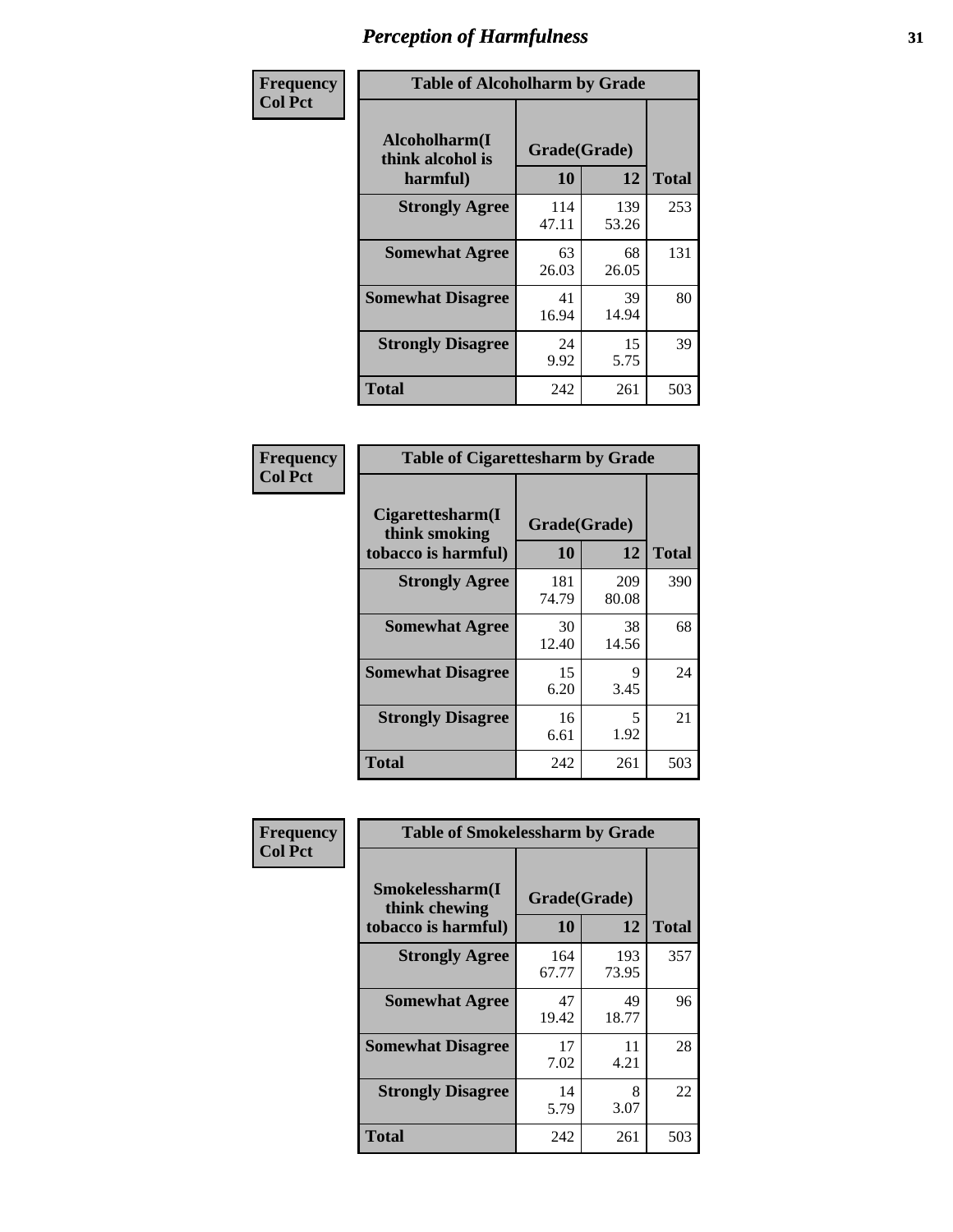| Frequency      | <b>Table of Marijuanaharm by Grade</b>            |                    |              |              |
|----------------|---------------------------------------------------|--------------------|--------------|--------------|
| <b>Col Pct</b> | Marijuanaharm(I<br>think marijuana is<br>harmful) | Grade(Grade)<br>10 | 12           | <b>Total</b> |
|                | <b>Strongly Agree</b>                             | 137<br>56.61       | 154<br>59.00 | 291          |
|                | <b>Somewhat Agree</b>                             | 40<br>16.53        | 34<br>13.03  | 74           |
|                | <b>Somewhat Disagree</b>                          | 20<br>8.26         | 29<br>11.11  | 49           |
|                | <b>Strongly Disagree</b>                          | 45<br>18.60        | 44<br>16.86  | 89           |
|                | <b>Total</b>                                      | 242                | 261          | 503          |

| <b>Table of Cocaineharm by Grade</b>          |                    |                        |              |  |  |
|-----------------------------------------------|--------------------|------------------------|--------------|--|--|
| Cocaineharm(I<br>think cocaine is<br>harmful) | Grade(Grade)<br>10 | 12                     | <b>Total</b> |  |  |
| <b>Strongly Agree</b>                         | 205<br>84.71       | 237<br>90.80           | 442          |  |  |
| <b>Somewhat Agree</b>                         | 16<br>6.61         | 17<br>6.51             | 33           |  |  |
| <b>Somewhat Disagree</b>                      | 7<br>2.89          | $\mathfrak{D}$<br>0.77 | 9            |  |  |
| <b>Strongly Disagree</b>                      | 14<br>5.79         | 5<br>1.92              | 19           |  |  |
| <b>Total</b>                                  | 242                | 261                    | 503          |  |  |

| Frequency      | <b>Table of Inhalantsharm by Grade</b>              |                    |              |                |  |
|----------------|-----------------------------------------------------|--------------------|--------------|----------------|--|
| <b>Col Pct</b> | Inhalantsharm(I)<br>think inhalants are<br>harmful) | Grade(Grade)<br>10 | 12           | <b>Total</b>   |  |
|                | <b>Strongly Agree</b>                               | 204<br>84.30       | 235<br>90.04 | 439            |  |
|                | <b>Somewhat Agree</b>                               | 22<br>9.09         | 15<br>5.75   | 37             |  |
|                | <b>Somewhat Disagree</b>                            | 3<br>1.24          | 4<br>1.53    | $\overline{7}$ |  |
|                | <b>Strongly Disagree</b>                            | 13<br>5.37         | 2.68         | 20             |  |
|                | <b>Total</b>                                        | 242                | 261          | 503            |  |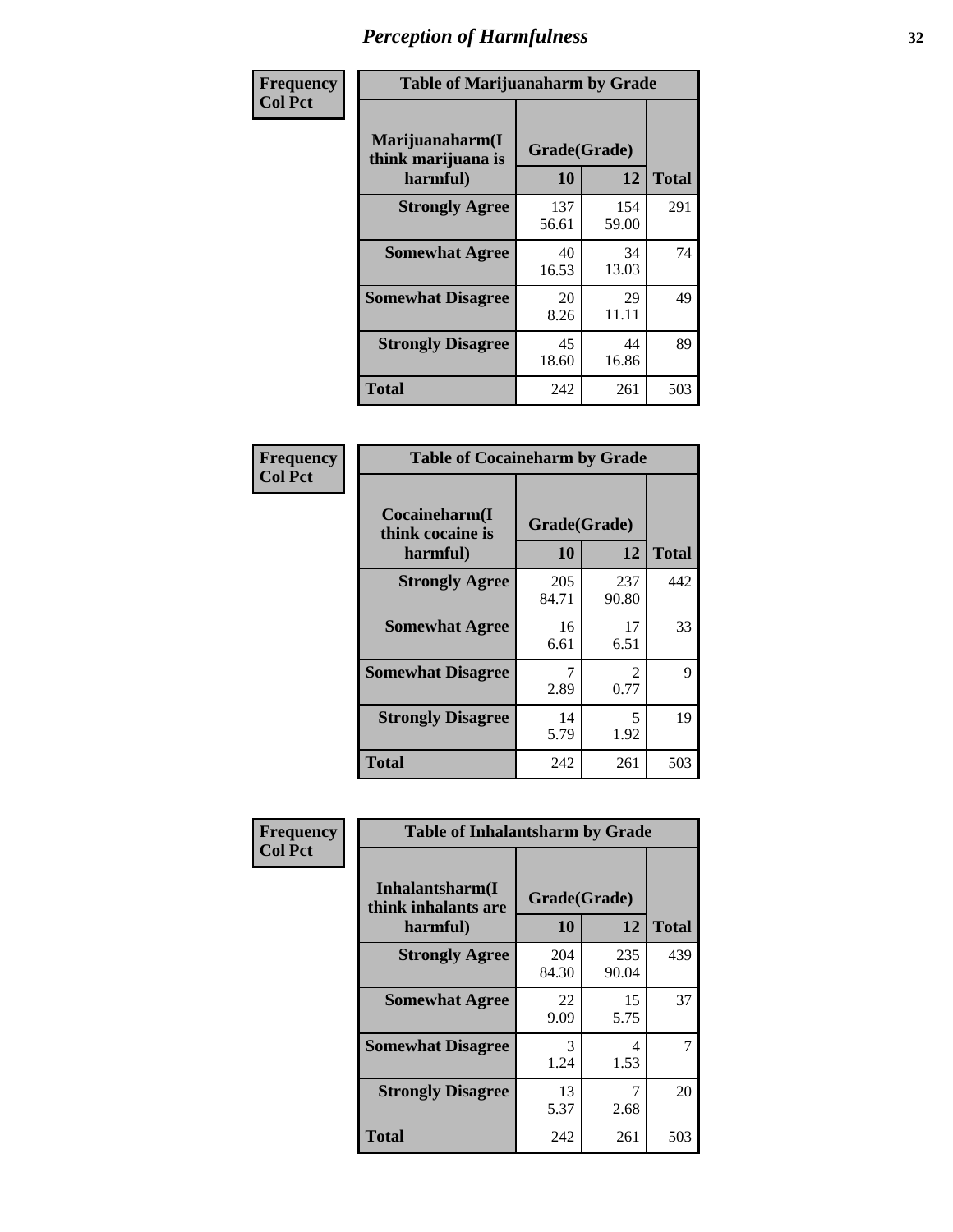| Frequency      | <b>Table of Steroidsharm by Grade</b>            |                    |              |              |
|----------------|--------------------------------------------------|--------------------|--------------|--------------|
| <b>Col Pct</b> | Steroidsharm(I<br>think steroids are<br>harmful) | Grade(Grade)<br>10 | 12           | <b>Total</b> |
|                | <b>Strongly Agree</b>                            | 179<br>73.97       | 213<br>81.61 | 392          |
|                | <b>Somewhat Agree</b>                            | 38<br>15.70        | 33<br>12.64  | 71           |
|                | <b>Somewhat Disagree</b>                         | 12<br>4.96         | 10<br>3.83   | 22           |
|                | <b>Strongly Disagree</b>                         | 13<br>5.37         | 5<br>1.92    | 18           |
|                | <b>Total</b>                                     | 242                | 261          | 503          |

| <b>Table of Ecstasyharm by Grade</b>          |                          |              |     |  |  |  |
|-----------------------------------------------|--------------------------|--------------|-----|--|--|--|
| Ecstasyharm(I<br>think ecstasy is<br>harmful) | Grade(Grade)<br>10<br>12 |              |     |  |  |  |
| <b>Strongly Agree</b>                         | 194<br>80.17             | 229<br>87.74 | 423 |  |  |  |
| <b>Somewhat Agree</b>                         | 24<br>9.92               | 21<br>8.05   | 45  |  |  |  |
| <b>Somewhat Disagree</b>                      | 12<br>4.96               | 5<br>1.92    | 17  |  |  |  |
| <b>Strongly Disagree</b>                      | 12<br>4.96               | 6<br>2.30    | 18  |  |  |  |
| <b>Total</b>                                  | 242                      | 261          | 503 |  |  |  |

| Frequency      | <b>Table of Methharm by Grade</b>                            |                        |                                     |              |  |
|----------------|--------------------------------------------------------------|------------------------|-------------------------------------|--------------|--|
| <b>Col Pct</b> | <b>Methharm</b> (I think<br>methamphetamines<br>are harmful) | Grade(Grade)<br>10     | 12                                  | <b>Total</b> |  |
|                | <b>Strongly Agree</b>                                        | 212<br>87.60           | 240<br>91.95                        | 452          |  |
|                | <b>Somewhat Agree</b>                                        | 15<br>6.20             | 14<br>5.36                          | 29           |  |
|                | <b>Somewhat Disagree</b>                                     | $\mathfrak{D}$<br>0.83 | $\mathcal{D}_{\mathcal{L}}$<br>0.77 | 4            |  |
|                | <b>Strongly Disagree</b>                                     | 13<br>5.37             | 5<br>1.92                           | 18           |  |
|                | <b>Total</b>                                                 | 242                    | 261                                 | 503          |  |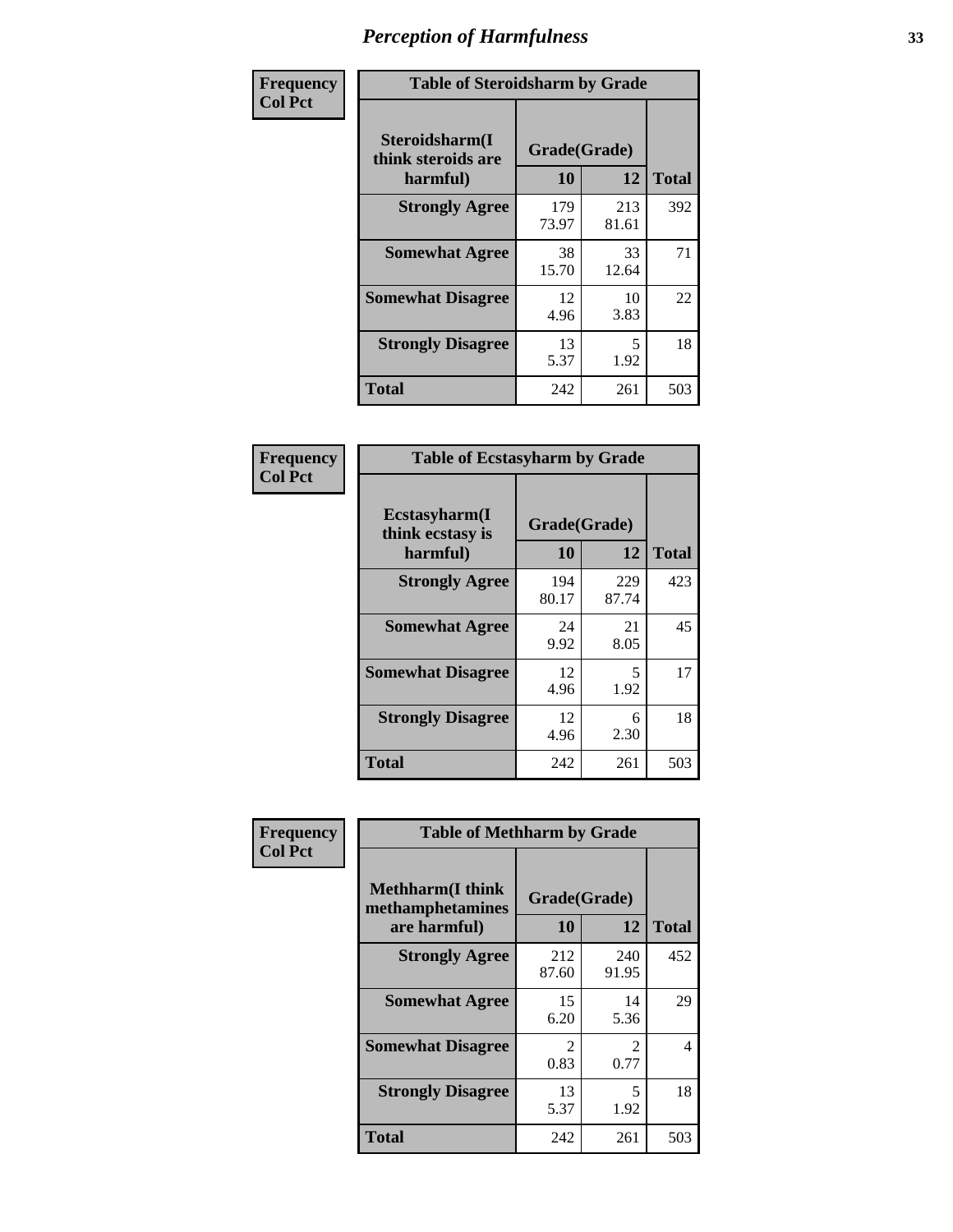| Frequency | <b>Table of Hallucinogensharm by Grade</b>                 |                    |              |              |
|-----------|------------------------------------------------------------|--------------------|--------------|--------------|
| Col Pct   | Hallucinogensharm(I<br>think hallucinogens<br>are harmful) | Grade(Grade)<br>10 | 12           | <b>Total</b> |
|           | <b>Strongly Agree</b>                                      | 205<br>84.71       | 227<br>86.97 | 432          |
|           | <b>Somewhat Agree</b>                                      | 16<br>6.61         | 19<br>7.28   | 35           |
|           | <b>Somewhat Disagree</b>                                   | 2.89               | 9<br>3.45    | 16           |
|           | <b>Strongly Disagree</b>                                   | 14<br>5.79         | 6<br>2.30    | 20           |
|           | <b>Total</b>                                               | 242                | 261          | 503          |

| <b>Table of Prescriptionharm by Grade</b>                                         |              |              |              |  |
|-----------------------------------------------------------------------------------|--------------|--------------|--------------|--|
| <b>Prescriptionharm</b> (I<br>think prescription<br>drugs not<br>prescribed to me | Grade(Grade) |              |              |  |
| are harmful)                                                                      | 10           | 12           | <b>Total</b> |  |
| <b>Strongly Agree</b>                                                             | 167<br>69.01 | 188<br>72.03 | 355          |  |
| <b>Somewhat Agree</b>                                                             | 46<br>19.01  | 41<br>15.71  | 87           |  |
| <b>Somewhat Disagree</b>                                                          | 15<br>6.20   | 21<br>8.05   | 36           |  |
| <b>Strongly Disagree</b>                                                          | 14<br>5.79   | 11<br>4.21   | 25           |  |
| <b>Total</b>                                                                      | 242          | 261          | 503          |  |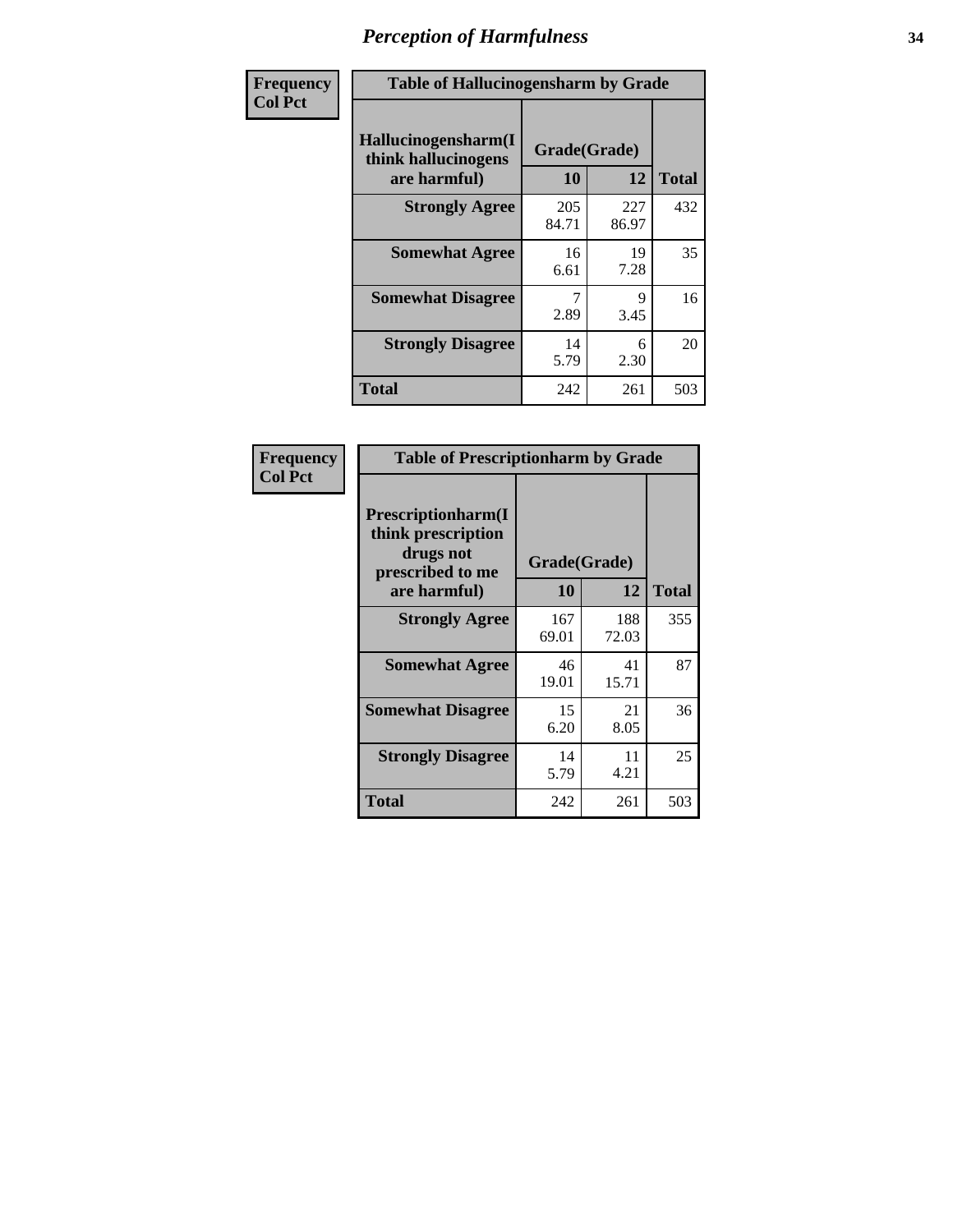# *Disapproval by Adults* **35**

| Frequency      | <b>Table of Alcoholadult by Grade</b>                                 |                    |              |              |
|----------------|-----------------------------------------------------------------------|--------------------|--------------|--------------|
| <b>Col Pct</b> | <b>Alcoholadult</b> (Adults<br>would disapprove if<br>I used alcohol) | Grade(Grade)<br>10 | 12           | <b>Total</b> |
|                | <b>Strongly Agree</b>                                                 | 151<br>62.40       | 154<br>59.00 | 305          |
|                | <b>Somewhat Agree</b>                                                 | 48<br>19.83        | 62<br>23.75  | 110          |
|                | <b>Somewhat Disagree</b>                                              | 28<br>11.57        | 28<br>10.73  | 56           |
|                | <b>Strongly Disagree</b>                                              | 15<br>6.20         | 17<br>6.51   | 32           |
|                | <b>Total</b>                                                          | 242                | 261          | 503          |

| <b>Table of Tobaccoadult by Grade</b>                                 |                    |              |              |  |  |
|-----------------------------------------------------------------------|--------------------|--------------|--------------|--|--|
| <b>Tobaccoadult</b> (Adults<br>would disapprove if<br>I used tobacco) | Grade(Grade)<br>10 | 12           | <b>Total</b> |  |  |
| <b>Strongly Agree</b>                                                 | 180<br>74.38       | 178<br>68.20 | 358          |  |  |
| <b>Somewhat Agree</b>                                                 | 23<br>9.50         | 47<br>18.01  | 70           |  |  |
| <b>Somewhat Disagree</b>                                              | 20<br>8.26         | 17<br>6.51   | 37           |  |  |
| <b>Strongly Disagree</b>                                              | 19<br>7.85         | 19<br>7.28   | 38           |  |  |
| Total                                                                 | 242                | 261          | 503          |  |  |

| Frequency<br><b>Col Pct</b> | <b>Table of Marijuanaadult by Grade</b>                           |                    |              |              |
|-----------------------------|-------------------------------------------------------------------|--------------------|--------------|--------------|
|                             | Marijuanaadult(Adults<br>would disapprove if I<br>used marijuana) | Grade(Grade)<br>10 | 12           | <b>Total</b> |
|                             | <b>Strongly Agree</b>                                             | 201<br>83.06       | 218<br>83.52 | 419          |
|                             | <b>Somewhat Agree</b>                                             | 19<br>7.85         | 25<br>9.58   | 44           |
|                             | <b>Somewhat Disagree</b>                                          | 3<br>1.24          | 7<br>2.68    | 10           |
|                             | <b>Strongly Disagree</b>                                          | 19<br>7.85         | 11<br>4.21   | 30           |
|                             | <b>Total</b>                                                      | 242                | 261          | 503          |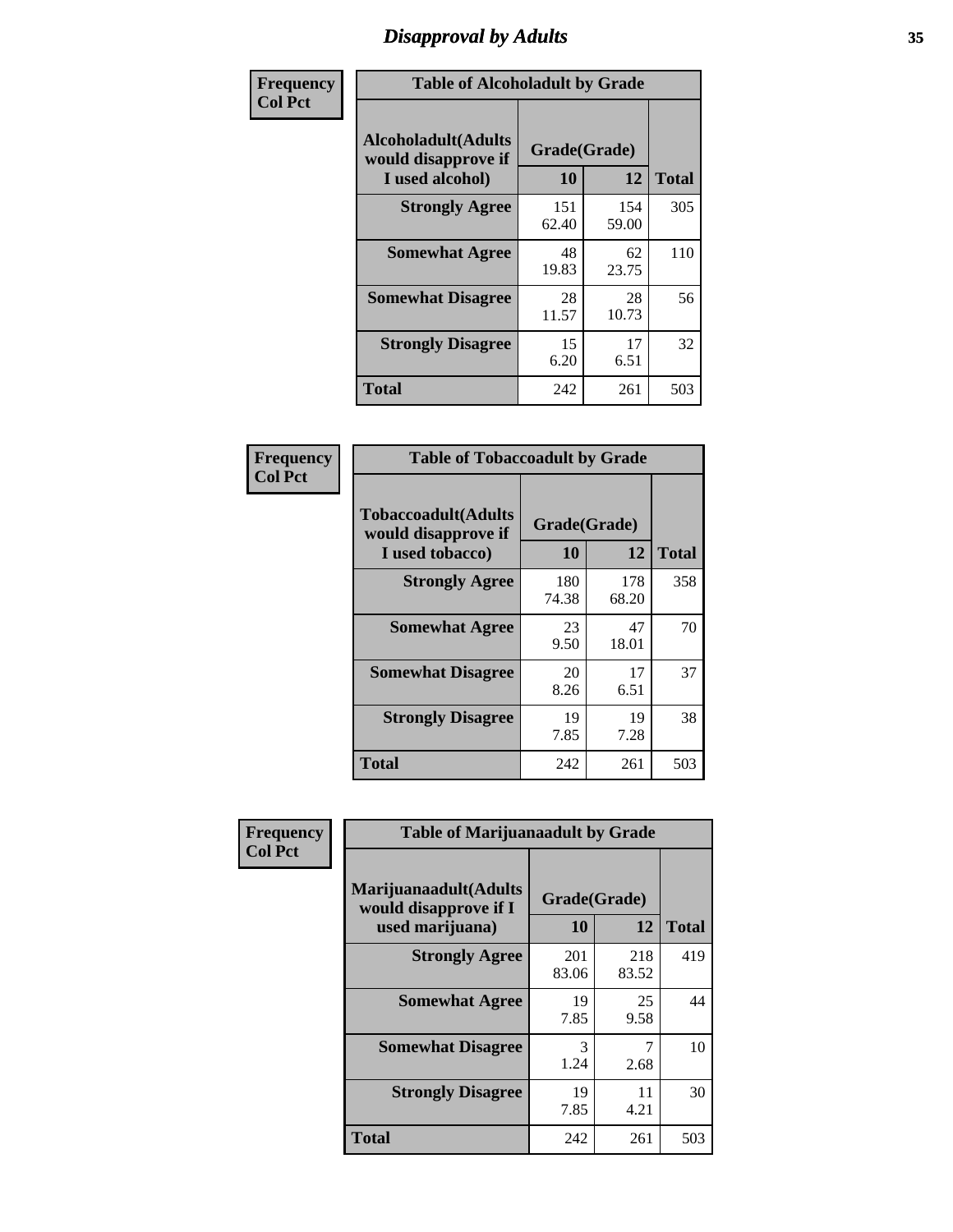# *Disapproval by Adults* **36**

| Frequency      | <b>Table of Otherdrugadult by Grade</b>                                     |                                     |              |              |
|----------------|-----------------------------------------------------------------------------|-------------------------------------|--------------|--------------|
| <b>Col Pct</b> | <b>Otherdrugadult</b> (Adults<br>would disapprove if I<br>used other drugs) | Grade(Grade)<br>10                  | 12           | <b>Total</b> |
|                | <b>Strongly Agree</b>                                                       | 216<br>89.26                        | 240<br>91.95 | 456          |
|                | <b>Somewhat Agree</b>                                                       | 8<br>3.31                           | 10<br>3.83   | 18           |
|                | <b>Somewhat Disagree</b>                                                    | $\mathcal{D}_{\mathcal{L}}$<br>0.83 | 0.38         | 3            |
|                | <b>Strongly Disagree</b>                                                    | 16<br>6.61                          | 10<br>3.83   | 26           |
|                | <b>Total</b>                                                                | 242                                 | 261          | 503          |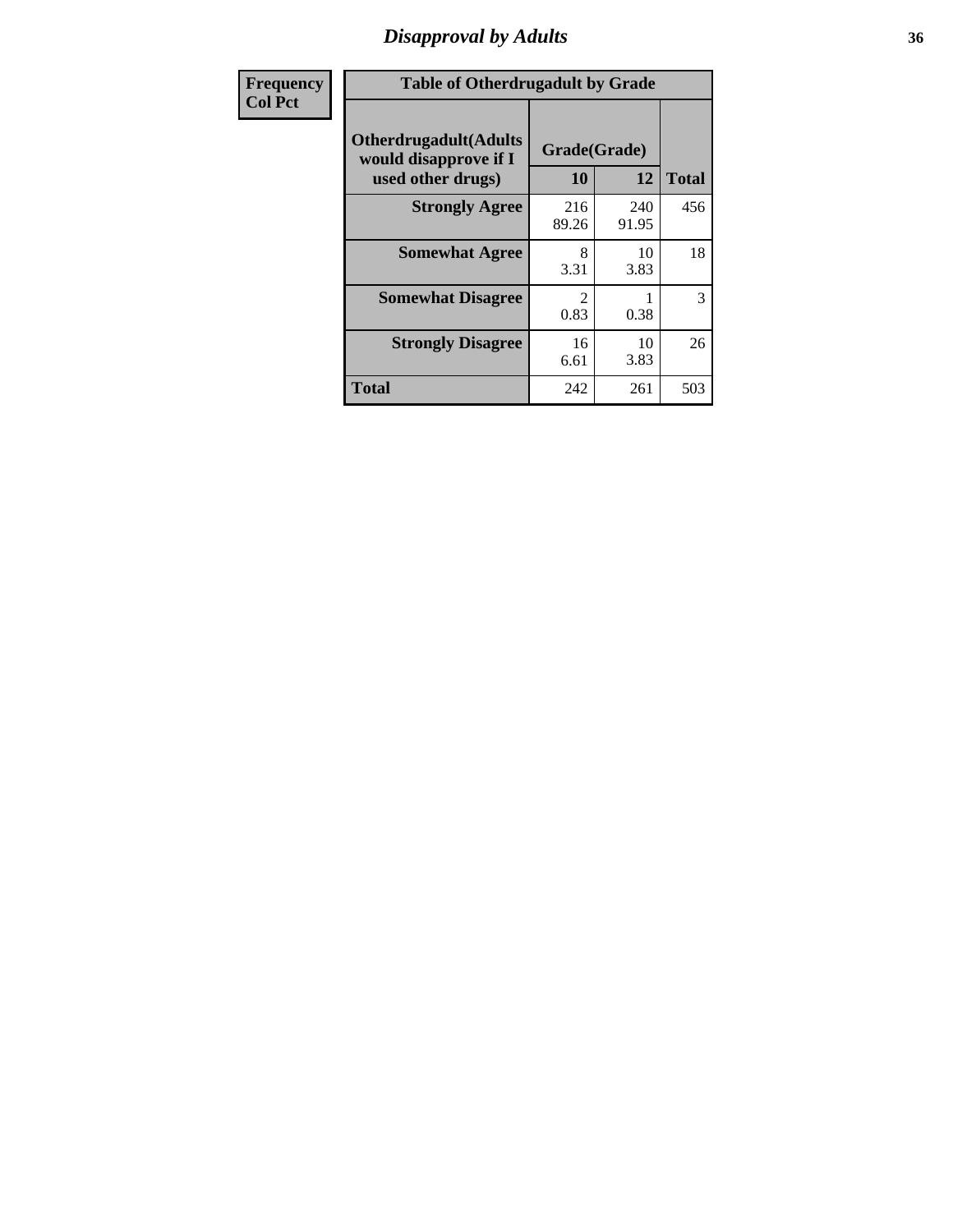## *Disapproval by Peers* **37**

| Frequency      | <b>Table of Alcoholpeer by Grade</b>                    |              |             |              |
|----------------|---------------------------------------------------------|--------------|-------------|--------------|
| <b>Col Pct</b> | Alcoholpeer(My<br>friends would<br>disapprove if I used | Grade(Grade) |             |              |
|                | alcohol)                                                | 10           | 12          | <b>Total</b> |
|                | <b>Strongly Agree</b>                                   | 55<br>22.73  | 48<br>18.39 | 103          |
|                | <b>Somewhat Agree</b>                                   | 58<br>23.97  | 68<br>26.05 | 126          |
|                | <b>Somewhat Disagree</b>                                | 64<br>26.45  | 72<br>27.59 | 136          |
|                | <b>Strongly Disagree</b>                                | 65<br>26.86  | 73<br>27.97 | 138          |
|                | Total                                                   | 242          | 261         | 503          |

| Frequency      | <b>Table of Tobaccopeer by Grade</b>                                |                    |             |              |
|----------------|---------------------------------------------------------------------|--------------------|-------------|--------------|
| <b>Col Pct</b> | Tobaccopeer(My<br>friends would<br>disapprove if I used<br>tobacco) | Grade(Grade)<br>10 | 12          | <b>Total</b> |
|                | <b>Strongly Agree</b>                                               | 96<br>39.67        | 82<br>31.42 | 178          |
|                | <b>Somewhat Agree</b>                                               | 45<br>18.60        | 62<br>23.75 | 107          |
|                | <b>Somewhat Disagree</b>                                            | 46<br>19.01        | 51<br>19.54 | 97           |
|                | <b>Strongly Disagree</b>                                            | 55<br>22.73        | 66<br>25.29 | 121          |
|                | <b>Total</b>                                                        | 242                | 261         | 503          |

| Frequency      | <b>Table of Marijuanapeer by Grade</b>                    |              |              |              |
|----------------|-----------------------------------------------------------|--------------|--------------|--------------|
| <b>Col Pct</b> | Marijuanapeer(My<br>friends would<br>disapprove if I used | Grade(Grade) |              |              |
|                | marijuana)                                                | <b>10</b>    | 12           | <b>Total</b> |
|                | <b>Strongly Agree</b>                                     | 104<br>42.98 | 111<br>42.53 | 215          |
|                | <b>Somewhat Agree</b>                                     | 37<br>15.29  | 40<br>15.33  | 77           |
|                | <b>Somewhat Disagree</b>                                  | 46<br>19.01  | 55<br>21.07  | 101          |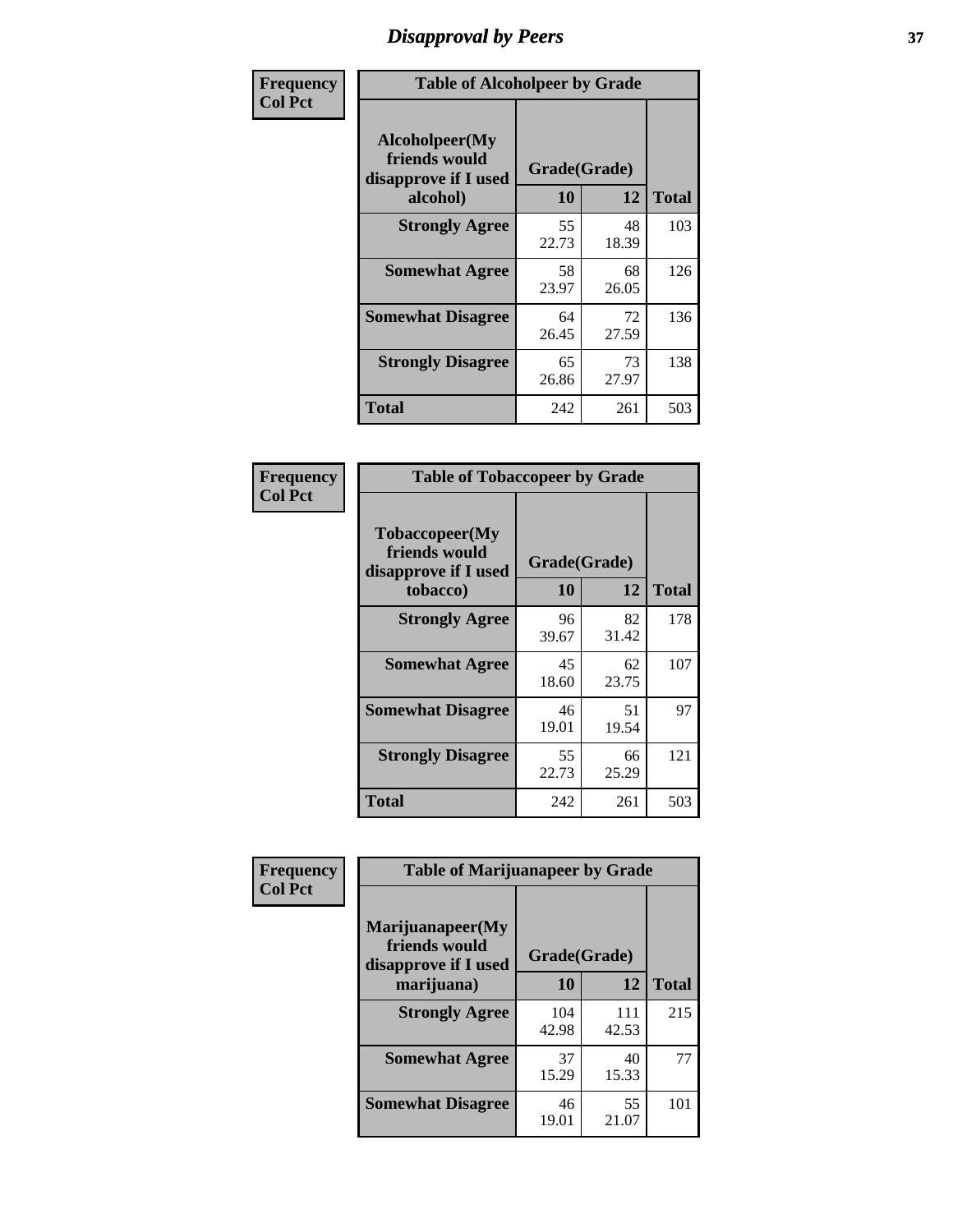# *Disapproval by Peers* **38**

| Frequency<br><b>Col Pct</b> | <b>Table of Marijuanapeer by Grade</b>                                  |                    |             |              |
|-----------------------------|-------------------------------------------------------------------------|--------------------|-------------|--------------|
|                             | Marijuanapeer(My<br>friends would<br>disapprove if I used<br>marijuana) | Grade(Grade)<br>10 | 12          | <b>Total</b> |
|                             | <b>Strongly Disagree</b>                                                | 55<br>22.73        | 55<br>21.07 | 110          |
|                             | Total                                                                   | 242                | 261         | 503          |

| Frequency      | <b>Table of Otherdrugpeer by Grade</b>                                    |                           |              |              |
|----------------|---------------------------------------------------------------------------|---------------------------|--------------|--------------|
| <b>Col Pct</b> | Otherdrugpeer(My<br>friends would<br>disapprove if I used<br>other drugs) | Grade(Grade)<br><b>10</b> | 12           | <b>Total</b> |
|                | <b>Strongly Agree</b>                                                     | 142<br>58.68              | 161<br>61.69 | 303          |
|                | <b>Somewhat Agree</b>                                                     | 36<br>14.88               | 34<br>13.03  | 70           |
|                | <b>Somewhat Disagree</b>                                                  | 27<br>11.16               | 35<br>13.41  | 62           |
|                | <b>Strongly Disagree</b>                                                  | 37<br>15.29               | 31<br>11.88  | 68           |
|                | Total                                                                     | 242                       | 261          | 503          |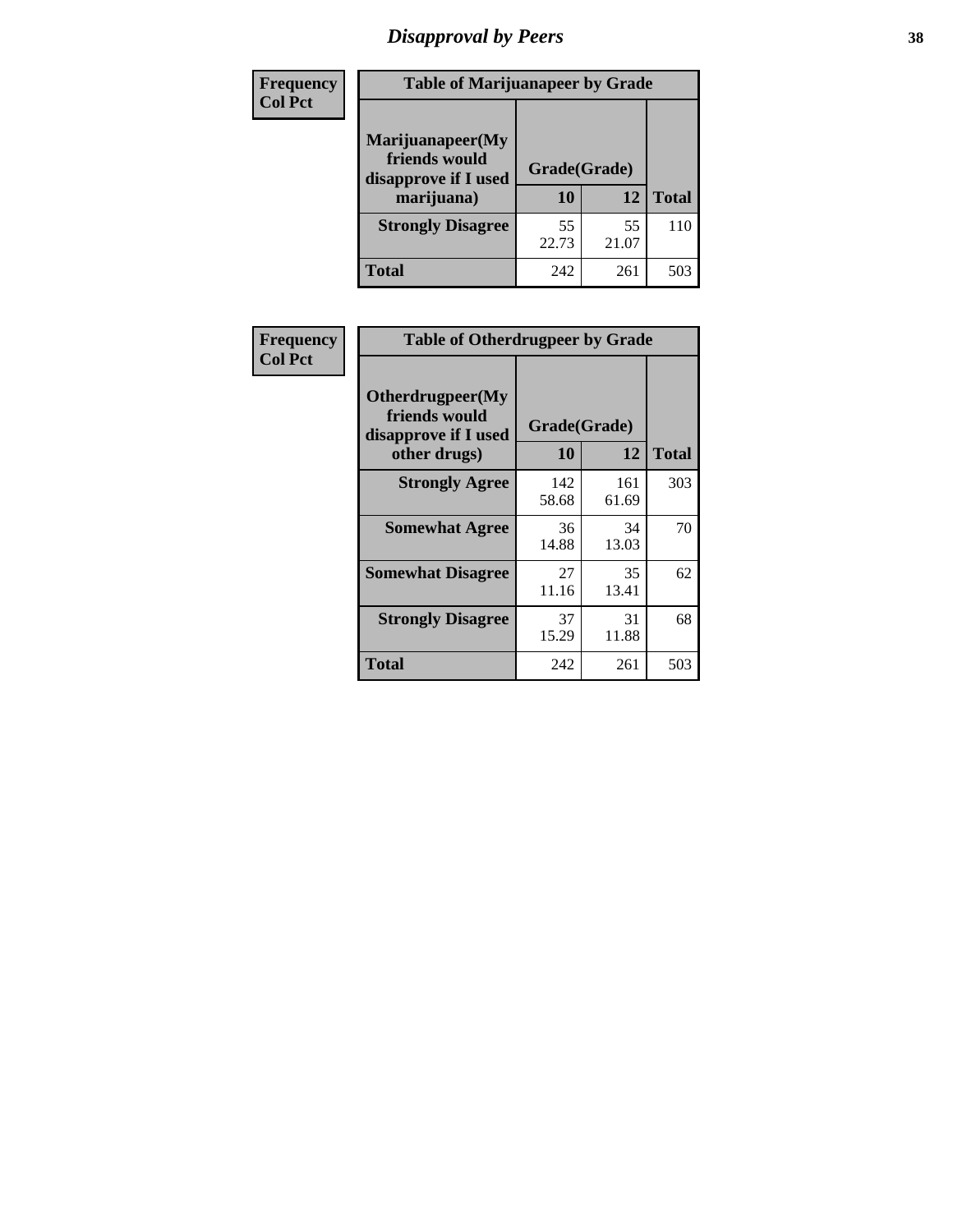| Frequency      | <b>Table of Alcohollocation1 by Grade</b> |              |              |              |
|----------------|-------------------------------------------|--------------|--------------|--------------|
| <b>Col Pct</b> | <b>Alcohollocation1(Places</b>            | Grade(Grade) |              |              |
|                | <b>Friends Use Alcohol)</b>               | 10           | 12           | <b>Total</b> |
|                |                                           | 159<br>65.70 | 172<br>65.90 | 331          |
|                | Do Not Use                                | 83<br>34.30  | 89<br>34.10  | 172          |
|                | <b>Total</b>                              | 242          | 261          | 503          |

| Frequency      | <b>Table of Alcohollocation2 by Grade</b>                     |                    |              |              |
|----------------|---------------------------------------------------------------|--------------------|--------------|--------------|
| <b>Col Pct</b> | <b>Alcohollocation2(Places</b><br><b>Friends Use Alcohol)</b> | Grade(Grade)<br>10 | 12           | <b>Total</b> |
|                |                                                               | 144<br>59.50       | 137<br>52.49 | 281          |
|                | Home                                                          | 98<br>40.50        | 124<br>47.51 | 222          |
|                | Total                                                         | 242                | 261          | 503          |

| Frequency<br><b>Col Pct</b> | <b>Table of Alcohollocation 3 by Grade</b>                    |                    |              |              |  |
|-----------------------------|---------------------------------------------------------------|--------------------|--------------|--------------|--|
|                             | <b>Alcohollocation3(Places</b><br><b>Friends Use Alcohol)</b> | Grade(Grade)<br>10 | 12           | <b>Total</b> |  |
|                             |                                                               | 230<br>95.04       | 251<br>96.17 | 481          |  |
|                             | <b>School</b>                                                 | 12<br>4.96         | 10<br>3.83   | 22           |  |
|                             | <b>Total</b>                                                  | 242                | 261          | 503          |  |

| <b>Frequency</b> | <b>Table of Alcohollocation4 by Grade</b> |              |              |              |
|------------------|-------------------------------------------|--------------|--------------|--------------|
| <b>Col Pct</b>   | <b>Alcohollocation4(Places</b>            | Grade(Grade) |              |              |
|                  | <b>Friends Use Alcohol)</b>               | 10           | 12           | <b>Total</b> |
|                  |                                           | 215<br>88.84 | 227<br>86.97 | 442          |
|                  | Car                                       | 27<br>11.16  | 34<br>13.03  | 61           |
|                  | <b>Total</b>                              | 242          | 261          | 503          |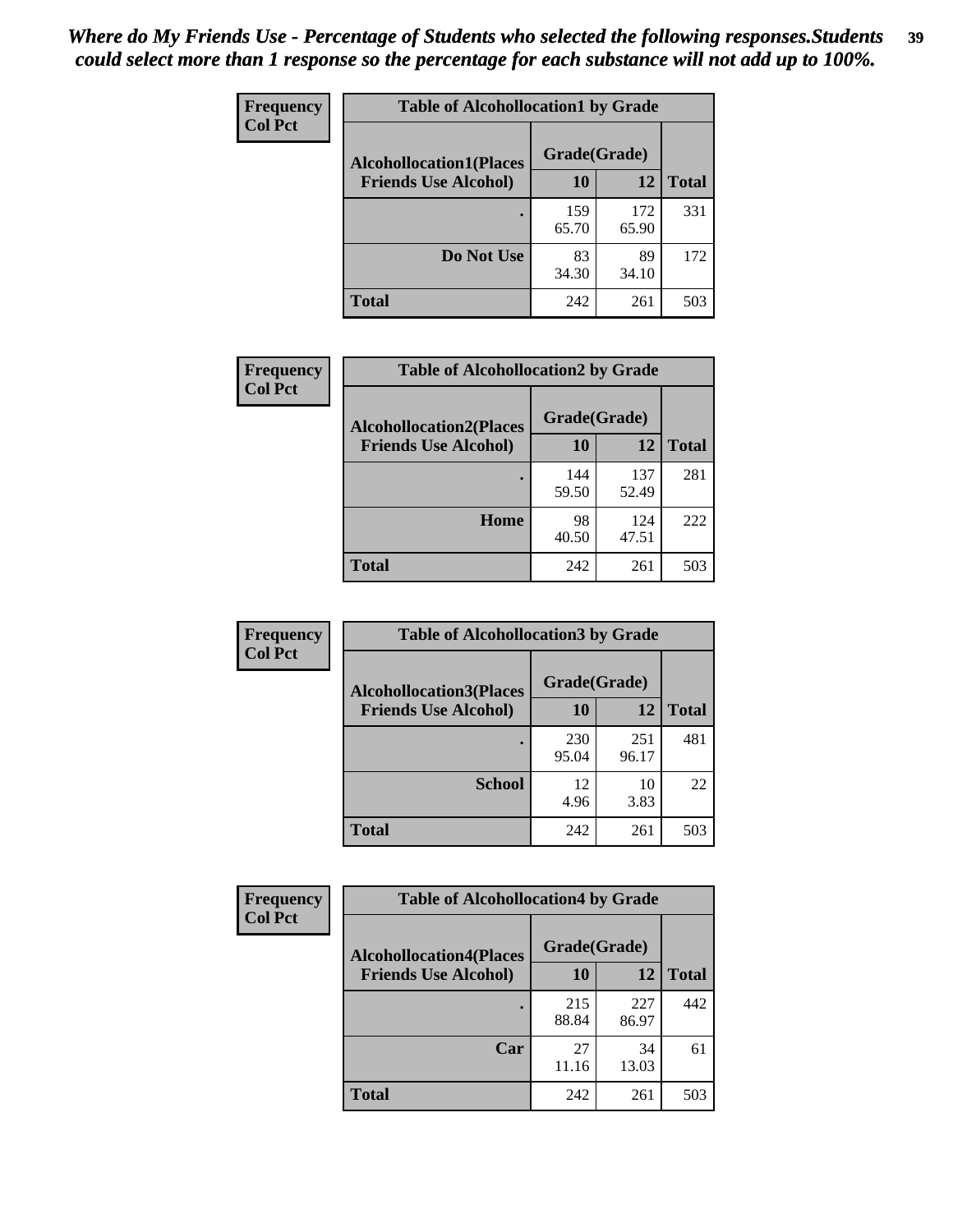| Frequency<br><b>Col Pct</b> | <b>Table of Alcohollocation5 by Grade</b> |              |              |              |  |
|-----------------------------|-------------------------------------------|--------------|--------------|--------------|--|
|                             | <b>Alcohollocation5(Places</b>            |              |              |              |  |
|                             | <b>Friends Use Alcohol)</b>               | 10           | 12           | <b>Total</b> |  |
|                             |                                           | 111<br>45.87 | 109<br>41.76 | 220          |  |
|                             | <b>Friend's House</b>                     | 131<br>54.13 | 152<br>58.24 | 283          |  |
|                             | <b>Total</b>                              | 242          | 261          | 503          |  |

| <b>Frequency</b> | <b>Table of Alcohollocation6 by Grade</b> |              |              |              |
|------------------|-------------------------------------------|--------------|--------------|--------------|
| <b>Col Pct</b>   | <b>Alcohollocation6(Places</b>            | Grade(Grade) |              |              |
|                  | <b>Friends Use Alcohol)</b>               | 10           | 12           | <b>Total</b> |
|                  |                                           | 152<br>62.81 | 166<br>63.60 | 318          |
|                  | <b>Other</b>                              | 90<br>37.19  | 95<br>36.40  | 185          |
|                  | <b>Total</b>                              | 242          | 261          | 503          |

| Frequency      | <b>Table of Tobaccolocation1 by Grade</b> |              |              |              |
|----------------|-------------------------------------------|--------------|--------------|--------------|
| <b>Col Pct</b> | <b>Tobaccolocation1(Places</b>            | Grade(Grade) |              |              |
|                | <b>Friends Use Tobacco)</b>               | 10           | <b>12</b>    | <b>Total</b> |
|                |                                           | 132<br>54.55 | 158<br>60.54 | 290          |
|                | Do Not Use                                | 110<br>45.45 | 103<br>39.46 | 213          |
|                | <b>Total</b>                              | 242          | 261          | 503          |

| <b>Frequency</b> | <b>Table of Tobaccolocation2 by Grade</b> |              |              |              |  |
|------------------|-------------------------------------------|--------------|--------------|--------------|--|
| <b>Col Pct</b>   | <b>Tobaccolocation2(Places</b>            | Grade(Grade) |              |              |  |
|                  | <b>Friends Use Tobacco)</b>               | 10           | 12           | <b>Total</b> |  |
|                  |                                           | 130<br>53.72 | 126<br>48.28 | 256          |  |
|                  | Home                                      | 112<br>46.28 | 135<br>51.72 | 247          |  |
|                  | <b>Total</b>                              | 242          | 261          | 503          |  |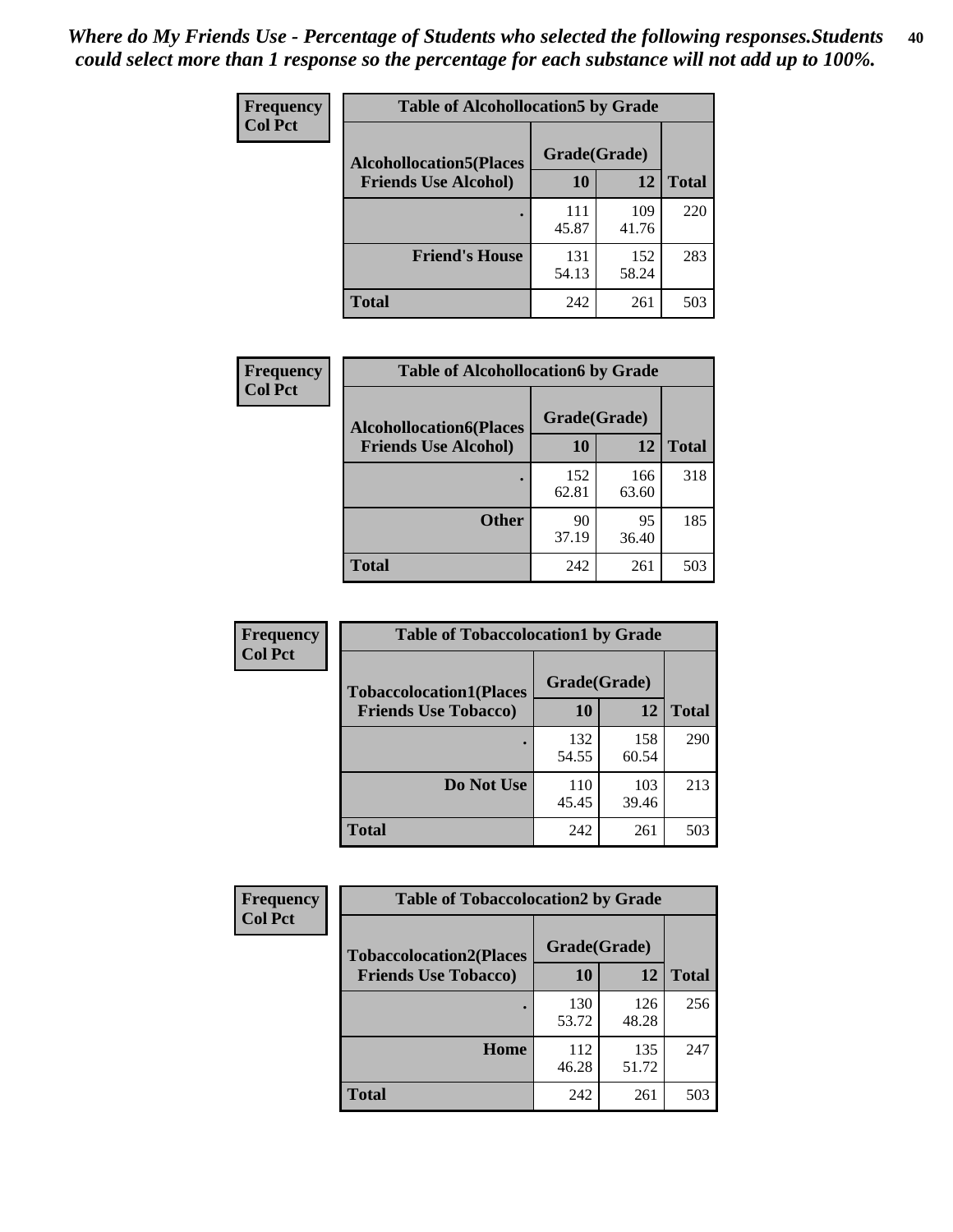| Frequency      | <b>Table of Tobaccolocation 3 by Grade</b> |              |              |              |
|----------------|--------------------------------------------|--------------|--------------|--------------|
| <b>Col Pct</b> | <b>Tobaccolocation3(Places</b>             | Grade(Grade) |              |              |
|                | <b>Friends Use Tobacco)</b>                | 10           | 12           | <b>Total</b> |
|                |                                            | 178<br>73.55 | 179<br>68.58 | 357          |
|                | <b>School</b>                              | 64<br>26.45  | 82<br>31.42  | 146          |
|                | <b>Total</b>                               | 242          | 261          | 503          |

| Frequency      | <b>Table of Tobaccolocation4 by Grade</b> |              |              |              |
|----------------|-------------------------------------------|--------------|--------------|--------------|
| <b>Col Pct</b> | <b>Tobaccolocation4(Places</b>            | Grade(Grade) |              |              |
|                | <b>Friends Use Tobacco)</b>               | 10           | 12           | <b>Total</b> |
|                |                                           | 162<br>66.94 | 138<br>52.87 | 300          |
|                | Car                                       | 80<br>33.06  | 123<br>47.13 | 203          |
|                | <b>Total</b>                              | 242          | 261          | 503          |

| Frequency<br><b>Col Pct</b> | <b>Table of Tobaccolocation5 by Grade</b>                     |                    |              |              |
|-----------------------------|---------------------------------------------------------------|--------------------|--------------|--------------|
|                             | <b>Tobaccolocation5(Places</b><br><b>Friends Use Tobacco)</b> | Grade(Grade)<br>10 | <b>12</b>    | <b>Total</b> |
|                             |                                                               |                    |              |              |
|                             |                                                               | 140<br>57.85       | 134<br>51.34 | 274          |
|                             | <b>Friend's House</b>                                         | 102<br>42.15       | 127<br>48.66 | 229          |
|                             | <b>Total</b>                                                  | 242                | 261          | 503          |

 $\overline{\phantom{a}}$ 

| Frequency      | <b>Table of Tobaccolocation6 by Grade</b> |              |              |              |
|----------------|-------------------------------------------|--------------|--------------|--------------|
| <b>Col Pct</b> | <b>Tobaccolocation6(Places</b>            | Grade(Grade) |              |              |
|                | <b>Friends Use Tobacco)</b>               | 10           | 12           | <b>Total</b> |
|                |                                           | 156<br>64.46 | 162<br>62.07 | 318          |
|                | <b>Other</b>                              | 86<br>35.54  | 99<br>37.93  | 185          |
|                | <b>Total</b>                              | 242          | 261          | 503          |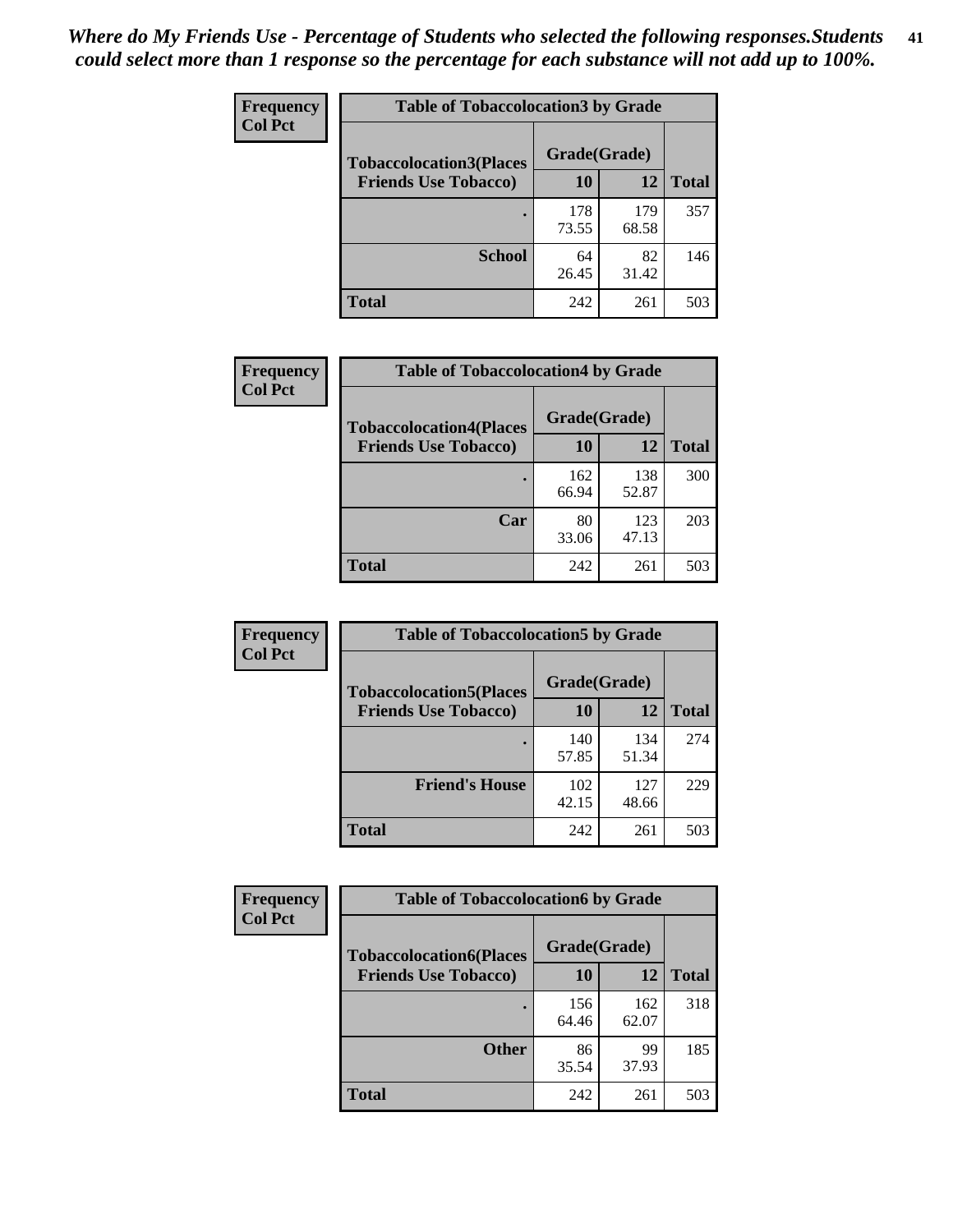| <b>Frequency</b> | <b>Table of Marijuanalocation1 by Grade</b> |              |              |              |
|------------------|---------------------------------------------|--------------|--------------|--------------|
| <b>Col Pct</b>   | <b>Marijuanalocation1(Places</b>            | Grade(Grade) |              |              |
|                  | <b>Friends Use Marijuana</b> )              | 10           | 12           | <b>Total</b> |
|                  |                                             | 108<br>44.63 | 121<br>46.36 | 229          |
|                  | Do Not Use                                  | 134<br>55.37 | 140<br>53.64 | 274          |
|                  | <b>Total</b>                                | 242          | 261          | 503          |

| <b>Frequency</b> | <b>Table of Marijuanalocation2 by Grade</b>                        |                    |              |              |
|------------------|--------------------------------------------------------------------|--------------------|--------------|--------------|
| <b>Col Pct</b>   | <b>Marijuanalocation2(Places</b><br><b>Friends Use Marijuana</b> ) | Grade(Grade)<br>10 | 12           | <b>Total</b> |
|                  |                                                                    | 167<br>69.01       | 177<br>67.82 | 344          |
|                  | Home                                                               | 75<br>30.99        | 84<br>32.18  | 159          |
|                  | <b>Total</b>                                                       | 242                | 261          | 503          |

| Frequency<br><b>Col Pct</b> | <b>Table of Marijuanalocation3 by Grade</b> |              |            |       |
|-----------------------------|---------------------------------------------|--------------|------------|-------|
|                             | <b>Marijuanalocation3</b> (Places           | Grade(Grade) |            |       |
|                             | <b>Friends Use Marijuana</b> )              | 10           | 12         | Total |
|                             |                                             | 230          | 240        | 470   |
|                             |                                             | 95.04        | 91.95      |       |
|                             | <b>School</b>                               | 12<br>4.96   | 21<br>8.05 | 33    |
|                             |                                             |              |            |       |
|                             | <b>Total</b>                                | 242          | 261        | 503   |

| <b>Frequency</b> | <b>Table of Marijuanalocation4 by Grade</b> |              |              |              |  |
|------------------|---------------------------------------------|--------------|--------------|--------------|--|
| <b>Col Pct</b>   | <b>Marijuanalocation4(Places</b>            | Grade(Grade) |              |              |  |
|                  | <b>Friends Use Marijuana</b> )              | <b>10</b>    | 12           | <b>Total</b> |  |
|                  |                                             | 192<br>79.34 | 195<br>74.71 | 387          |  |
|                  | Car                                         | 50<br>20.66  | 66<br>25.29  | 116          |  |
|                  | <b>Total</b>                                | 242          | 261          | 503          |  |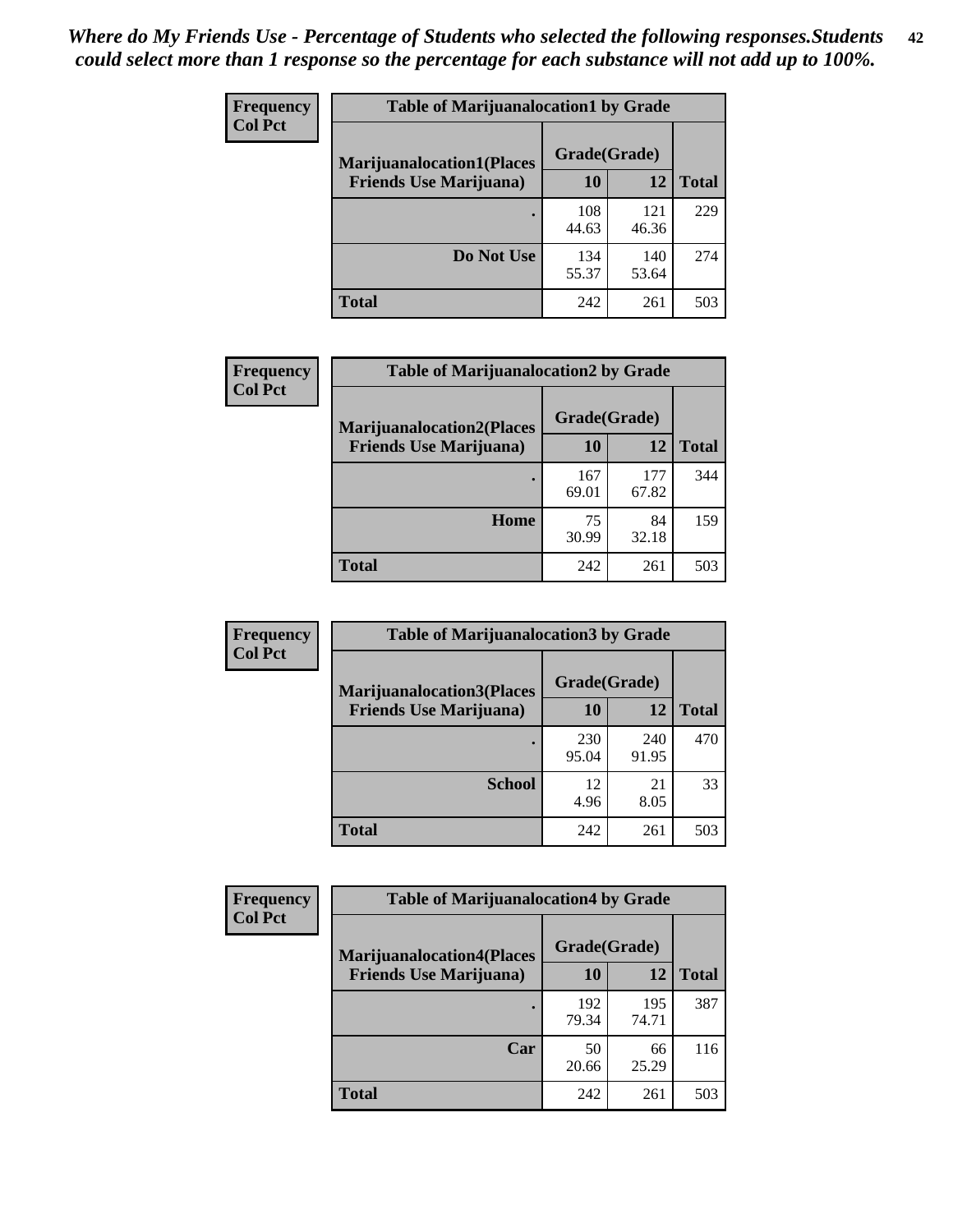| <b>Frequency</b> | <b>Table of Marijuanalocation5 by Grade</b> |              |              |              |
|------------------|---------------------------------------------|--------------|--------------|--------------|
| <b>Col Pct</b>   | <b>Marijuanalocation5</b> (Places           | Grade(Grade) |              |              |
|                  | <b>Friends Use Marijuana</b> )              | 10           | 12           | <b>Total</b> |
|                  |                                             | 155<br>64.05 | 159<br>60.92 | 314          |
|                  | <b>Friend's House</b>                       | 87<br>35.95  | 102<br>39.08 | 189          |
|                  | <b>Total</b>                                | 242          | 261          | 503          |

| <b>Frequency</b> | <b>Table of Marijuanalocation6 by Grade</b>                        |                    |              |              |
|------------------|--------------------------------------------------------------------|--------------------|--------------|--------------|
| <b>Col Pct</b>   | <b>Marijuanalocation6(Places</b><br><b>Friends Use Marijuana</b> ) | Grade(Grade)<br>10 | 12           | <b>Total</b> |
|                  |                                                                    | 173<br>71.49       | 201<br>77.01 | 374          |
|                  | <b>Other</b>                                                       | 69<br>28.51        | 60<br>22.99  | 129          |
|                  | <b>Total</b>                                                       | 242                | 261          | 503          |

| <b>Frequency</b> | <b>Table of Otherdruglocation1 by Grade</b>                          |              |              |              |
|------------------|----------------------------------------------------------------------|--------------|--------------|--------------|
| <b>Col Pct</b>   | <b>Otherdruglocation1(Places</b><br><b>Friends Use Other Illegal</b> | Grade(Grade) |              |              |
|                  | Drugs)                                                               | 10           | 12           | <b>Total</b> |
|                  |                                                                      | 60<br>24.79  | 61<br>23.37  | 121          |
|                  | Do Not Use                                                           | 182<br>75.21 | 200<br>76.63 | 382          |
|                  | <b>Total</b>                                                         | 242          | 261          | 503          |

| <b>Frequency</b> | <b>Table of Otherdruglocation2 by Grade</b>                           |              |              |              |
|------------------|-----------------------------------------------------------------------|--------------|--------------|--------------|
| <b>Col Pct</b>   | <b>Otherdruglocation2(Places)</b><br><b>Friends Use Other Illegal</b> |              | Grade(Grade) |              |
|                  | Drugs)                                                                | 10           | 12           | <b>Total</b> |
|                  |                                                                       | 197<br>81.40 | 219<br>83.91 | 416          |
|                  | <b>Home</b>                                                           | 45<br>18.60  | 42<br>16.09  | 87           |
|                  | <b>Total</b>                                                          | 242          | 261          | 503          |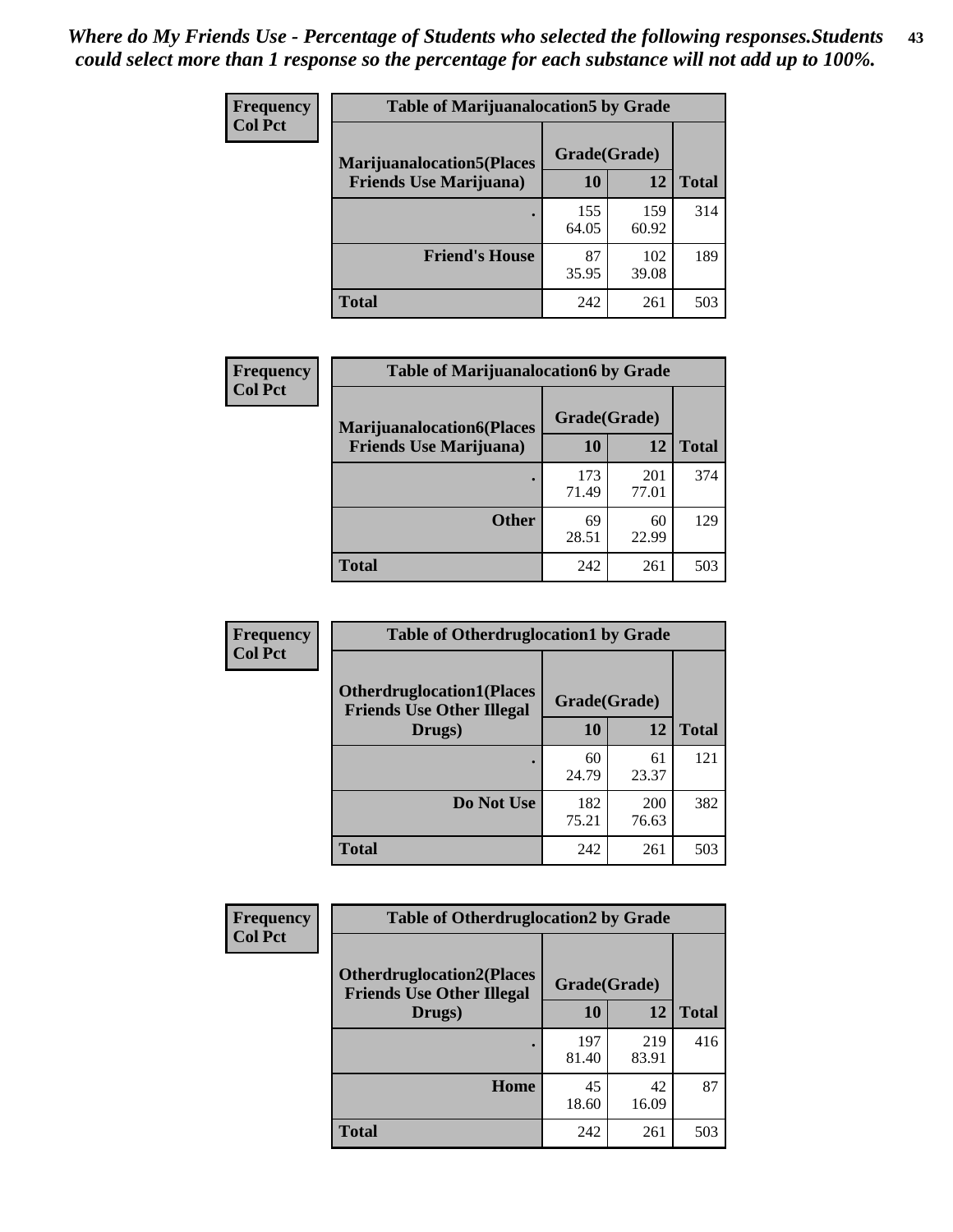| <b>Frequency</b> | <b>Table of Otherdruglocation 3 by Grade</b>                         |              |              |              |
|------------------|----------------------------------------------------------------------|--------------|--------------|--------------|
| <b>Col Pct</b>   | <b>Otherdruglocation3(Places</b><br><b>Friends Use Other Illegal</b> | Grade(Grade) |              |              |
|                  | Drugs)                                                               | 10           | 12           | <b>Total</b> |
|                  |                                                                      | 225<br>92.98 | 241<br>92.34 | 466          |
|                  | <b>School</b>                                                        | 17<br>7.02   | 20<br>7.66   | 37           |
|                  | <b>Total</b>                                                         | 242          | 261          | 503          |

| <b>Frequency</b> | <b>Table of Otherdruglocation4 by Grade</b>                          |              |              |              |
|------------------|----------------------------------------------------------------------|--------------|--------------|--------------|
| <b>Col Pct</b>   | <b>Otherdruglocation4(Places</b><br><b>Friends Use Other Illegal</b> | Grade(Grade) |              |              |
|                  | Drugs)                                                               | 10           | 12           | <b>Total</b> |
|                  |                                                                      | 214<br>88.43 | 226<br>86.59 | 440          |
|                  | Car                                                                  | 28<br>11.57  | 35<br>13.41  | 63           |
|                  | <b>Total</b>                                                         | 242          | 261          | 503          |

| <b>Frequency</b> | <b>Table of Otherdruglocation5 by Grade</b>                          |              |              |              |
|------------------|----------------------------------------------------------------------|--------------|--------------|--------------|
| <b>Col Pct</b>   | <b>Otherdruglocation5(Places</b><br><b>Friends Use Other Illegal</b> | Grade(Grade) |              |              |
|                  | Drugs)                                                               | 10           | 12           | <b>Total</b> |
|                  |                                                                      | 196<br>80.99 | 213<br>81.61 | 409          |
|                  | <b>Friend's House</b>                                                | 46<br>19.01  | 48<br>18.39  | 94           |
|                  | Total                                                                | 242          | 261          | 503          |

| <b>Frequency</b> | <b>Table of Otherdruglocation6 by Grade</b>                          |              |              |              |
|------------------|----------------------------------------------------------------------|--------------|--------------|--------------|
| <b>Col Pct</b>   | <b>Otherdruglocation6(Places</b><br><b>Friends Use Other Illegal</b> | Grade(Grade) |              |              |
|                  | Drugs)                                                               | 10           | 12           | <b>Total</b> |
|                  |                                                                      | 198<br>81.82 | 219<br>83.91 | 417          |
|                  | <b>Other</b>                                                         | 44<br>18.18  | 42<br>16.09  | 86           |
|                  | <b>Total</b>                                                         | 242          | 261          | 503          |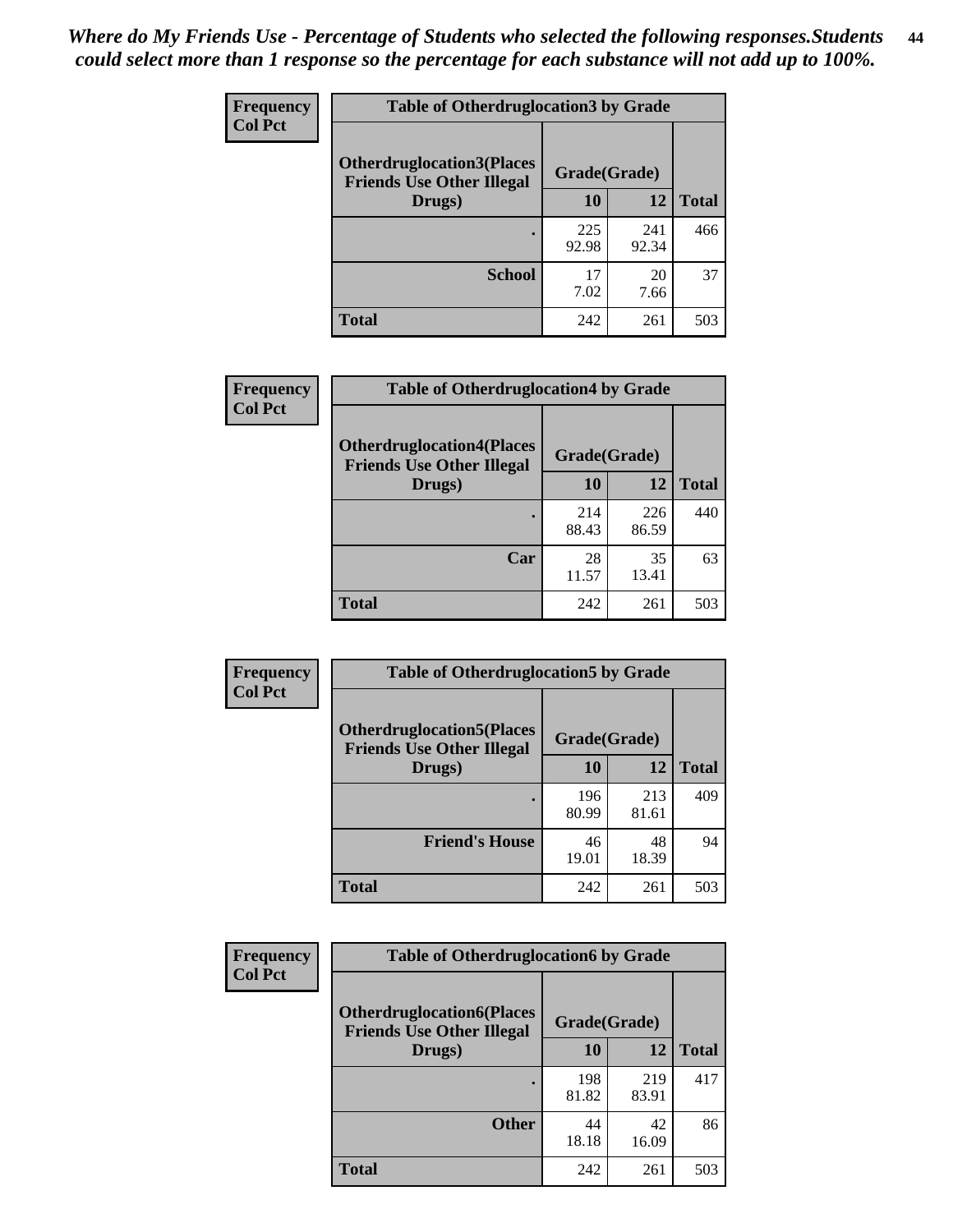| Frequency      | <b>Table of Alcoholtime1 by Grade</b>           |              |              |              |
|----------------|-------------------------------------------------|--------------|--------------|--------------|
| <b>Col Pct</b> | <b>Alcoholtime1(Times</b><br><b>Friends Use</b> | Grade(Grade) |              |              |
|                | Alcohol)                                        | 10           | 12           | <b>Total</b> |
|                |                                                 | 163<br>67.36 | 170<br>65.13 | 333          |
|                | Do Not Use                                      | 79<br>32.64  | 91<br>34.87  | 170          |
|                | <b>Total</b>                                    | 242          | 261          | 503          |

| <b>Frequency</b> | <b>Table of Alcoholtime2 by Grade</b>           |              |              |              |
|------------------|-------------------------------------------------|--------------|--------------|--------------|
| <b>Col Pct</b>   | <b>Alcoholtime2(Times</b><br><b>Friends Use</b> | Grade(Grade) |              |              |
|                  | Alcohol)                                        | 10           | 12           | <b>Total</b> |
|                  |                                                 | 235<br>97.11 | 249<br>95.40 | 484          |
|                  | <b>On Way to School</b>                         | 2.89         | 12<br>4.60   | 19           |
|                  | <b>Total</b>                                    | 242          | 261          | 503          |

| Frequency<br><b>Col Pct</b> | <b>Table of Alcoholtime3 by Grade</b>           |              |              |              |
|-----------------------------|-------------------------------------------------|--------------|--------------|--------------|
|                             | <b>Alcoholtime3(Times</b><br><b>Friends Use</b> | Grade(Grade) |              |              |
|                             | Alcohol)                                        | 10           | 12           | <b>Total</b> |
|                             |                                                 | 237<br>97.93 | 253<br>96.93 | 490          |
|                             | <b>During School</b>                            | 5<br>2.07    | 8<br>3.07    | 13           |
|                             | <b>Total</b>                                    | 242          | 261          | 503          |

| <b>Frequency</b><br><b>Col Pct</b> | <b>Table of Alcoholtime4 by Grade</b> |              |              |              |
|------------------------------------|---------------------------------------|--------------|--------------|--------------|
|                                    | <b>Alcoholtime4(Times</b>             | Grade(Grade) |              |              |
|                                    | <b>Friends Use Alcohol)</b>           | 10           | 12           | <b>Total</b> |
|                                    |                                       | 235<br>97.11 | 244<br>93.49 | 479          |
|                                    | <b>On Way Home From School</b>        | 2.89         | 17<br>6.51   | 24           |
|                                    | <b>Total</b>                          | 242          | 261          | 503          |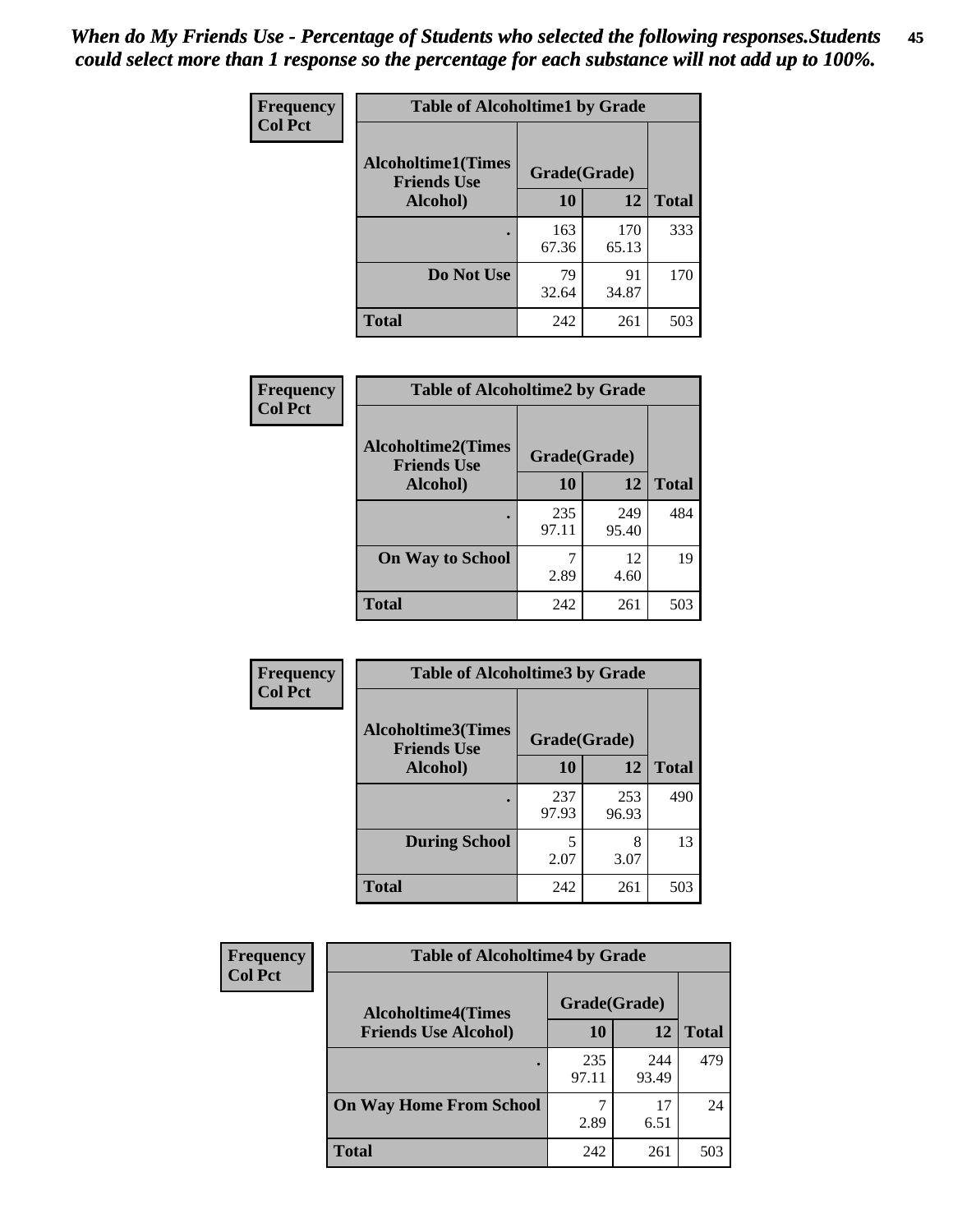*When do My Friends Use - Percentage of Students who selected the following responses.Students could select more than 1 response so the percentage for each substance will not add up to 100%.* **46**

| Frequency      | <b>Table of Alcoholtime5 by Grade</b>           |              |              |              |
|----------------|-------------------------------------------------|--------------|--------------|--------------|
| <b>Col Pct</b> | <b>Alcoholtime5(Times</b><br><b>Friends Use</b> | Grade(Grade) |              |              |
|                | Alcohol)                                        | 10           | 12           | <b>Total</b> |
|                |                                                 | 196<br>80.99 | 202<br>77.39 | 398          |
|                | Weeknights                                      | 46<br>19.01  | 59<br>22.61  | 105          |
|                | <b>Total</b>                                    | 242          | 261          | 503          |

| Frequency      | <b>Table of Alcoholtime6 by Grade</b>           |              |              |              |
|----------------|-------------------------------------------------|--------------|--------------|--------------|
| <b>Col Pct</b> | <b>Alcoholtime6(Times</b><br><b>Friends Use</b> | Grade(Grade) |              |              |
|                | Alcohol)                                        | 10           | 12           | <b>Total</b> |
|                |                                                 | 78<br>32.23  | 83<br>31.80  | 161          |
|                | Weekends                                        | 164<br>67.77 | 178<br>68.20 | 342          |
|                | <b>Total</b>                                    | 242          | 261          | 503          |

| <b>Frequency</b> | <b>Table of Tobaccotime1 by Grade</b>           |              |              |              |
|------------------|-------------------------------------------------|--------------|--------------|--------------|
| <b>Col Pct</b>   | <b>Tobaccotime1(Times</b><br><b>Friends Use</b> | Grade(Grade) |              |              |
|                  | <b>Tobacco</b> )                                | 10           | 12           | <b>Total</b> |
|                  |                                                 | 130<br>53.72 | 153<br>58.62 | 283          |
|                  | Do Not Use                                      | 112<br>46.28 | 108<br>41.38 | 220          |
|                  | <b>Total</b>                                    | 242          | 261          | 503          |

| <b>Frequency</b> | <b>Table of Tobaccotime2 by Grade</b>                           |              |              |              |
|------------------|-----------------------------------------------------------------|--------------|--------------|--------------|
| <b>Col Pct</b>   | <b>Tobaccotime2(Times</b><br>Grade(Grade)<br><b>Friends Use</b> |              |              |              |
|                  | <b>Tobacco</b> )                                                | 10           | 12           | <b>Total</b> |
|                  |                                                                 | 172<br>71.07 | 151<br>57.85 | 323          |
|                  | <b>On Way to School</b>                                         | 70<br>28.93  | 110<br>42.15 | 180          |
|                  | <b>Total</b>                                                    | 242          | 261          | 503          |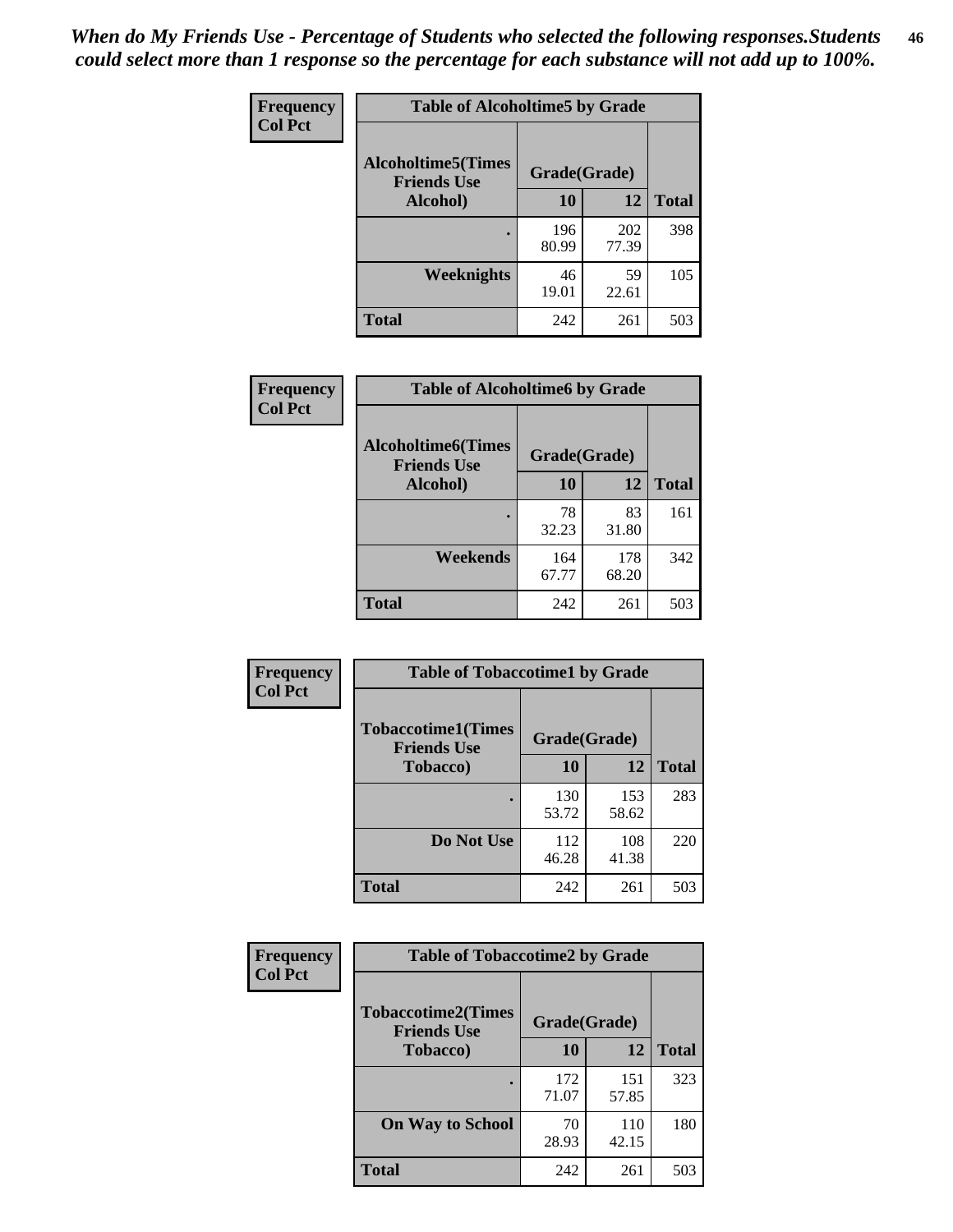*When do My Friends Use - Percentage of Students who selected the following responses.Students could select more than 1 response so the percentage for each substance will not add up to 100%.* **47**

| <b>Frequency</b> | <b>Table of Tobaccotime3 by Grade</b>           |              |              |              |  |
|------------------|-------------------------------------------------|--------------|--------------|--------------|--|
| <b>Col Pct</b>   | <b>Tobaccotime3(Times</b><br><b>Friends Use</b> | Grade(Grade) |              |              |  |
|                  | <b>Tobacco</b> )                                | 10           | 12           | <b>Total</b> |  |
|                  |                                                 | 199<br>82.23 | 198<br>75.86 | 397          |  |
|                  | <b>During School</b>                            | 43<br>17.77  | 63<br>24.14  | 106          |  |
|                  | <b>Total</b>                                    | 242          | 261          | 503          |  |

| <b>Frequency</b><br><b>Col Pct</b> | <b>Table of Tobaccotime4 by Grade</b> |              |              |              |  |
|------------------------------------|---------------------------------------|--------------|--------------|--------------|--|
|                                    | <b>Tobaccotime4(Times</b>             | Grade(Grade) |              |              |  |
|                                    | <b>Friends Use Tobacco)</b>           | 10           | 12           | <b>Total</b> |  |
|                                    |                                       | 235<br>97.11 | 244<br>93.49 | 479          |  |
|                                    | <b>On Way Home From School</b>        | 2.89         | 17<br>6.51   | 24           |  |
|                                    | <b>Total</b>                          | 242          | 261          | 503          |  |

| Frequency      | <b>Table of Tobaccotime5 by Grade</b>            |              |              |              |
|----------------|--------------------------------------------------|--------------|--------------|--------------|
| <b>Col Pct</b> | <b>Tobaccotime5</b> (Times<br><b>Friends Use</b> | Grade(Grade) |              |              |
|                | <b>Tobacco</b> )                                 | 10           | 12           | <b>Total</b> |
|                |                                                  | 131<br>54.13 | 122<br>46.74 | 253          |
|                | Weeknights                                       | 111<br>45.87 | 139<br>53.26 | 250          |
|                | <b>Total</b>                                     | 242          | 261          | 503          |

| Frequency      | <b>Table of Tobaccotime6 by Grade</b>           |              |              |              |
|----------------|-------------------------------------------------|--------------|--------------|--------------|
| <b>Col Pct</b> | <b>Tobaccotime6(Times</b><br><b>Friends Use</b> | Grade(Grade) |              |              |
|                | <b>Tobacco</b> )                                | 10           | 12           | <b>Total</b> |
|                |                                                 | 133<br>54.96 | 121<br>46.36 | 254          |
|                | Weekends                                        | 109<br>45.04 | 140<br>53.64 | 249          |
|                | Total                                           | 242          | 261          | 503          |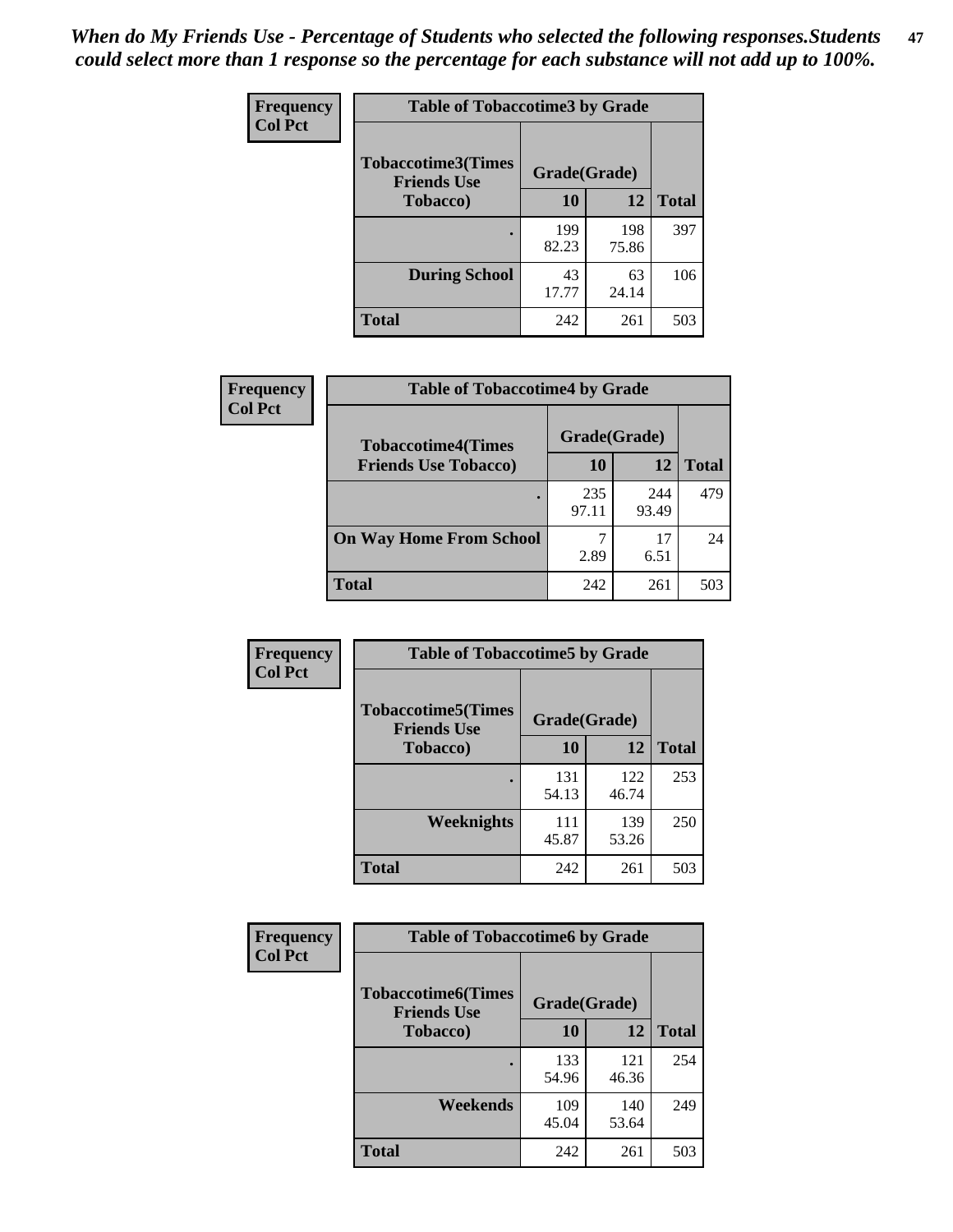| Frequency      | <b>Table of Marijuanatime1 by Grade</b>           |              |              |              |
|----------------|---------------------------------------------------|--------------|--------------|--------------|
| <b>Col Pct</b> | <b>Marijuanatime1(Times</b><br><b>Friends Use</b> | Grade(Grade) |              |              |
|                | Marijuana)                                        | 10           | 12           | <b>Total</b> |
|                |                                                   | 109<br>45.04 | 116<br>44.44 | 225          |
|                | Do Not Use                                        | 133<br>54.96 | 145<br>55.56 | 278          |
|                | <b>Total</b>                                      | 242          | 261          | 503          |

| Frequency      | <b>Table of Marijuanatime2 by Grade</b>           |              |              |              |
|----------------|---------------------------------------------------|--------------|--------------|--------------|
| <b>Col Pct</b> | <b>Marijuanatime2(Times</b><br><b>Friends Use</b> | Grade(Grade) |              |              |
|                | Marijuana)                                        | 10           | 12           | <b>Total</b> |
|                |                                                   | 218<br>90.08 | 222<br>85.06 | 440          |
|                | <b>On Way to School</b>                           | 24<br>9.92   | 39<br>14.94  | 63           |
|                | <b>Total</b>                                      | 242          | 261          | 503          |

| Frequency<br><b>Col Pct</b> | <b>Table of Marijuanatime3 by Grade</b>    |              |              |              |  |
|-----------------------------|--------------------------------------------|--------------|--------------|--------------|--|
|                             | Marijuanatime3(Times<br><b>Friends Use</b> | Grade(Grade) |              |              |  |
|                             | Marijuana)                                 | 10           | 12           | <b>Total</b> |  |
|                             |                                            | 238<br>98.35 | 246<br>94.25 | 484          |  |
|                             | <b>During School</b>                       | 4<br>1.65    | 15<br>5.75   | 19           |  |
|                             | <b>Total</b>                               | 242          | 261          | 503          |  |

| <b>Frequency</b> | <b>Table of Marijuanatime4 by Grade</b> |              |              |              |
|------------------|-----------------------------------------|--------------|--------------|--------------|
| <b>Col Pct</b>   | <b>Marijuanatime4(Times</b>             | Grade(Grade) |              |              |
|                  | <b>Friends Use Marijuana</b> )          | 10           | 12           | <b>Total</b> |
|                  |                                         | 222<br>91.74 | 222<br>85.06 | 444          |
|                  | <b>On Way Home From School</b>          | 20<br>8.26   | 39<br>14.94  | 59           |
|                  | <b>Total</b>                            | 242          | 261          | 503          |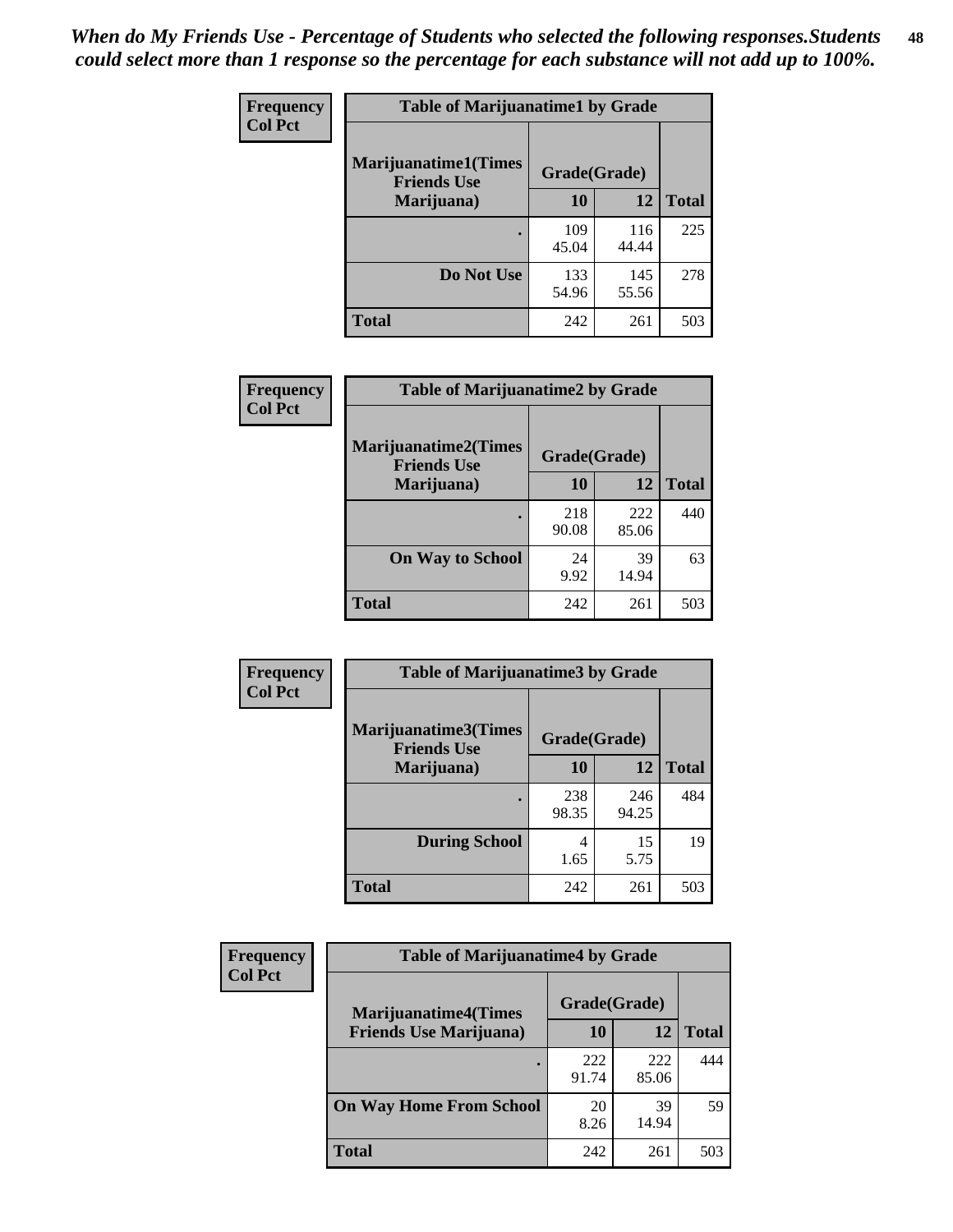| Frequency      | <b>Table of Marijuanatime5 by Grade</b>            |              |              |              |
|----------------|----------------------------------------------------|--------------|--------------|--------------|
| <b>Col Pct</b> | <b>Marijuanatime5</b> (Times<br><b>Friends Use</b> | Grade(Grade) |              |              |
|                | Marijuana)                                         | 10           | 12           | <b>Total</b> |
|                |                                                    | 184<br>76.03 | 186<br>71.26 | 370          |
|                | Weeknights                                         | 58<br>23.97  | 75<br>28.74  | 133          |
|                | <b>Total</b>                                       | 242          | 261          | 503          |

| Frequency      | <b>Table of Marijuanatime6 by Grade</b>    |              |              |              |
|----------------|--------------------------------------------|--------------|--------------|--------------|
| <b>Col Pct</b> | Marijuanatime6(Times<br><b>Friends Use</b> | Grade(Grade) |              |              |
|                | Marijuana)                                 | 10           | 12           | <b>Total</b> |
|                |                                            | 135<br>55.79 | 141<br>54.02 | 276          |
|                | Weekends                                   | 107<br>44.21 | 120<br>45.98 | 227          |
|                | <b>Total</b>                               | 242          | 261          | 503          |

| Frequency      | <b>Table of Otherdrugtime1 by Grade</b>                 |              |              |              |
|----------------|---------------------------------------------------------|--------------|--------------|--------------|
| <b>Col Pct</b> | <b>Otherdrugtime1(Times</b><br><b>Friends Use Other</b> | Grade(Grade) |              |              |
|                | <b>Illegal Drugs</b> )                                  | 10           | 12           | <b>Total</b> |
|                |                                                         | 55<br>22.73  | 60<br>22.99  | 115          |
|                | Do Not Use                                              | 187<br>77.27 | 201<br>77.01 | 388          |
|                | Total                                                   | 242          | 261          | 503          |

| Frequency      | <b>Table of Otherdrugtime2 by Grade</b>                 |              |              |              |  |  |
|----------------|---------------------------------------------------------|--------------|--------------|--------------|--|--|
| <b>Col Pct</b> | <b>Otherdrugtime2(Times</b><br><b>Friends Use Other</b> | Grade(Grade) |              |              |  |  |
|                | <b>Illegal Drugs</b> )                                  | 10           | 12           | <b>Total</b> |  |  |
|                |                                                         | 227<br>93.80 | 240<br>91.95 | 467          |  |  |
|                | <b>On Way to School</b>                                 | 15<br>6.20   | 21<br>8.05   | 36           |  |  |
|                | Total                                                   | 242          | 261          | 503          |  |  |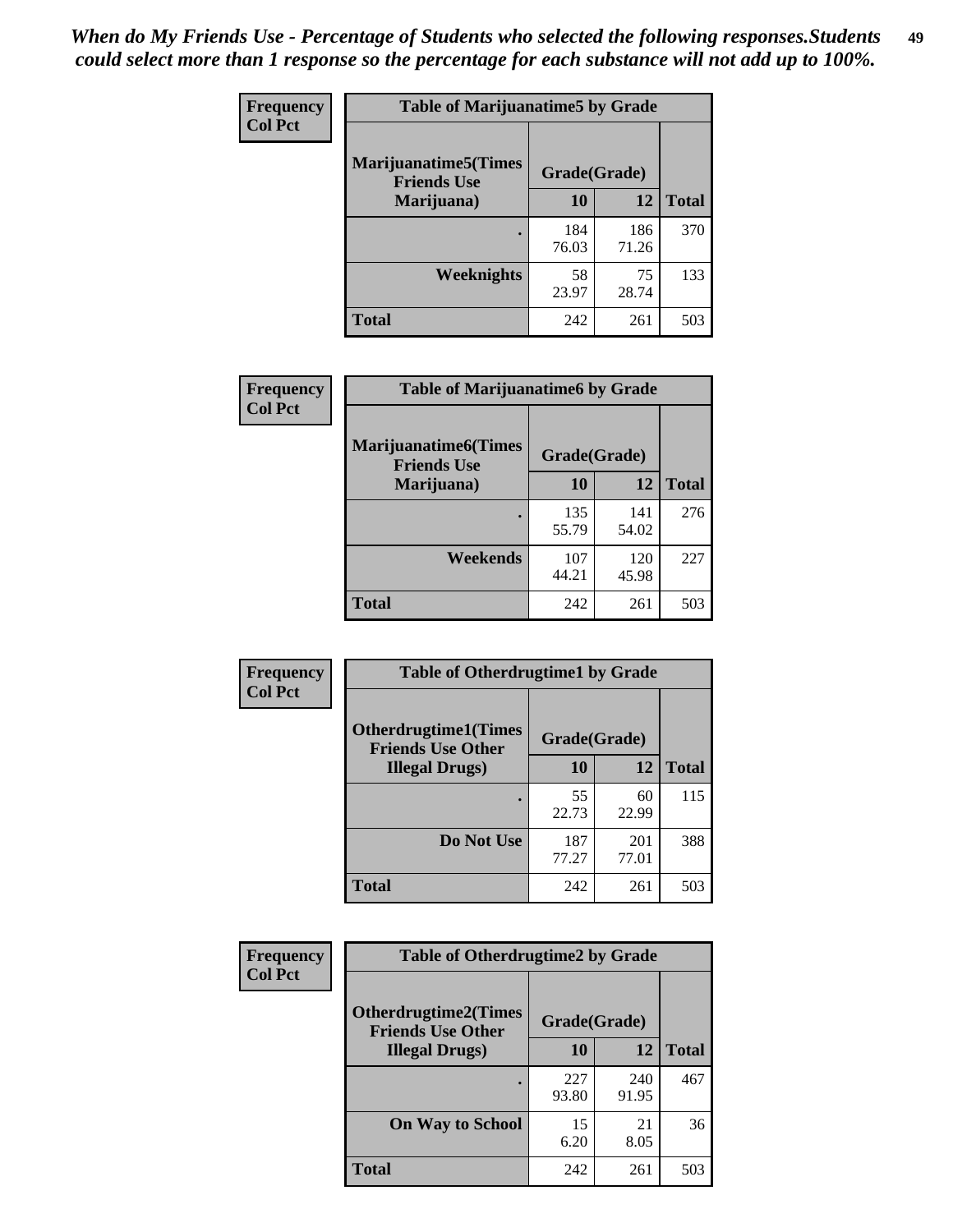| <b>Frequency</b> | <b>Table of Otherdrugtime3 by Grade</b>                                                 |              |              |              |  |  |  |
|------------------|-----------------------------------------------------------------------------------------|--------------|--------------|--------------|--|--|--|
| <b>Col Pct</b>   | <b>Otherdrugtime3(Times</b><br><b>Friends Use Other</b><br>10<br><b>Illegal Drugs</b> ) |              | Grade(Grade) |              |  |  |  |
|                  |                                                                                         |              | 12           | <b>Total</b> |  |  |  |
|                  |                                                                                         | 231<br>95.45 | 241<br>92.34 | 472          |  |  |  |
|                  | <b>During School</b>                                                                    | 11<br>4.55   | 20<br>7.66   | 31           |  |  |  |
|                  | Total                                                                                   | 242          | 261          | 503          |  |  |  |

| <b>Frequency</b> | <b>Table of Otherdrugtime4 by Grade</b>                         |              |              |              |  |  |
|------------------|-----------------------------------------------------------------|--------------|--------------|--------------|--|--|
| <b>Col Pct</b>   | <b>Otherdrugtime4(Times</b><br><b>Friends Use Other Illegal</b> | Grade(Grade) |              |              |  |  |
|                  | Drugs)                                                          | 10           | 12           | <b>Total</b> |  |  |
|                  | $\bullet$                                                       | 226<br>93.39 | 240<br>91.95 | 466          |  |  |
|                  | <b>On Way Home From School</b>                                  | 16<br>6.61   | 21<br>8.05   | 37           |  |  |
|                  | <b>Total</b>                                                    | 242          | 261          | 503          |  |  |

| <b>Frequency</b><br><b>Col Pct</b> | <b>Table of Otherdrugtime5 by Grade</b>                 |              |              |              |  |  |  |
|------------------------------------|---------------------------------------------------------|--------------|--------------|--------------|--|--|--|
|                                    | <b>Otherdrugtime5(Times</b><br><b>Friends Use Other</b> | Grade(Grade) |              |              |  |  |  |
|                                    | <b>Illegal Drugs</b> )                                  | 10           | 12           | <b>Total</b> |  |  |  |
|                                    |                                                         | 207<br>85.54 | 227<br>86.97 | 434          |  |  |  |
|                                    | Weeknights                                              | 35<br>14.46  | 34<br>13.03  | 69           |  |  |  |
|                                    | Total                                                   | 242          | 261          | 503          |  |  |  |

| Frequency      | <b>Table of Otherdrugtime6 by Grade</b>                 |              |              |              |  |  |
|----------------|---------------------------------------------------------|--------------|--------------|--------------|--|--|
| <b>Col Pct</b> | <b>Otherdrugtime6(Times</b><br><b>Friends Use Other</b> | Grade(Grade) |              |              |  |  |
|                | <b>Illegal Drugs</b> )                                  | 10           | 12           | <b>Total</b> |  |  |
|                |                                                         | 189<br>78.10 | 194<br>74.33 | 383          |  |  |
|                | Weekends                                                | 53<br>21.90  | 67<br>25.67  | 120          |  |  |
|                | Total                                                   | 242          | 261          | 503          |  |  |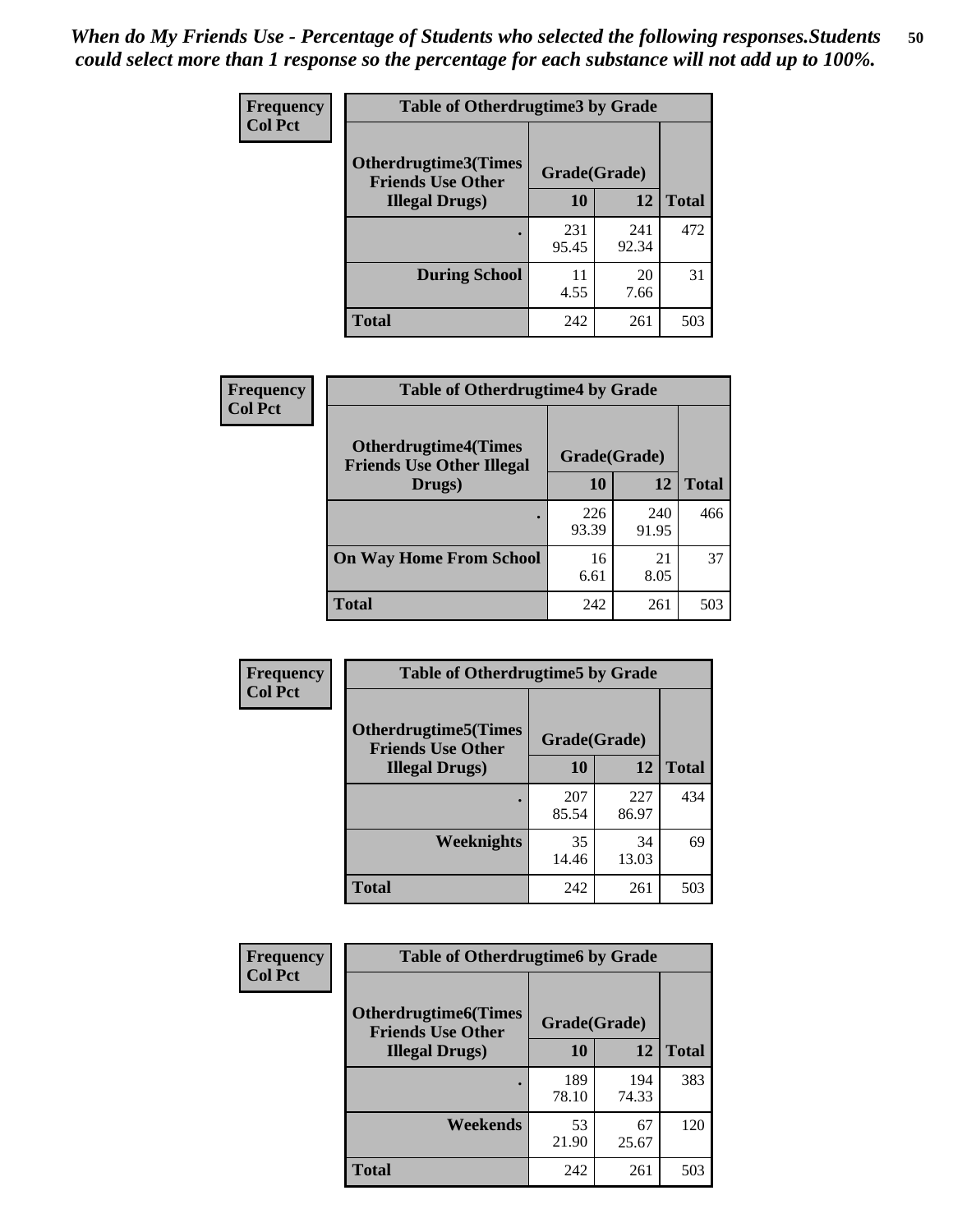| Frequency      | <b>Table of Educationalcohol by Grade</b>                                                                  |              |              |              |  |  |
|----------------|------------------------------------------------------------------------------------------------------------|--------------|--------------|--------------|--|--|
| <b>Col Pct</b> | Educationalcohol(I<br>have been taught<br>about alcohol,<br>tobacco,<br>and other drugs<br>within the last | Grade(Grade) |              |              |  |  |
|                | year at school)                                                                                            | 10           | 12           | <b>Total</b> |  |  |
|                | Yes                                                                                                        | 184<br>76.03 | 106<br>40.61 | 290          |  |  |
|                | N <sub>0</sub>                                                                                             | 58<br>23.97  | 155<br>59.39 | 213          |  |  |
|                | <b>Total</b>                                                                                               | 242          | 261          | 503          |  |  |

| Frequency      | <b>Table of Eversmoked by Grade</b> |              |              |              |  |  |  |
|----------------|-------------------------------------|--------------|--------------|--------------|--|--|--|
| <b>Col Pct</b> | Eversmoked(I)<br>have smoked        | Grade(Grade) |              |              |  |  |  |
|                | a cigarette)                        | 10           | 12           | <b>Total</b> |  |  |  |
|                | <b>Yes</b>                          | 100<br>41.32 | 113<br>43.30 | 213          |  |  |  |
|                | N <sub>0</sub>                      | 142<br>58.68 | 148<br>56.70 | 290          |  |  |  |
|                | <b>Total</b>                        | 242          | 261          | 503          |  |  |  |

| Frequency      | <b>Table of Drovedrinking by Grade</b>                                                                              |                          |              |              |  |  |
|----------------|---------------------------------------------------------------------------------------------------------------------|--------------------------|--------------|--------------|--|--|
| <b>Col Pct</b> | Drovedrinking(In<br>the past 30 days I<br>have driven a car<br>or other vehicle<br>while I was<br>drinking alcohol) | Grade(Grade)<br>12<br>10 |              | <b>Total</b> |  |  |
|                | <b>Yes</b>                                                                                                          | 6<br>2.48                | 14<br>5.36   | 20           |  |  |
|                | N <sub>0</sub>                                                                                                      | 236<br>97.52             | 247<br>94.64 | 483          |  |  |
|                | <b>Total</b>                                                                                                        | 242                      | 261          | 503          |  |  |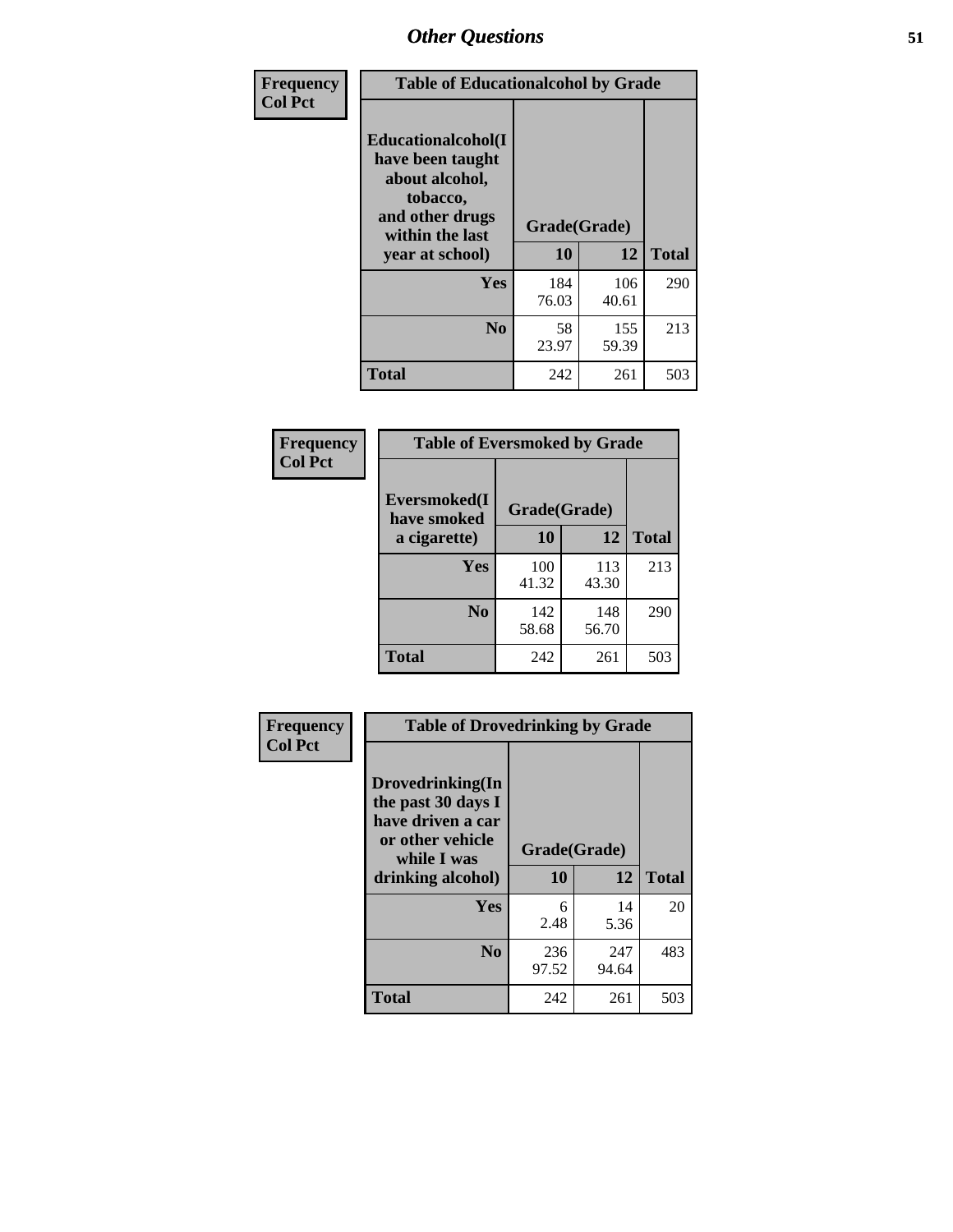| Frequency<br><b>Col Pct</b> | <b>Table of Rodedrinking by Grade</b>                                                                      |              |              |              |  |  |
|-----------------------------|------------------------------------------------------------------------------------------------------------|--------------|--------------|--------------|--|--|
|                             | Rodedrinking(In<br>the past 30 days<br>I have ridden in<br>a car with a<br>driver who had<br>been drinking | Grade(Grade) |              |              |  |  |
|                             | alcohol)                                                                                                   | 10           | 12           | <b>Total</b> |  |  |
|                             | <b>Yes</b>                                                                                                 | 36<br>14.88  | 27<br>10.34  | 63           |  |  |
|                             | N <sub>0</sub>                                                                                             | 206<br>85.12 | 234<br>89.66 | 440          |  |  |
|                             | <b>Total</b>                                                                                               | 242          | 261          | 503          |  |  |

#### **Frequency Col Pct**

| <b>Table of Drugsschool by Grade</b>                                                                                      |              |              |              |  |  |  |  |
|---------------------------------------------------------------------------------------------------------------------------|--------------|--------------|--------------|--|--|--|--|
| <b>Drugsschool</b> (During<br>the past 12 months,<br>I have been offered,<br>sold,<br>or given illegal<br>drugs on school | Grade(Grade) |              |              |  |  |  |  |
| property)                                                                                                                 | 10           | 12           | <b>Total</b> |  |  |  |  |
| <b>Yes</b>                                                                                                                | 69<br>28.51  | 56<br>21.46  | 125          |  |  |  |  |
| N <sub>0</sub>                                                                                                            | 173<br>71.49 | 205<br>78.54 | 378          |  |  |  |  |
| Total                                                                                                                     | 242          | 261          | 503          |  |  |  |  |

| Frequency      | <b>Table of Helpbullied by Grade</b>                 |              |              |              |  |  |  |  |
|----------------|------------------------------------------------------|--------------|--------------|--------------|--|--|--|--|
| <b>Col Pct</b> | $Helpb$ ullied $(I$<br>would help<br>someone who was | Grade(Grade) |              |              |  |  |  |  |
|                | being bullied)                                       | 10           | 12           | <b>Total</b> |  |  |  |  |
|                | <b>Strongly Agree</b>                                | 121<br>50.00 | 137<br>52.49 | 258          |  |  |  |  |
|                | <b>Somewhat Agree</b>                                | 94<br>38.84  | 92<br>35.25  | 186          |  |  |  |  |
|                | <b>Somewhat Disagree</b>                             | 19<br>7.85   | 21<br>8.05   | 40           |  |  |  |  |
|                | <b>Strongly Disagree</b>                             | 8<br>3.31    | 11<br>4.21   | 19           |  |  |  |  |
|                | <b>Total</b>                                         | 242          | 261          | 503          |  |  |  |  |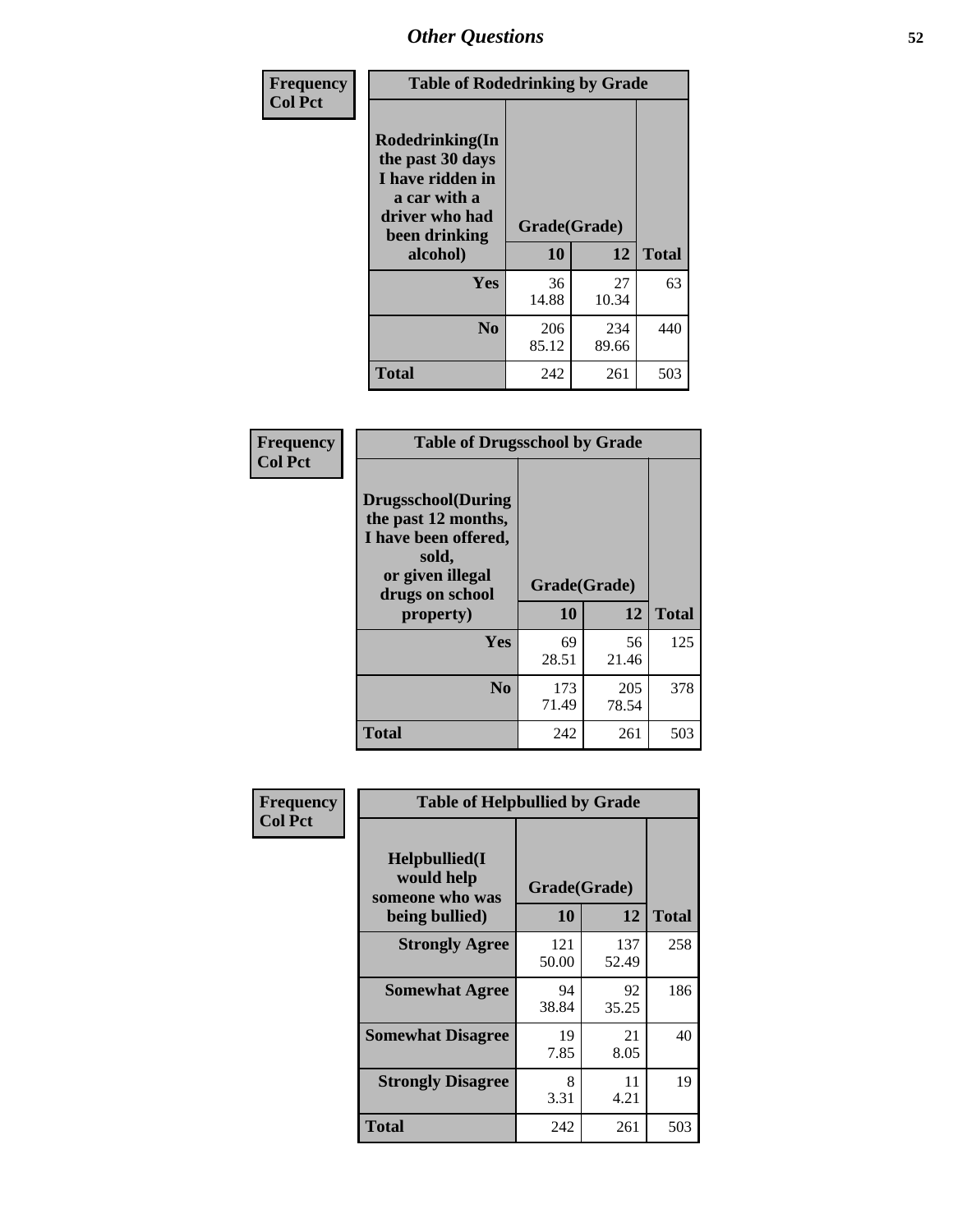| Frequency      | <b>Table of Grade by Bingedrinking</b> |                                                                                                         |                |                         |                              |                        |                               |                   |              |
|----------------|----------------------------------------|---------------------------------------------------------------------------------------------------------|----------------|-------------------------|------------------------------|------------------------|-------------------------------|-------------------|--------------|
| <b>Row Pct</b> |                                        | Bingedrinking(I have drunk five or more<br>drinks of alcohol at one sitting during the<br>last 30 days) |                |                         |                              |                        |                               |                   |              |
|                | Grade(Grade)                           | $\mathbf{0}$<br><b>Days</b>                                                                             | $1$ or<br>days | 3 <sub>to</sub><br>days | 6 <sub>to</sub><br>9<br>days | 10<br>to<br>19<br>days | <b>20</b><br>to<br>29<br>days | All<br>30<br>days | <b>Total</b> |
|                | 10                                     | 198<br>81.82                                                                                            | 6<br>2.48      | 15<br>6.20              | 4<br>1.65                    | 10<br>4.13             | 4<br>1.65                     | 5<br>2.07         | 242          |
|                | 12                                     | 210<br>80.46                                                                                            | 10<br>3.83     | 15<br>5.75              | 10<br>3.83                   | 8<br>3.07              | 5<br>1.92                     | 3<br>1.15         | 261          |
|                | <b>Total</b>                           | 408                                                                                                     | 16             | 30                      | 14                           | 18                     | 9                             | 8                 | 503          |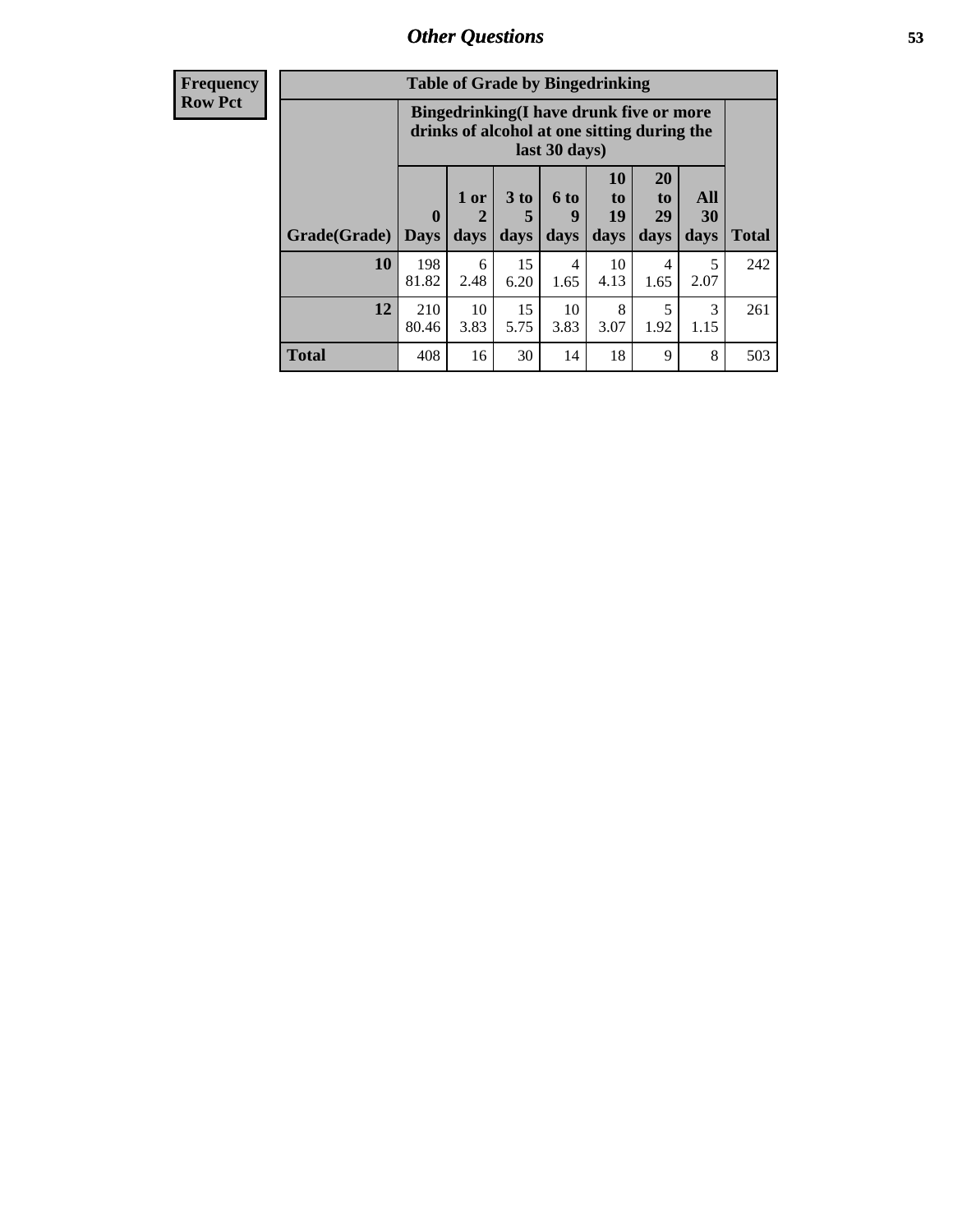## *Nutrition* **54**

| <b>Frequency</b><br>Row Pct |
|-----------------------------|
|                             |

| <b>Table of Grade by Dairy</b> |                          |                                                                                                               |             |            |     |  |  |  |
|--------------------------------|--------------------------|---------------------------------------------------------------------------------------------------------------|-------------|------------|-----|--|--|--|
|                                |                          | Dairy (I eat at least 3 servings of dairy<br>products each day)                                               |             |            |     |  |  |  |
| Grade(Grade)                   | <b>Strongly</b><br>Agree | <b>Somewhat</b><br>Somewhat<br><b>Strongly</b><br><b>Disagree</b><br><b>Disagree</b><br><b>Total</b><br>Agree |             |            |     |  |  |  |
| 10                             | 83<br>34.30              | 89<br>36.78                                                                                                   | 46<br>19.01 | 24<br>9.92 | 242 |  |  |  |
| 12                             | 68<br>26.05              | 115<br>44.06                                                                                                  | 52<br>19.92 | 26<br>9.96 | 261 |  |  |  |
| <b>Total</b>                   | 151                      | 204                                                                                                           | 98          | 50         | 503 |  |  |  |

| <b>Frequency</b> |
|------------------|
| <b>Row Pct</b>   |

| y | <b>Table of Grade by Fruitveg</b> |                          |                                                                              |             |             |     |  |  |  |
|---|-----------------------------------|--------------------------|------------------------------------------------------------------------------|-------------|-------------|-----|--|--|--|
|   |                                   |                          | Fruitveg(I eat at least 5 servings of fruits<br>and vegetables each day)     |             |             |     |  |  |  |
|   | Grade(Grade)                      | <b>Strongly</b><br>Agree | Somewhat Somewhat<br><b>Strongly</b><br><b>Disagree</b><br>Disagree<br>Agree |             |             |     |  |  |  |
|   | 10                                | 28<br>11.57              | 87<br>35.95                                                                  | 81<br>33.47 | 46<br>19.01 | 242 |  |  |  |
|   | 12                                | 47<br>18.01              | 89<br>34.10                                                                  | 74<br>28.35 | 51<br>19.54 | 261 |  |  |  |
|   | <b>Total</b>                      | 75                       | 176                                                                          | 155         | 97          | 503 |  |  |  |

| <b>Frequency</b> | <b>Table of Grade by Cafeteriahealthy</b> |                                                                       |             |                                          |                                    |              |
|------------------|-------------------------------------------|-----------------------------------------------------------------------|-------------|------------------------------------------|------------------------------------|--------------|
| <b>Row Pct</b>   |                                           | Cafeteriahealthy (School meals in my<br>school cafeteria are healthy) |             |                                          |                                    |              |
|                  | Grade(Grade)                              | <b>Strongly</b><br>Agree                                              | Agree       | Somewhat   Somewhat  <br><b>Disagree</b> | <b>Strongly</b><br><b>Disagree</b> | <b>Total</b> |
|                  | 10                                        | 18<br>7.44                                                            | 96<br>39.67 | 55<br>22.73                              | 73<br>30.17                        | 242          |
|                  | 12                                        | 24<br>9.20                                                            | 99<br>37.93 | 68<br>26.05                              | 70<br>26.82                        | 261          |
|                  | Total                                     | 42                                                                    | 195         | 123                                      | 143                                | 503          |

| <b>Frequency</b> |
|------------------|
| <b>Row Pct</b>   |

| <b>Table of Grade by Cafeterianutrition</b>                                               |                          |                          |                             |                                    |              |  |  |
|-------------------------------------------------------------------------------------------|--------------------------|--------------------------|-----------------------------|------------------------------------|--------------|--|--|
| <b>Cafeterianutrition</b> (Facts about nutrition<br>are available in my school cafeteria) |                          |                          |                             |                                    |              |  |  |
| Grade(Grade)                                                                              | <b>Strongly</b><br>Agree | <b>Somewhat</b><br>Agree | <b>Somewhat</b><br>Disagree | <b>Strongly</b><br><b>Disagree</b> | <b>Total</b> |  |  |
| 10                                                                                        | 25<br>10.33              | 76<br>31.40              | 68<br>28.10                 | 73<br>30.17                        | 242          |  |  |
| 12                                                                                        | 29<br>11.11              | 67<br>25.67              | 79<br>30.27                 | 86<br>32.95                        | 261          |  |  |
| <b>Total</b>                                                                              | 54                       | 143                      | 147                         | 159                                | 503          |  |  |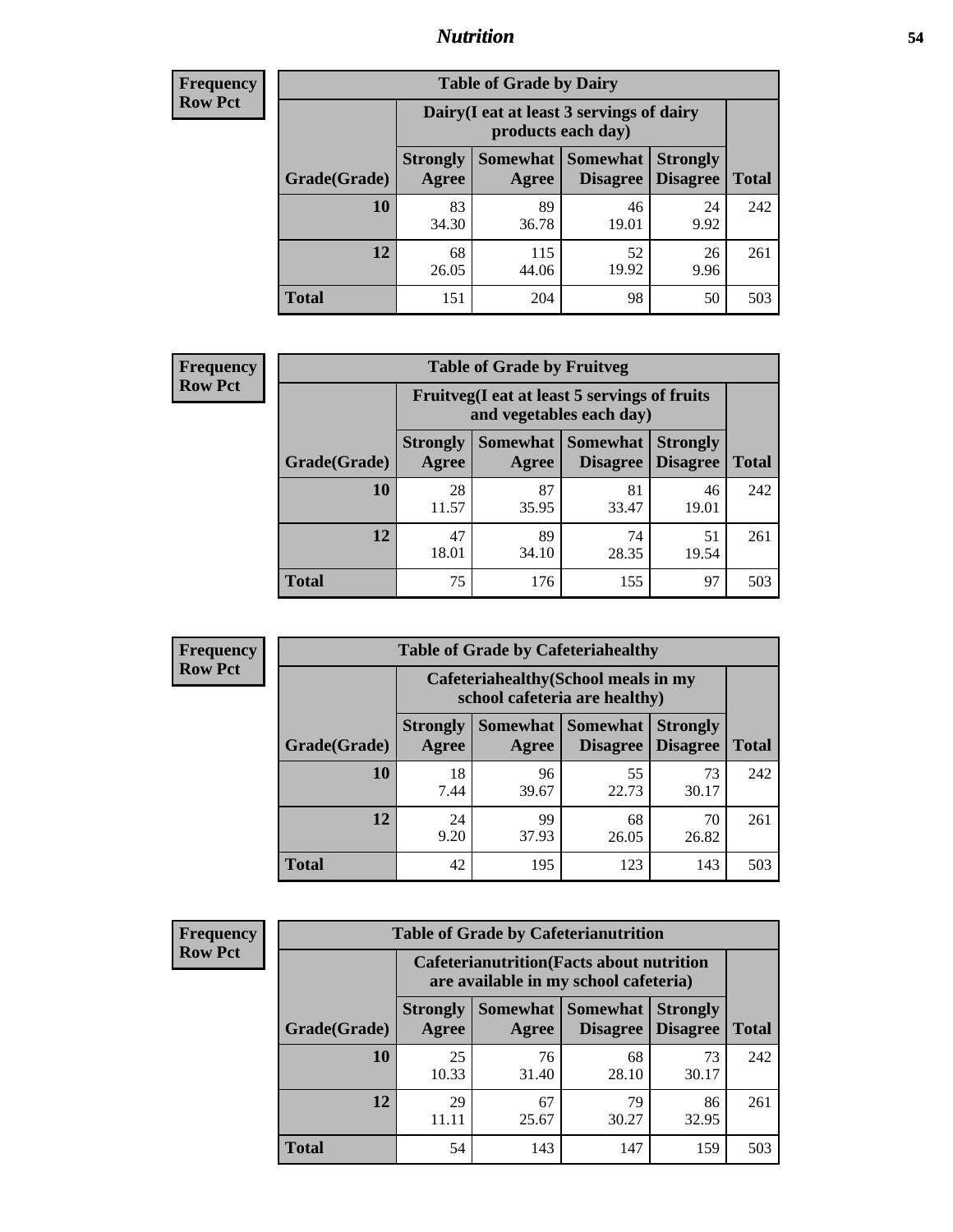## *Nutrition* **55**

| Frequency |
|-----------|
| Row Pct   |

| <b>Table of Grade by Schoollunch</b> |                          |                                                                                                        |            |             |     |  |  |  |
|--------------------------------------|--------------------------|--------------------------------------------------------------------------------------------------------|------------|-------------|-----|--|--|--|
|                                      |                          | Schoollunch(I eat school lunch three or<br>more times per week)                                        |            |             |     |  |  |  |
| Grade(Grade)                         | <b>Strongly</b><br>Agree | Somewhat<br><b>Somewhat</b><br><b>Strongly</b><br><b>Disagree</b><br>Disagree<br><b>Total</b><br>Agree |            |             |     |  |  |  |
| 10                                   | 135<br>55.79             | 40<br>16.53                                                                                            | 17<br>7.02 | 50<br>20.66 | 242 |  |  |  |
| 12                                   | 110<br>42.15             | 38<br>14.56                                                                                            | 15<br>5.75 | 98<br>37.55 | 261 |  |  |  |
| <b>Total</b>                         | 245                      | 78                                                                                                     | 32         | 148         | 503 |  |  |  |

| <b>Frequency</b> |  |
|------------------|--|
| <b>Row Pct</b>   |  |

| <b>Table of Grade by Foodchoices</b>                                |                          |                     |                                    |                                    |              |  |  |  |
|---------------------------------------------------------------------|--------------------------|---------------------|------------------------------------|------------------------------------|--------------|--|--|--|
| Foodchoices (I make healthy food choices in<br>my school cafeteria) |                          |                     |                                    |                                    |              |  |  |  |
| Grade(Grade)                                                        | <b>Strongly</b><br>Agree | Somewhat  <br>Agree | <b>Somewhat</b><br><b>Disagree</b> | <b>Strongly</b><br><b>Disagree</b> | <b>Total</b> |  |  |  |
| 10                                                                  | 45<br>18.60              | 102<br>42.15        | 49<br>20.25                        | 46<br>19.01                        | 242          |  |  |  |
| 12                                                                  | 45<br>17.24              | 102<br>39.08        | 47<br>18.01                        | 67<br>25.67                        | 261          |  |  |  |
| <b>Total</b>                                                        | 90                       | 204                 | 96                                 | 113                                | 503          |  |  |  |

| <b>Frequency</b> | <b>Table of Grade by Wholewheat</b> |                                                                                                                    |              |                                 |                                    |              |  |  |
|------------------|-------------------------------------|--------------------------------------------------------------------------------------------------------------------|--------------|---------------------------------|------------------------------------|--------------|--|--|
| <b>Row Pct</b>   |                                     | <b>Wholewheat</b> (There are whole wheat and<br>multigrain breads and cereals available in<br>my school cafeteria) |              |                                 |                                    |              |  |  |
|                  | Grade(Grade)                        | <b>Strongly</b><br>Agree                                                                                           | Agree        | Somewhat   Somewhat<br>Disagree | <b>Strongly</b><br><b>Disagree</b> | <b>Total</b> |  |  |
|                  | 10                                  | 62<br>25.62                                                                                                        | 106<br>43.80 | 39<br>16.12                     | 35<br>14.46                        | 242          |  |  |
|                  | 12                                  | 67<br>25.67                                                                                                        | 99<br>37.93  | 45<br>17.24                     | 50<br>19.16                        | 261          |  |  |
|                  | <b>Total</b>                        | 129                                                                                                                | 205          | 84                              | 85                                 | 503          |  |  |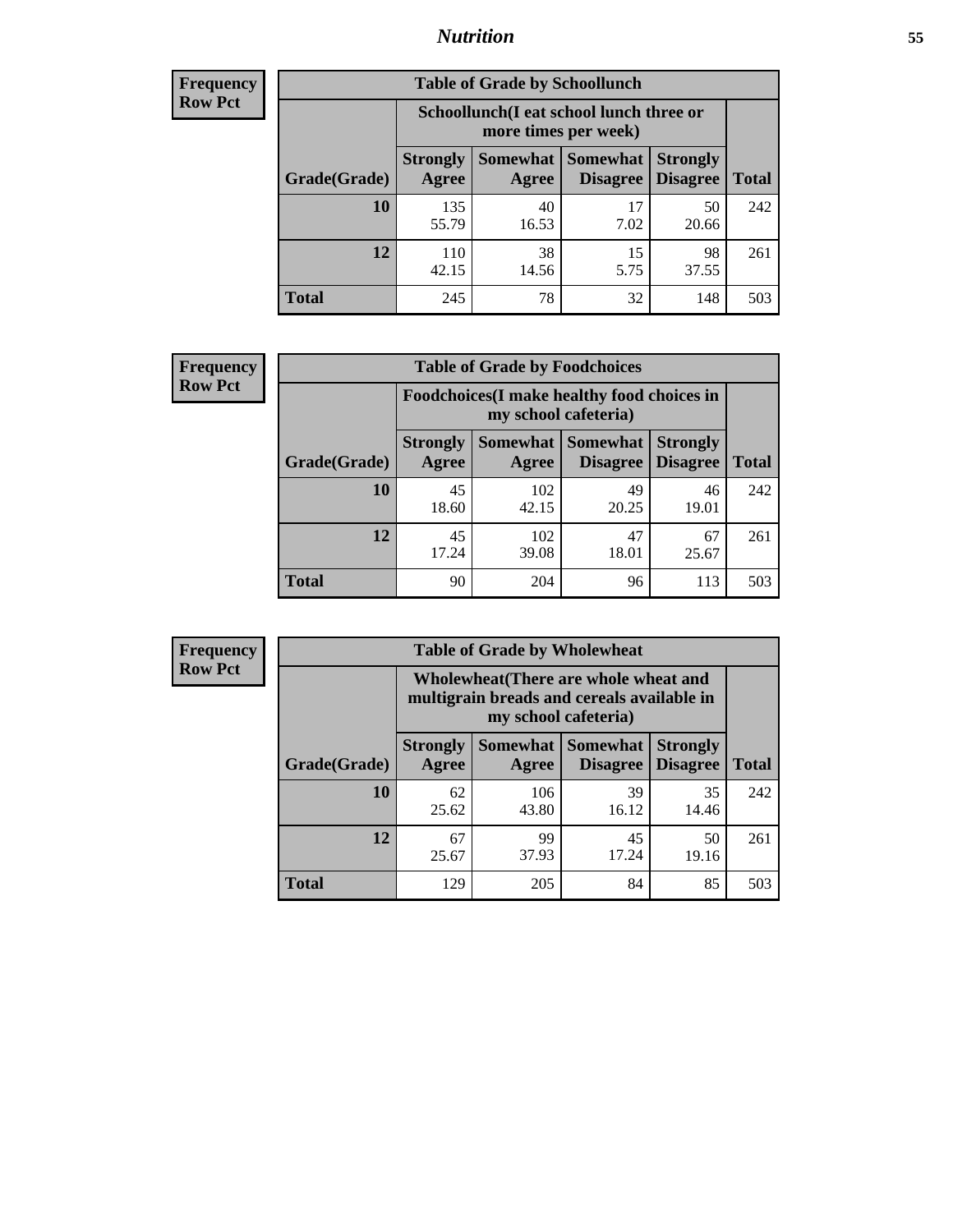## *Nutrition* **56**

**Frequency Row Pct**

| <b>Table of Grade by Healthyvending</b> |                                                                                                                                               |                          |                                    |                                    |              |  |
|-----------------------------------------|-----------------------------------------------------------------------------------------------------------------------------------------------|--------------------------|------------------------------------|------------------------------------|--------------|--|
|                                         | Healthyvending (If only healthy snacks and<br>beverages were available in the vending<br>machines during the school day,<br>I would buy them) |                          |                                    |                                    |              |  |
| Grade(Grade)                            | <b>Strongly</b><br>Agree                                                                                                                      | <b>Somewhat</b><br>Agree | <b>Somewhat</b><br><b>Disagree</b> | <b>Strongly</b><br><b>Disagree</b> | <b>Total</b> |  |
| 10                                      | 52<br>21.49                                                                                                                                   | 66<br>27.27              | 43<br>17.77                        | 81<br>33.47                        | 242          |  |
| 12                                      | 67<br>25.67                                                                                                                                   | 81<br>31.03              | 38<br>14.56                        | 75<br>28.74                        | 261          |  |
| <b>Total</b>                            | 119                                                                                                                                           | 147                      | 81                                 | 156                                | 503          |  |

**Frequency Row Pct**

| <b>Table of Grade by Schoolbreakfast</b> |                                                                                                                                         |             |                                        |                                    |              |  |
|------------------------------------------|-----------------------------------------------------------------------------------------------------------------------------------------|-------------|----------------------------------------|------------------------------------|--------------|--|
|                                          | Schoolbreakfast (If breakfast were<br>available at school,<br>but outside the cafeteria,<br>I would eat breakfast at school more often) |             |                                        |                                    |              |  |
| Grade(Grade)                             | <b>Strongly</b><br>Agree                                                                                                                | Agree       | Somewhat   Somewhat<br><b>Disagree</b> | <b>Strongly</b><br><b>Disagree</b> | <b>Total</b> |  |
| 10                                       | 94<br>38.84                                                                                                                             | 65<br>26.86 | 38<br>15.70                            | 45<br>18.60                        | 242          |  |
| 12                                       | 95<br>36.40                                                                                                                             | 88<br>33.72 | 37<br>14.18                            | 41<br>15.71                        | 261          |  |
| <b>Total</b>                             | 189                                                                                                                                     | 153         | 75                                     | 86                                 | 503          |  |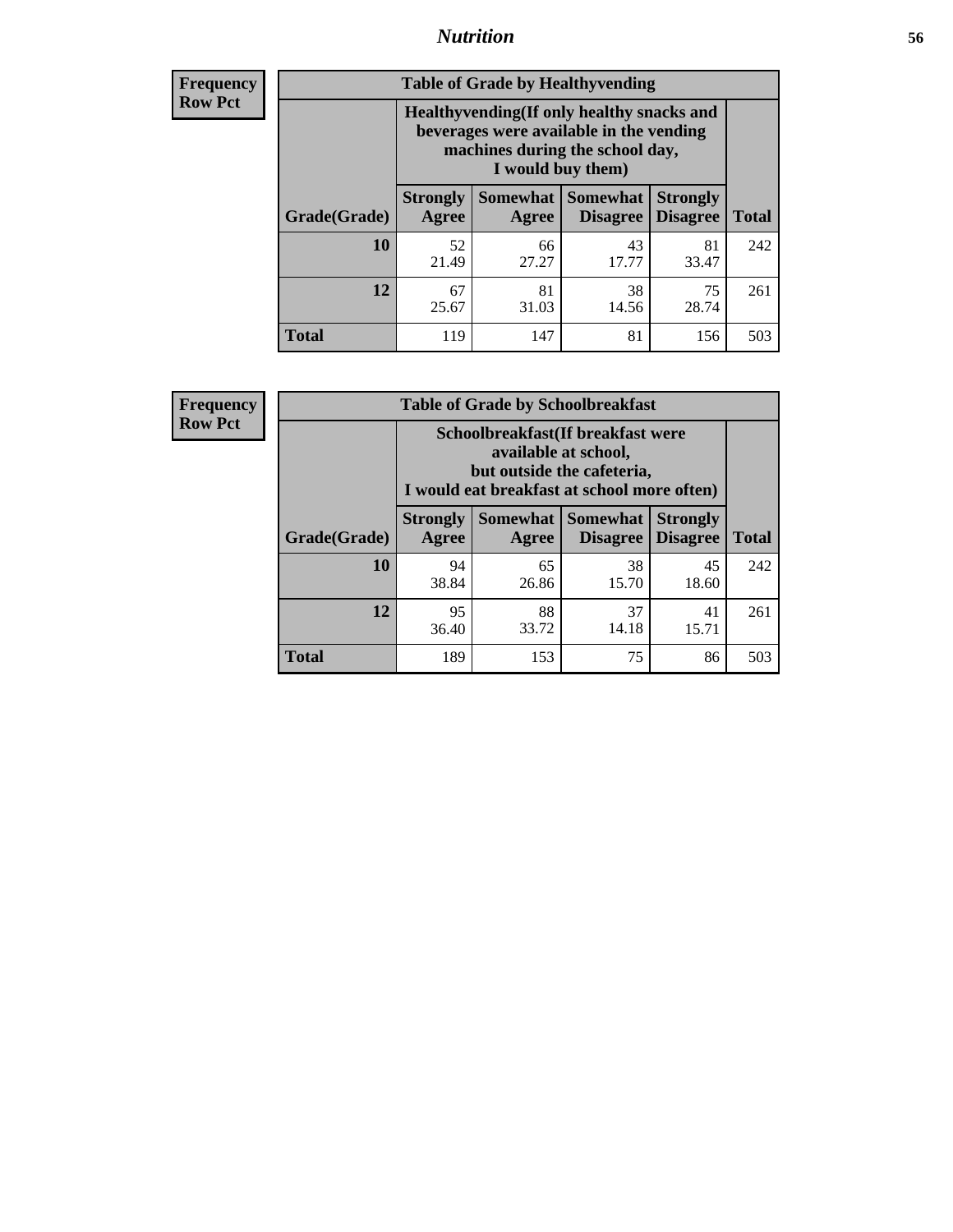| Frequency<br><b>Col Pct</b> | <b>Table of Educationaids by Grade</b>                                                                    |                    |              |              |
|-----------------------------|-----------------------------------------------------------------------------------------------------------|--------------------|--------------|--------------|
|                             | <b>Educationaids</b> (I<br>have been<br>taught about<br><b>HIV/AIDS</b> at<br>school in the<br>past year) | Grade(Grade)<br>10 | 12           | <b>Total</b> |
|                             | Yes                                                                                                       | 184<br>76.03       | 99<br>37.93  | 283          |
|                             | N <sub>0</sub>                                                                                            | 58<br>23.97        | 162<br>62.07 | 220          |
|                             | <b>Total</b>                                                                                              | 242                | 261          | 503          |

| <b>Frequency</b> | <b>Table of Educationcharacter by Grade</b>                                          |              |              |              |
|------------------|--------------------------------------------------------------------------------------|--------------|--------------|--------------|
| <b>Col Pct</b>   | Educationcharacter(I<br>have been taught<br>about character<br>education in the past | Grade(Grade) |              |              |
|                  | year at school)                                                                      | 10           | 12           | <b>Total</b> |
|                  | <b>Yes</b>                                                                           | 167<br>69.01 | 143<br>54.79 | 310          |
|                  | N <sub>0</sub>                                                                       | 75<br>30.99  | 118<br>45.21 | 193          |
|                  | <b>Total</b>                                                                         | 242          | 261          | 503          |

| Frequency      | <b>Table of Gradcoach1 by Grade</b>              |              |              |              |
|----------------|--------------------------------------------------|--------------|--------------|--------------|
| <b>Col Pct</b> | Gradcoach1(I<br>know who my<br><b>Graduation</b> | Grade(Grade) |              |              |
|                | Coach is)                                        | 10           | 12           | <b>Total</b> |
|                | Yes                                              | 41<br>16.94  | 94<br>36.02  | 135          |
|                | N <sub>0</sub>                                   | 201<br>83.06 | 167<br>63.98 | 368          |
|                | <b>Total</b>                                     | 242          | 261          | 503          |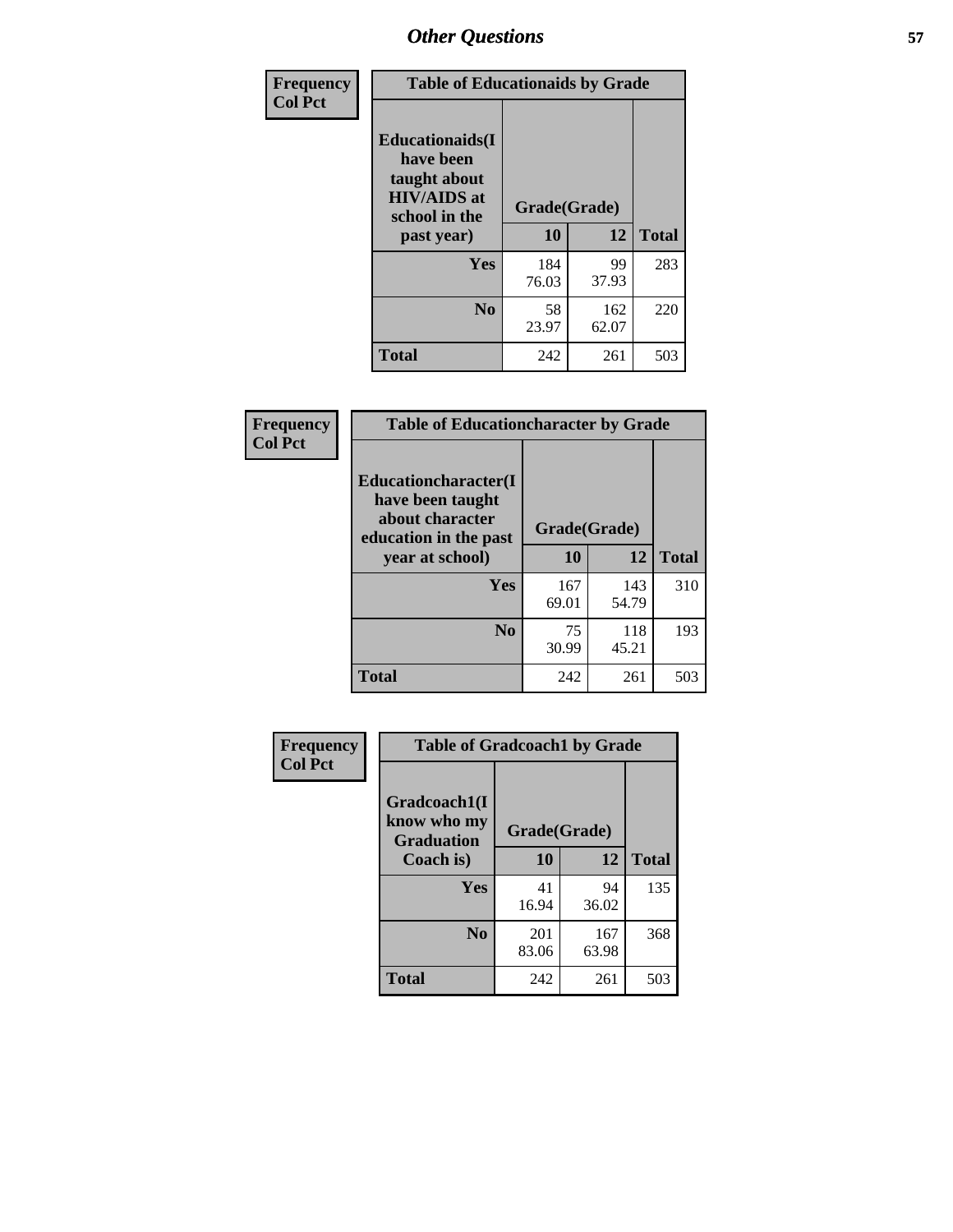| Frequency      | <b>Table of Gradcoach2 by Grade</b> |              |              |              |
|----------------|-------------------------------------|--------------|--------------|--------------|
| <b>Col Pct</b> | Gradcoach2(I<br>have                |              |              |              |
|                | contacted my<br><b>Graduation</b>   | Grade(Grade) |              |              |
|                | Coach)                              | 10           | 12           | <b>Total</b> |
|                | Yes                                 | 7<br>2.89    | 33<br>12.64  | 40           |
|                | N <sub>0</sub>                      | 235<br>97.11 | 228<br>87.36 | 463          |
|                | <b>Total</b>                        | 242          | 261          | 503          |

| <b>Frequency</b><br><b>Col Pct</b> | <b>Table of Gradcoach3 by Grade</b>                                         |              |              |              |
|------------------------------------|-----------------------------------------------------------------------------|--------------|--------------|--------------|
|                                    | Gradcoach3(I<br>have received<br>assistance<br>from my<br><b>Graduation</b> | Grade(Grade) |              |              |
|                                    | Coach)                                                                      | 10           | 12           | <b>Total</b> |
|                                    | Yes                                                                         | 8<br>3.31    | 29<br>11.11  | 37           |
|                                    | N <sub>0</sub>                                                              | 72<br>29.75  | 75<br>28.74  | 147          |
|                                    | Don't know                                                                  | 162<br>66.94 | 157<br>60.15 | 319          |
|                                    | <b>Total</b>                                                                | 242          | 261          | 503          |

| Frequency      | <b>Table of Selfharm by Grade</b>                                                                                                                                                      |                    |              |              |
|----------------|----------------------------------------------------------------------------------------------------------------------------------------------------------------------------------------|--------------------|--------------|--------------|
| <b>Col Pct</b> | <b>Selfharm</b> (During<br>the past 12<br>months,<br>I harmed myself<br>on purpose<br><b>Suicideconsider</b><br>During the past<br>12 months,<br>I seriously<br>considered<br>suicide) | Grade(Grade)<br>10 | 12           | <b>Total</b> |
|                | Yes                                                                                                                                                                                    | 30<br>12.40        | 27<br>10.34  | 57           |
|                | N <sub>0</sub>                                                                                                                                                                         | 212<br>87.60       | 234<br>89.66 | 446          |
|                | Total                                                                                                                                                                                  | 242                | 261          | 503          |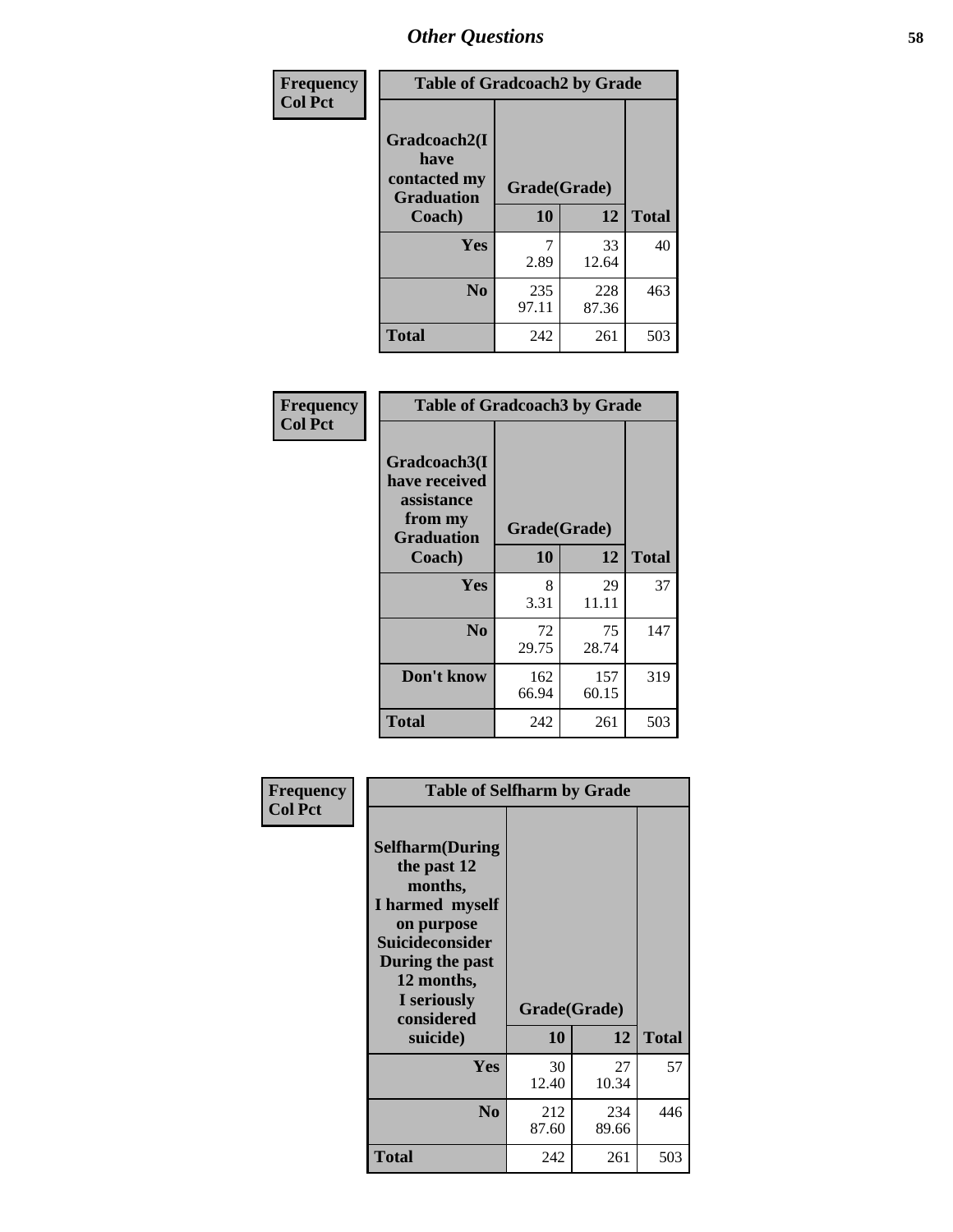| <b>Frequency</b> | <b>Table of Suicideconsider by Grade</b> |              |              |              |
|------------------|------------------------------------------|--------------|--------------|--------------|
| <b>Col Pct</b>   |                                          | Grade(Grade) |              |              |
|                  | <b>Suicideconsider</b>                   | <b>10</b>    | 12           | <b>Total</b> |
|                  | Yes                                      | 29<br>11.98  | 30<br>11.49  | 59           |
|                  | N <sub>0</sub>                           | 213<br>88.02 | 231<br>88.51 | 444          |
|                  | Total                                    | 242          | 261          | 503          |

| Frequency      | <b>Table of Suicideattempt by Grade</b>                              |              |              |              |
|----------------|----------------------------------------------------------------------|--------------|--------------|--------------|
| <b>Col Pct</b> | Suicideattempt(I<br>have attempted<br>Grade(Grade)<br>suicide in the |              |              |              |
|                | last year)                                                           | 10           | 12           | <b>Total</b> |
|                | Yes                                                                  | 19<br>7.85   | 14<br>5.36   | 33           |
|                | N <sub>0</sub>                                                       | 223<br>92.15 | 247<br>94.64 | 470          |
|                | <b>Total</b>                                                         | 242          | 261          | 503          |

| Frequency      | <b>Table of Instantmessaged by Grade</b>                       |              |              |              |
|----------------|----------------------------------------------------------------|--------------|--------------|--------------|
| <b>Col Pct</b> | <b>Instantmessaged</b> (I<br>have instant<br>messaged people I | Grade(Grade) |              |              |
|                | do not even know)                                              | 10           | 12           | <b>Total</b> |
|                | Yes                                                            | 98<br>40.50  | 93<br>35.63  | 191          |
|                | N <sub>0</sub>                                                 | 144<br>59.50 | 168<br>64.37 | 312          |
|                | <b>Total</b>                                                   | 242          | 261          | 503          |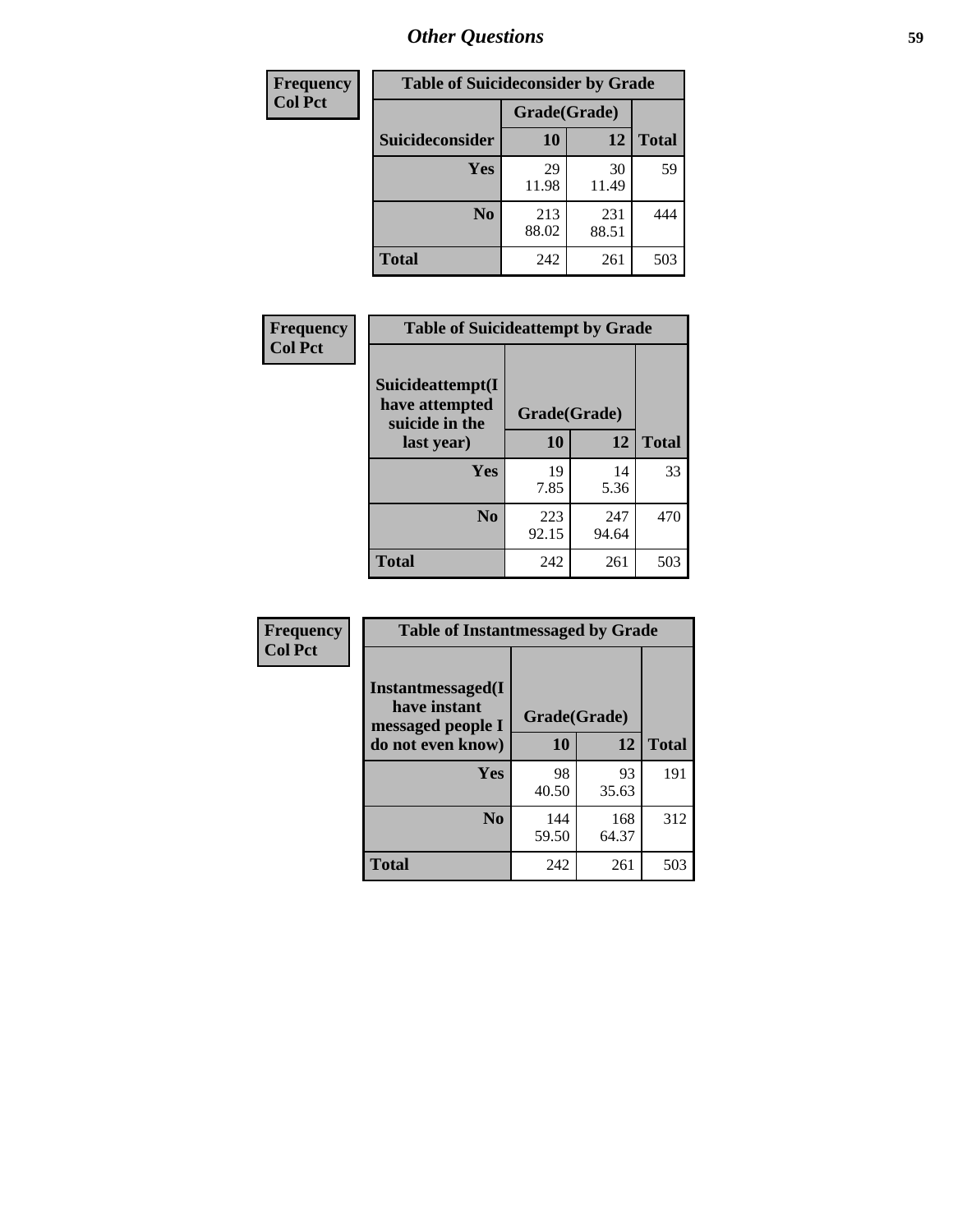| Frequency      | <b>Table of Getsalong by Grade</b>                          |              |              |              |
|----------------|-------------------------------------------------------------|--------------|--------------|--------------|
| <b>Col Pct</b> | <b>Getsalong</b> (I get<br>along with other<br>students and | Grade(Grade) |              |              |
|                | adults)                                                     | 10           | 12           | <b>Total</b> |
|                | <b>Strongly Agree</b>                                       | 123<br>50.83 | 150<br>57.47 | 273          |
|                | <b>Somewhat Agree</b>                                       | 105<br>43.39 | 97<br>37.16  | 202          |
|                | <b>Somewhat Disagree</b>                                    | 8<br>3.31    | 9<br>3.45    | 17           |
|                | <b>Strongly Disagree</b>                                    | 6<br>2.48    | 5<br>1.92    | 11           |
|                | <b>Total</b>                                                | 242          | 261          | 503          |

| Frequency      | <b>Table of Safehome by Grade</b> |                    |              |              |  |  |  |
|----------------|-----------------------------------|--------------------|--------------|--------------|--|--|--|
| <b>Col Pct</b> | Safehome(I feel<br>safe at home)  | Grade(Grade)<br>10 | 12           | <b>Total</b> |  |  |  |
|                | <b>Strongly Agree</b>             | 181<br>74.79       | 195<br>74.71 | 376          |  |  |  |
|                | <b>Somewhat Agree</b>             | 38<br>15.70        | 52<br>19.92  | 90           |  |  |  |
|                | <b>Somewhat Disagree</b>          | 15<br>6.20         | 9<br>3.45    | 24           |  |  |  |
|                | <b>Strongly Disagree</b>          | 8<br>3.31          | 5<br>1.92    | 13           |  |  |  |
|                | <b>Total</b>                      | 242                | 261          | 503          |  |  |  |

| Frequency      |                                                                                     |                    | <b>Table of Adulttalk by Grade</b> |              |
|----------------|-------------------------------------------------------------------------------------|--------------------|------------------------------------|--------------|
| <b>Col Pct</b> | <b>Adulttalk(I</b><br>know an<br>adult at<br>school that<br>I can talk<br>with if I | Grade(Grade)<br>10 | 12                                 | <b>Total</b> |
|                | need help)                                                                          |                    |                                    |              |
|                | <b>Yes</b>                                                                          | 161<br>66.53       | 196<br>75.10                       | 357          |
|                | N <sub>0</sub>                                                                      | 81<br>33.47        | 65<br>24.90                        | 146          |
|                | <b>Total</b>                                                                        | 242                | 261                                | 503          |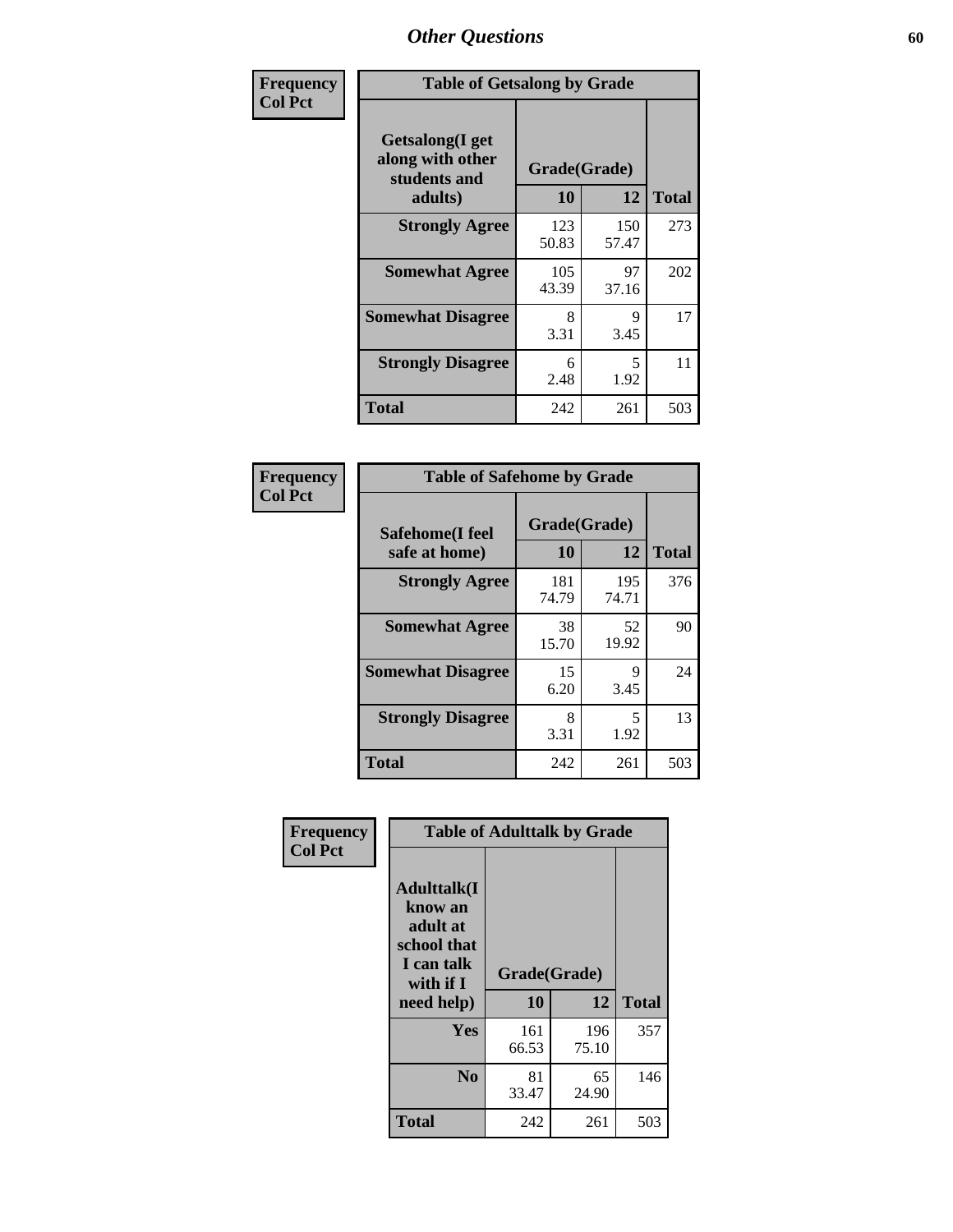**Frequency Row Pct**

| <b>Table of Grade by Tvtime</b> |             |                                                                                                                                 |             |             |            |             |     |  |  |  |
|---------------------------------|-------------|---------------------------------------------------------------------------------------------------------------------------------|-------------|-------------|------------|-------------|-----|--|--|--|
|                                 |             | Tytime (On an average school day,<br>how much unsupervised time do I spend watching TV)                                         |             |             |            |             |     |  |  |  |
| Grade(Grade)   None             |             | <b>Less that</b><br>$2 - 3$<br>$4 - 5$<br>$6+$<br>hour/day<br>hour/day<br>hours/day<br>hours/day<br>  hours/day<br><b>Total</b> |             |             |            |             |     |  |  |  |
| <b>10</b>                       | 35<br>14.46 | 49<br>20.25                                                                                                                     | 48<br>19.83 | 60<br>24.79 | 19<br>7.85 | 31<br>12.81 | 242 |  |  |  |
| 12                              | 51<br>19.54 | 63<br>24.14                                                                                                                     | 50<br>19.16 | 66<br>25.29 | 20<br>7.66 | 11<br>4.21  | 261 |  |  |  |
| <b>Total</b>                    | 86          | 112                                                                                                                             | 98          | 126         | 39         | 42          | 503 |  |  |  |

**Frequency Row Pct**

| <b>Table of Grade by Computertime</b> |             |                                                                                                                               |             |             |            |             |     |  |  |
|---------------------------------------|-------------|-------------------------------------------------------------------------------------------------------------------------------|-------------|-------------|------------|-------------|-----|--|--|
|                                       |             | Computertime (On an average school day,<br>how much unsupervised time do I spend on the computer)                             |             |             |            |             |     |  |  |
| Grade(Grade)                          | None        | <b>Less that</b><br>$4 - 5$<br>$2 - 3$<br>$6+$<br>hours/day<br>hours/day<br>hour/day<br>hour/day<br>hours/day<br><b>Total</b> |             |             |            |             |     |  |  |
| 10                                    | 37<br>15.29 | 64<br>26.45                                                                                                                   | 42<br>17.36 | 52<br>21.49 | 22<br>9.09 | 25<br>10.33 | 242 |  |  |
| 12                                    | 57<br>21.84 | 59<br>74<br>45<br>12<br>14<br>28.35<br>17.24<br>5.36<br>22.61<br>4.60                                                         |             |             |            |             |     |  |  |
| <b>Total</b>                          | 94          | 138                                                                                                                           | 101         | 97          | 34         | 39          | 503 |  |  |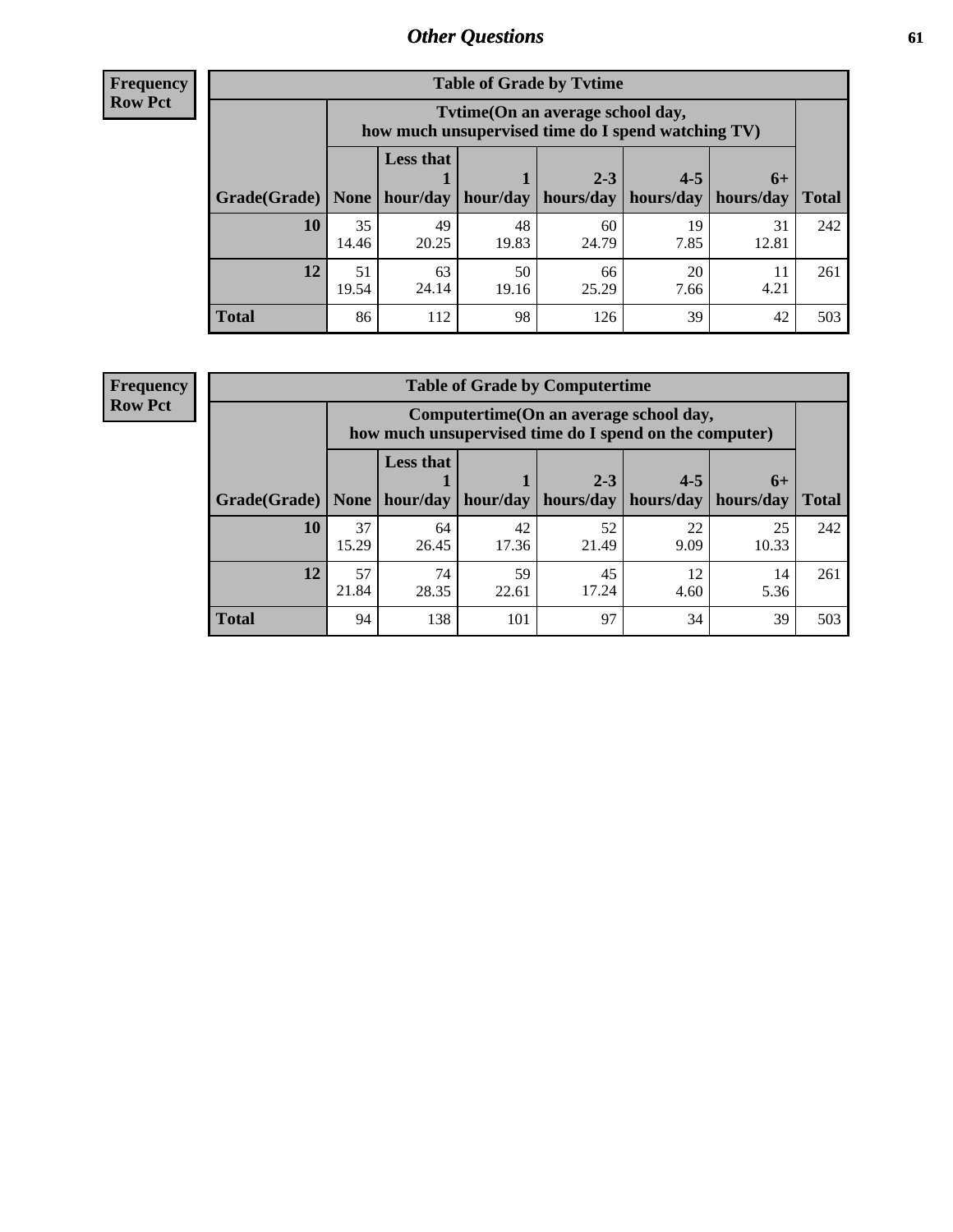#### *Questions about Driving Laws* **62** *Driving Questions were asked only of high school students.*

| <b>Frequency</b> |
|------------------|
| <b>Row Pct</b>   |

| <b>Table of Grade by License1</b> |                                                                     |                                                                                                                                           |                |            |               |              |  |  |  |
|-----------------------------------|---------------------------------------------------------------------|-------------------------------------------------------------------------------------------------------------------------------------------|----------------|------------|---------------|--------------|--|--|--|
|                                   |                                                                     | License1(During the first 6 months of driving<br>with a provisional license,<br>the only passengers who can ride with the<br>driver are:) |                |            |               |              |  |  |  |
| Grade(Grade)                      | <b>Parent or</b><br><b>Guardian</b>                                 | Family<br><b>Members</b>                                                                                                                  | <b>Friends</b> | Anyone     | Don't<br>Know | <b>Total</b> |  |  |  |
| 10                                | 50<br>20.66                                                         | 152<br>62.81                                                                                                                              | 10<br>4.13     | 10<br>4.13 | 20<br>8.26    | 242          |  |  |  |
| 12                                | 51<br>183<br>8<br>8<br>11<br>70.11<br>4.21<br>3.07<br>3.07<br>19.54 |                                                                                                                                           |                |            |               |              |  |  |  |
| <b>Total</b>                      | 101                                                                 | 335                                                                                                                                       | 18             | 18         | 31            | 503          |  |  |  |

| <b>Frequency</b> |              | <b>Table of Grade by License2</b> |                                                                                                          |                                     |                                                      |                      |              |  |  |
|------------------|--------------|-----------------------------------|----------------------------------------------------------------------------------------------------------|-------------------------------------|------------------------------------------------------|----------------------|--------------|--|--|
| <b>Row Pct</b>   |              |                                   | License2(17 yr old drivers with a<br>provisional driver's license cannot<br>drive between the hours of:) |                                     |                                                      |                      |              |  |  |
|                  | Grade(Grade) | <b>Midnight</b><br>to 6am         | 1am<br>t <sub>0</sub><br>5am                                                                             | 1am<br>t <sub>0</sub><br><b>6am</b> | N <sub>0</sub><br>curfew<br>for $17$<br>year<br>olds | Don't<br><b>Know</b> | <b>Total</b> |  |  |
|                  | 10           | 146<br>60.33                      | 21<br>8.68                                                                                               | 15<br>6.20                          | 19<br>7.85                                           | 41<br>16.94          | 242          |  |  |
|                  | 12           | 191<br>73.18                      | 23<br>8.81                                                                                               | 16<br>6.13                          | 8<br>3.07                                            | 23<br>8.81           | 261          |  |  |
|                  | <b>Total</b> | 337                               | 44                                                                                                       | 31                                  | 27                                                   | 64                   | 503          |  |  |

| Frequency      | <b>Table of Grade by License3</b> |                                       |                                     |                 |            |            |               |              |
|----------------|-----------------------------------|---------------------------------------|-------------------------------------|-----------------|------------|------------|---------------|--------------|
| <b>Row Pct</b> |                                   | License3(For drivers under the age of | what level of alcohol is considered | 21,<br>$DUI$ ?) |            |            |               |              |
|                | Grade(Grade)                      | Any<br><b>Amount</b>                  | 0.02                                | 0.04            | 0.06       | 0.08       | Don't<br>know | <b>Total</b> |
|                | 10                                | 81<br>33.47                           | 43<br>17.77                         | 19<br>7.85      | 18<br>7.44 | 24<br>9.92 | 57<br>23.55   | 242          |
|                | 12                                | 103<br>39.46                          | 46<br>17.62                         | 18<br>6.90      | 13<br>4.98 | 22<br>8.43 | 59<br>22.61   | 261          |
|                | <b>Total</b>                      | 184                                   | 89                                  | 37              | 31         | 46         | 116           | 503          |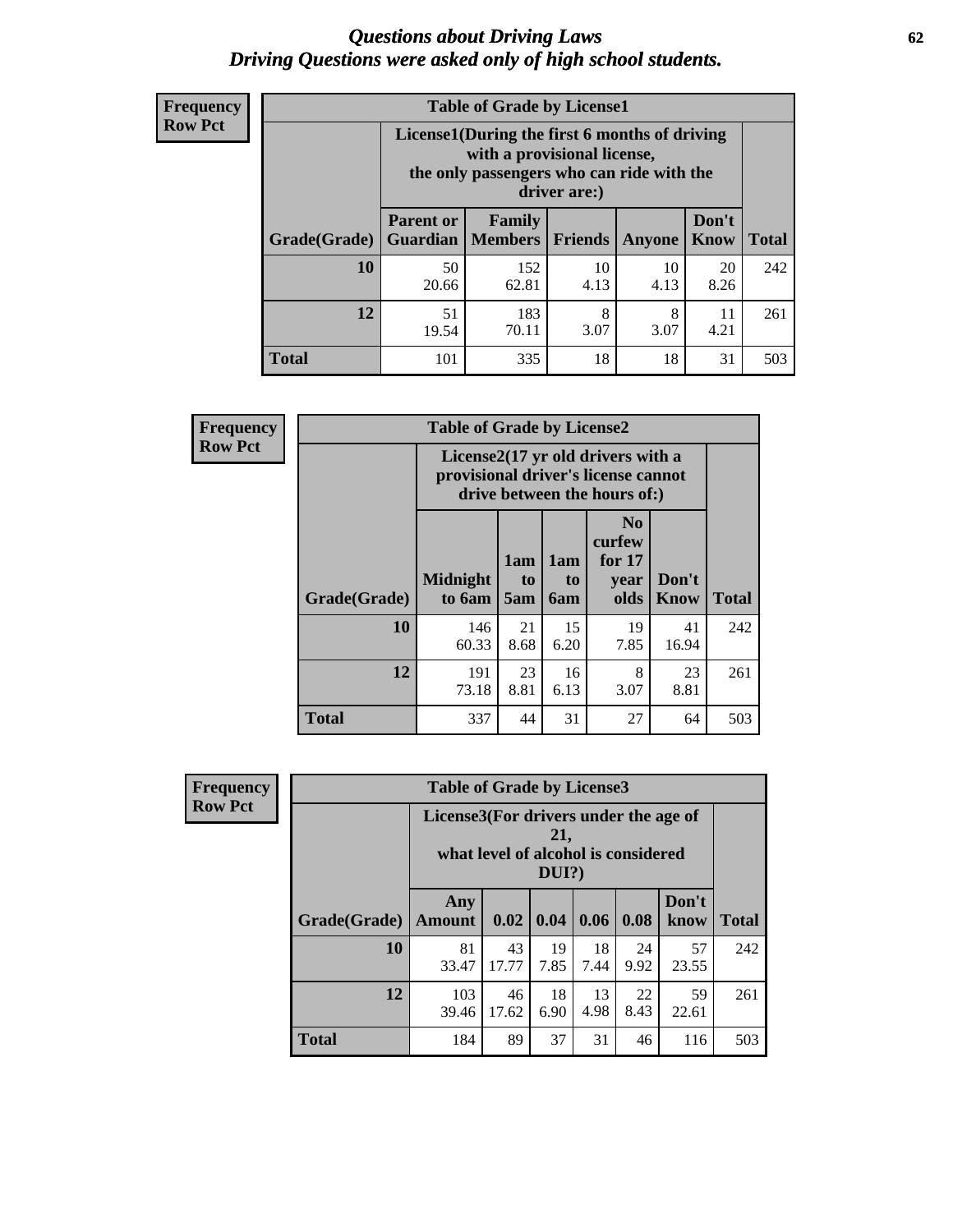#### *Questions about Driving Laws* **63** *Driving Questions were asked only of high school students.*

**Frequency Row Pct**

| <b>Table of Grade by License4</b> |              |                                                                                                                                                                                                                                                                       |             |            |            |             |     |  |
|-----------------------------------|--------------|-----------------------------------------------------------------------------------------------------------------------------------------------------------------------------------------------------------------------------------------------------------------------|-------------|------------|------------|-------------|-----|--|
|                                   |              | License4(A driver under 21 automatically<br>loses his/her license if caught exceeding the<br>posted speet limit by:)<br>Can't<br>lose<br><b>Depends</b><br>license<br>$25+$<br>$35+$<br>Don't<br>for<br>on<br><b>Total</b><br>mph<br>speeding<br>know<br>mph<br>judge |             |            |            |             |     |  |
| Grade(Grade)                      | $15+$<br>mph |                                                                                                                                                                                                                                                                       |             |            |            |             |     |  |
| 10                                | 60<br>24.79  | 48<br>19.83                                                                                                                                                                                                                                                           | 27<br>11.16 | 23<br>9.50 | 9<br>3.72  | 75<br>30.99 | 242 |  |
| 12                                | 41<br>15.71  | 116<br>44.44                                                                                                                                                                                                                                                          | 16<br>6.13  | 18<br>6.90 | 10<br>3.83 | 60<br>22.99 | 261 |  |
| <b>Total</b>                      | 101          | 164                                                                                                                                                                                                                                                                   | 43          | 41         | 19         | 135         | 503 |  |

| Frequency      |              | <b>Table of Grade by License5</b>                                                                                                                           |                |               |       |  |  |
|----------------|--------------|-------------------------------------------------------------------------------------------------------------------------------------------------------------|----------------|---------------|-------|--|--|
| <b>Row Pct</b> |              | License5(A)<br>Georgia teenager<br>with family<br>connections or a<br>good lawyer can<br>break a teen<br>driving law and<br>keep their driver's<br>license) |                |               |       |  |  |
|                | Grade(Grade) | <b>Yes</b>                                                                                                                                                  | N <sub>0</sub> | Don't<br>know | Total |  |  |
|                | 10           | 39<br>16.12                                                                                                                                                 | 129<br>53.31   | 74<br>30.58   | 242   |  |  |
|                | 12           | 69<br>26.44                                                                                                                                                 | 107<br>41.00   | 85<br>32.57   | 261   |  |  |
|                | Total        | 108                                                                                                                                                         | 236            | 159           | 503   |  |  |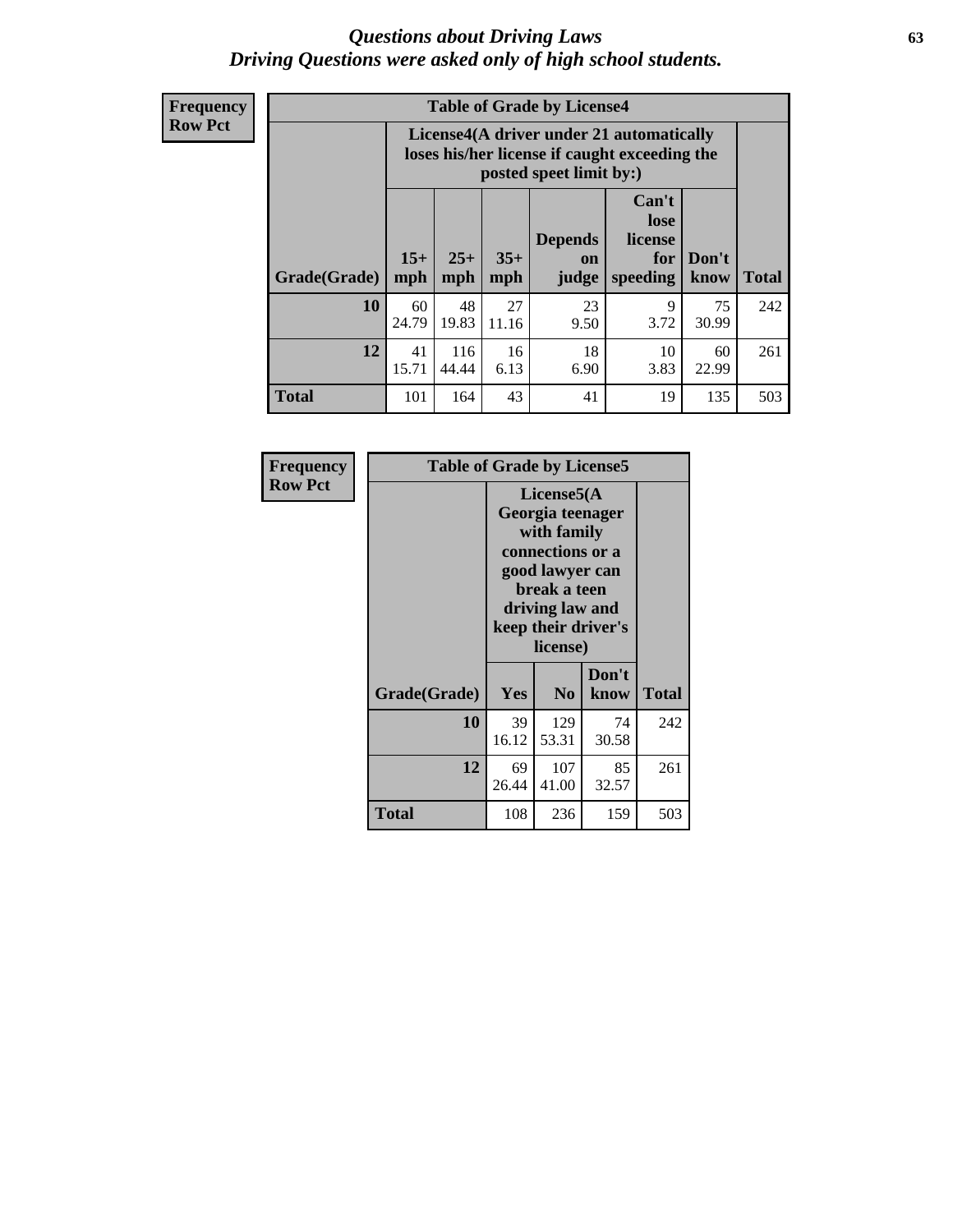#### *Questions about Driving Laws* **64** *Driving Questions were asked only of high school students.*

| <b>Frequency</b> | <b>Table of Grade by License6</b> |              |                                                                                                                           |                    |              |  |  |
|------------------|-----------------------------------|--------------|---------------------------------------------------------------------------------------------------------------------------|--------------------|--------------|--|--|
| <b>Row Pct</b>   |                                   |              | License <sub>6</sub> (I know a<br>friend or<br>classmate that<br>broke a teen<br>driving law,<br>keep his/her<br>license) | but was allowed to |              |  |  |
|                  | Grade(Grade)                      | Yes          | N <sub>0</sub>                                                                                                            | Don't<br>know      | <b>Total</b> |  |  |
|                  | 10                                | 60<br>24.79  | 114<br>47.11                                                                                                              | 68<br>28.10        | 242          |  |  |
|                  | 12                                | 108<br>41.38 | 82<br>31.42                                                                                                               | 71<br>27.20        | 261          |  |  |
|                  | Total                             | 168          | 196                                                                                                                       | 139                | 503          |  |  |

| <b>Frequency</b> | <b>Table of Grade by License7</b> |                                                                             |                                     |                                                                                               |                        |              |  |  |
|------------------|-----------------------------------|-----------------------------------------------------------------------------|-------------------------------------|-----------------------------------------------------------------------------------------------|------------------------|--------------|--|--|
| <b>Row Pct</b>   |                                   |                                                                             |                                     | License7(A student under the age of 18 cam loser<br>his/her driving privileges if he or she:) |                        |              |  |  |
|                  | Grade(Grade)                      | <b>Have</b><br>more than<br>10<br>unexcused<br>absences<br>per school<br>yr | Drop out<br>without  <br>graduating | <b>Bring</b><br>alcohol/drugs/weapon<br>to school                                             | All of<br>the<br>above | <b>Total</b> |  |  |
|                  | 10                                | 35<br>14.46                                                                 | 15<br>6.20                          | 12<br>4.96                                                                                    | 180<br>74.38           | 242          |  |  |
|                  | 12                                | 23<br>8.81                                                                  | 20<br>7.66                          | 15<br>5.75                                                                                    | 203<br>77.78           | 261          |  |  |
|                  | <b>Total</b>                      | 58                                                                          | 35                                  | 27                                                                                            | 383                    | 503          |  |  |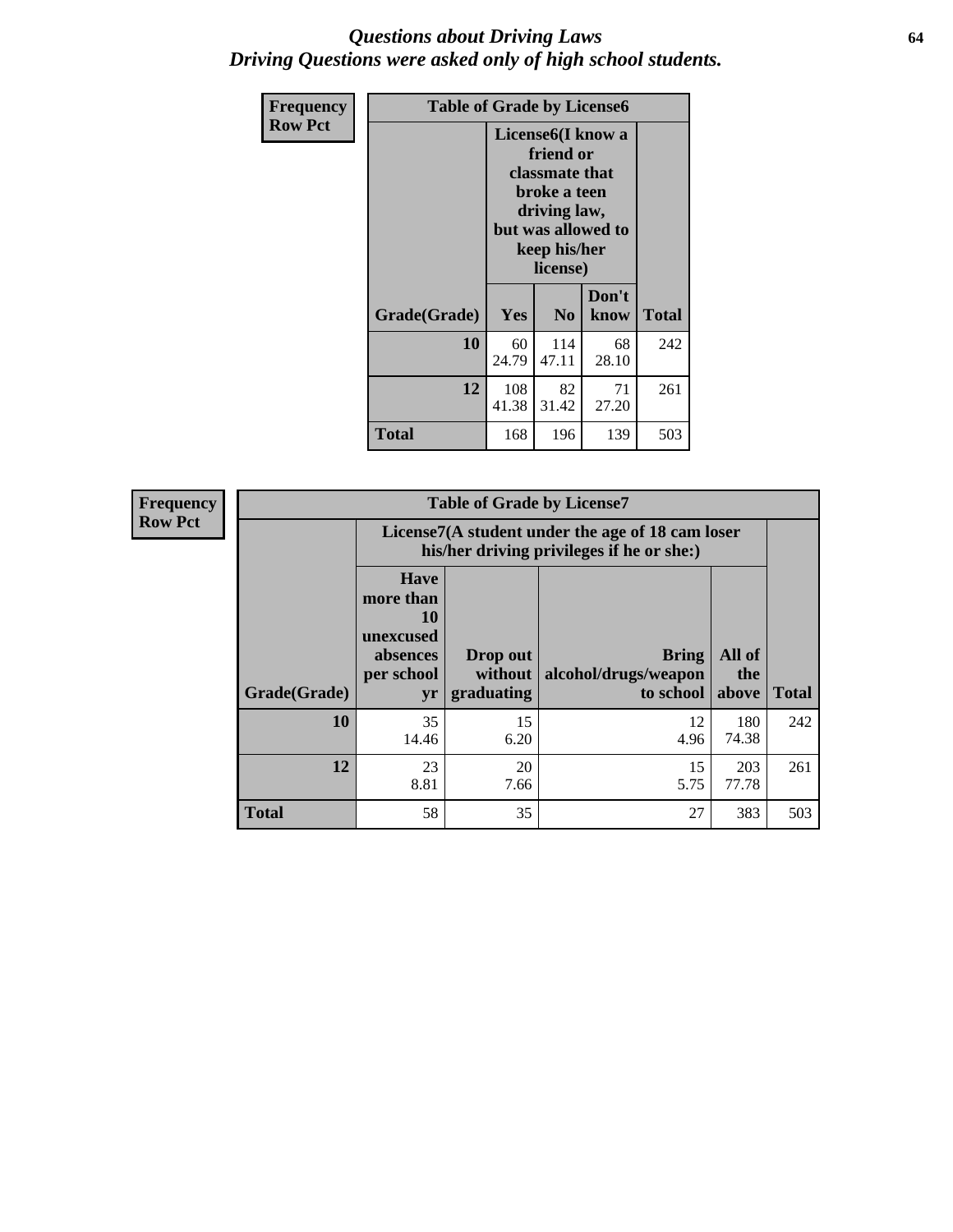# *Select Results by Gender* **65**

| Frequency      | <b>Table of SchoolClimate2 by Gender</b>          |                                 |              |              |
|----------------|---------------------------------------------------|---------------------------------|--------------|--------------|
| <b>Col Pct</b> | SchoolClimate2(I<br>feel successful at<br>school) | Gender(Gender)<br><b>Female</b> | <b>Male</b>  | <b>Total</b> |
|                | <b>Strongly Agree</b>                             | 80<br>32.13                     | 70<br>27.56  | 150          |
|                | <b>Somewhat Agree</b>                             | 143<br>57.43                    | 149<br>58.66 | 292          |
|                | <b>Somewhat Disagree</b>                          | 17<br>6.83                      | 27<br>10.63  | 44           |
|                | <b>Strongly Disagree</b>                          | 9<br>3.61                       | 8<br>3.15    | 17           |
|                | <b>Total</b>                                      | 249                             | 254          | 503          |

| <b>Frequency</b> | <b>Table of SchoolClimate6 by Gender</b>                 |                                 |              |              |  |
|------------------|----------------------------------------------------------|---------------------------------|--------------|--------------|--|
| <b>Col Pct</b>   | <b>SchoolClimate6(Teachers</b><br>treat me with respect) | Gender(Gender)<br><b>Female</b> | <b>Male</b>  | <b>Total</b> |  |
|                  | <b>Strongly Agree</b>                                    | 86<br>34.54                     | 82<br>32.28  | 168          |  |
|                  | <b>Somewhat Agree</b>                                    | 119<br>47.79                    | 123<br>48.43 | 242          |  |
|                  | <b>Somewhat Disagree</b>                                 | 39<br>15.66                     | 34<br>13.39  | 73           |  |
|                  | <b>Strongly Disagree</b>                                 | 5<br>2.01                       | 15<br>5.91   | 20           |  |
|                  | <b>Total</b>                                             | 249                             | 254          | 503          |  |

| <b>Frequency</b> | <b>Table of SchoolClimate8 by Gender</b>                                |                |              |              |
|------------------|-------------------------------------------------------------------------|----------------|--------------|--------------|
| <b>Col Pct</b>   | <b>SchoolClimate8(Students</b><br>are frequently<br>recognized for good | Gender(Gender) |              |              |
|                  | behavior)                                                               | <b>Female</b>  | <b>Male</b>  | <b>Total</b> |
|                  | <b>Strongly Agree</b>                                                   | 43<br>17.27    | 38<br>14.96  | 81           |
|                  | <b>Somewhat Agree</b>                                                   | 106<br>42.57   | 110<br>43.31 | 216          |
|                  | <b>Somewhat Disagree</b>                                                | 65<br>26.10    | 71<br>27.95  | 136          |
|                  | <b>Strongly Disagree</b>                                                | 35<br>14.06    | 35<br>13.78  | 70           |
|                  | <b>Total</b>                                                            | 249            | 254          | 503          |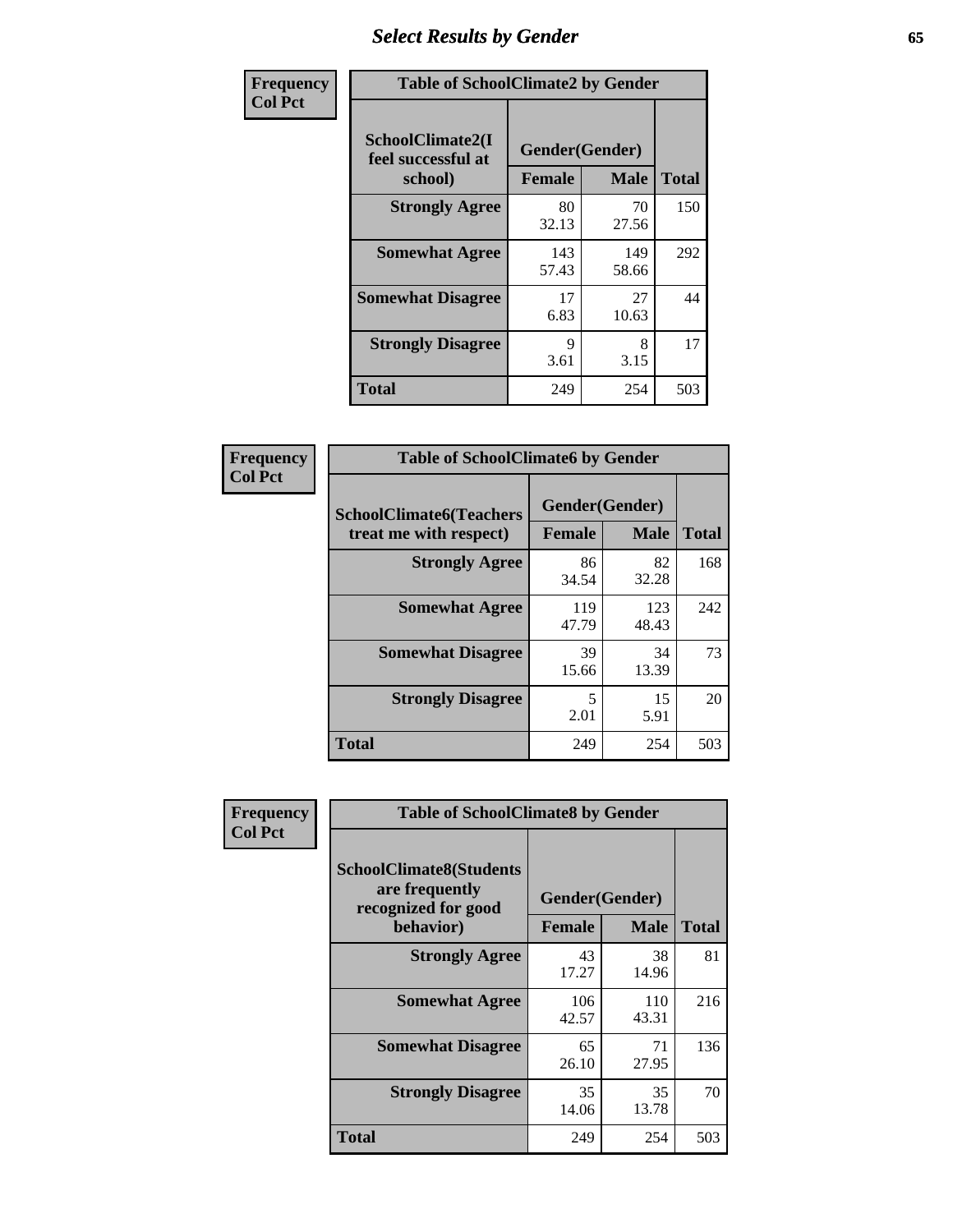## *Select Results by Gender* **66**

| Frequency      | <b>Table of Gender by Dropout</b> |                                                                        |                |              |
|----------------|-----------------------------------|------------------------------------------------------------------------|----------------|--------------|
| <b>Row Pct</b> |                                   | Dropout(I<br>have<br>thought<br>about<br>dropping<br>out of<br>school) |                |              |
|                | Gender(Gender)                    | Yes                                                                    | N <sub>0</sub> | <b>Total</b> |
|                | <b>Female</b>                     | 61<br>24.50                                                            | 188<br>75.50   | 249          |
|                | <b>Male</b>                       | 77<br>30.31                                                            | 177<br>69.69   | 254          |
|                | <b>Total</b>                      | 138                                                                    | 365            | 503          |

| <b>Frequency</b> | <b>Table of Gender by Dropoutreason</b> |                                                                    |             |                                  |                                |              |
|------------------|-----------------------------------------|--------------------------------------------------------------------|-------------|----------------------------------|--------------------------------|--------------|
| <b>Row Pct</b>   |                                         | Dropoutreason(If I dropped out the<br>reason would most likely be) |             |                                  |                                |              |
|                  | Gender(Gender)                          | Won't<br><b>Drop</b><br>out                                        |             | Family<br><b>Bored   Reasons</b> | <b>Being</b><br><b>Bullied</b> | <b>Other</b> |
|                  | <b>Female</b>                           | 165<br>66.27                                                       | 28<br>11.24 | 13<br>5.22                       | 0.40                           | 42<br>16.87  |

144<br>56.69

37 14.57

**Total** 309 65 40 7 82 503

**Male** 

 $\mathsf{r}$ ٦

**Total**

249

254

40 15.75

27 10.63

6 2.36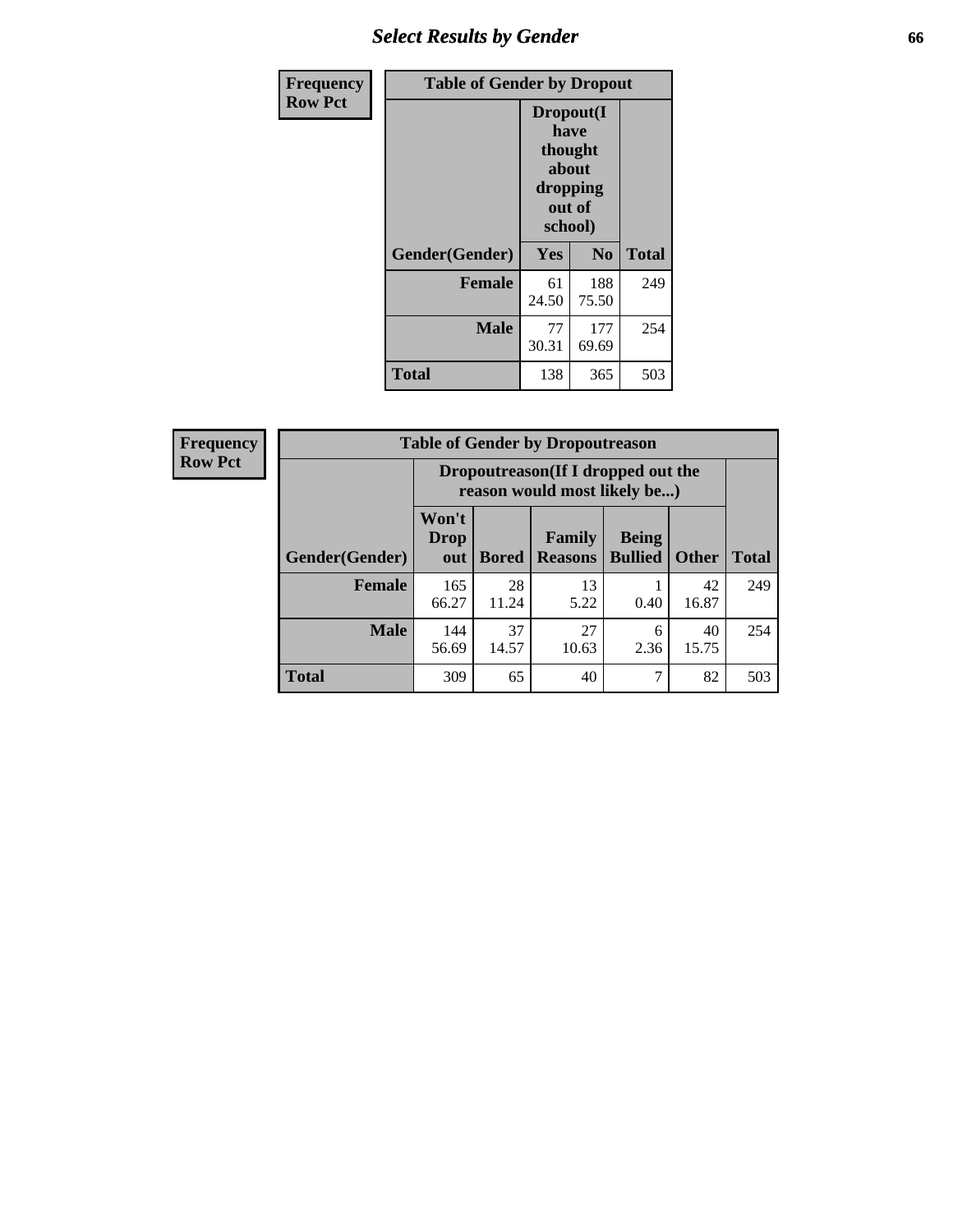*School Safety* **67**

| Frequency      | <b>Table of Gender by Bullied2</b> |                 |                |              |
|----------------|------------------------------------|-----------------|----------------|--------------|
| <b>Row Pct</b> |                                    | <b>Bullied2</b> |                |              |
|                | Gender(Gender)                     | Yes             | N <sub>0</sub> | <b>Total</b> |
|                | <b>Female</b>                      | 15<br>6.02      | 234<br>93.98   | 249          |
|                | <b>Male</b>                        | 21<br>8.27      | 233<br>91.73   | 254          |
|                | <b>Total</b>                       | 36              | 467            | 503          |

| Frequency      | <b>Table of Gender by Bulliedothers2</b> |                       |                |              |
|----------------|------------------------------------------|-----------------------|----------------|--------------|
| <b>Row Pct</b> |                                          | <b>Bulliedothers2</b> |                |              |
|                | Gender(Gender)                           | <b>Yes</b>            | N <sub>0</sub> | <b>Total</b> |
|                | <b>Female</b>                            | 15<br>6.02            | 234<br>93.98   | 249          |
|                | <b>Male</b>                              | 18<br>7.09            | 236<br>92.91   | 254          |
|                | <b>Total</b>                             | 33                    | 470            | 503          |

| Frequency      | <b>Table of Gender by Weaponschool2</b> |                      |                |              |
|----------------|-----------------------------------------|----------------------|----------------|--------------|
| <b>Row Pct</b> |                                         | <b>Weaponschool2</b> |                |              |
|                | Gender(Gender)                          | Yes                  | N <sub>0</sub> | <b>Total</b> |
|                | <b>Female</b>                           | 0.40                 | 248<br>99.60   | 249          |
|                | <b>Male</b>                             | 3.15                 | 246<br>96.85   | 254          |
|                | <b>Total</b>                            | q                    | 494            | 503          |

| Frequency      | <b>Table of Gender by Absentunsafe2</b> |               |                |              |
|----------------|-----------------------------------------|---------------|----------------|--------------|
| <b>Row Pct</b> |                                         | Absentunsafe2 |                |              |
|                | Gender(Gender)                          | Yes           | N <sub>0</sub> | <b>Total</b> |
|                | <b>Female</b>                           | 17<br>6.83    | 232<br>93.17   | 249          |
|                | <b>Male</b>                             | 2.76          | 247<br>97.24   | 254          |
|                | <b>Total</b>                            | 24            | 479            | 503          |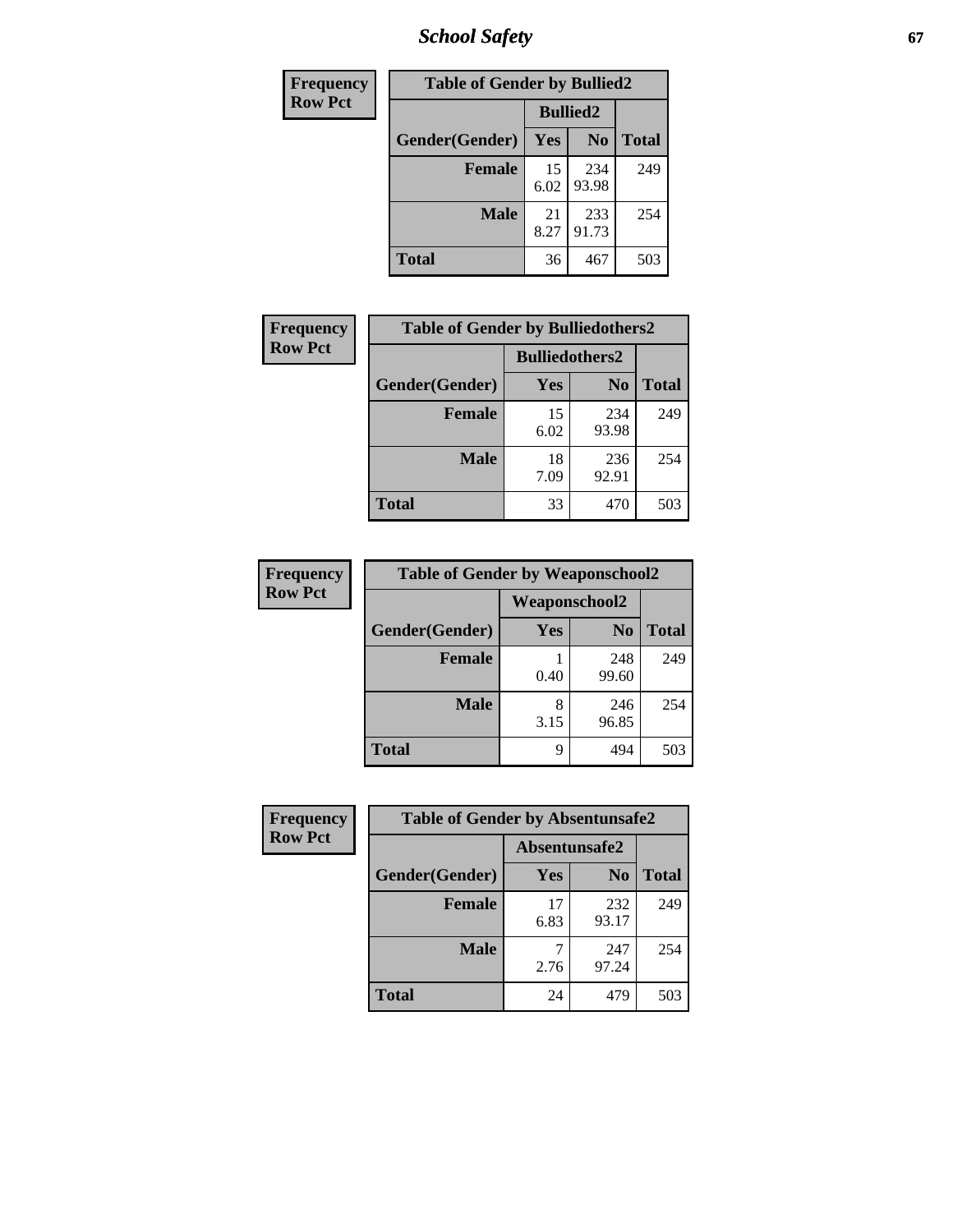*School Safety* **68**

| Frequency      | <b>Table of Gender by Gangself</b> |                                                                                                |                |              |
|----------------|------------------------------------|------------------------------------------------------------------------------------------------|----------------|--------------|
| <b>Row Pct</b> |                                    | Gangself(I<br>have<br>participated<br>in illegal gang<br>activities in<br>the past 30<br>days) |                |              |
|                | Gender(Gender)                     | Yes                                                                                            | N <sub>0</sub> | <b>Total</b> |
|                | <b>Female</b>                      | 3<br>1.20                                                                                      | 246<br>98.80   | 249          |
|                | <b>Male</b>                        | 13<br>5.12                                                                                     | 241<br>94.88   | 254          |
|                | <b>Total</b>                       | 16                                                                                             | 487            | 503          |

| Frequency      | <b>Table of Gender by Gangpeers</b> |                                                                                                                             |                |              |
|----------------|-------------------------------------|-----------------------------------------------------------------------------------------------------------------------------|----------------|--------------|
| <b>Row Pct</b> |                                     | <b>Gangpeers</b> (I<br>have friends<br>who have<br>participated<br>in illegal gang<br>activities in<br>the past 30<br>days) |                |              |
|                | Gender(Gender)                      | <b>Yes</b>                                                                                                                  | N <sub>0</sub> | <b>Total</b> |
|                | <b>Female</b>                       | 33<br>13.25                                                                                                                 | 216<br>86.75   | 249          |
|                | <b>Male</b>                         | 56<br>22.05                                                                                                                 | 198<br>77.95   | 254          |
|                | Total                               | 89                                                                                                                          | 414            | 503          |

| Frequency      | <b>Table of Gender by Pickedon2</b> |             |                |              |
|----------------|-------------------------------------|-------------|----------------|--------------|
| <b>Row Pct</b> |                                     | Pickedon2   |                |              |
|                | Gender(Gender)                      | <b>Yes</b>  | N <sub>0</sub> | <b>Total</b> |
|                | <b>Female</b>                       | 55<br>22.09 | 194<br>77.91   | 249          |
|                | <b>Male</b>                         | 53<br>20.87 | 201<br>79.13   | 254          |
|                | <b>Total</b>                        | 108         | 395            | 503          |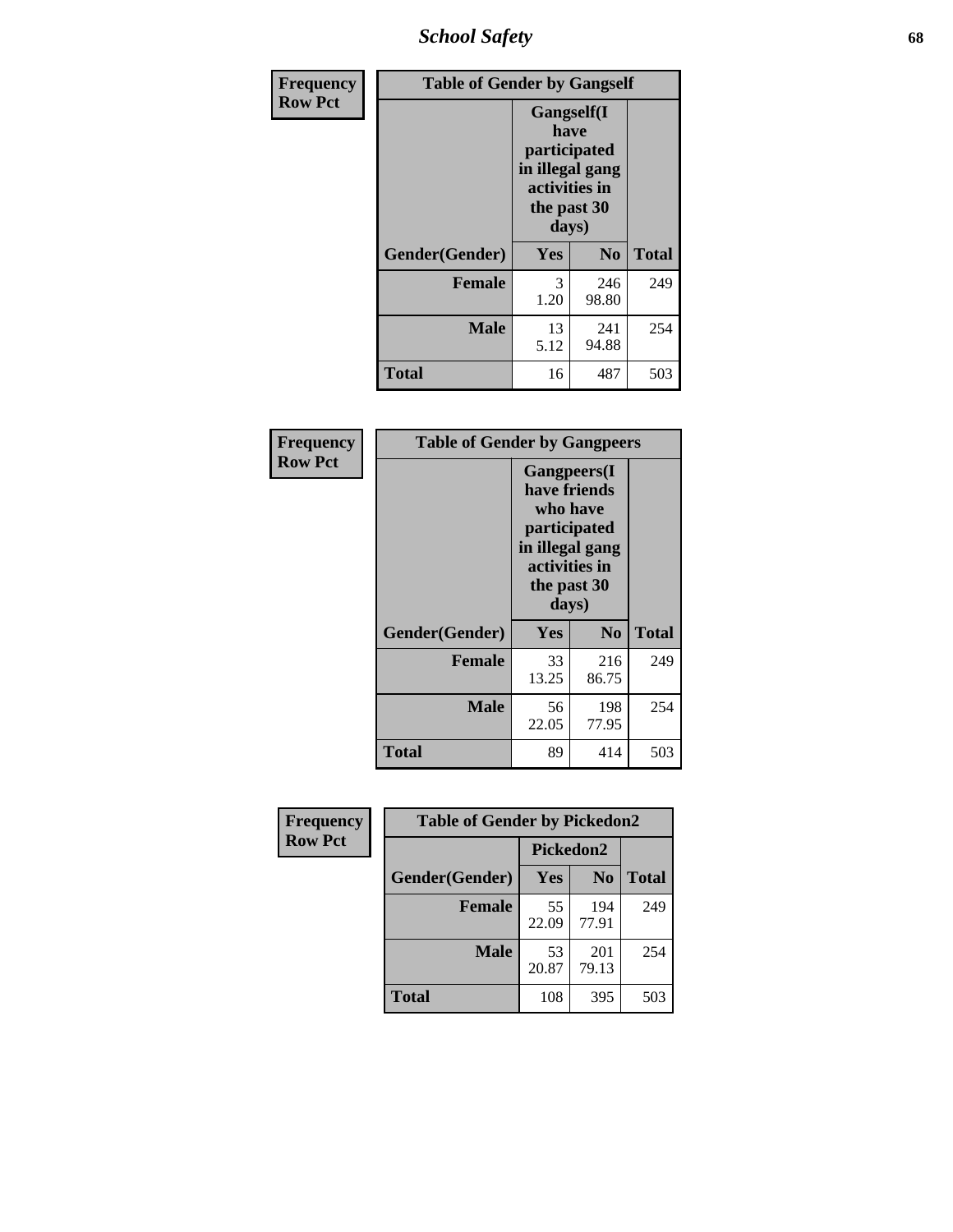*School Safety* **69**

| Frequency      | <b>Table of Gender by Safeschool2</b> |              |                |              |  |
|----------------|---------------------------------------|--------------|----------------|--------------|--|
| <b>Row Pct</b> |                                       | Safeschool2  |                |              |  |
|                | Gender(Gender)                        | <b>Yes</b>   | N <sub>0</sub> | <b>Total</b> |  |
|                | <b>Female</b>                         | 183<br>73.49 | 66<br>26.51    | 249          |  |
|                | <b>Male</b>                           | 189<br>74.41 | 65<br>25.59    | 254          |  |
|                | <b>Total</b>                          | 372          | 131            | 503          |  |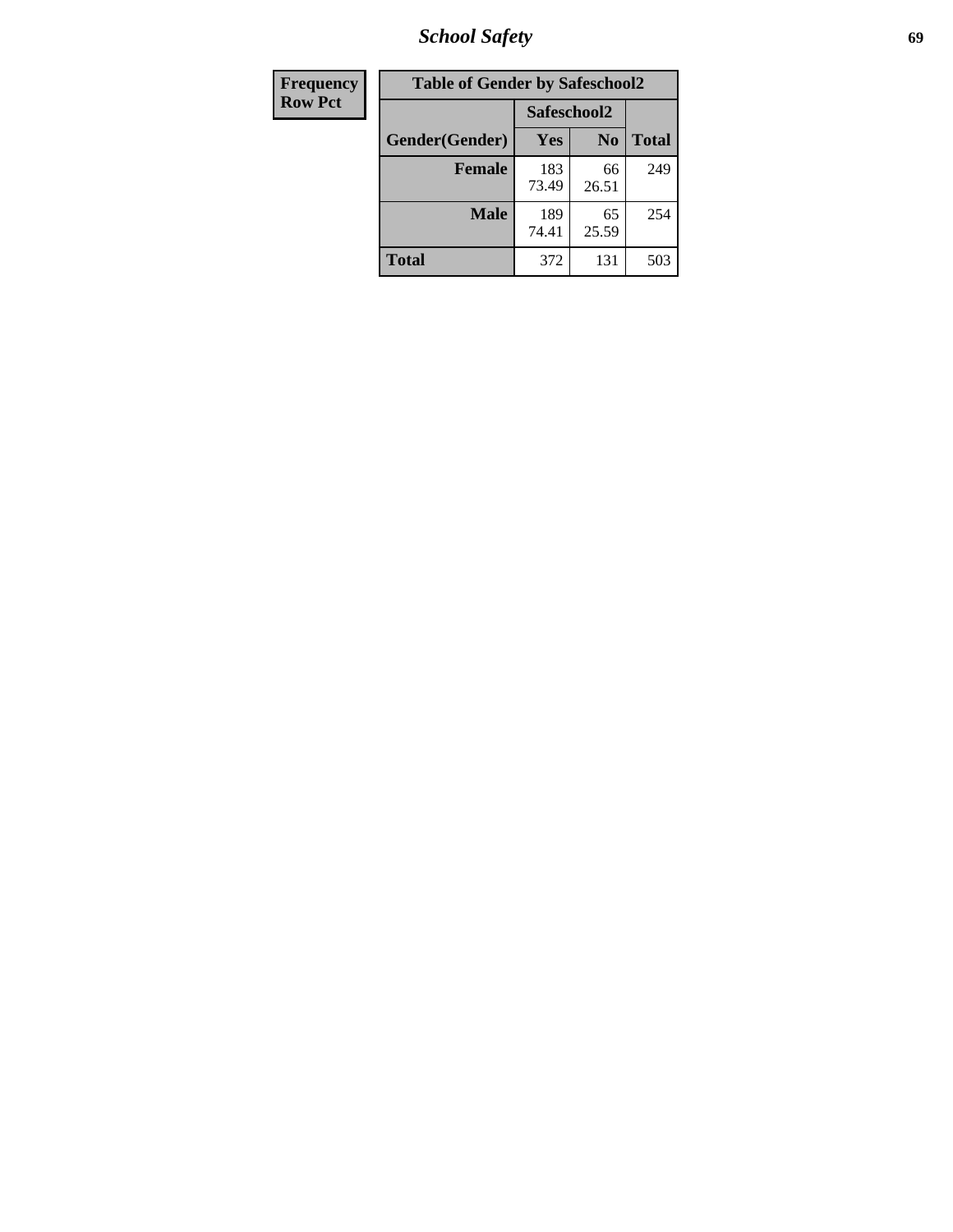# *Incidence of Drug Use* **70**

| <b>Frequency</b> | <b>Table of Gender by AlcoholAlt</b> |                                          |                |              |  |
|------------------|--------------------------------------|------------------------------------------|----------------|--------------|--|
| <b>Row Pct</b>   |                                      | AlcoholAlt(Alcohol<br>use, past 30 days) |                |              |  |
|                  | Gender(Gender)                       | <b>Yes</b>                               | N <sub>0</sub> | <b>Total</b> |  |
|                  | <b>Female</b>                        | 53<br>21.29                              | 196<br>78.71   | 249          |  |
|                  | <b>Male</b>                          | 84<br>33.07                              | 170<br>66.93   | 254          |  |
|                  | <b>Total</b>                         | 137                                      | 366            | 503          |  |

| <b>Frequency</b> | <b>Table of Gender by TobaccoAny</b> |                                          |                |              |  |
|------------------|--------------------------------------|------------------------------------------|----------------|--------------|--|
| <b>Row Pct</b>   |                                      | TobaccoAny(Tobacco<br>use, past 30 days) |                |              |  |
|                  | Gender(Gender)                       | Yes                                      | N <sub>0</sub> | <b>Total</b> |  |
|                  | <b>Female</b>                        | 36<br>14.46                              | 213<br>85.54   | 249          |  |
|                  | <b>Male</b>                          | 87<br>34.25                              | 167<br>65.75   | 254          |  |
|                  | <b>Total</b>                         | 123                                      | 380            | 503          |  |

| <b>Frequency</b> | <b>Table of Gender by MarijuanaAlt</b> |                                              |                |              |  |
|------------------|----------------------------------------|----------------------------------------------|----------------|--------------|--|
| <b>Row Pct</b>   |                                        | MarijuanaAlt(Marijuana<br>use, past 30 days) |                |              |  |
|                  | Gender(Gender)                         | Yes                                          | N <sub>0</sub> | <b>Total</b> |  |
|                  | <b>Female</b>                          | 25<br>10.04                                  | 224<br>89.96   | 249          |  |
|                  | <b>Male</b>                            | 37<br>14.57                                  | 217<br>85.43   | 254          |  |
|                  | <b>Total</b>                           | 62                                           | 441            | 503          |  |

| <b>Frequency</b> | <b>Table of Gender by OtherDrugAny</b>                |             |                |              |  |
|------------------|-------------------------------------------------------|-------------|----------------|--------------|--|
| <b>Row Pct</b>   | <b>OtherDrugAny</b> (Other<br>drug use, past 30 days) |             |                |              |  |
|                  | Gender(Gender)                                        | <b>Yes</b>  | N <sub>0</sub> | <b>Total</b> |  |
|                  | <b>Female</b>                                         | 15<br>6.02  | 234<br>93.98   | 249          |  |
|                  | <b>Male</b>                                           | 30<br>11.81 | 224<br>88.19   | 254          |  |
|                  | <b>Total</b>                                          | 45          | 458            | 503          |  |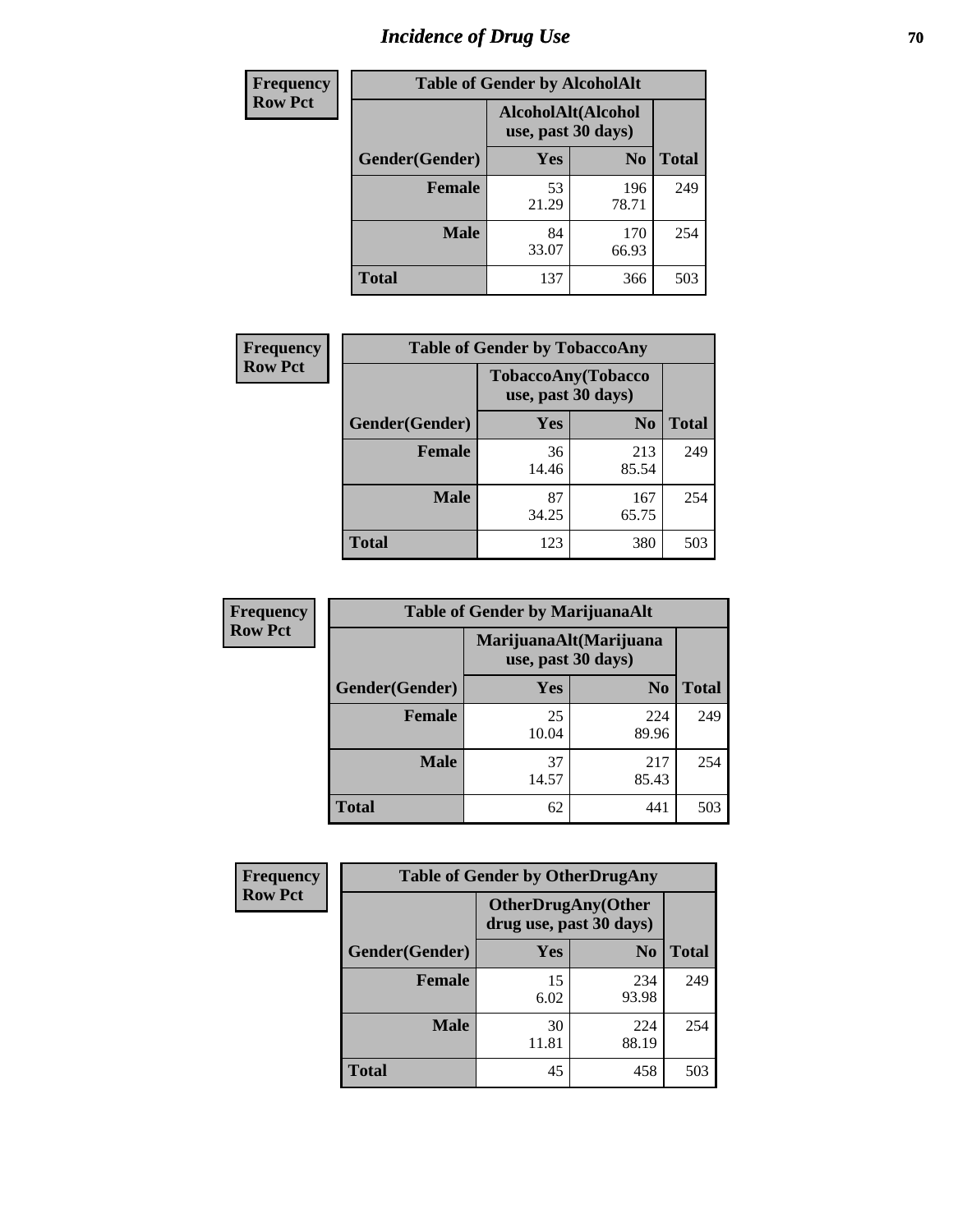### *Average Age at Onset of Use* **71** *Results for "Average Age at Onset of Use" questions exclude students who said they did not use that substance*

#### **Gender=Female**

| <b>Variable</b>    | Label                                                              | <b>Mean</b> |
|--------------------|--------------------------------------------------------------------|-------------|
| Alcoholinit2       | I started using alcohol when I was                                 | 14.25       |
| Cigarettesinit2    | I started smoking tobacco when I was                               | 14.11       |
| Smokelessinit2     | I started chewing tobacco when I was                               | 14.00       |
| Marijuanainit2     | I started using marijuana when I was                               | 15.08       |
| Cocaineinit2       | I started using cocaine when I was                                 | 15.00       |
| Inhalantsinit2     | I started using inhalants when I was                               | 14.11       |
| Steroidsinit2      | I started using steroids when I was                                |             |
| Ecstasyinit2       | I started using ecstasy when I was                                 | 15.50       |
| Methinit2          | I started using methamphetamines when I was                        | 15.00       |
| Hallucinogensinit2 | I started using hallucinogens when I was                           |             |
| Prescription in t2 | I started using prescription drugs not prescribed to me when I was | 14.95       |

#### **Gender=Male**

| <b>Variable</b>                 | Label                                                              | <b>Mean</b> |
|---------------------------------|--------------------------------------------------------------------|-------------|
| Alcoholinit2                    | I started using alcohol when I was                                 | 13.99       |
| Cigarettesinit2                 | I started smoking tobacco when I was                               | 13.91       |
| Smokelessinit2                  | I started chewing tobacco when I was                               | 14.00       |
| Marijuanainit2                  | I started using marijuana when I was                               | 13.70       |
| Cocaineinit2                    | I started using cocaine when I was                                 | 12.55       |
| Inhalantsinit2                  | I started using inhalants when I was                               | 14.27       |
| Steroidsinit2                   | I started using steroids when I was                                | 14.38       |
| Ecstasyinit2                    | I started using ecstasy when I was                                 | 14.17       |
| Methinit2                       | I started using methamphetamines when I was                        | 14.29       |
| Hallucinogensinit2              | I started using hallucinogens when I was                           | 13.63       |
| Prescription in it <sub>2</sub> | I started using prescription drugs not prescribed to me when I was | 13.69       |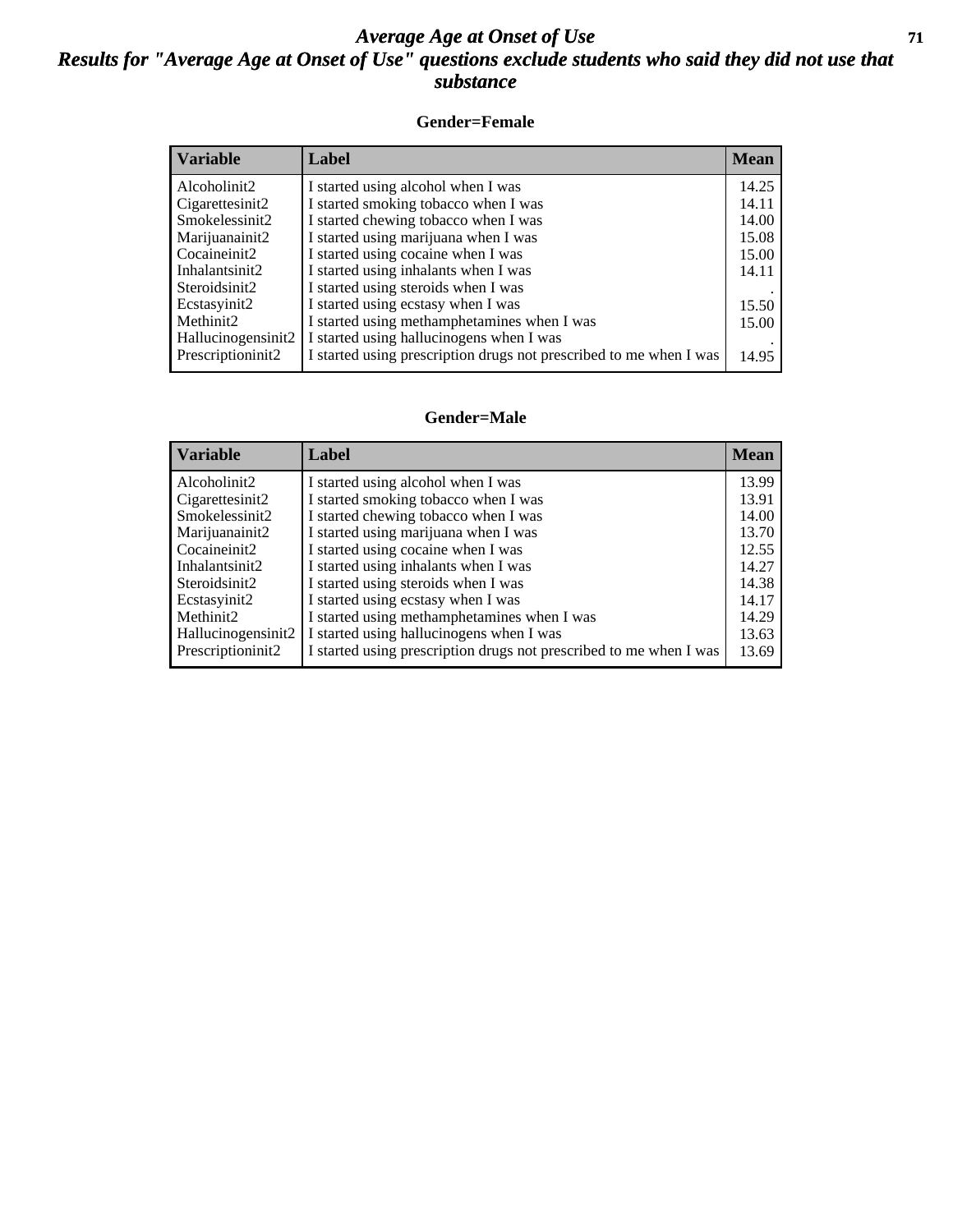# *I Think These Drugs are Harmful* **72**

| <b>Frequency</b> | <b>Table of Gender by Alcoholharmdich</b> |                                       |                |              |
|------------------|-------------------------------------------|---------------------------------------|----------------|--------------|
| <b>Row Pct</b>   |                                           | Alcoholharmdich(I<br>think alcohol is | harmful)       |              |
|                  | Gender(Gender)                            | Yes                                   | N <sub>0</sub> | <b>Total</b> |
|                  | Female                                    | 195<br>78.31                          | 54<br>21.69    | 249          |
|                  | <b>Male</b>                               | 189<br>74.41                          | 65<br>25.59    | 254          |
|                  | <b>Total</b>                              | 384                                   | 119            | 503          |

| Frequency      | <b>Table of Gender by Tobaccoharmdich</b> |                                                   |                |              |  |
|----------------|-------------------------------------------|---------------------------------------------------|----------------|--------------|--|
| <b>Row Pct</b> |                                           | Tobaccoharmdich(I<br>think tobacco is<br>harmful) |                |              |  |
|                | Gender(Gender)                            | <b>Yes</b>                                        | N <sub>0</sub> | <b>Total</b> |  |
|                | <b>Female</b>                             | 236<br>94.78                                      | 13<br>5.22     | 249          |  |
|                | <b>Male</b>                               | 233<br>91.73                                      | 21<br>8.27     | 254          |  |
|                | <b>Total</b>                              | 469                                               | 34             | 503          |  |

| Frequency      | <b>Table of Gender by Marijuanaharmdich</b> |                                                       |                |              |  |  |
|----------------|---------------------------------------------|-------------------------------------------------------|----------------|--------------|--|--|
| <b>Row Pct</b> |                                             | Marijuanaharmdich(I<br>think marijuana is<br>harmful) |                |              |  |  |
|                | Gender(Gender)                              | <b>Yes</b>                                            | N <sub>0</sub> | <b>Total</b> |  |  |
|                | <b>Female</b>                               | 201<br>80.72                                          | 48<br>19.28    | 249          |  |  |
|                | <b>Male</b>                                 | 164<br>64.57                                          | 90<br>35.43    | 254          |  |  |
|                | <b>Total</b>                                | 365                                                   | 138            | 503          |  |  |

| Frequency      | <b>Table of Gender by Otherdrugharmdich</b> |                                                          |                |              |  |  |
|----------------|---------------------------------------------|----------------------------------------------------------|----------------|--------------|--|--|
| <b>Row Pct</b> |                                             | Otherdrugharmdich(I<br>think other drugs are<br>harmful) |                |              |  |  |
|                | Gender(Gender)                              | <b>Yes</b>                                               | N <sub>0</sub> | <b>Total</b> |  |  |
|                | <b>Female</b>                               | 241<br>96.79                                             | 8<br>3.21      | 249          |  |  |
|                | <b>Male</b>                                 | 246<br>96.85                                             | 8<br>3.15      | 254          |  |  |
|                | <b>Total</b>                                | 487                                                      | 16             | 503          |  |  |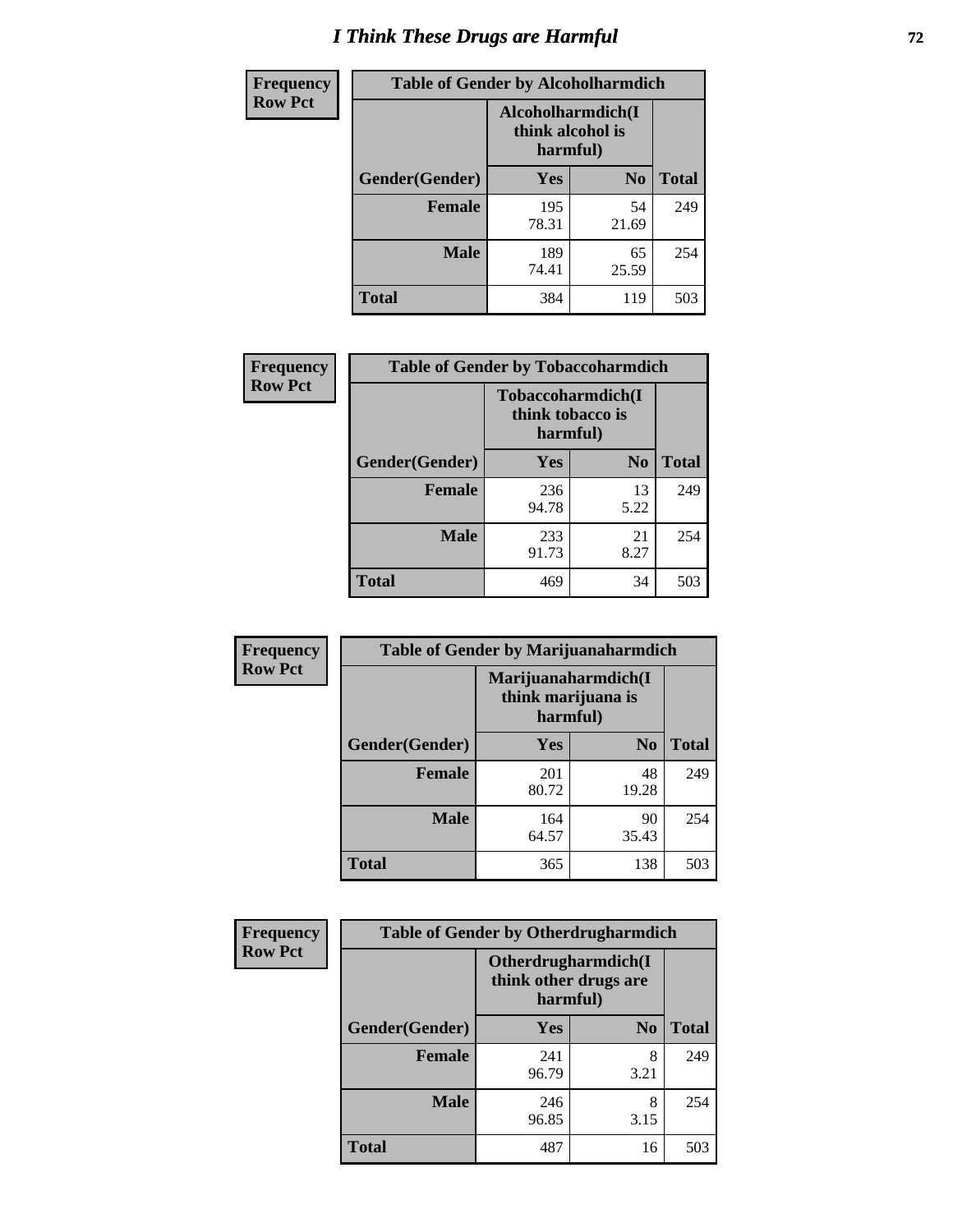| <b>Frequency</b> | <b>Table of Gender by Alcohollocation1</b> |                                                               |             |              |
|------------------|--------------------------------------------|---------------------------------------------------------------|-------------|--------------|
| <b>Row Pct</b>   |                                            | <b>Alcohollocation1(Places</b><br><b>Friends Use Alcohol)</b> |             |              |
|                  | Gender(Gender)                             |                                                               | Do Not Use  | <b>Total</b> |
|                  | <b>Female</b>                              | 151<br>60.64                                                  | 98<br>39.36 | 249          |
|                  | <b>Male</b>                                | 180<br>70.87                                                  | 74<br>29.13 | 254          |
|                  | Total                                      | 331                                                           | 172         | 503          |

| <b>Frequency</b> | <b>Table of Gender by Alcohollocation2</b> |                                |                             |              |
|------------------|--------------------------------------------|--------------------------------|-----------------------------|--------------|
| <b>Row Pct</b>   |                                            | <b>Alcohollocation2(Places</b> | <b>Friends Use Alcohol)</b> |              |
|                  | Gender(Gender)                             |                                | Home                        | <b>Total</b> |
|                  | <b>Female</b>                              | 141<br>56.63                   | 108<br>43.37                | 249          |
|                  | <b>Male</b>                                | 140<br>55.12                   | 114<br>44.88                | 254          |
|                  | <b>Total</b>                               | 281                            | 222                         | 503          |

| <b>Frequency</b> | <b>Table of Gender by Alcohollocation3</b> |              |                                                               |              |
|------------------|--------------------------------------------|--------------|---------------------------------------------------------------|--------------|
| <b>Row Pct</b>   |                                            |              | <b>Alcohollocation3(Places</b><br><b>Friends Use Alcohol)</b> |              |
|                  | Gender(Gender)                             |              | <b>School</b>                                                 | <b>Total</b> |
|                  | <b>Female</b>                              | 246<br>98.80 | 3<br>1.20                                                     | 249          |
|                  | <b>Male</b>                                | 235<br>92.52 | 19<br>7.48                                                    | 254          |
|                  | <b>Total</b>                               | 481          | 22                                                            | 503          |

| Frequency      | <b>Table of Gender by Alcohollocation4</b> |              |                                                               |              |
|----------------|--------------------------------------------|--------------|---------------------------------------------------------------|--------------|
| <b>Row Pct</b> |                                            |              | <b>Alcohollocation4(Places</b><br><b>Friends Use Alcohol)</b> |              |
|                | Gender(Gender)                             |              | Car                                                           | <b>Total</b> |
|                | <b>Female</b>                              | 221<br>88.76 | 28<br>11.24                                                   | 249          |
|                | <b>Male</b>                                | 221<br>87.01 | 33<br>12.99                                                   | 254          |
|                | <b>Total</b>                               | 442          | 61                                                            | 503          |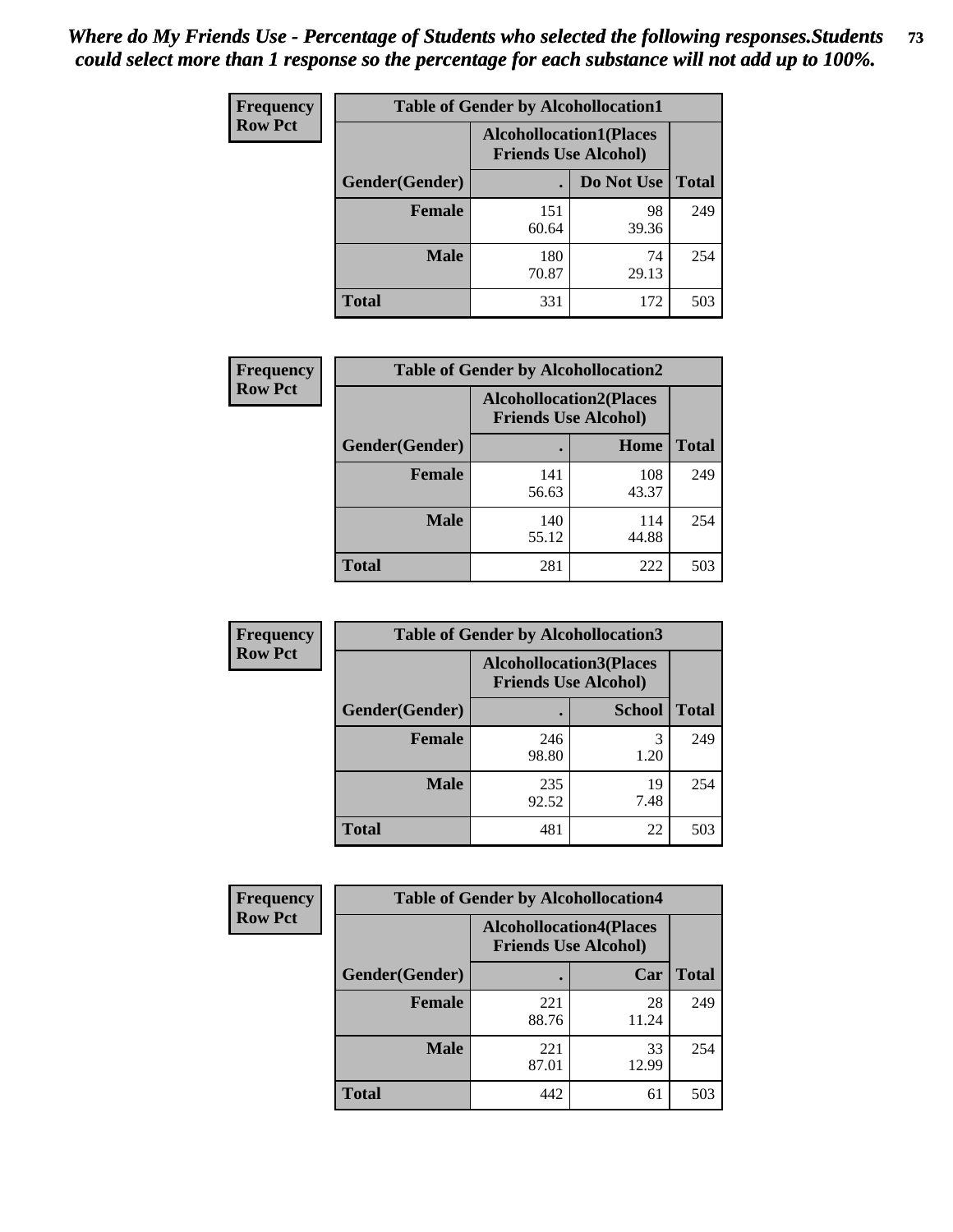| <b>Frequency</b> | <b>Table of Gender by Alcohollocation5</b> |                                                                |                                 |              |
|------------------|--------------------------------------------|----------------------------------------------------------------|---------------------------------|--------------|
| <b>Row Pct</b>   |                                            | <b>Alcohollocation5</b> (Places<br><b>Friends Use Alcohol)</b> |                                 |              |
|                  | Gender(Gender)                             |                                                                | <b>Friend's</b><br><b>House</b> | <b>Total</b> |
|                  | <b>Female</b>                              | 108<br>43.37                                                   | 141<br>56.63                    | 249          |
|                  | <b>Male</b>                                | 112<br>44.09                                                   | 142<br>55.91                    | 254          |
|                  | <b>Total</b>                               | 220                                                            | 283                             | 503          |

| Frequency      | <b>Table of Gender by Alcohollocation6</b> |              |                                                               |              |
|----------------|--------------------------------------------|--------------|---------------------------------------------------------------|--------------|
| <b>Row Pct</b> |                                            |              | <b>Alcohollocation6(Places</b><br><b>Friends Use Alcohol)</b> |              |
|                | Gender(Gender)                             |              | <b>Other</b>                                                  | <b>Total</b> |
|                | <b>Female</b>                              | 158<br>63.45 | 91<br>36.55                                                   | 249          |
|                | <b>Male</b>                                | 160<br>62.99 | 94<br>37.01                                                   | 254          |
|                | <b>Total</b>                               | 318          | 185                                                           | 503          |

| Frequency      | <b>Table of Gender by Tobaccolocation1</b> |                                                               |              |              |  |
|----------------|--------------------------------------------|---------------------------------------------------------------|--------------|--------------|--|
| <b>Row Pct</b> |                                            | <b>Tobaccolocation1(Places</b><br><b>Friends Use Tobacco)</b> |              |              |  |
|                | Gender(Gender)                             |                                                               | Do Not Use   | <b>Total</b> |  |
|                | <b>Female</b>                              | 125<br>50.20                                                  | 124<br>49.80 | 249          |  |
|                | <b>Male</b>                                | 165<br>64.96                                                  | 89<br>35.04  | 254          |  |
|                | <b>Total</b>                               | 290                                                           | 213          | 503          |  |

| <b>Frequency</b> | <b>Table of Gender by Tobaccolocation2</b> |                                                               |              |              |
|------------------|--------------------------------------------|---------------------------------------------------------------|--------------|--------------|
| <b>Row Pct</b>   |                                            | <b>Tobaccolocation2(Places</b><br><b>Friends Use Tobacco)</b> |              |              |
|                  | Gender(Gender)                             |                                                               | Home         | <b>Total</b> |
|                  | <b>Female</b>                              | 140<br>56.22                                                  | 109<br>43.78 | 249          |
|                  | <b>Male</b>                                | 116<br>45.67                                                  | 138<br>54.33 | 254          |
|                  | <b>Total</b>                               | 256                                                           | 247          | 503          |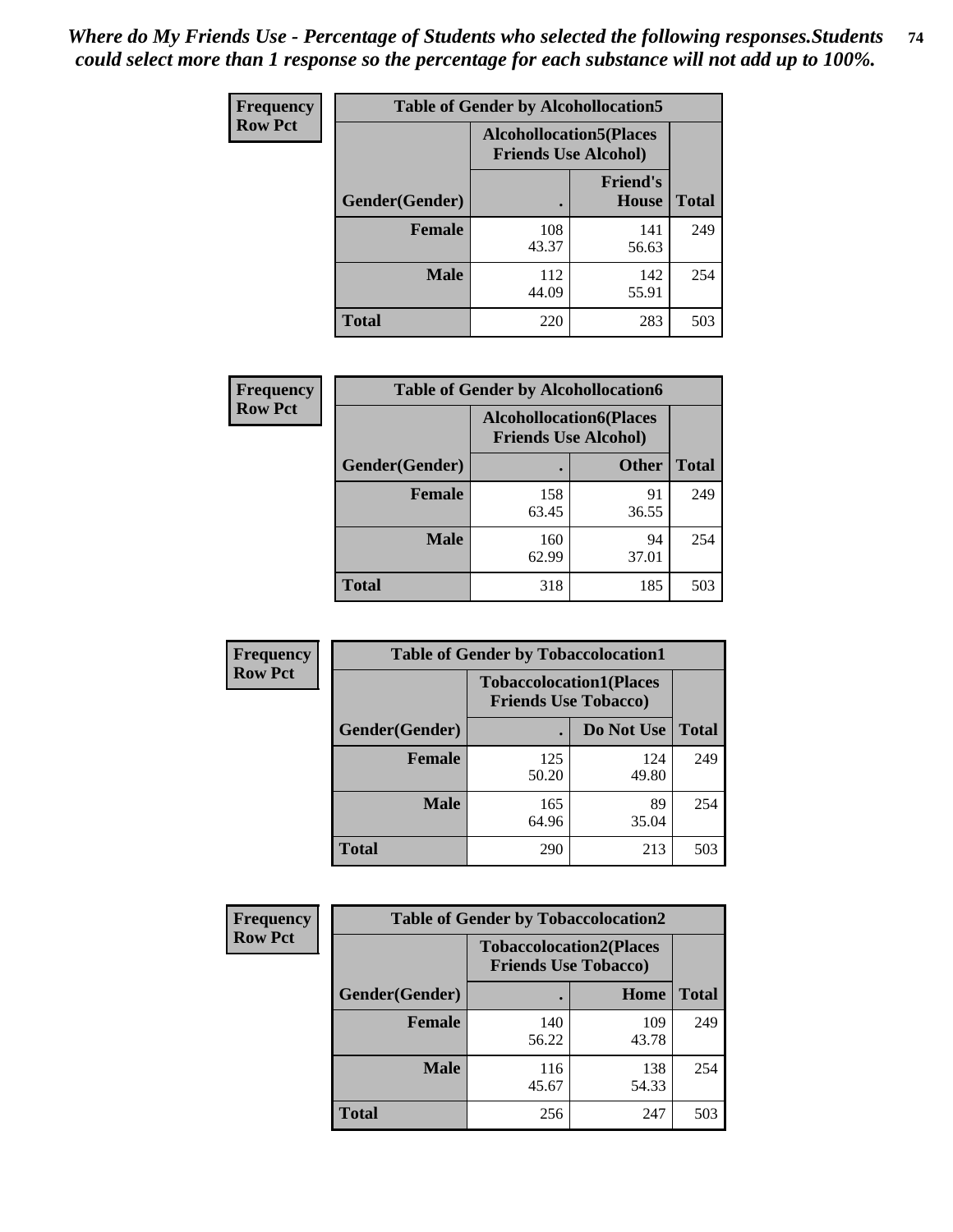| <b>Frequency</b> | <b>Table of Gender by Tobaccolocation3</b> |                                                               |               |              |
|------------------|--------------------------------------------|---------------------------------------------------------------|---------------|--------------|
| <b>Row Pct</b>   |                                            | <b>Tobaccolocation3(Places</b><br><b>Friends Use Tobacco)</b> |               |              |
|                  | Gender(Gender)                             |                                                               | <b>School</b> | <b>Total</b> |
|                  | <b>Female</b>                              | 199<br>79.92                                                  | 50<br>20.08   | 249          |
|                  | <b>Male</b>                                | 158<br>62.20                                                  | 96<br>37.80   | 254          |
|                  | <b>Total</b>                               | 357                                                           | 146           | 503          |

| <b>Frequency</b> | <b>Table of Gender by Tobaccolocation4</b> |                                                               |              |              |
|------------------|--------------------------------------------|---------------------------------------------------------------|--------------|--------------|
| <b>Row Pct</b>   |                                            | <b>Tobaccolocation4(Places</b><br><b>Friends Use Tobacco)</b> |              |              |
|                  | Gender(Gender)                             |                                                               | Car          | <b>Total</b> |
|                  | <b>Female</b>                              | 165<br>66.27                                                  | 84<br>33.73  | 249          |
|                  | <b>Male</b>                                | 135<br>53.15                                                  | 119<br>46.85 | 254          |
|                  | <b>Total</b>                               | 300                                                           | 203          | 503          |

| <b>Frequency</b> | <b>Table of Gender by Tobaccolocation5</b> |                                                               |                                 |              |
|------------------|--------------------------------------------|---------------------------------------------------------------|---------------------------------|--------------|
| <b>Row Pct</b>   |                                            | <b>Tobaccolocation5(Places</b><br><b>Friends Use Tobacco)</b> |                                 |              |
|                  | Gender(Gender)                             |                                                               | <b>Friend's</b><br><b>House</b> | <b>Total</b> |
|                  | <b>Female</b>                              | 145<br>58.23                                                  | 104<br>41.77                    | 249          |
|                  | <b>Male</b>                                | 129<br>50.79                                                  | 125<br>49.21                    | 254          |
|                  | <b>Total</b>                               | 274                                                           | 229                             | 503          |

| <b>Frequency</b> | <b>Table of Gender by Tobaccolocation6</b> |              |                                                               |              |
|------------------|--------------------------------------------|--------------|---------------------------------------------------------------|--------------|
| <b>Row Pct</b>   |                                            |              | <b>Tobaccolocation6(Places</b><br><b>Friends Use Tobacco)</b> |              |
|                  | Gender(Gender)                             |              | <b>Other</b>                                                  | <b>Total</b> |
|                  | Female                                     | 170<br>68.27 | 79<br>31.73                                                   | 249          |
|                  | <b>Male</b>                                | 148<br>58.27 | 106<br>41.73                                                  | 254          |
|                  | <b>Total</b>                               | 318          | 185                                                           | 503          |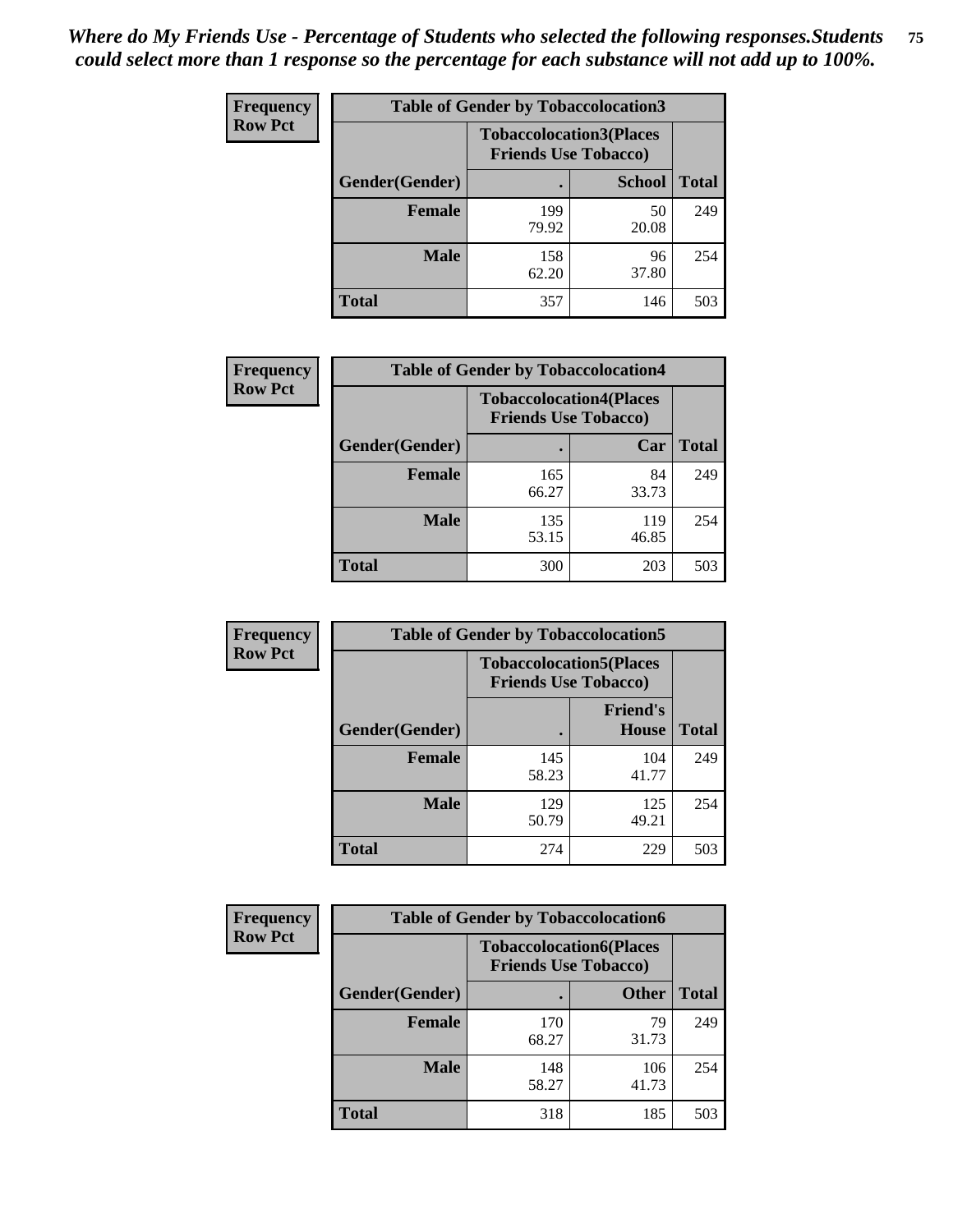| <b>Frequency</b> | <b>Table of Gender by Marijuanalocation1</b> |                                                                    |              |              |
|------------------|----------------------------------------------|--------------------------------------------------------------------|--------------|--------------|
| <b>Row Pct</b>   |                                              | <b>Marijuanalocation1(Places</b><br><b>Friends Use Marijuana</b> ) |              |              |
|                  | Gender(Gender)                               |                                                                    | Do Not Use   | <b>Total</b> |
|                  | <b>Female</b>                                | 106<br>42.57                                                       | 143<br>57.43 | 249          |
|                  | <b>Male</b>                                  | 123<br>48.43                                                       | 131<br>51.57 | 254          |
|                  | <b>Total</b>                                 | 229                                                                | 274          | 503          |

| <b>Frequency</b> | <b>Table of Gender by Marijuanalocation2</b> |                                                                    |             |              |
|------------------|----------------------------------------------|--------------------------------------------------------------------|-------------|--------------|
| <b>Row Pct</b>   |                                              | <b>Marijuanalocation2(Places</b><br><b>Friends Use Marijuana</b> ) |             |              |
|                  | Gender(Gender)                               |                                                                    | Home        | <b>Total</b> |
|                  | <b>Female</b>                                | 171<br>68.67                                                       | 78<br>31.33 | 249          |
|                  | <b>Male</b>                                  | 173<br>68.11                                                       | 81<br>31.89 | 254          |
|                  | <b>Total</b>                                 | 344                                                                | 159         | 503          |

| <b>Frequency</b> | <b>Table of Gender by Marijuanalocation3</b> |              |                                                                     |              |
|------------------|----------------------------------------------|--------------|---------------------------------------------------------------------|--------------|
| <b>Row Pct</b>   |                                              |              | <b>Marijuanalocation3(Places)</b><br><b>Friends Use Marijuana</b> ) |              |
|                  | Gender(Gender)                               |              | <b>School</b>                                                       | <b>Total</b> |
|                  | Female                                       | 237<br>95.18 | 12<br>4.82                                                          | 249          |
|                  | <b>Male</b>                                  | 233<br>91.73 | 21<br>8.27                                                          | 254          |
|                  | <b>Total</b>                                 | 470          | 33                                                                  | 503          |

| Frequency      | <b>Table of Gender by Marijuanalocation4</b> |                                |                                  |              |
|----------------|----------------------------------------------|--------------------------------|----------------------------------|--------------|
| <b>Row Pct</b> |                                              | <b>Friends Use Marijuana</b> ) | <b>Marijuanalocation4(Places</b> |              |
|                | <b>Gender</b> (Gender)                       |                                | Car                              | <b>Total</b> |
|                | <b>Female</b>                                | 197<br>79.12                   | 52<br>20.88                      | 249          |
|                | <b>Male</b>                                  | 190<br>74.80                   | 64<br>25.20                      | 254          |
|                | <b>Total</b>                                 | 387                            | 116                              | 503          |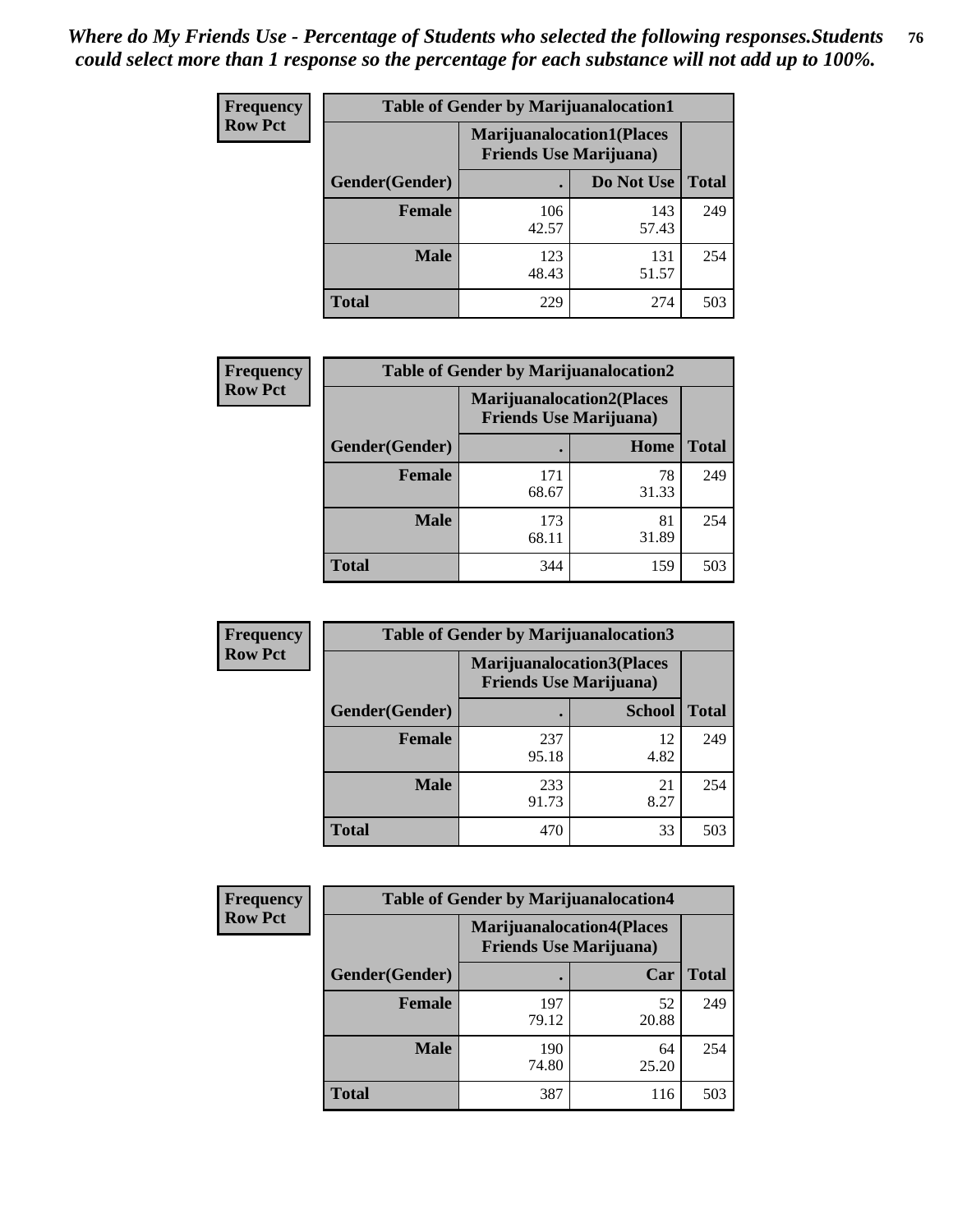| <b>Frequency</b> | <b>Table of Gender by Marijuanalocation5</b> |                                                                    |                          |              |
|------------------|----------------------------------------------|--------------------------------------------------------------------|--------------------------|--------------|
| <b>Row Pct</b>   |                                              | <b>Marijuanalocation5(Places</b><br><b>Friends Use Marijuana</b> ) |                          |              |
|                  | Gender(Gender)                               |                                                                    | <b>Friend's</b><br>House | <b>Total</b> |
|                  | <b>Female</b>                                | 154<br>61.85                                                       | 95<br>38.15              | 249          |
|                  | <b>Male</b>                                  | 160<br>62.99                                                       | 94<br>37.01              | 254          |
|                  | <b>Total</b>                                 | 314                                                                | 189                      | 503          |

| <b>Frequency</b> | <b>Table of Gender by Marijuanalocation6</b> |                                                                    |              |              |
|------------------|----------------------------------------------|--------------------------------------------------------------------|--------------|--------------|
| <b>Row Pct</b>   |                                              | <b>Marijuanalocation6(Places</b><br><b>Friends Use Marijuana</b> ) |              |              |
|                  | <b>Gender</b> (Gender)                       |                                                                    | <b>Other</b> | <b>Total</b> |
|                  | <b>Female</b>                                | 189<br>75.90                                                       | 60<br>24.10  | 249          |
|                  | <b>Male</b>                                  | 185<br>72.83                                                       | 69<br>27.17  | 254          |
|                  | <b>Total</b>                                 | 374                                                                | 129          | 503          |

| Frequency      | <b>Table of Gender by Otherdruglocation1</b> |                                                                                |              |              |
|----------------|----------------------------------------------|--------------------------------------------------------------------------------|--------------|--------------|
| <b>Row Pct</b> |                                              | <b>Otherdruglocation1(Places</b><br><b>Friends Use Other Illegal</b><br>Drugs) |              |              |
|                | Gender(Gender)                               |                                                                                | Do Not Use   | <b>Total</b> |
|                | <b>Female</b>                                | 58<br>23.29                                                                    | 191<br>76.71 | 249          |
|                | <b>Male</b>                                  | 63<br>24.80                                                                    | 191<br>75.20 | 254          |
|                | <b>Total</b>                                 | 121                                                                            | 382          | 503          |

| <b>Frequency</b> | <b>Table of Gender by Otherdruglocation2</b> |                                                                                |             |              |
|------------------|----------------------------------------------|--------------------------------------------------------------------------------|-------------|--------------|
| <b>Row Pct</b>   |                                              | <b>Otherdruglocation2(Places</b><br><b>Friends Use Other Illegal</b><br>Drugs) |             |              |
|                  | Gender(Gender)                               |                                                                                | Home        | <b>Total</b> |
|                  | <b>Female</b>                                | 205<br>82.33                                                                   | 44<br>17.67 | 249          |
|                  | <b>Male</b>                                  | 211<br>83.07                                                                   | 43<br>16.93 | 254          |
|                  | <b>Total</b>                                 | 416                                                                            | 87          | 503          |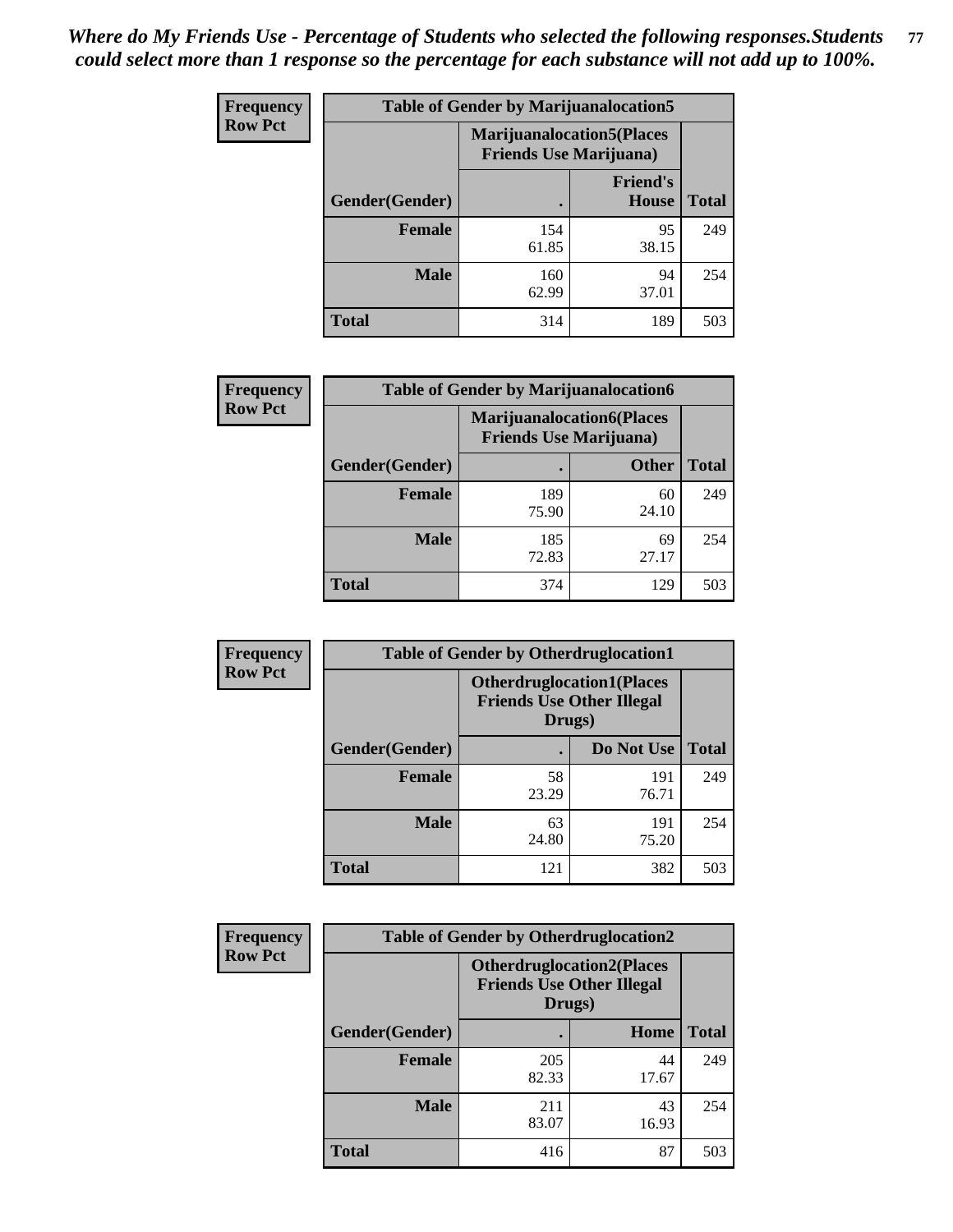| <b>Frequency</b> | <b>Table of Gender by Otherdruglocation3</b> |                                                                                |               |              |
|------------------|----------------------------------------------|--------------------------------------------------------------------------------|---------------|--------------|
| <b>Row Pct</b>   |                                              | <b>Otherdruglocation3(Places</b><br><b>Friends Use Other Illegal</b><br>Drugs) |               |              |
|                  | <b>Gender</b> (Gender)                       |                                                                                | <b>School</b> | <b>Total</b> |
|                  | <b>Female</b>                                | 233<br>93.57                                                                   | 16<br>6.43    | 249          |
|                  | <b>Male</b>                                  | 233<br>91.73                                                                   | 21<br>8.27    | 254          |
|                  | <b>Total</b>                                 | 466                                                                            | 37            | 503          |

| <b>Frequency</b> | <b>Table of Gender by Otherdruglocation4</b> |                                                                                |             |              |
|------------------|----------------------------------------------|--------------------------------------------------------------------------------|-------------|--------------|
| <b>Row Pct</b>   |                                              | <b>Otherdruglocation4(Places</b><br><b>Friends Use Other Illegal</b><br>Drugs) |             |              |
|                  | Gender(Gender)                               |                                                                                | Car         | <b>Total</b> |
|                  | <b>Female</b>                                | 218<br>87.55                                                                   | 31<br>12.45 | 249          |
|                  | <b>Male</b>                                  | 222<br>87.40                                                                   | 32<br>12.60 | 254          |
|                  | <b>Total</b>                                 | 440                                                                            | 63          | 503          |

| <b>Frequency</b> | <b>Table of Gender by Otherdruglocation5</b> |              |                                                                      |              |
|------------------|----------------------------------------------|--------------|----------------------------------------------------------------------|--------------|
| <b>Row Pct</b>   |                                              | Drugs)       | <b>Otherdruglocation5(Places</b><br><b>Friends Use Other Illegal</b> |              |
|                  | Gender(Gender)                               |              | <b>Friend's</b><br><b>House</b>                                      | <b>Total</b> |
|                  | <b>Female</b>                                | 199<br>79.92 | 50<br>20.08                                                          | 249          |
|                  | <b>Male</b>                                  | 210<br>82.68 | 44<br>17.32                                                          | 254          |
|                  | <b>Total</b>                                 | 409          | 94                                                                   | 503          |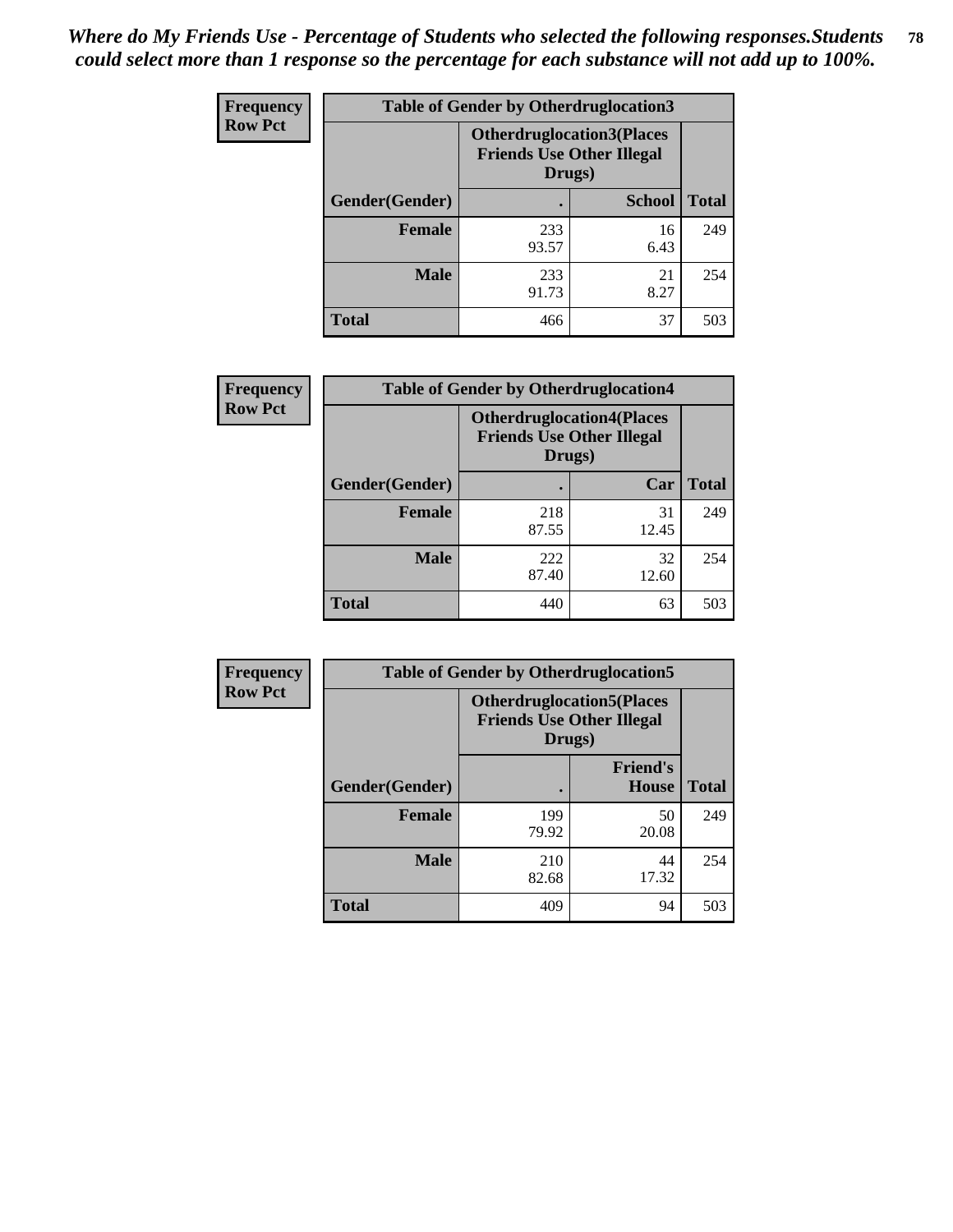| <b>Frequency</b> | <b>Table of Gender by Otherdruglocation6</b> |                                                                                |              |              |
|------------------|----------------------------------------------|--------------------------------------------------------------------------------|--------------|--------------|
| <b>Row Pct</b>   |                                              | <b>Otherdruglocation6(Places</b><br><b>Friends Use Other Illegal</b><br>Drugs) |              |              |
|                  | Gender(Gender)                               |                                                                                | <b>Other</b> | <b>Total</b> |
|                  | <b>Female</b>                                | 208<br>83.53                                                                   | 41<br>16.47  | 249          |
|                  | <b>Male</b>                                  | 209<br>82.28                                                                   | 45<br>17.72  | 254          |
|                  | <b>Total</b>                                 | 417                                                                            | 86           | 503          |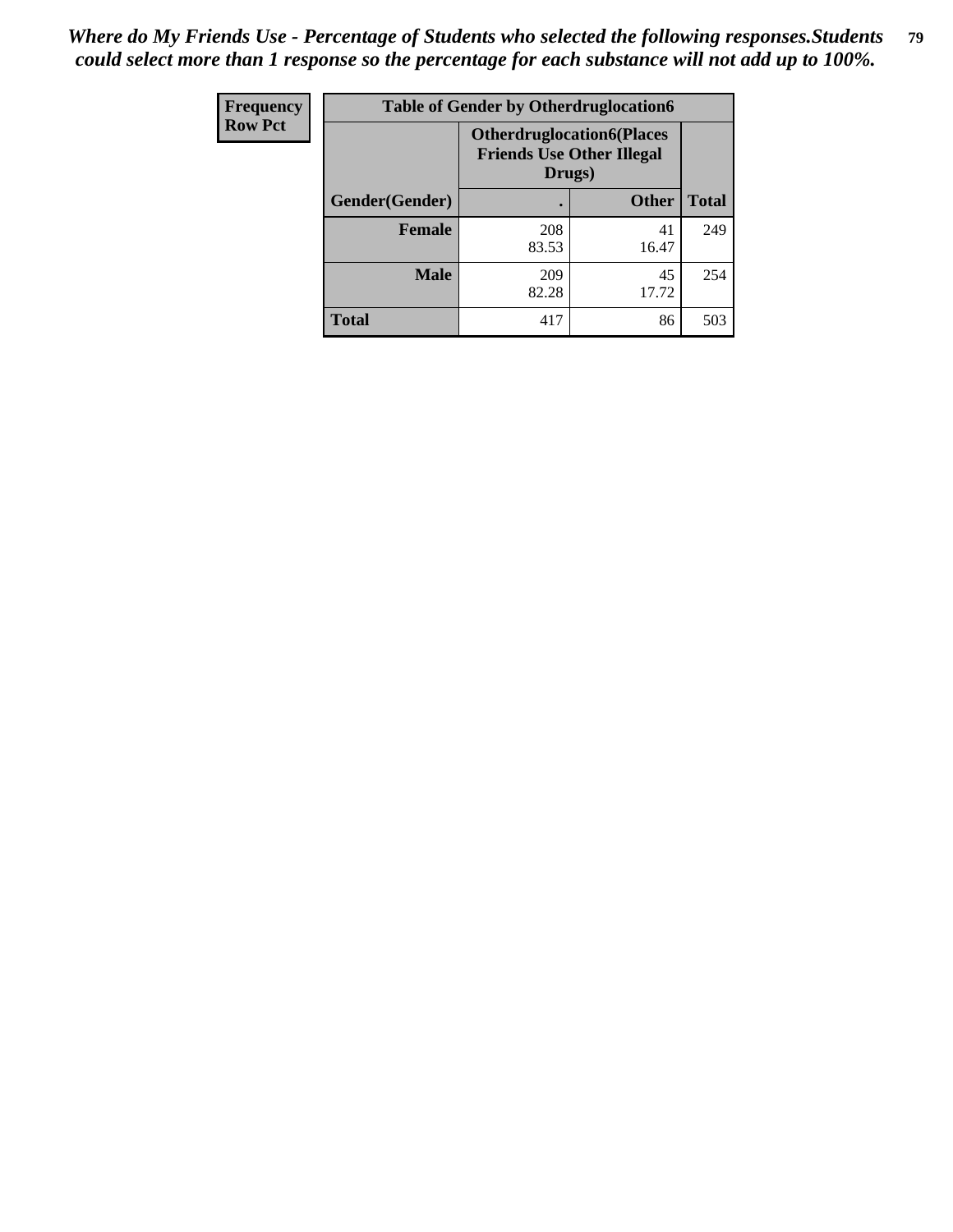| <b>Frequency</b> | <b>Table of Gender by Alcoholtime1</b> |                                                          |                      |              |
|------------------|----------------------------------------|----------------------------------------------------------|----------------------|--------------|
| <b>Row Pct</b>   |                                        | <b>Alcoholtime1(Times</b><br><b>Friends Use Alcohol)</b> |                      |              |
|                  | Gender(Gender)                         | $\bullet$                                                | Do Not<br><b>Use</b> | <b>Total</b> |
|                  | <b>Female</b>                          | 159<br>63.86                                             | 90<br>36.14          | 249          |
|                  | <b>Male</b>                            | 174<br>68.50                                             | 80<br>31.50          | 254          |
|                  | <b>Total</b>                           | 333                                                      | 170                  | 503          |

| <b>Frequency</b> | <b>Table of Gender by Alcoholtime2</b> |                                                          |                            |              |
|------------------|----------------------------------------|----------------------------------------------------------|----------------------------|--------------|
| <b>Row Pct</b>   |                                        | <b>Alcoholtime2(Times</b><br><b>Friends Use Alcohol)</b> |                            |              |
|                  | Gender(Gender)                         |                                                          | <b>On Way</b><br>to School | <b>Total</b> |
|                  | <b>Female</b>                          | 241<br>96.79                                             | 8<br>3.21                  | 249          |
|                  | <b>Male</b>                            | 243<br>95.67                                             | 11<br>4.33                 | 254          |
|                  | Total                                  | 484                                                      | 19                         | 503          |

| Frequency      | <b>Table of Gender by Alcoholtime3</b> |                                                   |                                |              |
|----------------|----------------------------------------|---------------------------------------------------|--------------------------------|--------------|
| <b>Row Pct</b> |                                        | Alcoholtime3(Times<br><b>Friends Use Alcohol)</b> |                                |              |
|                | Gender(Gender)                         |                                                   | <b>During</b><br><b>School</b> | <b>Total</b> |
|                | Female                                 | 245<br>98.39                                      | 4<br>1.61                      | 249          |
|                | <b>Male</b>                            | 245<br>96.46                                      | 9<br>3.54                      | 254          |
|                | <b>Total</b>                           | 490                                               | 13                             | 503          |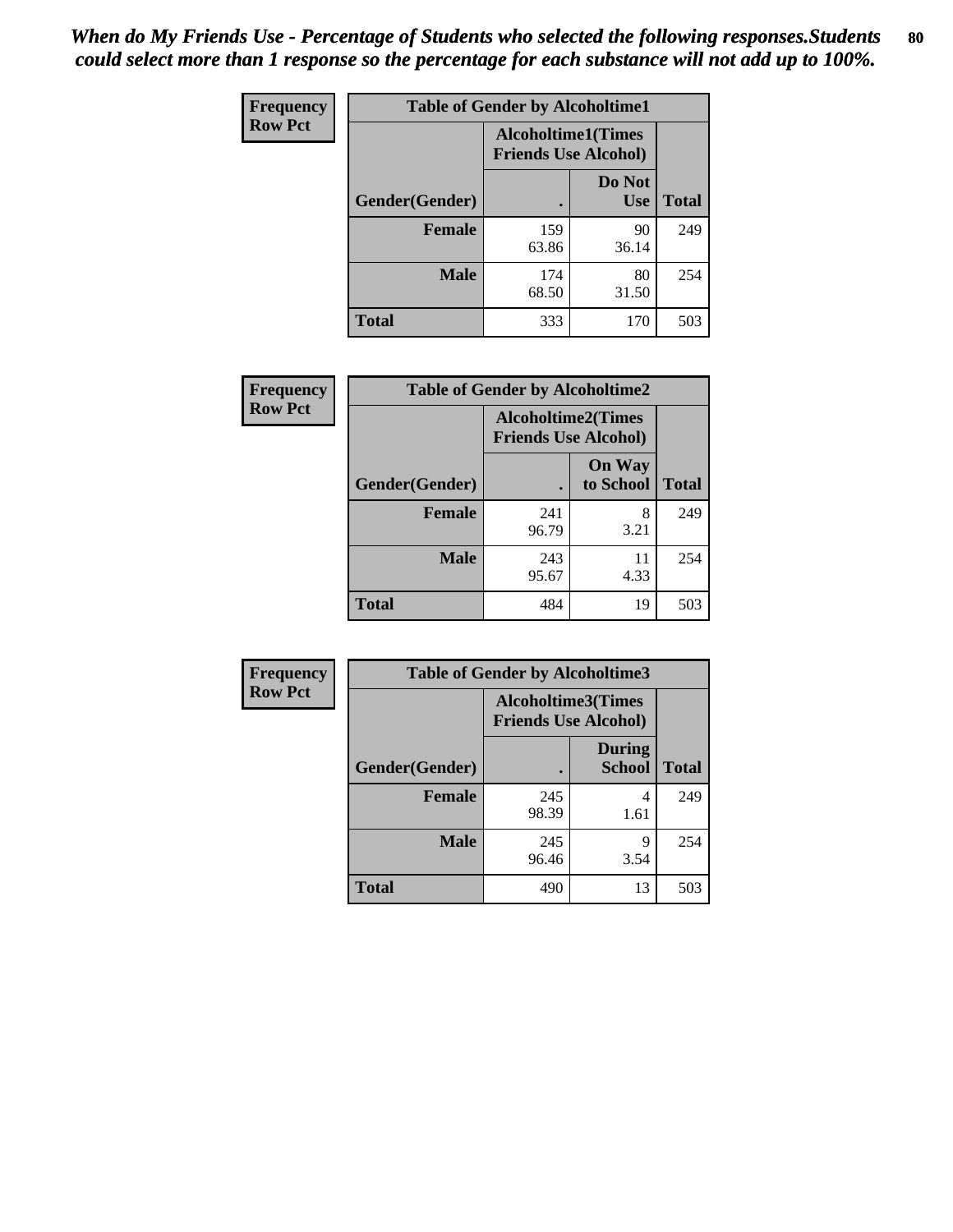*When do My Friends Use - Percentage of Students who selected the following responses.Students could select more than 1 response so the percentage for each substance will not add up to 100%.* **81**

| <b>Frequency</b> | <b>Table of Gender by Alcoholtime4</b> |                                                          |                                                       |              |
|------------------|----------------------------------------|----------------------------------------------------------|-------------------------------------------------------|--------------|
| <b>Row Pct</b>   |                                        | <b>Alcoholtime4(Times</b><br><b>Friends Use Alcohol)</b> |                                                       |              |
|                  | Gender(Gender)                         |                                                          | <b>On Way</b><br>Home<br><b>From</b><br><b>School</b> | <b>Total</b> |
|                  | <b>Female</b>                          | 235<br>94.38                                             | 14<br>5.62                                            | 249          |
|                  | <b>Male</b>                            | 244<br>96.06                                             | 10<br>3.94                                            | 254          |
|                  | <b>Total</b>                           | 479                                                      | 24                                                    | 503          |

| <b>Frequency</b> | <b>Table of Gender by Alcoholtime5</b> |                                                           |                   |              |
|------------------|----------------------------------------|-----------------------------------------------------------|-------------------|--------------|
| <b>Row Pct</b>   |                                        | <b>Alcoholtime5</b> (Times<br><b>Friends Use Alcohol)</b> |                   |              |
|                  | Gender(Gender)                         |                                                           | <b>Weeknights</b> | <b>Total</b> |
|                  | <b>Female</b>                          | 201<br>80.72                                              | 48<br>19.28       | 249          |
|                  | <b>Male</b>                            | 197<br>77.56                                              | 57<br>22.44       | 254          |
|                  | <b>Total</b>                           | 398                                                       | 105               | 503          |

| <b>Frequency</b> |                | <b>Table of Gender by Alcoholtime6</b> |                                                          |              |
|------------------|----------------|----------------------------------------|----------------------------------------------------------|--------------|
| <b>Row Pct</b>   |                |                                        | <b>Alcoholtime6(Times</b><br><b>Friends Use Alcohol)</b> |              |
|                  | Gender(Gender) |                                        | Weekends                                                 | <b>Total</b> |
|                  | Female         | 84<br>33.73                            | 165<br>66.27                                             | 249          |
|                  | <b>Male</b>    | 77<br>30.31                            | 177<br>69.69                                             | 254          |
|                  | <b>Total</b>   | 161                                    | 342                                                      | 503          |

| Frequency      | <b>Table of Gender by Tobaccotime1</b> |                                                          |                      |              |
|----------------|----------------------------------------|----------------------------------------------------------|----------------------|--------------|
| <b>Row Pct</b> |                                        | <b>Tobaccotime1(Times</b><br><b>Friends Use Tobacco)</b> |                      |              |
|                | Gender(Gender)                         |                                                          | Do Not<br><b>Use</b> | <b>Total</b> |
|                | <b>Female</b>                          | 122<br>49.00                                             | 127<br>51.00         | 249          |
|                | <b>Male</b>                            | 161<br>63.39                                             | 93<br>36.61          | 254          |
|                | <b>Total</b>                           | 283                                                      | 220                  | 503          |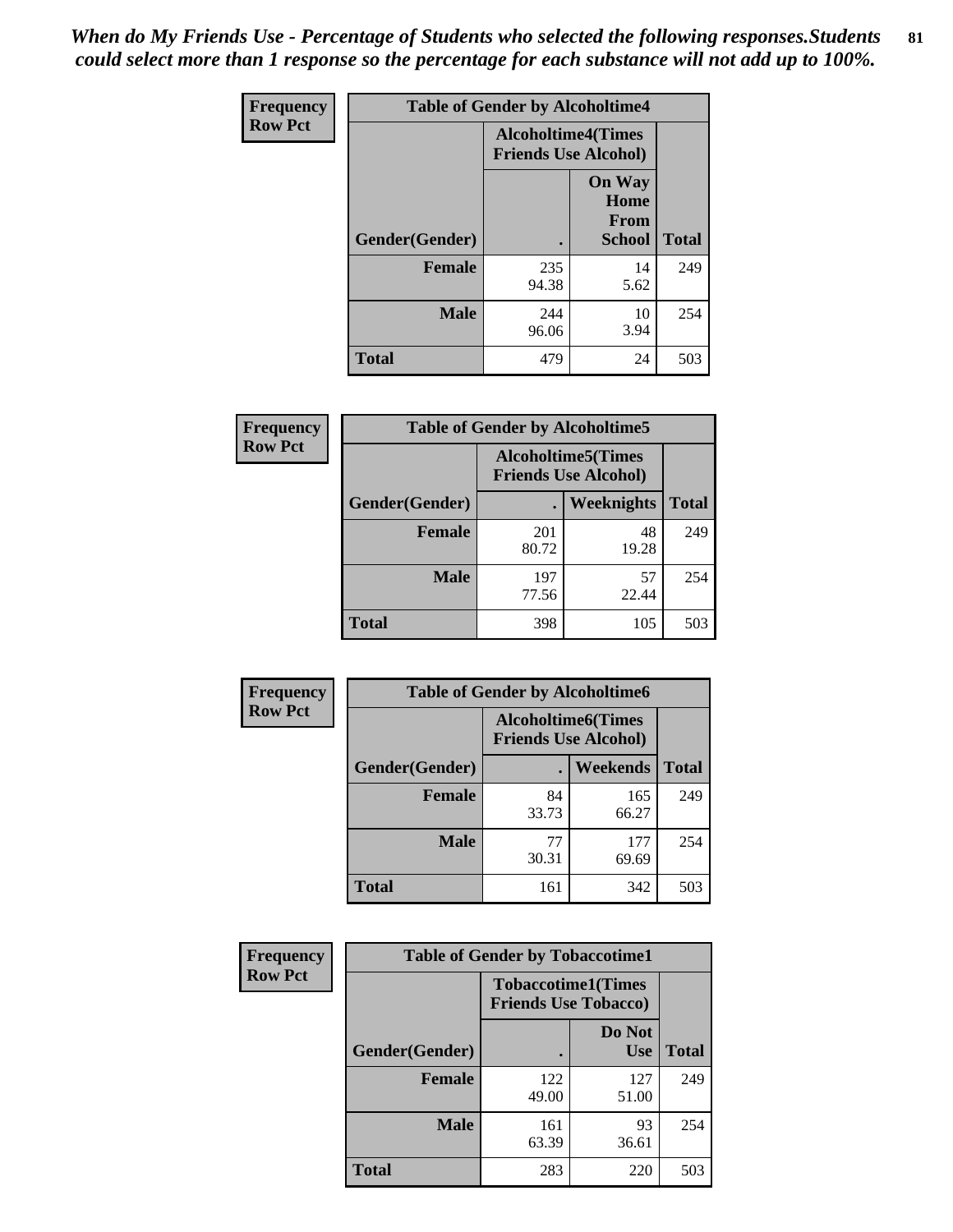*When do My Friends Use - Percentage of Students who selected the following responses.Students could select more than 1 response so the percentage for each substance will not add up to 100%.* **82**

| Frequency      | <b>Table of Gender by Tobaccotime2</b> |                                                          |                            |              |
|----------------|----------------------------------------|----------------------------------------------------------|----------------------------|--------------|
| <b>Row Pct</b> |                                        | <b>Tobaccotime2(Times</b><br><b>Friends Use Tobacco)</b> |                            |              |
|                | Gender(Gender)                         | $\bullet$                                                | <b>On Way</b><br>to School | <b>Total</b> |
|                | <b>Female</b>                          | 167<br>67.07                                             | 82<br>32.93                | 249          |
|                | <b>Male</b>                            | 156<br>61.42                                             | 98<br>38.58                | 254          |
|                | Total                                  | 323                                                      | 180                        | 503          |

| Frequency      | <b>Table of Gender by Tobaccotime3</b> |                                                          |                                |              |
|----------------|----------------------------------------|----------------------------------------------------------|--------------------------------|--------------|
| <b>Row Pct</b> |                                        | <b>Tobaccotime3(Times</b><br><b>Friends Use Tobacco)</b> |                                |              |
|                | Gender(Gender)                         |                                                          | <b>During</b><br><b>School</b> | <b>Total</b> |
|                | <b>Female</b>                          | 215<br>86.35                                             | 34<br>13.65                    | 249          |
|                | <b>Male</b>                            | 182<br>71.65                                             | 72<br>28.35                    | 254          |
|                | <b>Total</b>                           | 397                                                      | 106                            | 503          |

| <b>Frequency</b> | <b>Table of Gender by Tobaccotime4</b> |                                                          |                                                |              |
|------------------|----------------------------------------|----------------------------------------------------------|------------------------------------------------|--------------|
| <b>Row Pct</b>   |                                        | <b>Tobaccotime4(Times</b><br><b>Friends Use Tobacco)</b> |                                                |              |
|                  | Gender(Gender)                         |                                                          | <b>On Way</b><br>Home<br>From<br><b>School</b> | <b>Total</b> |
|                  | <b>Female</b>                          | 235<br>94.38                                             | 14<br>5.62                                     | 249          |
|                  | <b>Male</b>                            | 244<br>96.06                                             | 10<br>3.94                                     | 254          |
|                  | <b>Total</b>                           | 479                                                      | 24                                             | 503          |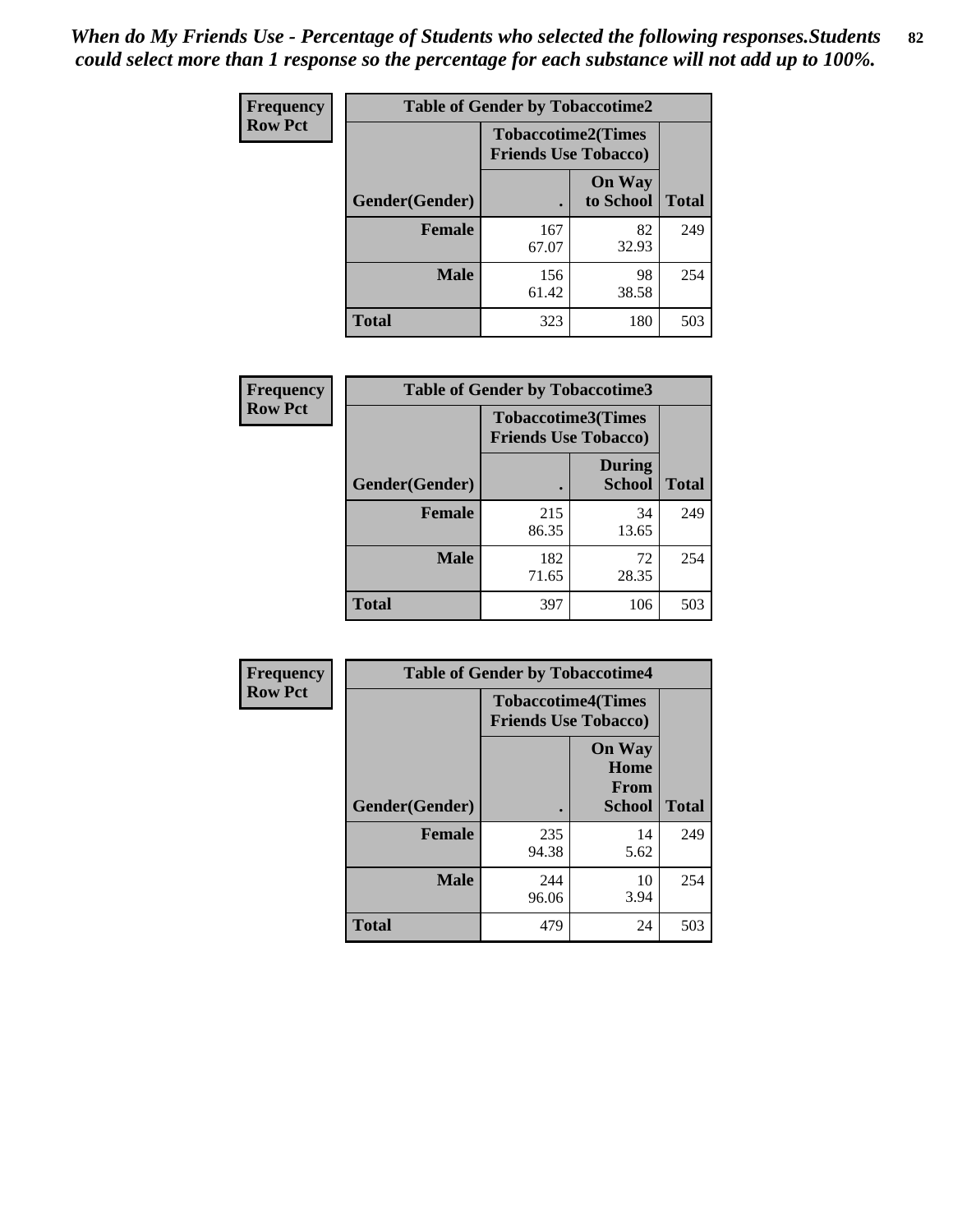| Frequency      | <b>Table of Gender by Tobaccotime5</b> |              |                                                          |              |  |
|----------------|----------------------------------------|--------------|----------------------------------------------------------|--------------|--|
| <b>Row Pct</b> |                                        |              | <b>Tobaccotime5(Times</b><br><b>Friends Use Tobacco)</b> |              |  |
|                | <b>Gender</b> (Gender)                 |              | Weeknights                                               | <b>Total</b> |  |
|                | <b>Female</b>                          | 140<br>56.22 | 109<br>43.78                                             | 249          |  |
|                | <b>Male</b>                            | 113<br>44.49 | 141<br>55.51                                             | 254          |  |
|                | <b>Total</b>                           | 253          | 250                                                      | 503          |  |

| Frequency      | <b>Table of Gender by Tobaccotime6</b> |                                                          |                 |              |
|----------------|----------------------------------------|----------------------------------------------------------|-----------------|--------------|
| <b>Row Pct</b> |                                        | <b>Tobaccotime6(Times</b><br><b>Friends Use Tobacco)</b> |                 |              |
|                | Gender(Gender)                         |                                                          | <b>Weekends</b> | <b>Total</b> |
|                | Female                                 | 141<br>56.63                                             | 108<br>43.37    | 249          |
|                | <b>Male</b>                            | 113<br>44.49                                             | 141<br>55.51    | 254          |
|                | <b>Total</b>                           | 254                                                      | 249             | 503          |

| <b>Frequency</b> | <b>Table of Gender by Marijuanatime1</b> |                                                               |              |              |  |
|------------------|------------------------------------------|---------------------------------------------------------------|--------------|--------------|--|
| <b>Row Pct</b>   |                                          | <b>Marijuanatime1(Times</b><br><b>Friends Use Marijuana</b> ) |              |              |  |
|                  | Gender(Gender)                           |                                                               | Do Not Use   | <b>Total</b> |  |
|                  | <b>Female</b>                            | 102<br>40.96                                                  | 147<br>59.04 | 249          |  |
|                  | <b>Male</b>                              | 123<br>48.43                                                  | 131<br>51.57 | 254          |  |
|                  | <b>Total</b>                             | 225                                                           | 278          | 503          |  |

| <b>Frequency</b> | <b>Table of Gender by Marijuanatime2</b> |                                                               |                            |              |
|------------------|------------------------------------------|---------------------------------------------------------------|----------------------------|--------------|
| <b>Row Pct</b>   |                                          | <b>Marijuanatime2(Times</b><br><b>Friends Use Marijuana</b> ) |                            |              |
|                  | Gender(Gender)                           |                                                               | On Way to<br><b>School</b> | <b>Total</b> |
|                  | Female                                   | 218<br>87.55                                                  | 31<br>12.45                | 249          |
|                  | <b>Male</b>                              | 222<br>87.40                                                  | 32<br>12.60                | 254          |
|                  | <b>Total</b>                             | 440                                                           | 63                         | 503          |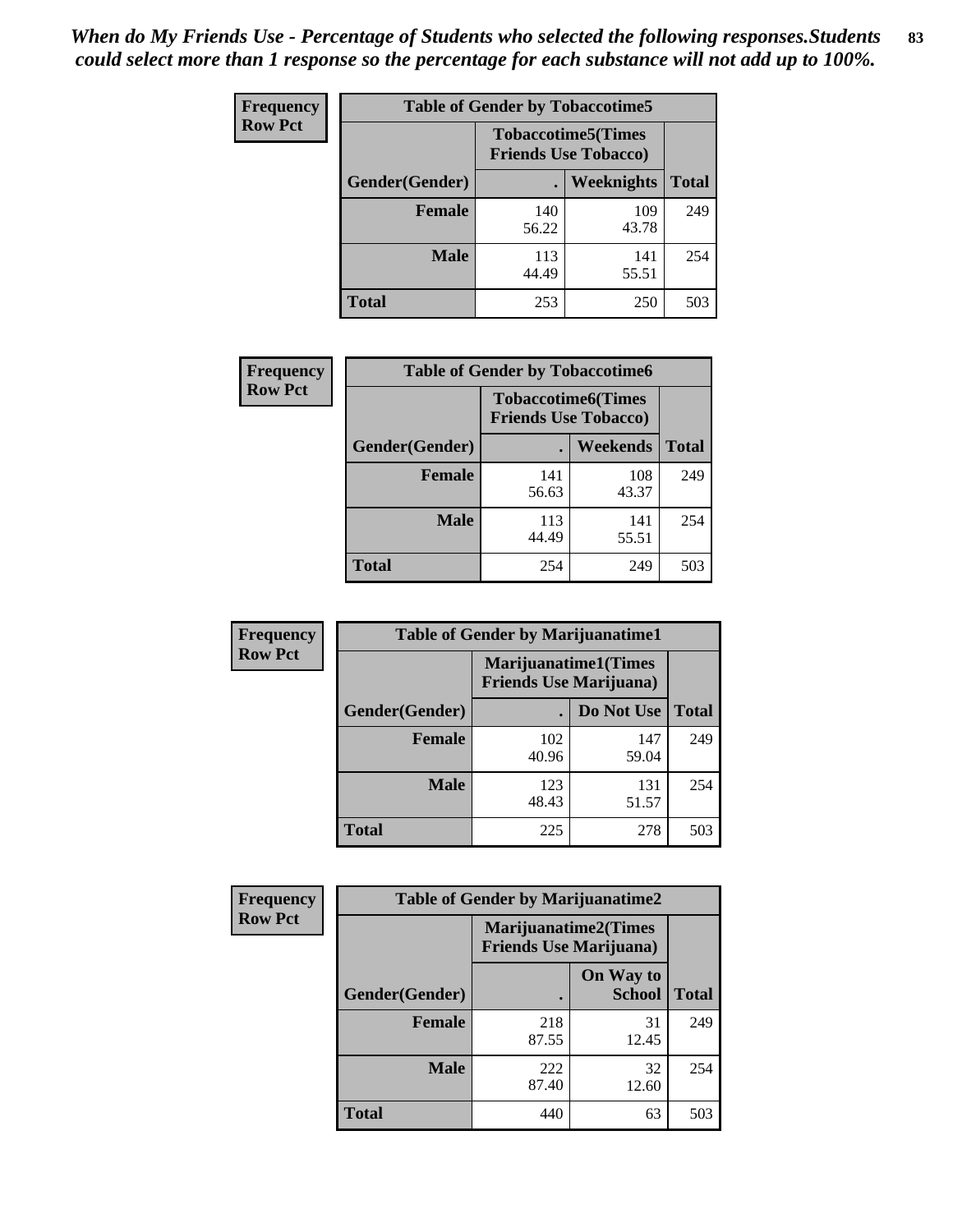*When do My Friends Use - Percentage of Students who selected the following responses.Students could select more than 1 response so the percentage for each substance will not add up to 100%.* **84**

| <b>Frequency</b> | <b>Table of Gender by Marijuanatime3</b> |                                                        |                                |              |
|------------------|------------------------------------------|--------------------------------------------------------|--------------------------------|--------------|
| <b>Row Pct</b>   |                                          | Marijuanatime3(Times<br><b>Friends Use Marijuana</b> ) |                                |              |
|                  | Gender(Gender)                           |                                                        | <b>During</b><br><b>School</b> | <b>Total</b> |
|                  | Female                                   | 242<br>97.19                                           | 2.81                           | 249          |
|                  | <b>Male</b>                              | 242<br>95.28                                           | 12<br>4.72                     | 254          |
|                  | <b>Total</b>                             | 484                                                    | 19                             | 503          |

| Frequency      | <b>Table of Gender by Marijuanatime4</b> |                                |                                                       |              |
|----------------|------------------------------------------|--------------------------------|-------------------------------------------------------|--------------|
| <b>Row Pct</b> |                                          | <b>Friends Use Marijuana</b> ) | <b>Marijuanatime4(Times</b>                           |              |
|                | Gender(Gender)                           |                                | <b>On Way</b><br>Home<br><b>From</b><br><b>School</b> | <b>Total</b> |
|                | <b>Female</b>                            | 217<br>87.15                   | 32<br>12.85                                           | 249          |
|                | <b>Male</b>                              | 227<br>89.37                   | 27<br>10.63                                           | 254          |
|                | <b>Total</b>                             | 444                            | 59                                                    | 503          |

| Frequency      | <b>Table of Gender by Marijuanatime5</b> |                                                                |             |              |  |
|----------------|------------------------------------------|----------------------------------------------------------------|-------------|--------------|--|
| <b>Row Pct</b> |                                          | <b>Marijuanatime5</b> (Times<br><b>Friends Use Marijuana</b> ) |             |              |  |
|                | Gender(Gender)                           | ٠                                                              | Weeknights  | <b>Total</b> |  |
|                | <b>Female</b>                            | 182<br>73.09                                                   | 67<br>26.91 | 249          |  |
|                | <b>Male</b>                              | 188<br>74.02                                                   | 66<br>25.98 | 254          |  |
|                | <b>Total</b>                             | 370                                                            | 133         | 503          |  |

| Frequency      | <b>Table of Gender by Marijuanatime6</b> |                                                               |                 |              |
|----------------|------------------------------------------|---------------------------------------------------------------|-----------------|--------------|
| <b>Row Pct</b> |                                          | <b>Marijuanatime6(Times</b><br><b>Friends Use Marijuana</b> ) |                 |              |
|                | Gender(Gender)                           |                                                               | <b>Weekends</b> | <b>Total</b> |
|                | <b>Female</b>                            | 144<br>57.83                                                  | 105<br>42.17    | 249          |
|                | <b>Male</b>                              | 132<br>51.97                                                  | 122<br>48.03    | 254          |
|                | <b>Total</b>                             | 276                                                           | 227             | 503          |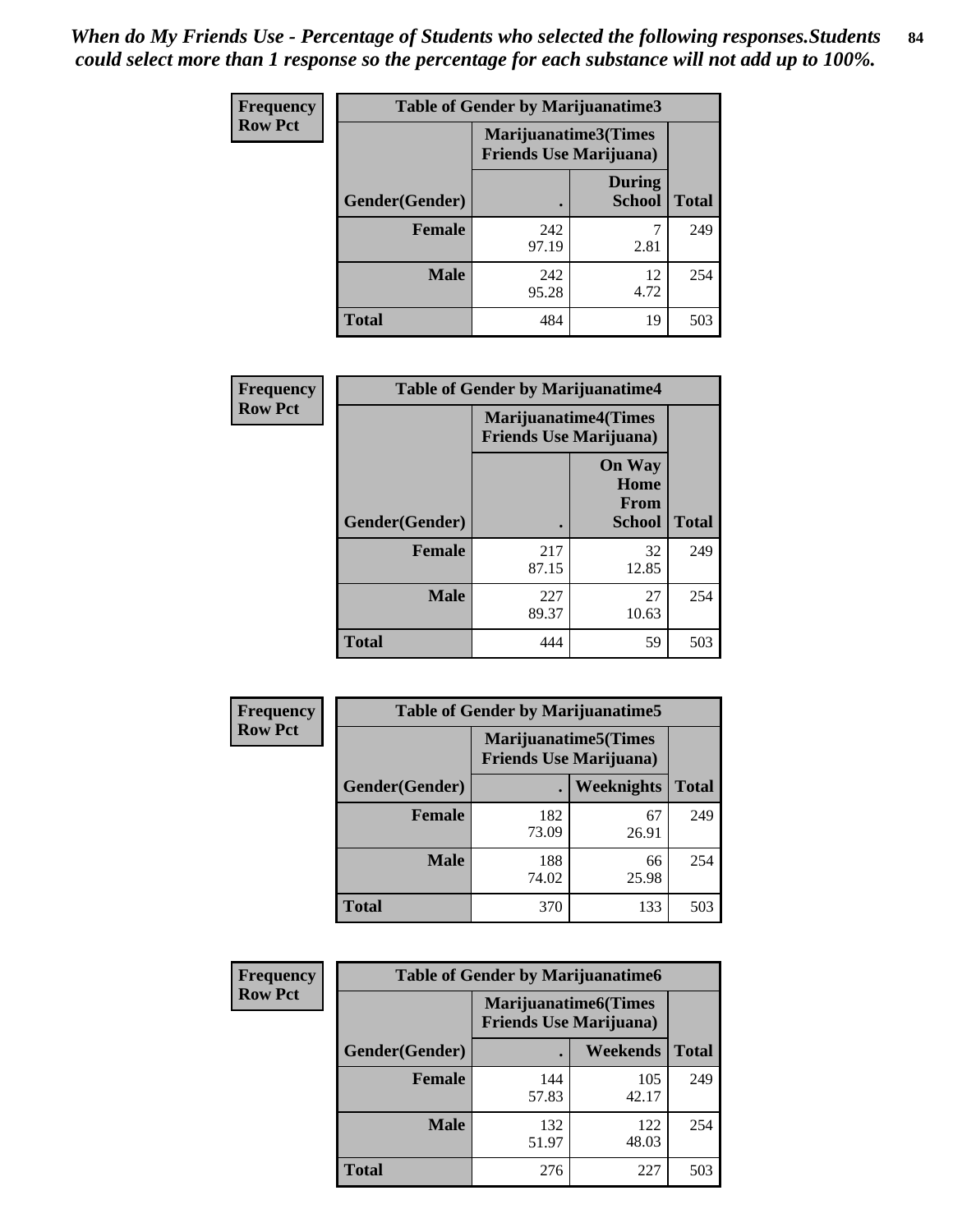*When do My Friends Use - Percentage of Students who selected the following responses.Students could select more than 1 response so the percentage for each substance will not add up to 100%.* **85**

| <b>Frequency</b> | <b>Table of Gender by Otherdrugtime1</b> |                                                    |                             |     |
|------------------|------------------------------------------|----------------------------------------------------|-----------------------------|-----|
| <b>Row Pct</b>   |                                          | <b>Friends Use Other</b><br><b>Illegal Drugs</b> ) | <b>Otherdrugtime1(Times</b> |     |
|                  | Gender(Gender)                           |                                                    | Do Not Use   Total          |     |
|                  | <b>Female</b>                            | 53<br>21.29                                        | 196<br>78.71                | 249 |
|                  | Male                                     | 62<br>24.41                                        | 192<br>75.59                | 254 |
|                  | <b>Total</b>                             | 115                                                | 388                         | 503 |

| Frequency      |                        | <b>Table of Gender by Otherdrugtime2</b> |                                                         |              |
|----------------|------------------------|------------------------------------------|---------------------------------------------------------|--------------|
| <b>Row Pct</b> |                        | <b>Illegal Drugs</b> )                   | <b>Otherdrugtime2(Times</b><br><b>Friends Use Other</b> |              |
|                | <b>Gender</b> (Gender) |                                          | On Way to<br><b>School</b>                              | <b>Total</b> |
|                | <b>Female</b>          | 232<br>93.17                             | 17<br>6.83                                              | 249          |
|                | <b>Male</b>            | 235<br>92.52                             | 19<br>7.48                                              | 254          |
|                | <b>Total</b>           | 467                                      | 36                                                      | 503          |

| Frequency      | <b>Table of Gender by Otherdrugtime3</b> |                       |                                                         |              |  |
|----------------|------------------------------------------|-----------------------|---------------------------------------------------------|--------------|--|
| <b>Row Pct</b> |                                          | <b>Illegal Drugs)</b> | <b>Otherdrugtime3(Times</b><br><b>Friends Use Other</b> |              |  |
|                | Gender(Gender)                           |                       | <b>During</b><br><b>School</b>                          | <b>Total</b> |  |
|                | <b>Female</b>                            | 235<br>94.38          | 14<br>5.62                                              | 249          |  |
|                | <b>Male</b>                              | 237<br>93.31          | 17<br>6.69                                              | 254          |  |
|                | <b>Total</b>                             | 472                   | 31                                                      | 503          |  |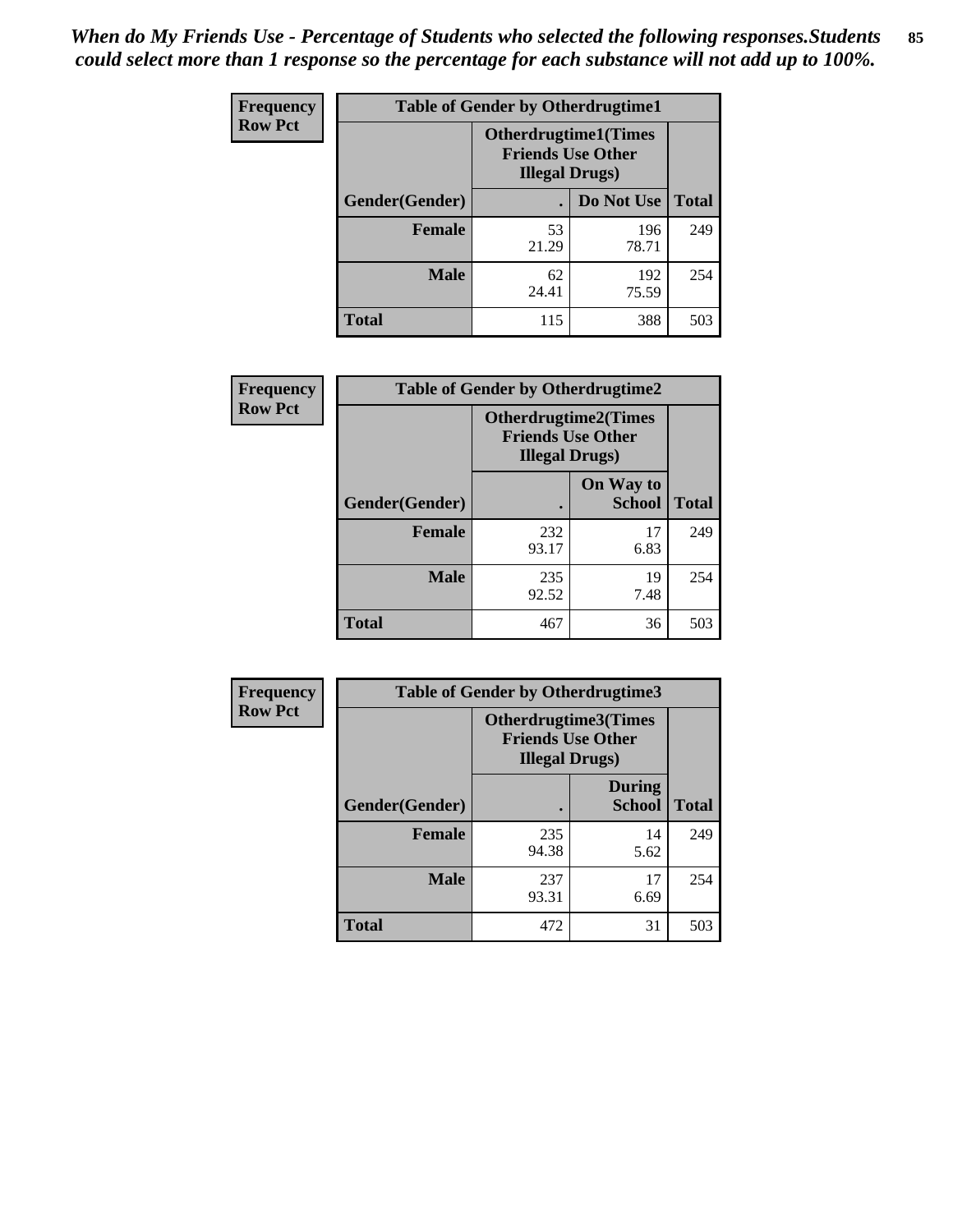*When do My Friends Use - Percentage of Students who selected the following responses.Students could select more than 1 response so the percentage for each substance will not add up to 100%.* **86**

| <b>Frequency</b> |                | <b>Table of Gender by Otherdrugtime4</b>           |                                                |              |  |
|------------------|----------------|----------------------------------------------------|------------------------------------------------|--------------|--|
| <b>Row Pct</b>   |                | <b>Friends Use Other</b><br><b>Illegal Drugs</b> ) | <b>Otherdrugtime4(Times</b>                    |              |  |
|                  | Gender(Gender) |                                                    | <b>On Way</b><br>Home<br><b>From</b><br>School | <b>Total</b> |  |
|                  | <b>Female</b>  | 229<br>91.97                                       | 20<br>8.03                                     | 249          |  |
|                  | <b>Male</b>    | 237<br>93.31                                       | 17<br>6.69                                     | 254          |  |
|                  | <b>Total</b>   | 466                                                | 37                                             | 503          |  |

| Frequency      | <b>Table of Gender by Otherdrugtime5</b> |                                                                                    |             |              |
|----------------|------------------------------------------|------------------------------------------------------------------------------------|-------------|--------------|
| <b>Row Pct</b> |                                          | <b>Otherdrugtime5</b> (Times<br><b>Friends Use Other</b><br><b>Illegal Drugs</b> ) |             |              |
|                | Gender(Gender)                           |                                                                                    | Weeknights  | <b>Total</b> |
|                | <b>Female</b>                            | 214<br>85.94                                                                       | 35<br>14.06 | 249          |
|                | <b>Male</b>                              | 220<br>86.61                                                                       | 34<br>13.39 | 254          |
|                | <b>Total</b>                             | 434                                                                                | 69          | 503          |

| <b>Frequency</b> | <b>Table of Gender by Otherdrugtime6</b> |                                                                                   |             |              |
|------------------|------------------------------------------|-----------------------------------------------------------------------------------|-------------|--------------|
| <b>Row Pct</b>   |                                          | <b>Otherdrugtime6(Times</b><br><b>Friends Use Other</b><br><b>Illegal Drugs</b> ) |             |              |
|                  | Gender(Gender)                           |                                                                                   | Weekends    | <b>Total</b> |
|                  | <b>Female</b>                            | 193<br>77.51                                                                      | 56<br>22.49 | 249          |
|                  | <b>Male</b>                              | 190<br>74.80                                                                      | 64<br>25.20 | 254          |
|                  | <b>Total</b>                             | 383                                                                               | 120         | 503          |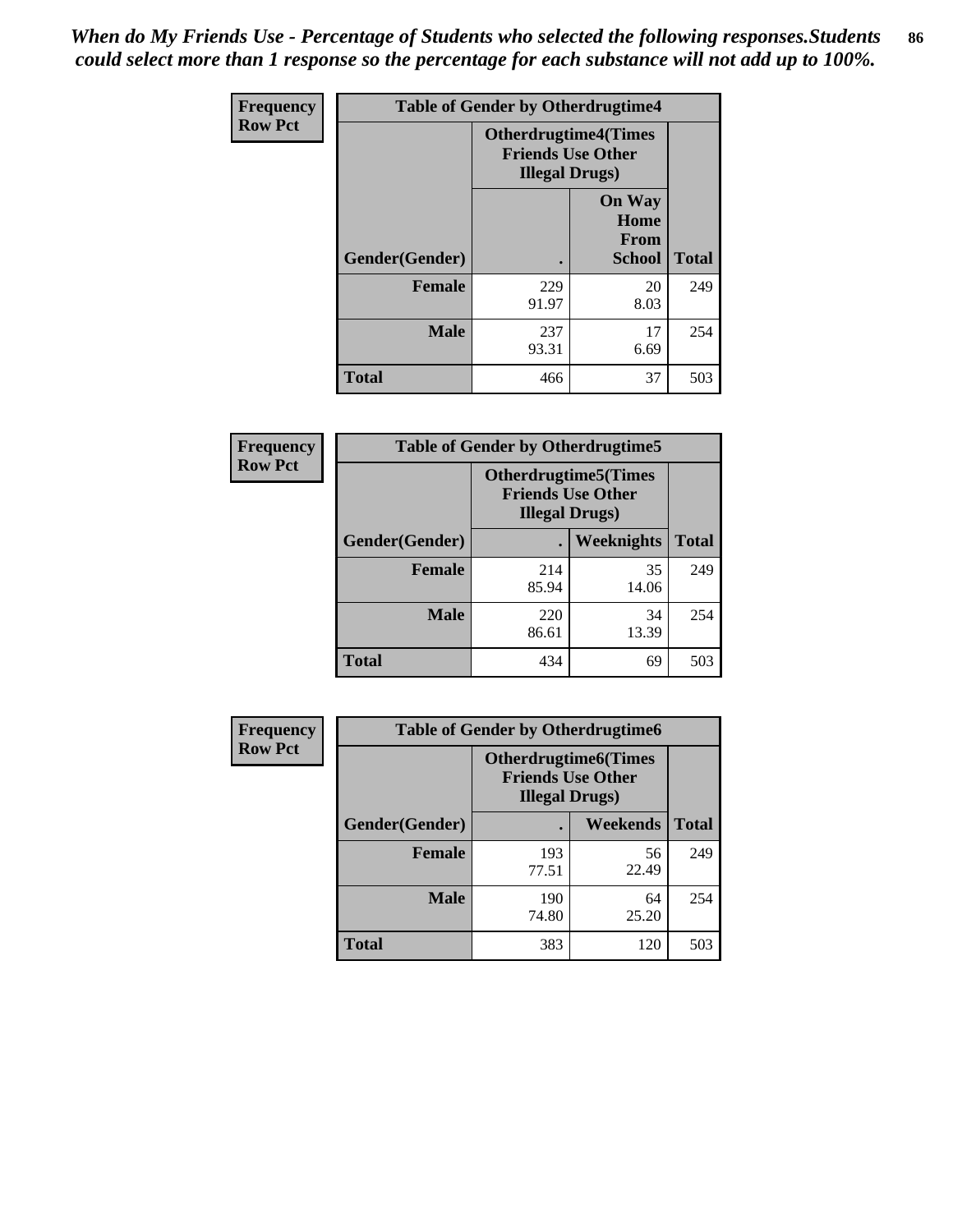# *Other Questions* **87**

| <b>Frequency</b> | <b>Table of Gender by Educationalcohol</b> |                                                                                                                                       |                |              |  |
|------------------|--------------------------------------------|---------------------------------------------------------------------------------------------------------------------------------------|----------------|--------------|--|
| <b>Row Pct</b>   |                                            | <b>Educationalcohol</b> (I<br>have been taught<br>about alcohol,<br>tobacco,<br>and other drugs<br>within the last year<br>at school) |                |              |  |
|                  | Gender(Gender)                             | <b>Yes</b>                                                                                                                            | N <sub>0</sub> | <b>Total</b> |  |
|                  | <b>Female</b>                              | 143<br>57.43                                                                                                                          | 106<br>42.57   | 249          |  |
|                  | <b>Male</b>                                | 147<br>57.87                                                                                                                          | 107<br>42.13   | 254          |  |
|                  | <b>Total</b>                               | 290                                                                                                                                   | 213            | 503          |  |

| Frequency      | <b>Table of Gender by Rodedrinking</b> |                                                                                                                     |                |              |  |
|----------------|----------------------------------------|---------------------------------------------------------------------------------------------------------------------|----------------|--------------|--|
| <b>Row Pct</b> |                                        | Rodedrinking(In<br>the past 30 days I<br>have ridden in a<br>car with a driver<br>who had been<br>drinking alcohol) |                |              |  |
|                | Gender(Gender)                         | Yes                                                                                                                 | N <sub>0</sub> | <b>Total</b> |  |
|                | <b>Female</b>                          | 24<br>9.64                                                                                                          | 225<br>90.36   | 249          |  |
|                | <b>Male</b>                            | 39<br>15.35                                                                                                         | 215<br>84.65   | 254          |  |
|                | <b>Total</b>                           | 63                                                                                                                  | 440            | 503          |  |

| Frequency      | <b>Table of Gender by Drugsschool</b> |                                                                                                                                     |                |              |  |
|----------------|---------------------------------------|-------------------------------------------------------------------------------------------------------------------------------------|----------------|--------------|--|
| <b>Row Pct</b> |                                       | <b>Drugsschool</b> (During<br>the past 12 months,<br>I have been offered,<br>sold,<br>or given illegal drugs<br>on school property) |                |              |  |
|                | Gender(Gender)                        | Yes                                                                                                                                 | N <sub>0</sub> | <b>Total</b> |  |
|                | <b>Female</b>                         | 43<br>17.27                                                                                                                         | 206<br>82.73   | 249          |  |
|                | <b>Male</b>                           | 82<br>32.28                                                                                                                         | 172<br>67.72   | 254          |  |
|                | <b>Total</b>                          | 125                                                                                                                                 | 378            | 503          |  |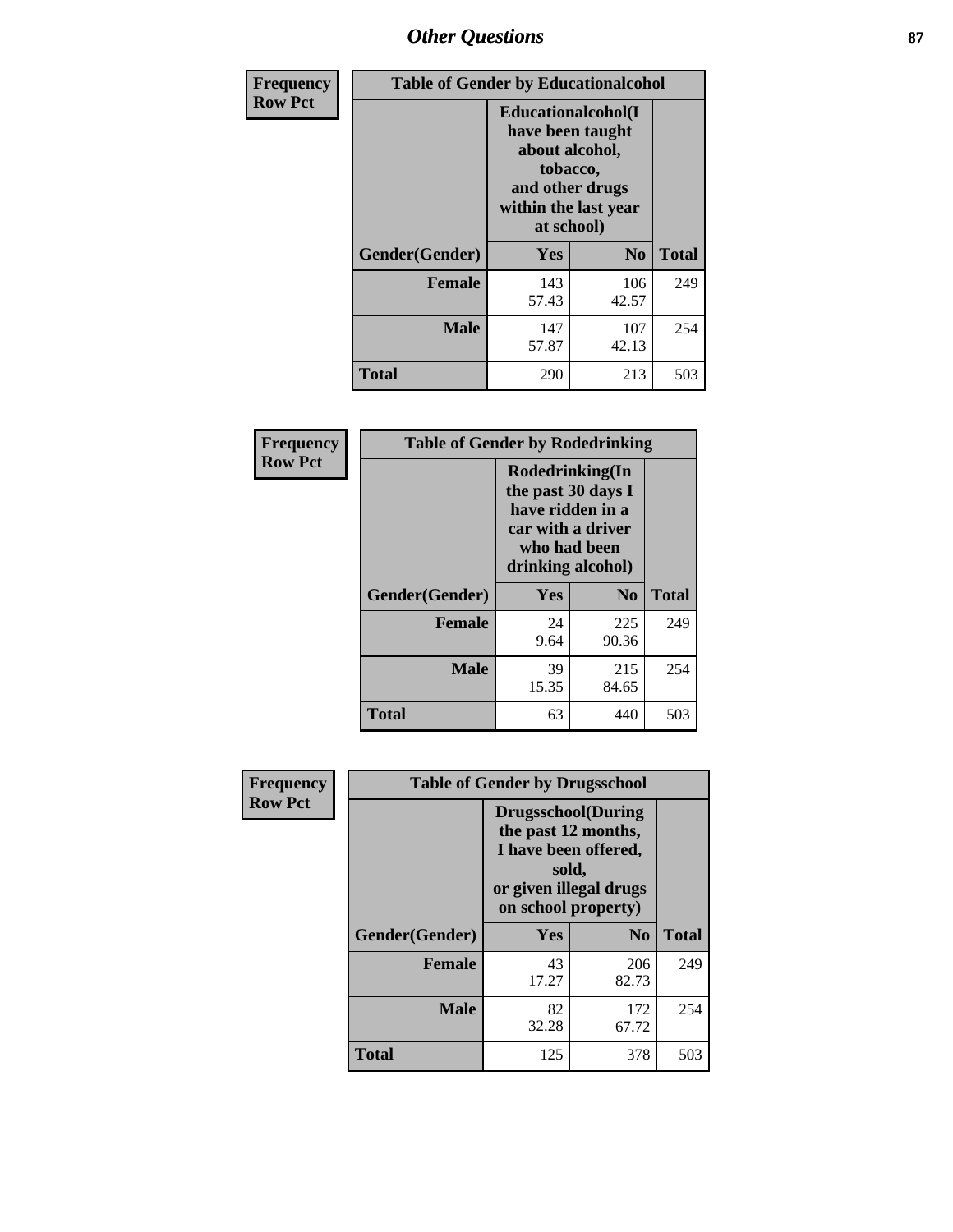## *Other Questions* **88**

**Frequency Row Pct**

| <b>Table of Gender by Bingedrinking</b> |              |                                                                                                         |                   |                   |                        |                               |                          |              |
|-----------------------------------------|--------------|---------------------------------------------------------------------------------------------------------|-------------------|-------------------|------------------------|-------------------------------|--------------------------|--------------|
|                                         |              | Bingedrinking(I have drunk five or more<br>drinks of alcohol at one sitting during the<br>last 30 days) |                   |                   |                        |                               |                          |              |
| <b>Gender</b> (Gender)   Days           | $\mathbf 0$  | 1 or<br>2<br>days                                                                                       | 3 to<br>5<br>days | 6 to<br>9<br>days | 10<br>to<br>19<br>days | <b>20</b><br>to<br>29<br>days | All<br><b>30</b><br>days | <b>Total</b> |
| <b>Female</b>                           | 217<br>87.15 | 5<br>2.01                                                                                               | 9<br>3.61         | 4<br>1.61         | 6<br>2.41              | $\overline{4}$<br>1.61        | 4<br>1.61                | 249          |
|                                         |              |                                                                                                         |                   |                   |                        |                               |                          |              |
| <b>Male</b>                             | 191<br>75.20 | 11<br>4.33                                                                                              | 21<br>8.27        | 10<br>3.94        | 12<br>4.72             | 5<br>1.97                     | 4<br>1.57                | 254          |

| Frequency      | <b>Table of Gender by Educationaids</b> |                                                                                                 |              |              |  |
|----------------|-----------------------------------------|-------------------------------------------------------------------------------------------------|--------------|--------------|--|
| <b>Row Pct</b> |                                         | <b>Educationaids</b> (I<br>have been taught<br>about HIV/AIDS<br>at school in the<br>past year) |              |              |  |
|                | Gender(Gender)                          | Yes                                                                                             | $\bf N_0$    | <b>Total</b> |  |
|                | <b>Female</b>                           | 139<br>55.82                                                                                    | 110<br>44.18 | 249          |  |
|                | <b>Male</b>                             | 144<br>56.69                                                                                    | 110<br>43.31 | 254          |  |
|                | <b>Total</b>                            | 283                                                                                             | 220          | 503          |  |

| <b>Frequency</b> | <b>Table of Gender by Suicideconsider</b> |                 |                |              |  |
|------------------|-------------------------------------------|-----------------|----------------|--------------|--|
| <b>Row Pct</b>   |                                           | Suicideconsider |                |              |  |
|                  | Gender(Gender)                            | Yes             | N <sub>0</sub> | <b>Total</b> |  |
|                  | <b>Female</b>                             | 27<br>10.84     | 222<br>89.16   | 249          |  |
|                  | <b>Male</b>                               | 32<br>12.60     | 222<br>87.40   | 254          |  |
|                  | Total                                     | 59              | 444            | 503          |  |